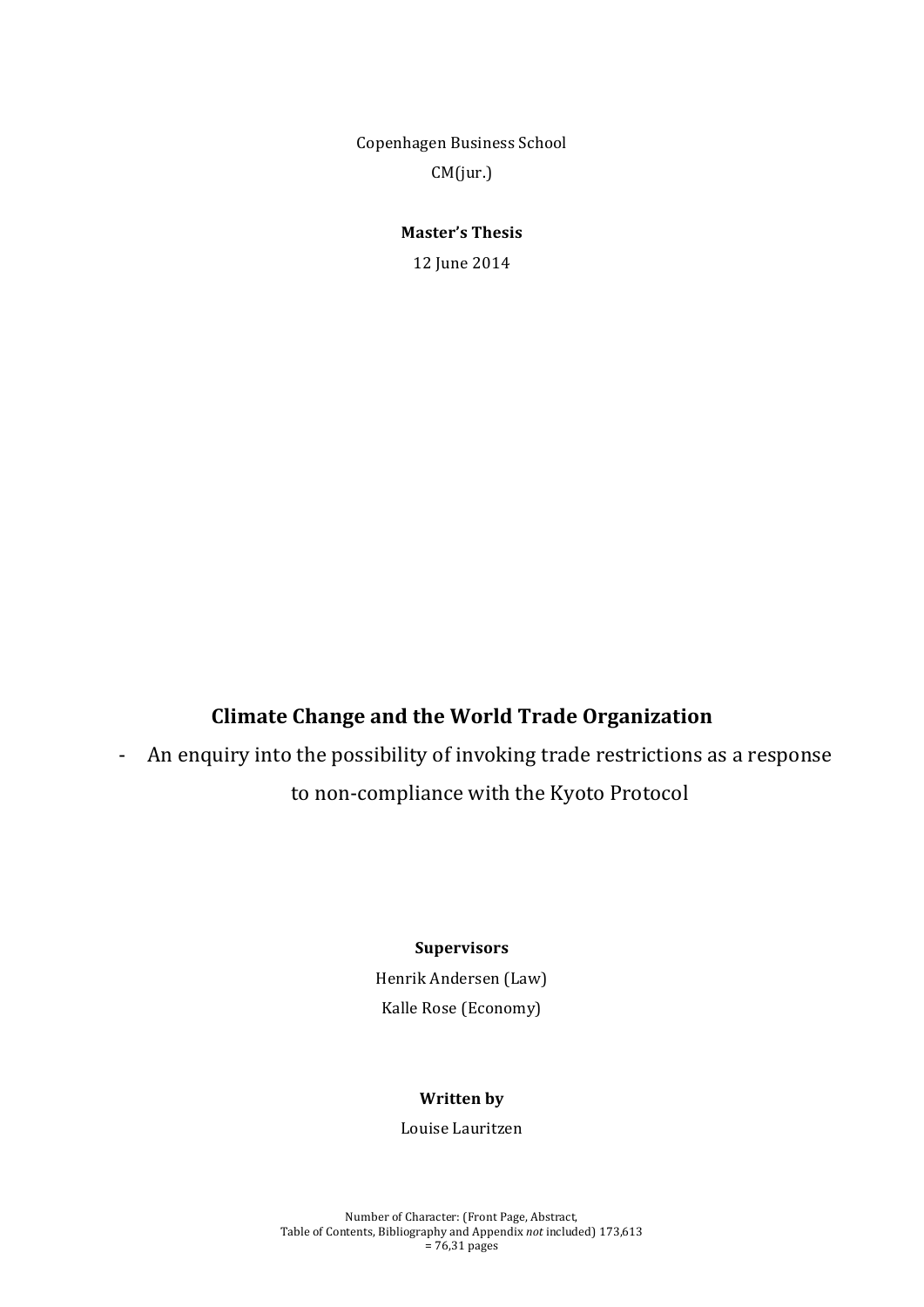#### **Abstract**

Empirical studies reveal that several member states of the Kyoto Protocol do not comply with their obligations to reduce their respective levels of greenhouse gas emissions. Criticism suggests that the compliance mechanism of the Kyoto Protocol is not effective in creating sufficient incentives for its member states to comply. The lack of an ultimate enforcement mechanism international law might have a negative impact on the behaviours of the member states. However, if one takes a look at the World Trade Organization, international relations scholars and trade experts agree that the compliance system of WTO has proven successful – even though it operates under the same preconditions as the UN does. The question is raised if and possible how the WTO and the UN, and their respective regulations, can help each other out as one encounters gaps or weak spots. Given the fact that the dispute settlement system of the WTO is successful in creating sufficient incentives for its member states to comply with their obligations as prescribed in the agreements covered by the WTO, I seek to analyse if one member state of the WTO and the Kyoto Protocol can lawfully restrict trade with a fellow member state in case of the latter's noncompliance'with'the'Kyoto'Protocol'by'means'of'invoking'Article'XX'of'the'GATT.

The analysis proceeds in an economic analysis that addresses the economic incentives in relation to the Kyoto Protocol and in relation to the interaction between the WTO and the UN as described above. The economic analysis is followed by a legal analysis that examines, primarily through the judicial practice of WTO, to what extent the interaction between the WTO and the UN is possible as of today. I eventually advance a hypothesis that is prematurely claimed to constitute the lowest common denominator needed in order to render the interaction between WTO and UN possible in the future. Such common denominator, I argue, is comprised of the fact that the WTO and the UN are, or transform into, constitutional democracies supporting the common rule of international law, the empowerment of citizens as well as common substantive virtues. Finally the interaction between'WTO and the UN is discussed in relation to the Kaldor-Hicks criterion.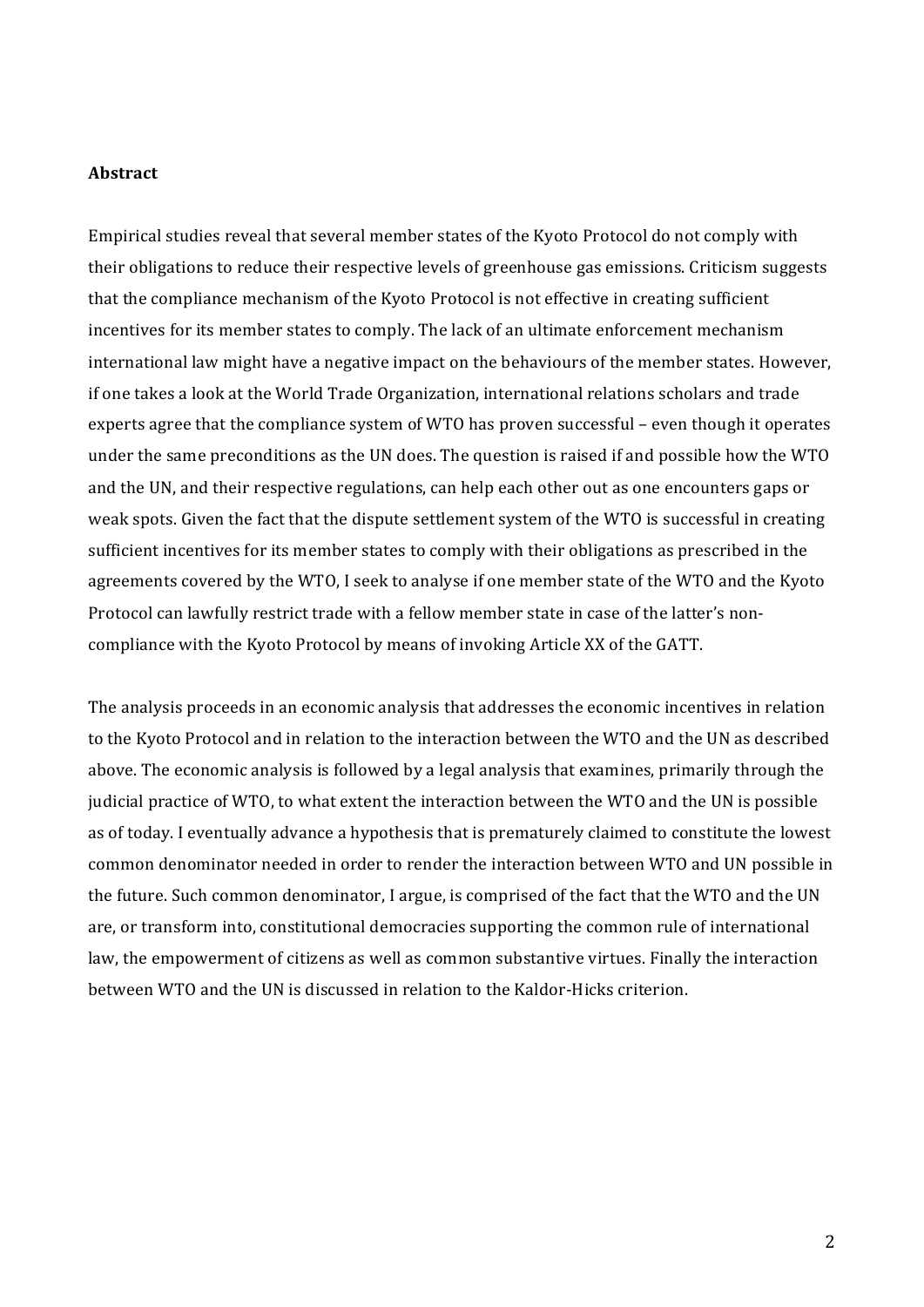## **TABLE OF CONTENTS**

| 3.8.2                                                                              |  |
|------------------------------------------------------------------------------------|--|
| 3.8.3                                                                              |  |
|                                                                                    |  |
|                                                                                    |  |
|                                                                                    |  |
|                                                                                    |  |
| 4.2.1 The Common Rule of International Law, the Empowerment of Citizens and Common |  |
|                                                                                    |  |
|                                                                                    |  |
|                                                                                    |  |
|                                                                                    |  |
|                                                                                    |  |
|                                                                                    |  |
|                                                                                    |  |
|                                                                                    |  |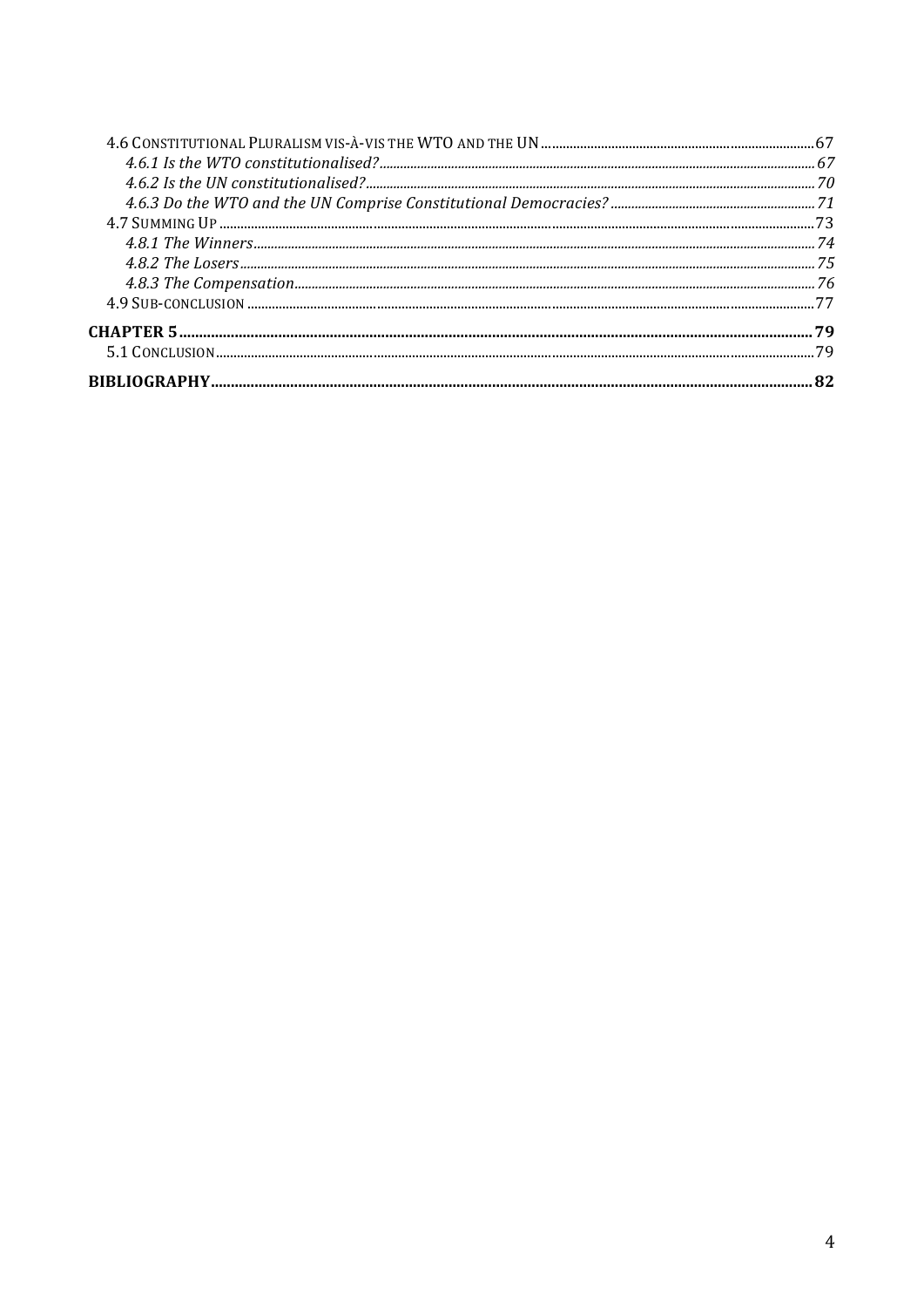#### **CHAPTER 1**

### **1.1(Introduction**

 $'$ (...) it is clear that we will greatly increase human misery if we do not, during the immediate future, assume that the world available to the terrestrial human population is finite. "Space" is no escape'.<sup>1</sup>

Stemming from the article 'Tragedy of the Commons', published in the journal Science, this quotation is nearly fifty years old. The American author and ecologist Garrett Hardin obviously had a rather accurate outlook on the future. Hardin claimed essentially - and contrary to Adam Smith's 'invisible hand' – that if each individual acts according to his own short-term interest, ultimately it will give rise to some depletion of the Earth's commons and, hence, human misery. Indeed, the current global situation comprises a complicated picture depicting i.a. unequivocal heating of the Earth's climatic system capable of inflicting serious harm on both humans and nature. Climate change is already causing thousands of excess deaths annually. It was estimated to have caused at least 0.2 % of all deaths that occurred during the year 2004. In that year alone 10.4 million children under five years of age died.<sup>2</sup> The number indicates how many lives are at stake. This is an unnecessary number of dead mothers and fathers, daughters, sons, sisters and brothers' etc.! Surely, I must say, we now find ourselves in the exact situation of human misery of which Hardin spoke: flagrant overexploitation of the natural resources; for example the excessive emissions of  $CO<sup>2</sup>$  into the atmosphere is just one factor resulting in global warming and the fatal consequences faced by the Earth. So, we find ourselves in a mess – a global mess, the tidying of which needs international collective resolution. Legally, we find ourselves in the realm of international law, which so far has also proven to be a rather tortuous affair. In pace with the increasing globalisation, the rising of a variety of international organisations, each with individual aims, and the states' continuous wish for greater amounts of self-determination, the plot thickens. And given that no international government exists, the tangled threads of the plot do not easily unravel.'

<sup>&</sup>lt;sup>1</sup> Hardin (1968) p. 1243

<sup>2</sup> *Ibid.\$*p.'28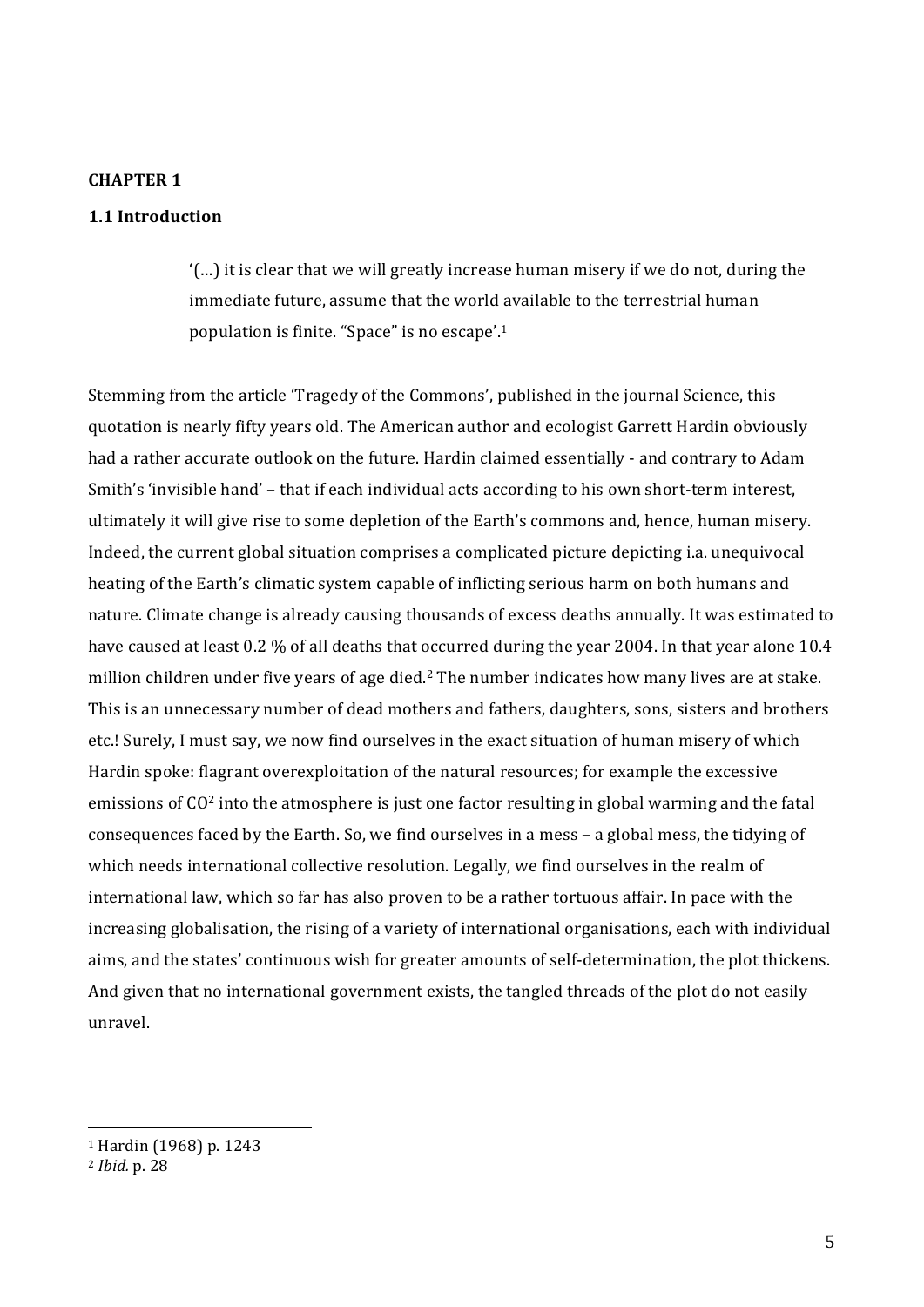One of the areas of international environmental and economic law that should be subject to further debate is compliance with the Kyoto Protocol. The Kyoto Protocol emerged under the auspices of the United Nations and its Framework Convention on Climate Change.<sup>3</sup> It pursues the objective of stabilising the concentrations of greenhouse gases, mainly CO<sup>2</sup>, in the atmosphere at a level that would prevent dangerous anthropogenic interference with the climate system.<sup>4</sup> The Kyoto Protocol constitutes an important legal institution in the pursuit of putting global warming and, hence, some of the Hardinian misery to a stop.

Unfortunately, empirical studies suggest that many of the parties to the Kyoto Protocol do not fully (if at all) comply with the requirements of reducing their respective levels of greenhouse gas emissions,<sup>5</sup> even though they agreed to do so themselves. And this is where the lack of an international government bites our asses: We want a liveable climatic system, but we do not respectfully comply with the restrictions that would lead us thereto, even though it is supported by scientific proof. We simply do not comply. Why? Surely, a major reason for non-compliance is the missing possibility to enforce compliance. If compliance is associated with higher short-term costs than non-compliance, and furthermore cannot be enforced, then the member states might not suffer any negative economic consequences domestically when choosing not to comply; hence, the economic self-interest of the states takes over. Such economic benefits, however, do not last on a long-term basis.

If we take a look at the World Trade Organization, which regulates international trade, international relations scholars as well as trade experts agree that the compliance system of the WTO has proven successful – even though it operates under the same preconditions and with the same impediments in the international field as the UN; i.e. ultimately, no authoritative enforcement mechanism exists. Such facts take part in raising the question of whether two such greatly influential international organisations as the WTO and the UN, and their respective regulations, can help each other out, as one encounters gaps or weak spot in its functioning. Such interaction, or cooperation, between the organisations demands more than mere coexistence. Given that the dispute settlement system of the WTO is successful in creating sufficient incentives for its member states to comply with their obligations as prescribed in the agreements covered by

<sup>&</sup>lt;sup>3</sup> United Nations Framework Convention on Climate Change (1992)

<sup>&</sup>lt;sup>4</sup> UNFCCC Art. 2

<sup>&</sup>lt;sup>5</sup> See Appendix I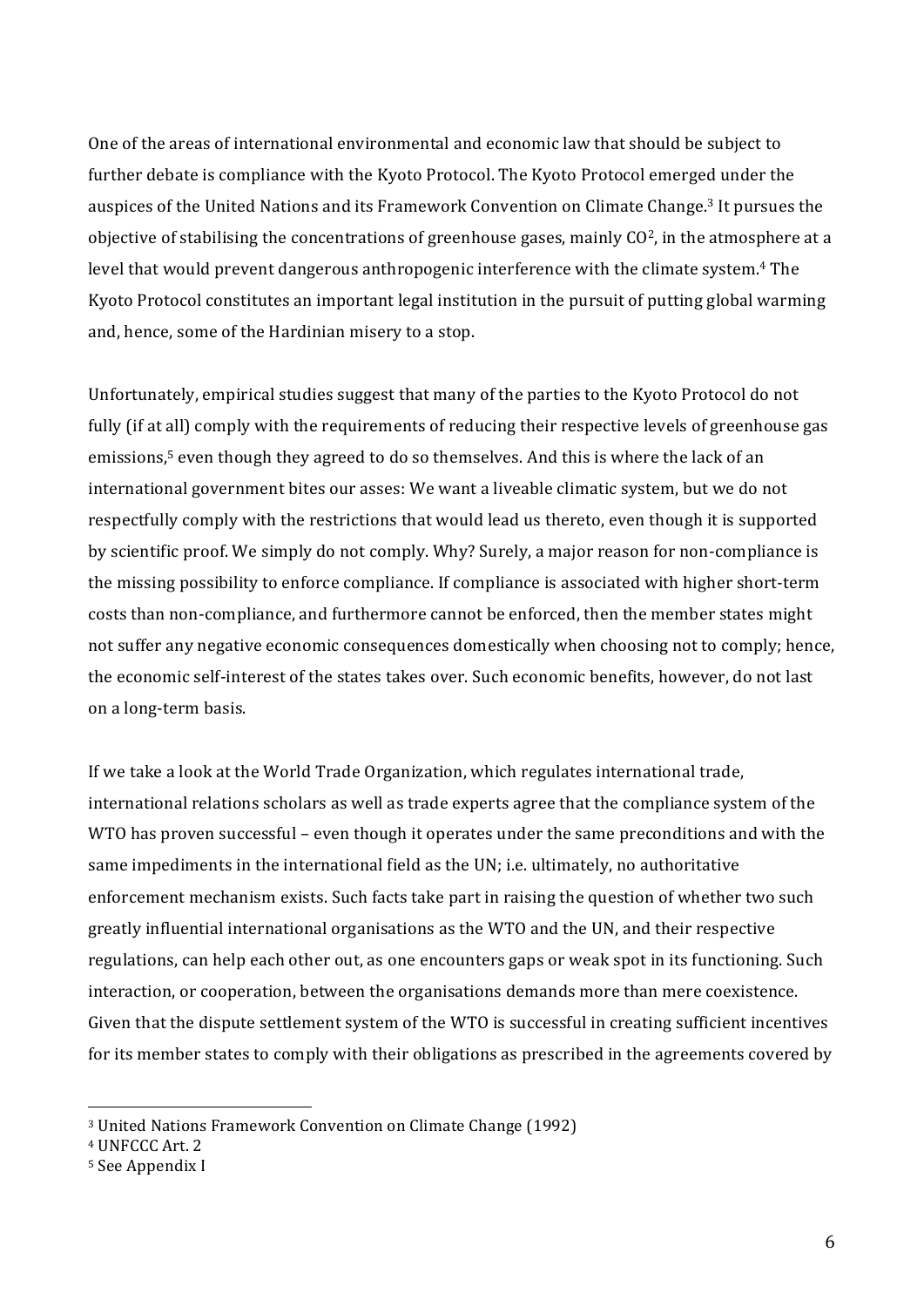the WTO, listed in Article 2 of the WTO Agreement, I wish to examine if the WTO might assist the UN in creating incentives for the member states to comply with their respective obligations as set forth in the Kyoto Protocol. This might be possible by allowing the states which are both members of the WTO and the Kyoto Protocol to restrict trade with those fellow member states which do not comply with their obligations under the Kyoto Protocol. In order for such trade restrictions to be lawful - which they per definition are not - they need to fall under the scope of the general exceptions contained in Article XX of the GATT. Such 'cooperation' between the WTO and the UN is throughout this thesis denoted the *interaction between the WTO and the UN*.

### **1.2 Problem Area**

Given the fact that the dispute settlement system of the WTO is successful in creating sufficient incentives for its member states to comply with their obligations as prescribed in the WTOcovered agreements, it might assist the UN in creating incentives for the member states to comply with their respective obligations as set forth in the Kyoto Protocol.

### **1.3 Research Questions**

In order to fulfill the purpose of this thesis I commit myself to answering the following research questions.

### **1.3.1 Integrated Question**

- Under which prerequisites does the possibility for a member state of both the WTO and the *Kyoto Protocol to restrict trade with a fellow member state in case of the latter's non*compliance with the Kyoto Protocol constitute a legitimate measure in accordance with *Article XX of the GATT?* 

In order to be able to answer the overriding research question I shall answer two sub-questions:

### **1.3.2 Economic Sub-question**

- To what extent does the Kyoto Protocol, by itself, induce its member states to comply with *their respective obligations pursuant to the Kyoto Protocol by creating an economic* incentive, and would the interaction between the WTO and the UN affect such an economic *incentive?*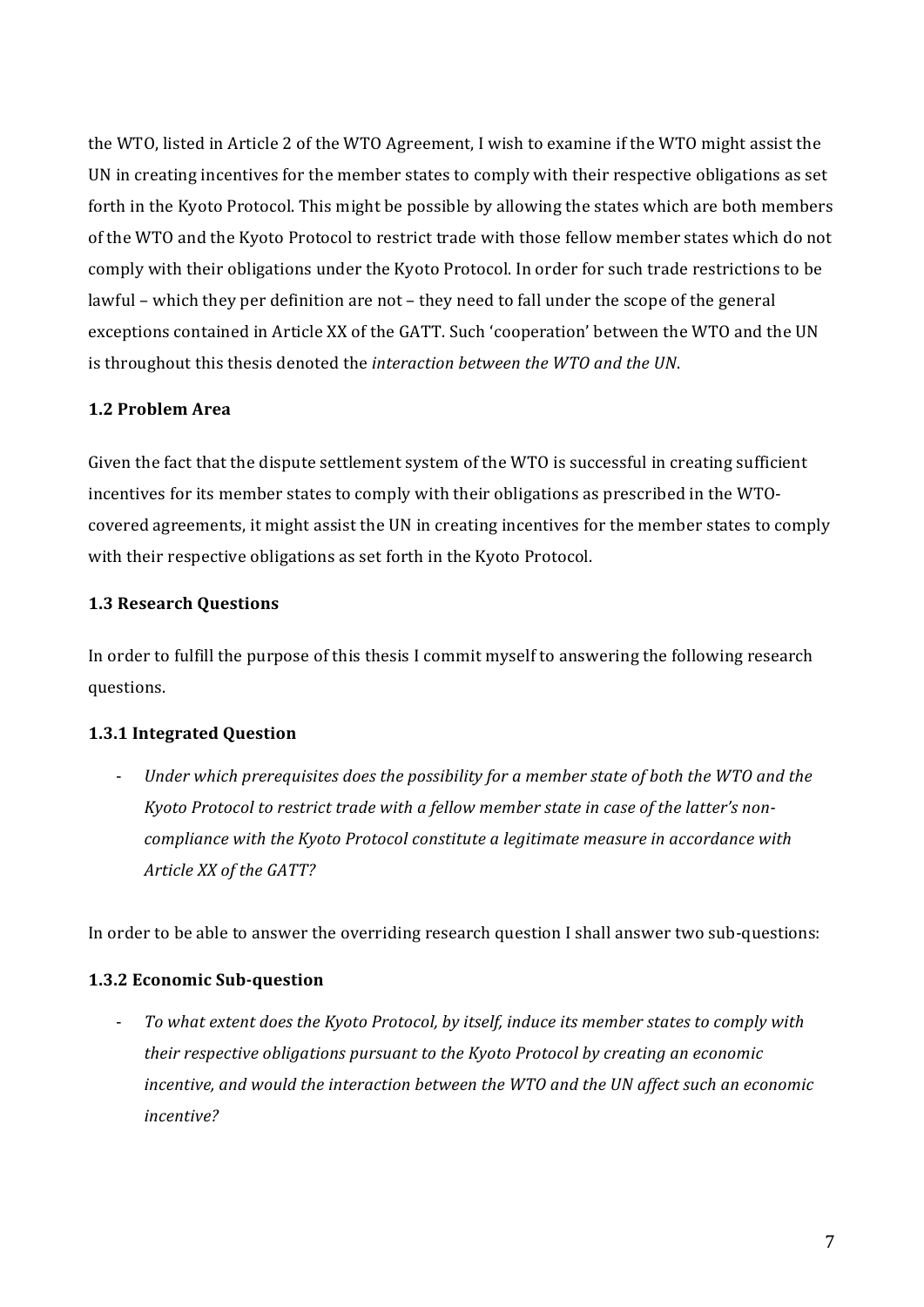### **1.3.3 Legal Sub-question**

- At present, to what extent is it possible for a member state of both the WTO and the Kyoto *Protocol to adopt regulations according to which the state in question can restrict trade with* a fellow member state due to the latter's non-compliance with the Kyoto Protocol, arguing that such regulations constitute a lawful measure pursuant to Article XX of the GATT?

### **1.4(Delimitation**

The international regulation of climate change induces numerous problems. The Kyoto Protocol is just one legal instrument in an abstruse legal system seeking to overpower the scientifically alleged climatic circumstances - even the Kyoto Protocol, by itself, addresses different problems employing different mechanisms.<sup>6</sup> This thesis, however, shall not address in particular any of these mechanisms; instead it will address the Kyoto Protocol and its respective mechanisms as one unit.

### **1.5 Purpose and Point of View**

The purpose of this thesis is to participate in the creation of a narrative about how we address and respond to climate change by means of legal and economic instruments. The thesis takes as its point of departure empirical studies that suggest two tendencies:

- 1. The dispute settlement system of the WTO seems to be successful in making the member states of the WTO comply with their obligations under the WTO-covered agreements.
- 2. The compliance mechanism connected to the Kyoto Protocol is much less successful: A fair deal of the member states of the Kyoto Protocol fail to comply with their legal obligations pursuant to the provisions of the Kyoto Protocol.

The purpose of this thesis is to determine why the parties to the Kyoto Protocol do not comply with their obligations and, depending on the findings of the respective chapters, if the WTO might be helpful in creating an incentive for the member states of the Kyoto Protocol to comply with their obligations by means of invoking trade restrictions as a lawful measure pursuant to Article XX of the GATT in case of a fellow member state's non-compliance with the Kyoto Protocol. Ultimately, this is about the interrelationship between two international organisations, and if and how the respective legal frameworks coexist and cooperate today and in the future.

<sup>&</sup>lt;sup>6</sup> Joint Implementation, Clean Development, Emissions Trading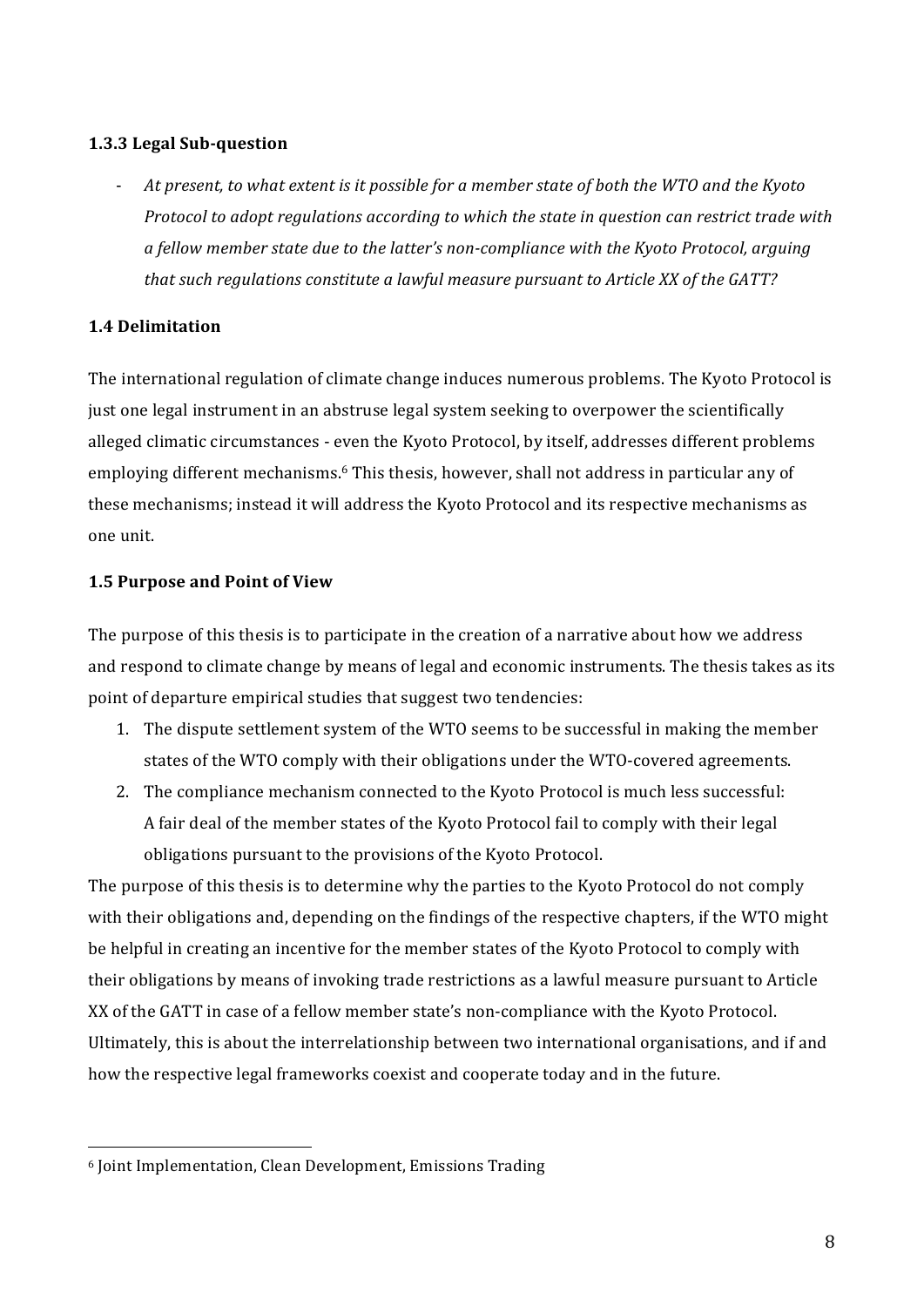An underlying assumption of this thesis is that addressing and responding to climate change is pivotal to everyone residing on the Earth today and in the future. In the economic analysis I put myself in the place of the states in order to explain their rational conduct, but throughout the thesis I employ a point of view that sympathises with a possible development that might comprise a basis for taking the climate into a higher degree of consideration. The fact that a healthy climate constitutes a 'good' for *the international society* - without any exemptions - is implicitly given.

#### **1.6(Structure**

This thesis proceeds in three main steps. Whereas the economic analysis is conducted in Chapter 2, the legal analysis is contained in Chapter 3. Chapter 4 contains the integrated analysis aiming to compare the respective findings from the economic and legal analyses, respectively. Finally, Chapter 5 is occupied with the final conclusion.

The economic analysis in Chapter 2 is mainly concerned with spotting economic incentives. Initially I invoke the theory of the Tragedy of the Commons in order to ascertain the special nature characterising the atmosphere, which is the 'good' at stake (or at risk) in connection with non-compliance with the Kyoto Protocol. Accordingly, using game theoretical models such as the Prisoners' Dilemma and the Grim Trigger Strategy I attempt to map the economic incentives that the member states of the Kyoto Protocol might - or might not - have to comply with their respective obligations pursuant to the Kyoto Protocol. And I examine if the member states would be expected to comply with the Kyoto Protocol if, hypothetically, the interaction between the WTO and the UN was rendered possible.

The legal analysis in Chapter 3 is concerned with the application and interpretation of Article XX of the GATT. Seeking to clarify the scope of the sub-paragraphs as well as the introductory clause of Article XX I advance two broadly defined examples of trade restrictions invoked by a member state that is both a member of the WTO and the Kyoto Protocol against a fellow member state, and I analyse to what extent such measures would fall under the scope of Article XX. Throughout the legal analysis I draw heavily on the judicial practice of the WTO, including international treaty interpretation.

The findings from the legal and economic analyses, respectively, come together in Chapter 4. Together they comprise the basis for taking the thesis to the next level. Initially I advance a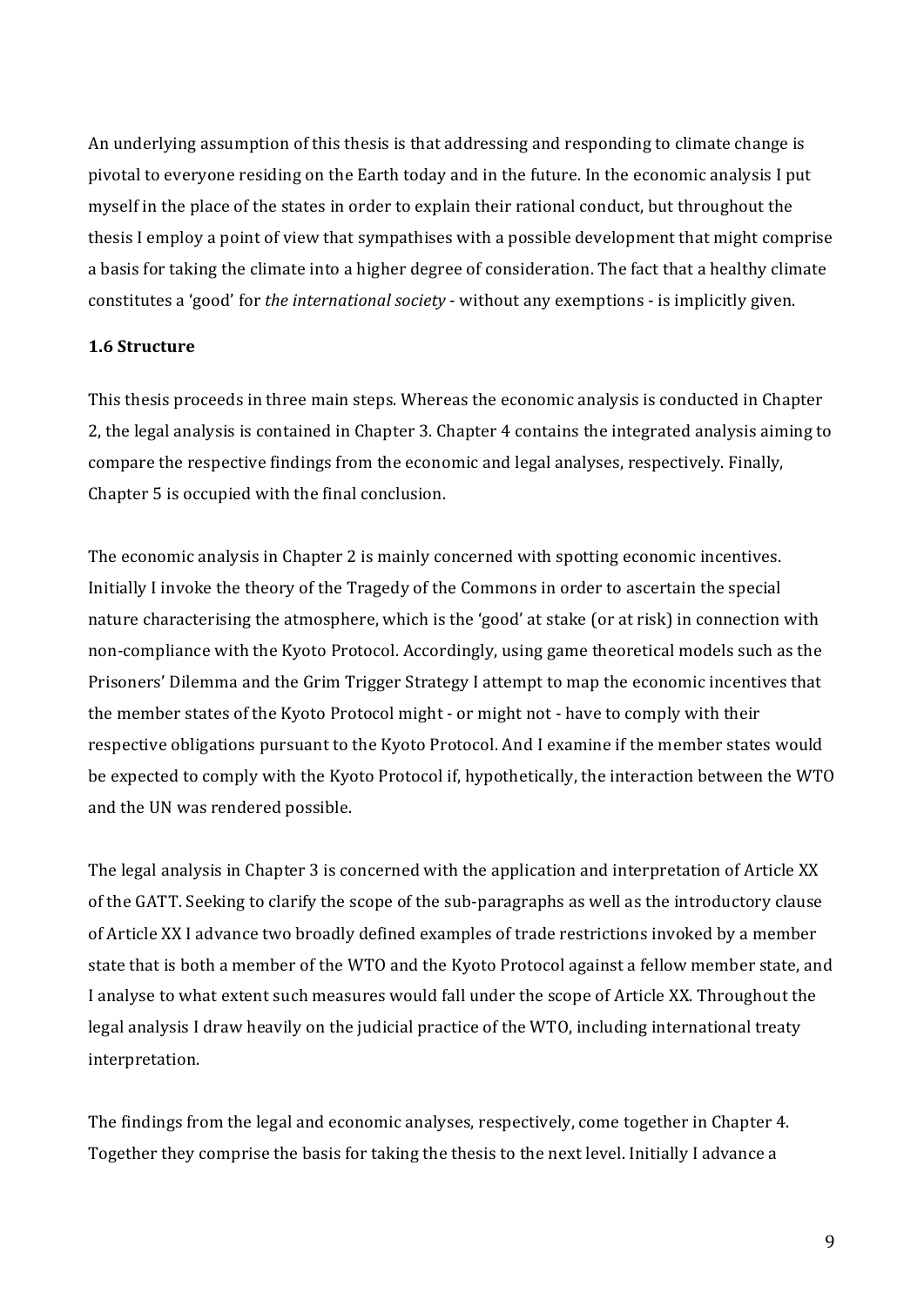hypothesis that I prematurely claim constitutes the lowest common denominator needed to render the interaction between the WTO and the UN possible. Its four parts are explained, linked to each other and their contexts. Accordingly, I present the Kaldor-Hicks criterion in order to illustrate how such a common denominator is a prerequisite for the interaction between the WTO and the UN to be socially efficient. Chapter 5 is mainly devoted to the final conclusion.

### **1.7 Theory and Methodology**

The Statute of the International Court of Justice<sup>7</sup> provides a list of the respective sources of law that the court may put into play settling disputes. These amount to international conventions, international custom, general principles of law, judicial decisions and the teachings of the most highly qualified publicists. $8<sup>8</sup>$ 

International conventions like the UNFCCC<sup>9</sup> - the convention to which the Kyoto Protocol is attached - and the WTO Agreement<sup>10</sup> are both relevant examples of such international conventions that I refer to continuously in the respective analyses. Likewise, I apply law that derives from the substantial uniformity of practice among a plurality of states.<sup>11</sup> Such law is referred to as international customary law.

General principles of law primarily develop when some gaps or weak spots need to be filled or supported. The existence of such is omnipresent, meaning that they apply to the conduct and interpretation of all international law.<sup>12</sup> I apply i.a. the principle of proportionality and the principle of effectiveness in my legal analysis.

To a great extent this thesis addresses judicial decisions delivered by panels and the Appellate Body of the Dispute Settlement Body of the WTO. Although the judicial decisions comprise subsidiary sources of law, they constitute an important asset in the development of international law in general and to this thesis specifically. They constitute a collection of considerations of qualified members of courts and tribunals taking into account all relevant facts and arguments in the specific cases, thereby creating some legally authoritative outcome that accounts for a source of international law. Also, throughout this thesis I apply articles by highly qualified publicists, who

<sup>&</sup>lt;sup>7</sup> Charter of the United Nations and Statute of the International Court of Justice (1945)

<sup>&</sup>lt;sup>8</sup> Statute of the ICJ Art. 38

<sup>&</sup>lt;sup>9</sup> United Nations Framework Convention on Climate Change (1992)

<sup>&</sup>lt;sup>10</sup> Agreement Establishing the World Trade Organization (1994)

 $11$  Aust (2010) p. 6

<sup>12</sup> *Ibid*. p. 8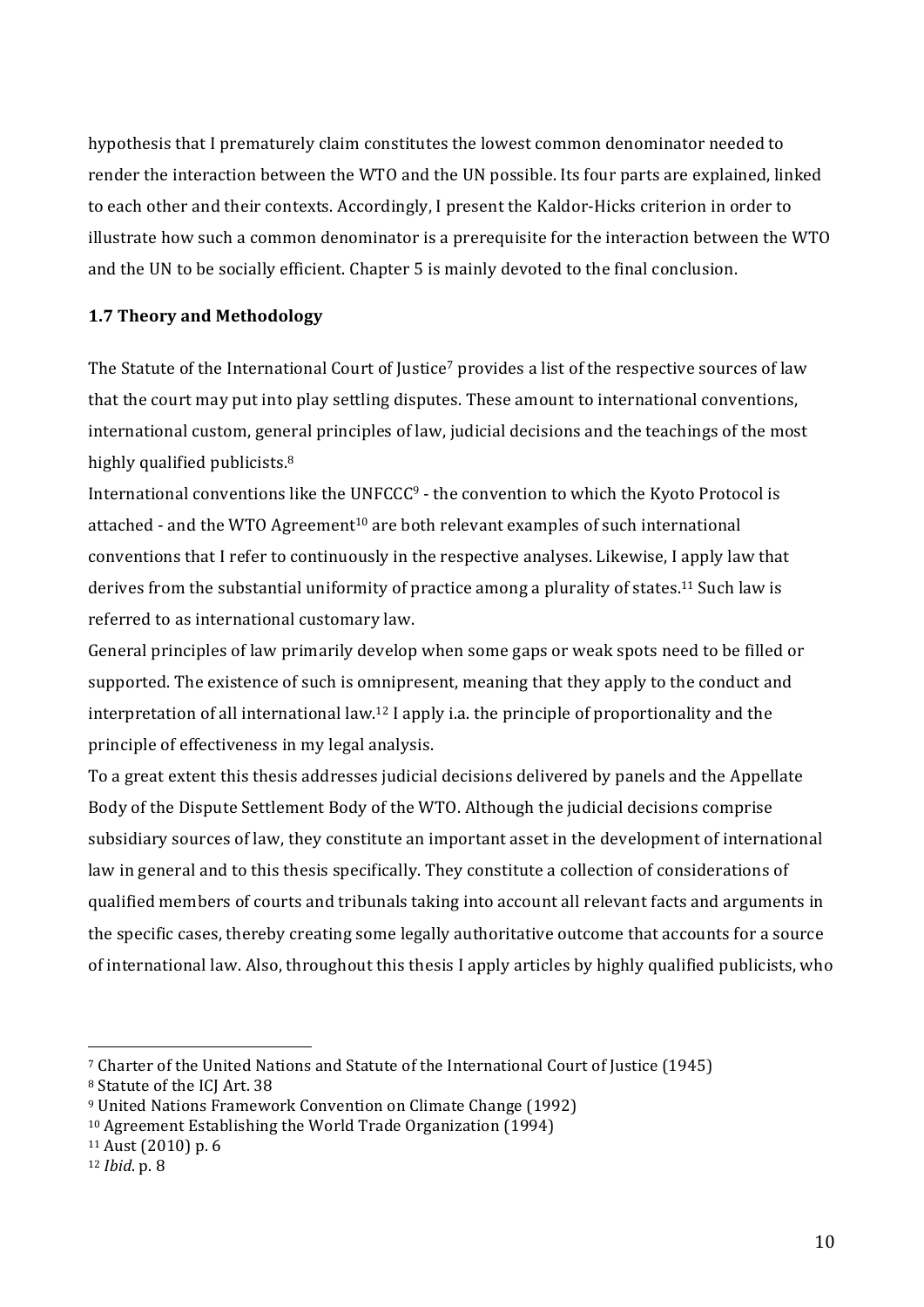provide great insight and considerations, thereby facilitating the preparation of an answer to the research questions.

In order to conduct my legal analysis I resort to treaty interpretation. Various panels and the Appellate Body have indeed applied the Vienna Convention of Law of Treaties (further denoted) the *VCLT*) as a guide for interpreting the WTO-covered agreements, including the GATT.<sup>13</sup> They are explicitly required to do so pursuant to Article 3:2 according to which the WTO-covered agreements must be interpreted consistently with customary rules of interpretation of public international law. Articles 31 and 32 are generally recognised as being a codification of international customary law, which consequently means that they apply throughout international law, and not only to the law of those states that are parties to the VCLT.<sup>14</sup>

In the economic chapter of this thesis I bring incentives theory into the spotlight. I depart from the theory of the Tragedy of the Commons as it fits so well with the problematic of this thesis: the overexploitation of common property resources. Accordingly, game theory will take the lead, deductively applied in order to illustrate the rationality of the states of the Kyoto Protocol, and how such rationality affects their choice of strategy. Game theory is consistently applied throughout the economic analysis, as are the simple model, the grim trigger strategy and the extended grim trigger strategy. Setting up the games I employ theory from law and economics. I seek to illustrate by means of economic incentives theory how a certain legal rule might influence on the strategy of the member states involved. This will provide us with knowledge on how the states would behave if given the possibility to restrict trade with a fellow member state.

I apply the findings from the legal and economic analyses to propose circumstances which are needed in order for the interaction between the WTO and the UN to be possible, and accordingly explain how the emergence of such circumstances is a prerequisite for the interaction between the WTO and the UN to be socially efficient pursuant to the Kaldor-Hicks criterion. I present the theory of Kaldor-Hicks efficiency in Chapter 5.

 $13$  Cameron and Gray (2001) p. 252

<sup>&</sup>lt;sup>14</sup> Cameron and Gray (2001) p. 254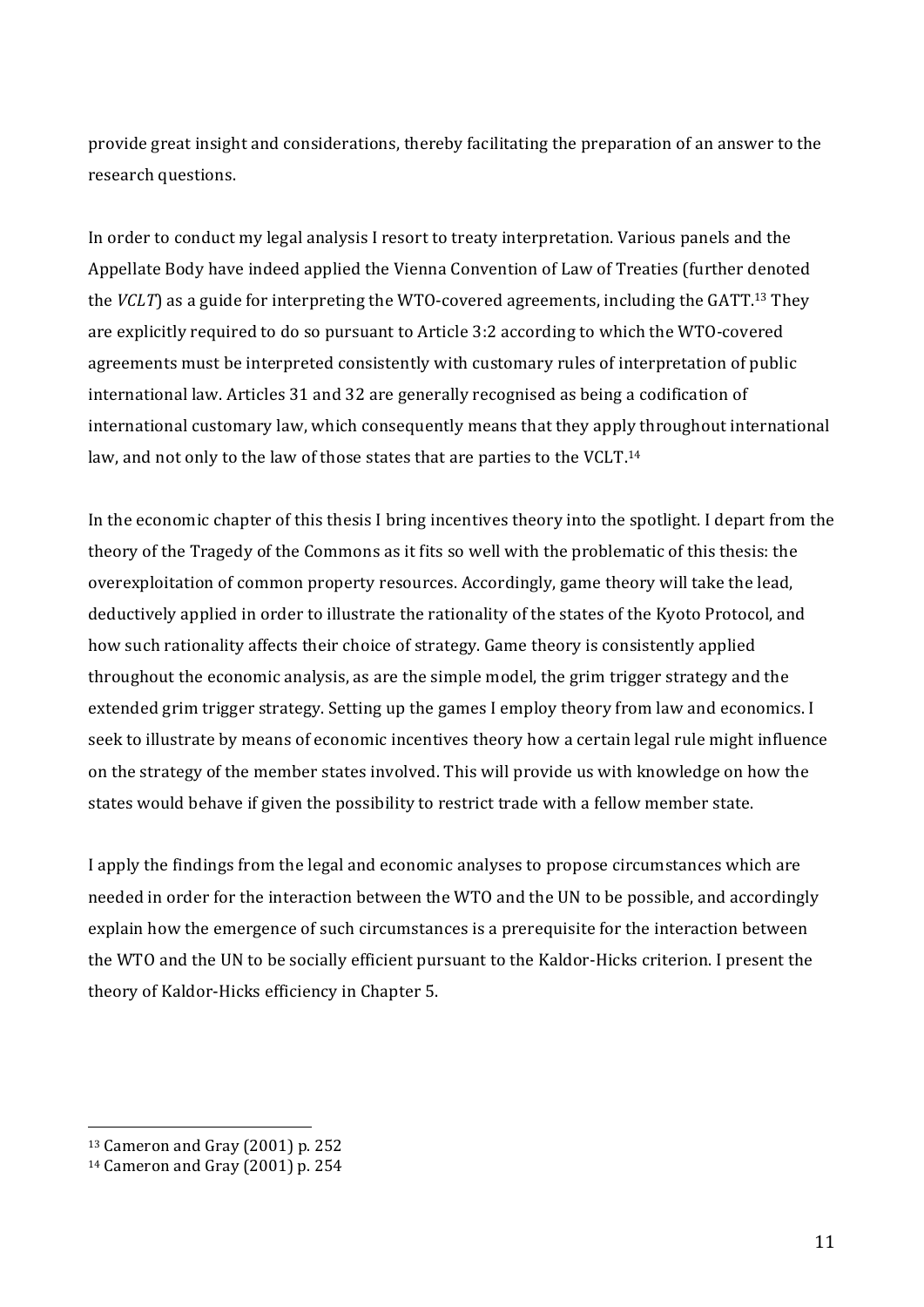#### **CHAPTER 2: ECONOMIC ANALYSIS**

### 2.1 Introduction

The international arena is an anarchic world. No international government exists. Therefore, states are essentially sovereign. This means that the enforcement of international treaties and other international agreements is simply not possible. No world police will turn up finger wagging on our doorsteps whenever we fail to comply with treaty obligations. It has already been stated that the empirical studies have evidenced the fact that member states of the Kyoto Protocol often do not abide by their respective reduction commitments. Given the anarchic world, this does not seem entirely surprising: If no one can enforce the reduction commitments, then why bother to comply with them?

Compliance is per definition considered to be more costly than non-compliance. Article 2 of the Kyoto Protocol prescribes that states included in Annex I, the industrialised states, are compelled to implement and/or further develop policies and measures in accordance with their respective national circumstances in achieving the quantified reduction commitments in order to promote sustainable development. The paragraph then offers a list containing eight examples of such policies and measures, which comprise everything from the enhancement of energy efficiency in relevant sectors of the national economy, promotion of sustainable forms of agriculture, research on and promotion of development and increased use of new and renewable forms of energy and carbon dioxide sequestration technologies, to the limitation and/or reduction of methane emissions through recovery and use in waste management as well as in the production, transport and distribution of energy.<sup>15</sup> Only half of the examples are mentioned here. They do, however, tend to give an idea of the magnitude and, hence, associated costs of these policies and measures. It should also be mentioned that the use of the term 'state' in immediate connection with compliance is a delimited term. The term comprises all sorts of actors within the state that can possibly contribute to reaching the objective of the Kyoto Protocol. It includes state and non-state actors, corporations etc. However, the states are eventually the responsible subjects of law, which explains the continuous application of the term 'state' throughout this thesis even though it encompasses so much more than what is initially implied.

<sup>&</sup>lt;sup>15</sup> Kyoto Protocol Art. 2:1(i)-(viii)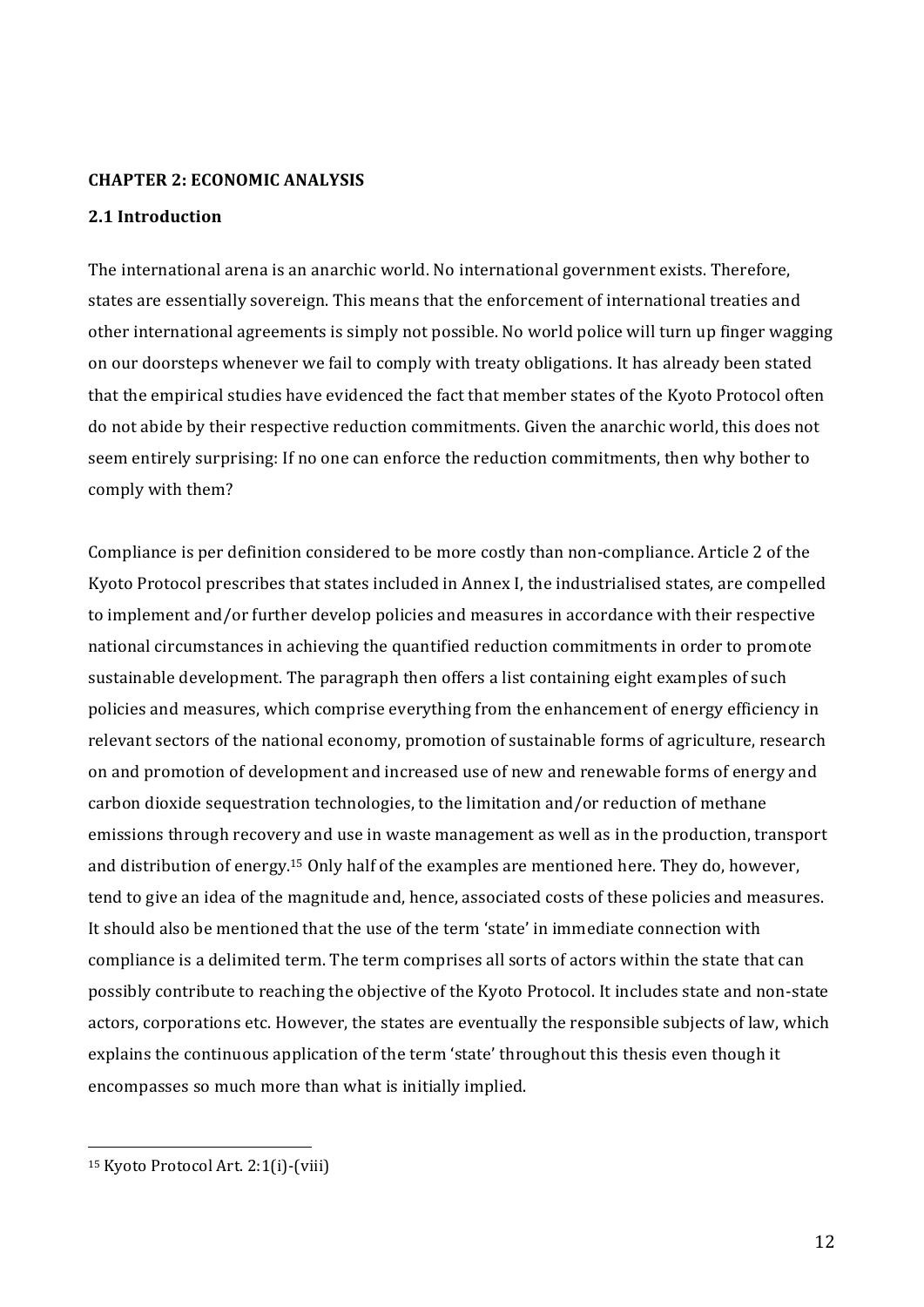Let us return to the empirical studies mentioned above. True, non-compliance with the Kyoto Protocol has indeed been evidenced. However, empirical studies elsewhere reveal that treaties and international agreements between states are often respected and complied with. So what does that tell us? That states sometimes abide by their respective international commitments and sometimes they do not? How do the states decide which commitments to comply with? One might think that the immense importance of the climate would create enough incentive for them to comply with the Kyoto Protocol, but this is not the case. It is time to take a look at what triggers non-compliance with the Kyoto Protocol and possibly how such triggers might be reverted.

### **2.2 The Tragedy of the Commons**

First of all, the whole problematic surrounding the Kyoto Protocol is that it is part of a specific area that deals with *common property resources*. Common property resources – *commons* – constitute a field of resources that everybody has equal access to and that everybody 'owns'. The characteristic of such commonly owned resources is that the more we spend in the present, the less is accessible in the future. And this is eventually the reason why the usage of commons creates a problem. The commons problem would not even be a problem if it was not for commons' ability to deplete. The atmosphere is a natural resource that comprises such a common: Everybody (or nobody) owns the air that we breathe and that we pollute with  $CO<sup>2</sup>$  through a variety of dirty production methods etc. The amount of pollution we produce today will be equally subtracted from the amount available in the future. The characteristics of the common of our atmosphere are therefore:

- Access to everyone: It does not make sense to restrict access to a limited amount of people.
- Resource depletability: The more (intensively) people use the resource in the present, the less there is of the resource in the future.<sup>16</sup>

It should be noted that the aim is not to bring pollution of the atmosphere to a full stop; not that it would not be desirable. It is simply not realistic. The atmosphere can of course take some amount of pollution without fatal consequences, i.e. the usage of this common is not banned. The problem arises, however, as the pollution increases to a point where regeneration of a healthy atmosphere is no longer possible. Ideally we therefore have to place ourselves in a situation where our amount

<sup>16</sup> Dutta (1999) pp. 91-92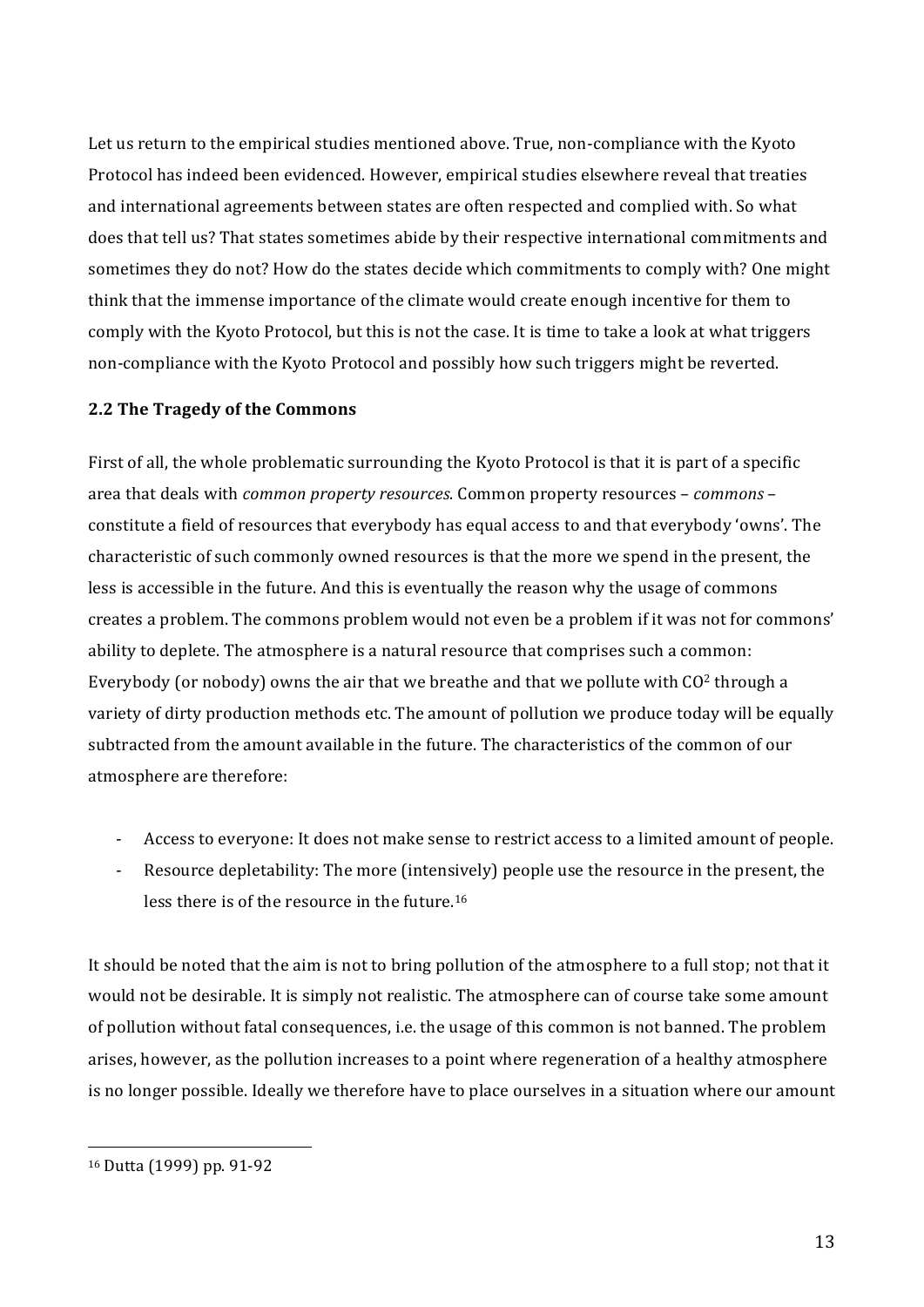of pollution allows for regeneration. And so the question is: What constitutes the 'best' amount of pollution?17

Normally the usage of commons gives rise to two sources of externalities: Current externalities and future externalities.

The current externalities represent those externalities that are imposed today: A person's usage of the commons today might affect the benefits of another person's usage today. The future externalities' represent the externalities that are imposed in the future: A person's usage of the common today might affect the benefits of another person's usage tomorrow.<sup>18</sup>

As regards the pollution of the atmosphere, only the question of *future* externalities is imperative. The greenhouse gases, especially  $CO<sup>2</sup>$ , that we pour into the air can be captured in the atmosphere for periods of up to 200 years. This means that the amount of pollution that we bring about today holds devastating implications for our future generations.

Consequently, this will lead to overexploitation of the commons today. Recall the Hardinian misery mentioned in the introduction to Chapter 1. Overexploitation has already resulted in an unnecessary heap of dead bodies: the ultimate victims of overexploitation of the commons. Hardin' explained this phenomenon with the theory of *the Tragedy of the Commons*. Initially, people are rational beings who act so as to maximise personal utility. Hardin uses an open pasture example to illustrate his theory. The pasture is open to all and the herdsmen will all try to put as many cattle on the pasture as possible. This will work well for some time, given that wars, diseases etc. keep the number of men and cattle below what the pasture can carry. However, at one point the social optimum will be reached. The social optimum is the point where adding one more cattle does not bring about any gains, but, on the contrary, imposes more costs than the gains can compensate for. And so, at this point 'the inherent logic of the commons remorselessly generates tragedy'.<sup>19</sup> Why? Because the herdsmen are considered to be rational individuals. Their

<sup>&</sup>lt;sup>17</sup> Dutta (1999) p. 92

<sup>18</sup> *Ibid.\$*p.'92

<sup>&</sup>lt;sup>19</sup> Hardin (1968) p. 1244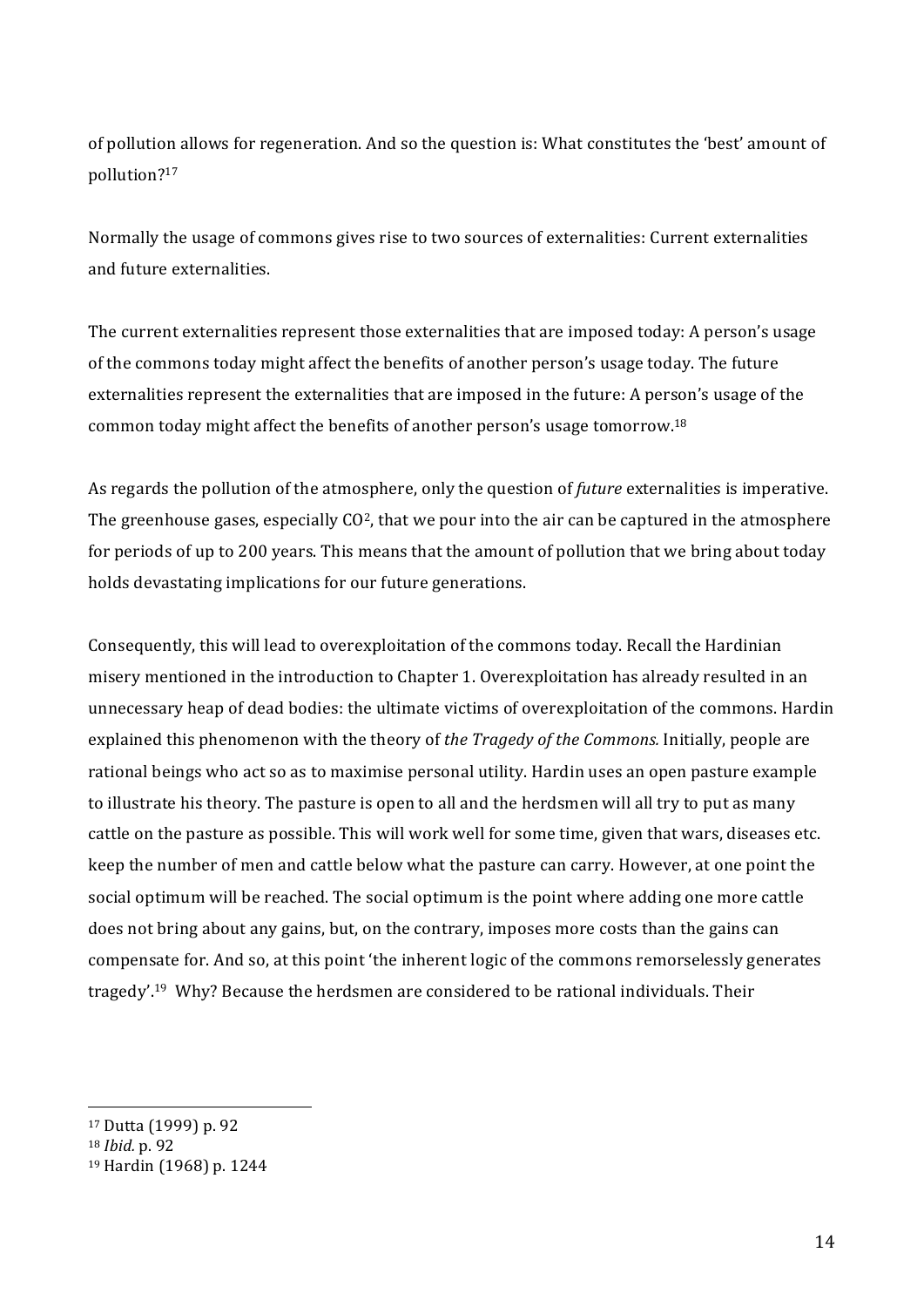endeavours are concentrated around their own individual utility, asking, 'What is the utility to me of adding one more animal to my herd?'20

Before going any further, let us convert the notion of the tragedy of the commons into the situation in focus: polluting the atmosphere. Although the cattle example is about *detracting* from a common, and the pollution of the atmosphere is an addition to a common, they represent identical problems: The atmosphere is open to all and the states try to gain as much as possible, i.e. they are considered rational individuals striving to maximise their respective utilities. Eventually the amount of greenhouse gases contained (and captured) in the atmosphere reaches its' societal optimum, and the states will ask themselves, 'What is the utility *to me* of pouring one more ton of  $CO<sup>2</sup>$  into the atmosphere?'

Each state discovers that the cost associated with releasing polluting gases into the atmosphere is much less than the cost associated with purifying the gases before discharging them. The costs associated with releasing (without purifying) the gases are shared by all the member states of the Kyoto Protocol for which reason the rational state only holds a small fraction of the overall amount of costs, and so '(...) we are locked into a system of "fouling our own nest," so long as we behave only as independent, rational, free-enterprisers'.<sup>21</sup> Let us illustrate the states' endeavours' for utility maximisation by deploying a simple model.

### **2.3 A Simple Model**

The simple model serves to explain *the game* that states play when they have to choose their respective level of pollution as a reaction to what they conjecture about the amount of pollution of the other states. The respective levels of pollution will tell us whether or not the states are complying with their reduction commitments as set forth in the Kyoto Protocol. The game includes only two players: state 1 and state 2 (further denoted S1 and S2).

The atmosphere comprises the common of size  $y > 0$ . Also, it is a finite common, which in this context means that when there is no more of this common, it will be the end of the world. Of course, this is an oversimplification.

<sup>&</sup>lt;sup>20</sup> *Ibid.* p. 1244

<sup>&</sup>lt;sup>21</sup> *Ibid.* p. 1245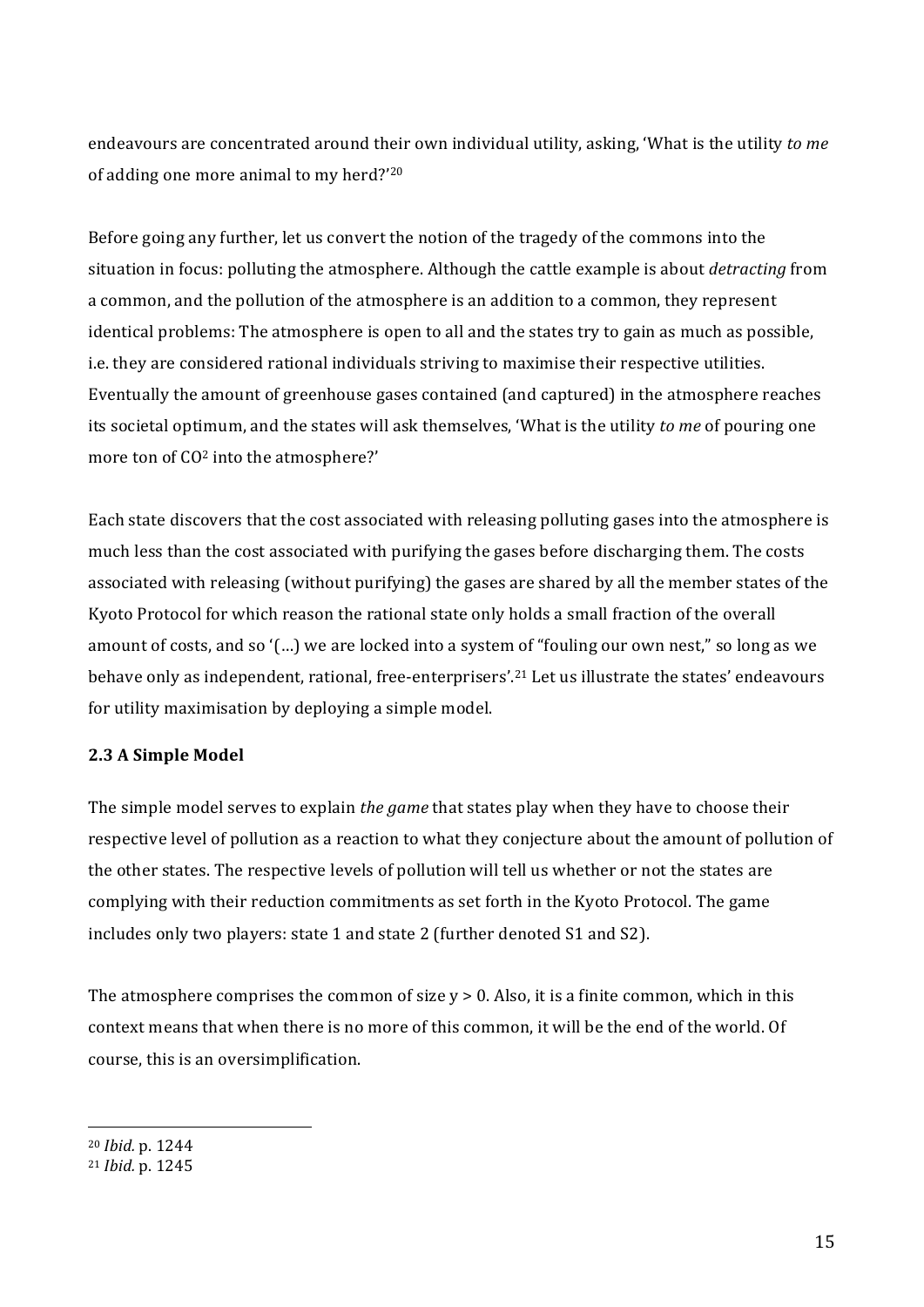In the simple model the game has merely two periods. In each period each state has the opportunity to pollute a certain amount,  $c_1$  or  $c_2$ , both of which constitute positive amounts. The sum of  $c_1$  and  $c_2$ , however, does not exceed y, i.e.  $(c_1 + c_2) \le y$ .

If the states pollute the entire atmosphere in period 1 by spending amounts  $c_1$  and  $c_2$ , which equals y, then nothing remains for them to pollute in period 2. In other words, the world will come to an end at the end of the first period. However, if the states leave some amount of atmosphere,  $y - (c_1 + c_2)$ , for period 2, they can survive for two periods instead of one. By assuming that the states will leave some amount of atmosphere to pollute in the second period, it is assumed that they pollute the entire remainder of the atmosphere. It does not make sense for them to keep restraining their respective amounts of pollution. This ultimately means that in period 2 they each pollute amounts that equal  $\frac{y-(c_1+c_2)}{2}$ .

Keeping in mind that the states are rational individuals striving to maximise their respective utilities, the game proceeds as follows: S1 *draws* first. His utility will eventually depend on the amount that S2 decides to pollute, since their combined amount determines the amount of atmosphere that can be polluted in period 2. Given that the amount of pollution,  $c_1$ , that S1 emits provides him with the utility  $logc_1$ , and given that S1 has a conjecture about the draw of S2, then S1 will maximise his utility by the following best response function in which  $c_2$  denotes the amount that S1 believes S2 will pollute in period  $2:^{23}$ Max $c_1$ :

$$
Max_{c_1} \log c_1 + \log \frac{y - (c_1 + c_2)}{2}
$$
  

$$
\log c_1 = \log(y - (c_1 + c_2)) - \log(2)
$$
  

$$
\frac{1}{c_1} = \frac{1}{y - (c_1 + c_2)}
$$
  

$$
c_1 = y - (c_1 + c_2)
$$
  

$$
c_1 = y - c_1 - c_2
$$

<sup>22</sup> Dutta (1999) p. 93

<sup>23</sup> *Ibid.\$*p.'94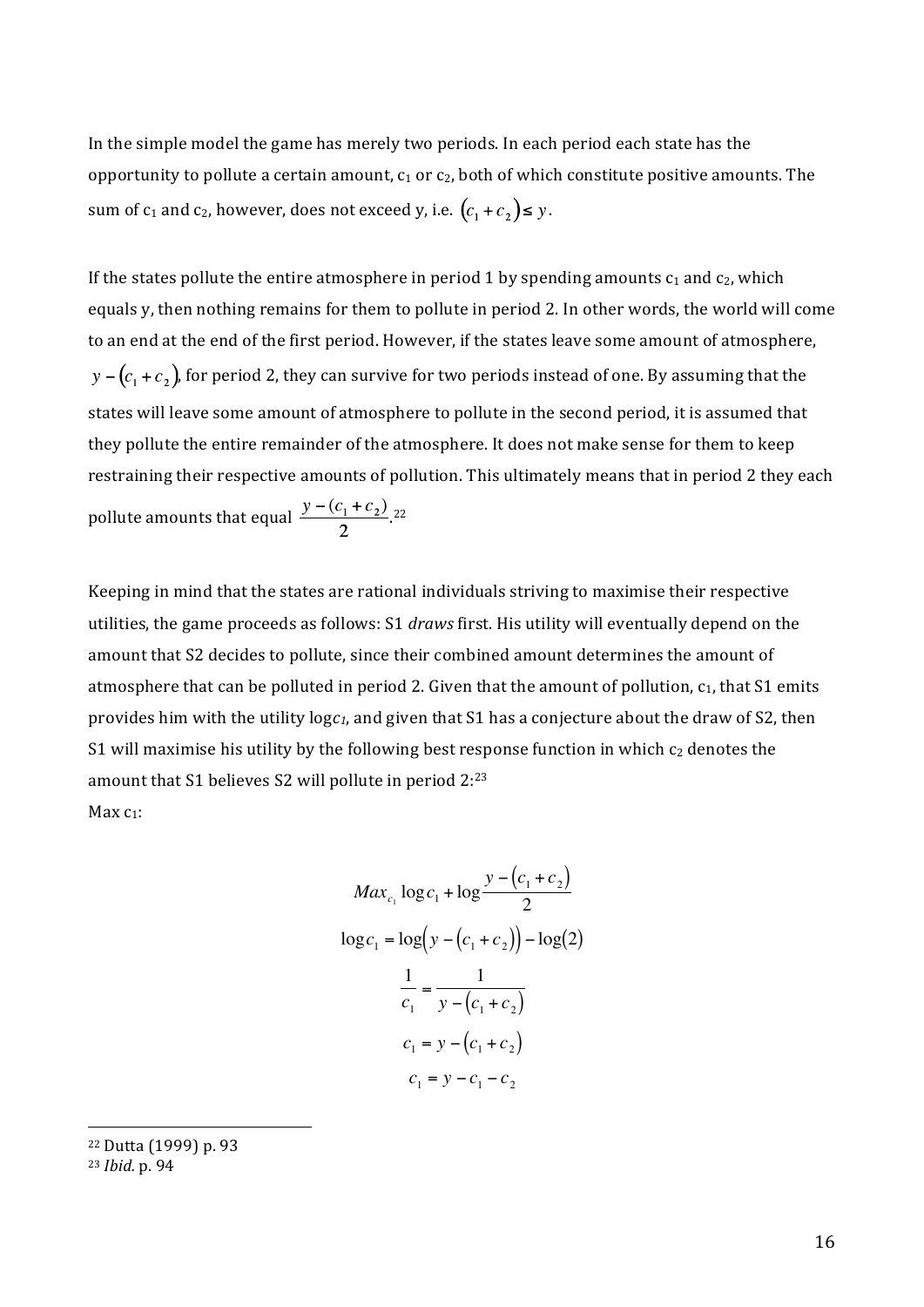$$
2c_1 = y - c_2
$$

$$
c_1 = \frac{y - c_2}{2}
$$

$$
R_1(c_2) = \frac{(y - c_2)}{2}
$$

Solving in the same way for the best response function of S2 by maximising  $c_2$ , we get:  $Max<sub>c</sub>$ :

$$
R_2(c_1) = \frac{(y - c_1)}{2}
$$

The functions arrive at the responses of S1 and S2, respectively, given the amounts,  $c_1$  and  $c_2$ , that they believe the other state pollutes.<sup>24</sup> Now that we have the best response functions of the two states, we can derive the Nash Equilibrium.

#### **2.3.1 The Nash Equilibrium**

The best response functions represent the strategies with which the states perform *the best* given what they each conjecture about the other state's amount of pollution. The best response strategy does better than any other strategy against the supposed strategy of the other. Of course, the conjectures are only guesswork. However, if we assume that both guesses are correct, then we end up with a situation where no one would want to change what they had done. If, for instance, S1 guessed wrong and, hence, played a 'wrong response' strategy, then S2 would win the game, because'S2'made'a'correct'guess'and'was'able'to'play'his'best'response'strategy'against'the' wrongful guess of S1. In that case, S1 would want to alter his strategy.<sup>25</sup> Say that this does not happen, and that both states guess the right amount of pollution emitted by the other state, then no one could have done better and no one would want to change anything. Such a case represents a Nash equilibrium. It requires that two conditions are fulfilled:

- Each state plays a best response strategy against what they believe the other state does.
- The conjecture is correct. $26$

<sup>&</sup>lt;sup>24</sup> Dutta (1999) p. 94

<sup>&</sup>lt;sup>25</sup> Dutta (1999) pp. 63-64

<sup>26</sup> *Ibid.\$*p.'64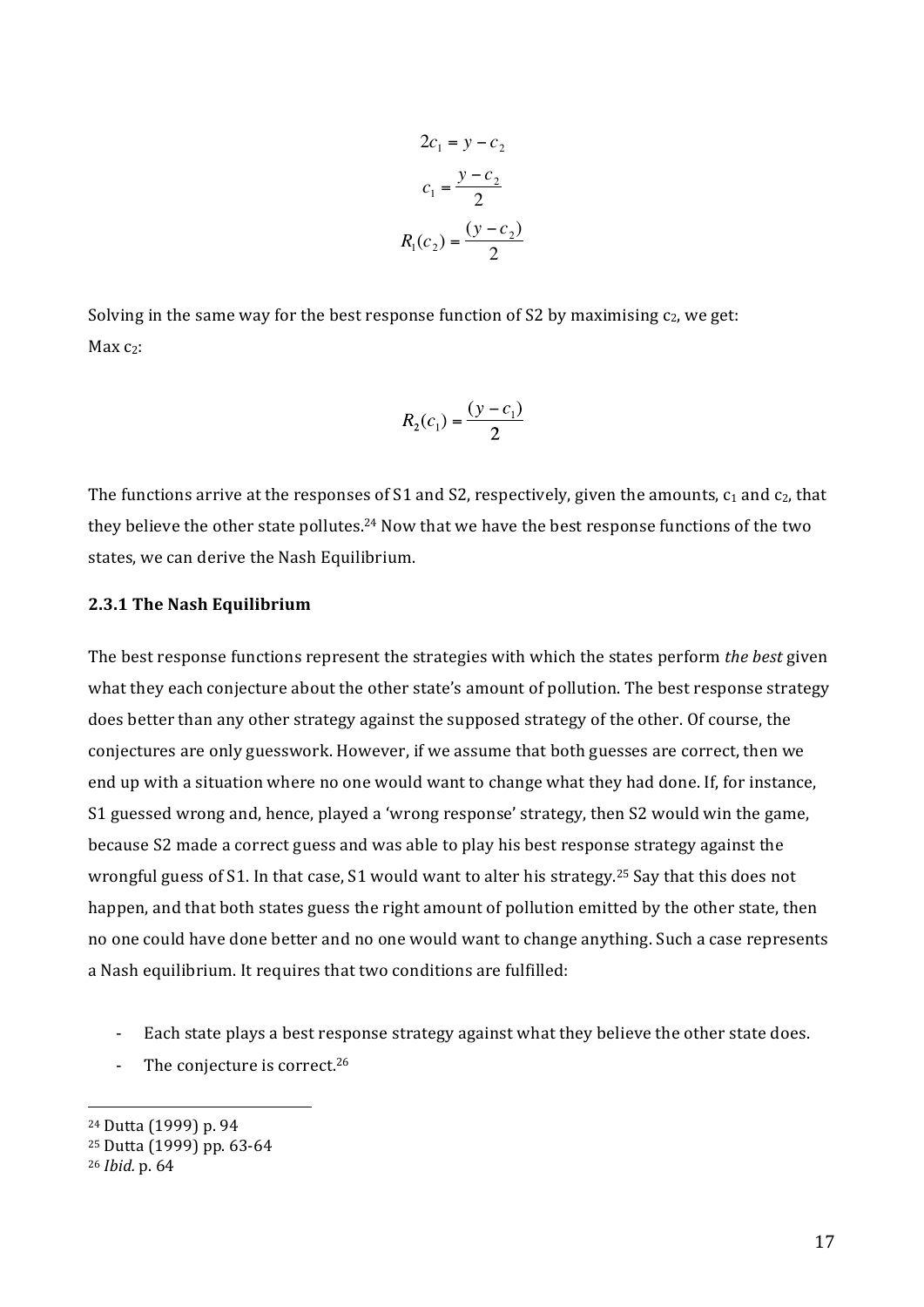A Nash equilibrium is per definition a stable outcome of the game. When none of the states receive a higher payoff by altering their strategy, then why change anything?<sup>27</sup> In the simple model the Nash Equilibrium is found by substituting the best response functions into one another. It is given by:

$$
c_1 = \frac{y - c_2}{2}
$$
  
\n
$$
c_1 = \frac{y - \frac{y - c_1}{2}}{2}
$$
  
\n
$$
2c_1 = y - \left(\frac{y - c_1}{2}\right)
$$
  
\n
$$
4c_1 = 2y - (y - c_1)
$$
  
\n
$$
4c_1 = y - c_1
$$
  
\n
$$
3c_1 = y
$$
  
\n
$$
c_1 = \frac{y}{3}
$$

Naturally, the same is true for S2:  $c_2 = \frac{y}{3}$ 

The Nash equilibrium in this simple model tells us that each state, when playing their respective best responses, given that their conjecture about the other state's amount of pollution is correct, will pollute  $\frac{1}{6}$  of the atmosphere in the first period. When they both do so they leave only  $\frac{1}{3}$  $\left($  = 1 – $\left(\frac{1}{3} + \frac{1}{3}\right)\right)$  of the atmosphere to be polluted in the future second period. In the second period, therefore, each state will only pollute  $\frac{1}{6} \left( \frac{1}{3} \right)$  of the atmosphere.

This model is of course extremely simple. First of all, it presumes that the world will come to an end after two periods, when 'no atmosphere' can be polluted. The real-world scenario is of course completely different. True, the level of pollution will at some point reach irreversible and

<sup>27</sup> *Ibid.\$*p.'65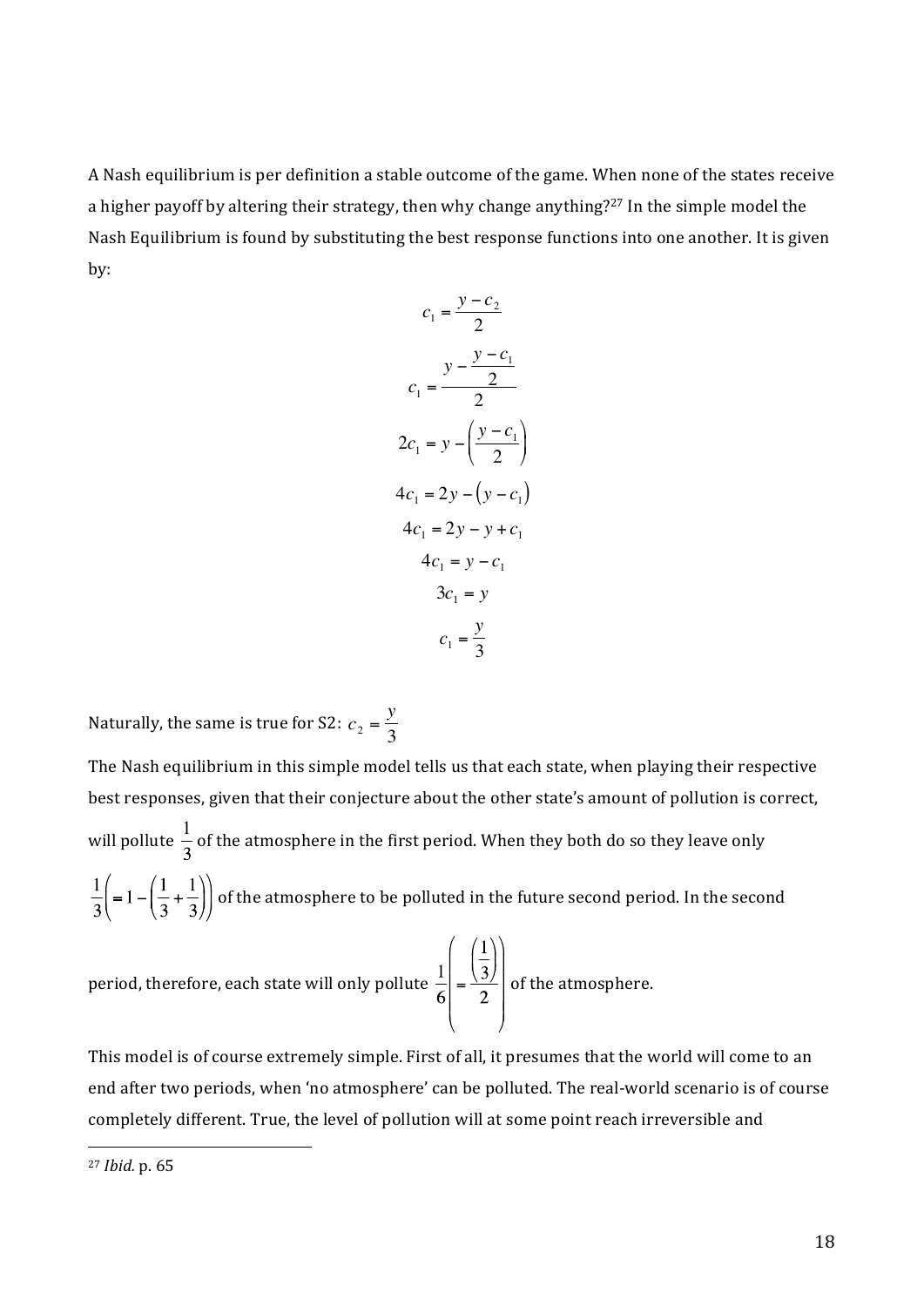devastating heights, but we cannot say that one state pollutes this or that fraction of the atmosphere, after which another state pollutes a different fraction. When the commons constitute the atmosphere, we are not talking about commons from which the actors *in the game* subtract. It is commons that we add to. We add to the atmosphere polluting gases that terrorise its future use. However, the simple model is applied regardless of such facts, since it serves to explain how the states act in relation to one another. This is the main purpose of the model. One has to think of the atmosphere as some *thing* to consume (pollute), and when x fraction is polluted by one state, another state cannot pollute that self-same fraction (which of course diverges greatly from real life). The latter must pollute a non-polluted fraction of the residual atmosphere, which comprises  $1 - x$ .

#### **2.4 Social Optimum**

Recall what was said earlier about the social optimum. The social optimum is the point where adding one more unit of pollution to the atmosphere does not bring about any gains, but, on the contrary, imposes more costs than the gains can compensate for. And so, at this point, the tragedy of the commons arises, since the states (the delimited notion) are considered to be rational individuals. This means that their endeavours are concentrated around their own individual utilities, asking, 'What is the utility *to me* of adding one more unit of pollution to the atmosphere?'

Given this definition it is crucial to the future that pollution of the atmosphere does not exceed an amount where regeneration is no longer an option. In other words, the states need to balance their amounts of pollution to a point where the costs do not exceed the gains. However, it was just established that states are rational individuals, who strive to maximise individual utilities. Therefore, the only way to create a model that illustrates socially optimal pollution is to assume that the states get together and simply agree on their respective levels of pollution. This is exactly what the states did with the Kyoto Protocol. They considered the horrible amounts and devastating effects of pollution and decided to write up an agreement that was supposed to regulate the amounts of pollution by imposing a quota system. The quota system was originally implemented in order to limit pollution from  $CO<sup>2</sup>$  and equivalent gases which were (and still are) poured into the atmosphere as a direct result of human activity. I will return to the quota system in Chapter 5.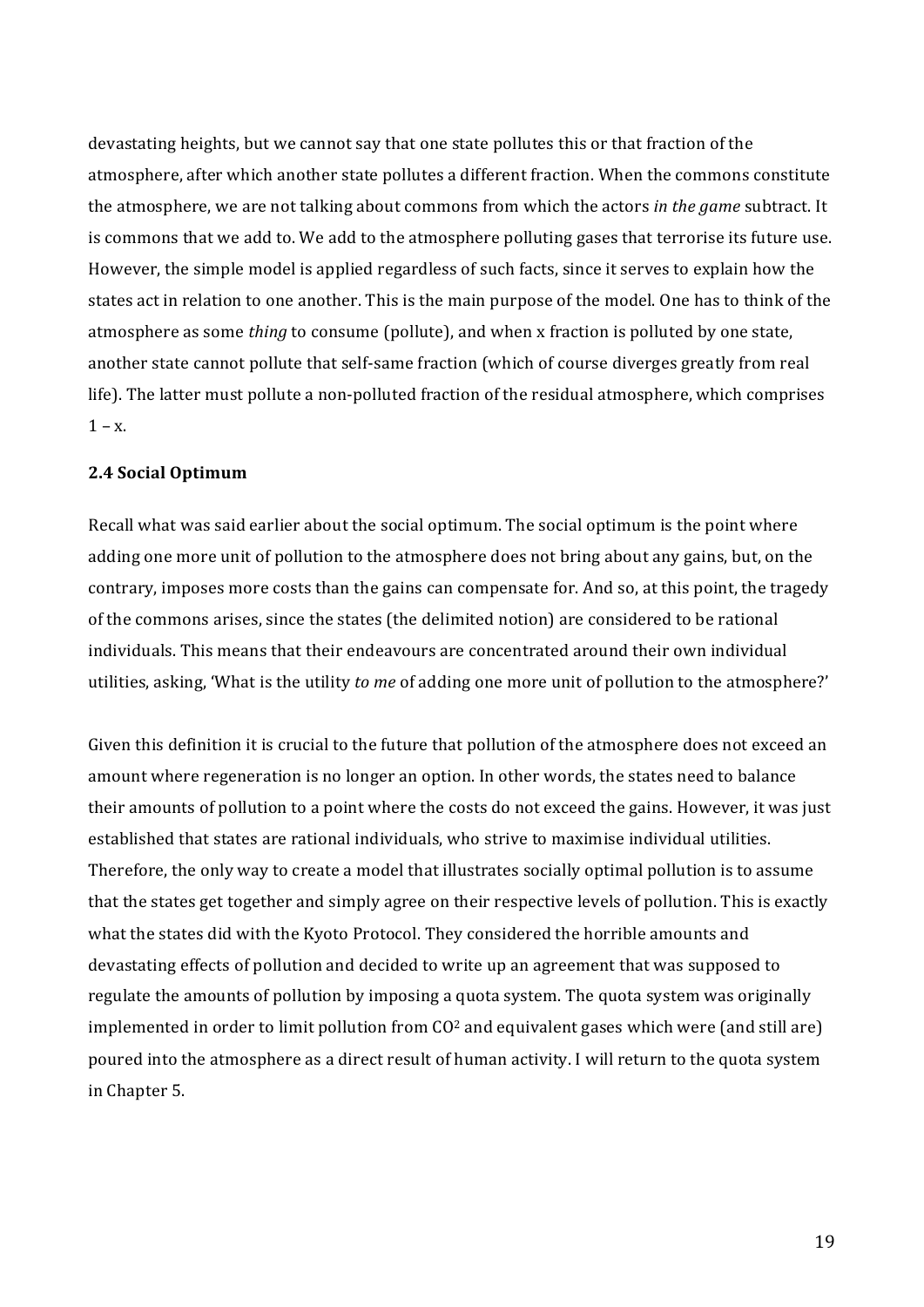The social optimum model is of course also, to some degree, simplified: Two states constitute an entire society (in this case the entire world) and they have only two periods to *play the game.* That being said, the social optimum model points to the amounts the states should pollute in the two periods in order to maximise the *aggregate* – as opposed to individual – utility. Converted into real life: the states got together to decide what each could pollute for the 'common good'.<sup>28</sup> The 'common good' emerges as the states collectively strive to maximise the aggregate utility. Max $c_1$  $c_2$ :

$$
Max_{c_1c_2} \log c_1 + \log c_2 + 2\log \frac{y - (c_1 + c_2)}{2}
$$

In order to solve for the social optimum I initially write down the first-order conditions of  $c_1$  and c<sub>2</sub>, respectively.

First-order condition for  $c_1$ :

$$
\log c_1 + 2\log \frac{y - (c_1 + c_2)}{2}
$$
  
\n
$$
\log c_1 + 2\log \left( y - (c_1 + c_2) \right) - 2\log(2)
$$
  
\n
$$
\frac{1}{c_1} = \frac{2}{y - (c_1 + c_2)}
$$
  
\n
$$
\frac{1}{2c_1} = \frac{1}{y - (c_1 + c_2)}
$$
  
\n
$$
2c_1 = y - (c_1 + c_2)
$$
  
\n
$$
2c_1 = y - c_1 - c_2
$$
  
\n
$$
3c_1 = y - c_2
$$
  
\n
$$
c_1 = \frac{y - c_2}{3}
$$
  
\n
$$
R_1(c_2) = \frac{y - c_2}{3}
$$

Likewise, the first-order conditions for  $c_2$  is:

<sup>&</sup>lt;sup>28</sup> Dutta (1999) p. 95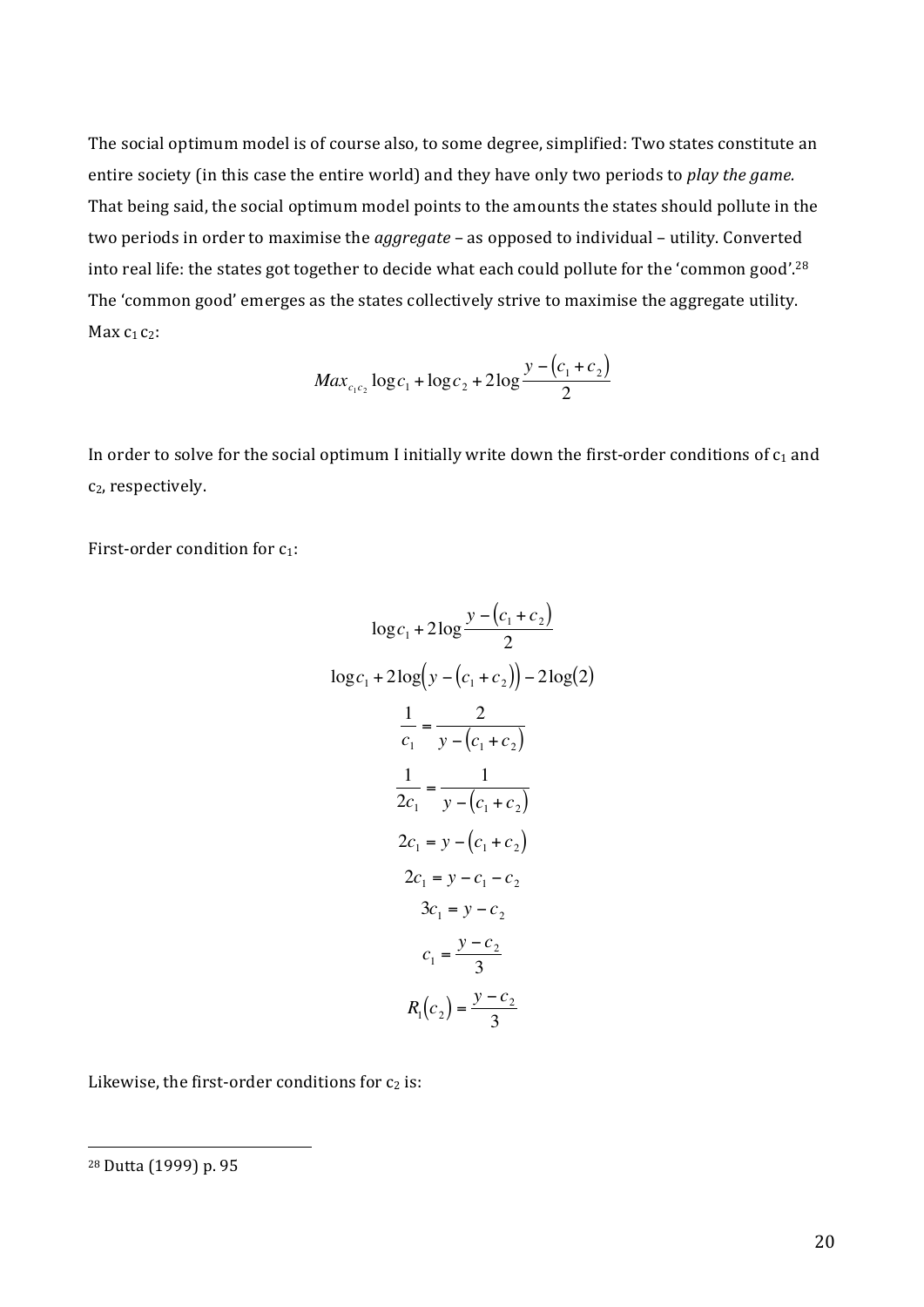$$
R_2(c_1) = \frac{y - c_1}{3}
$$

#### **2.4.1 The Nash Equilibrium**

The Nash Equilibrium in the social optimum model is the amount of  $c_1$  and  $c_a$  that derives from their best response functions. As we know both best responses we can derive the specific amount of pollution of  $c_1$  and  $c_a$  in the first period by substituting the best responses into each other. Note that S1 and S2 are assumed to be equally strong players and therefore pollute identical amounts.

$$
c_1 = \frac{y - \left(\frac{y - c_1}{3}\right)}{3}
$$
  
\n
$$
c_1 = \frac{y - \frac{y}{3} + \frac{c_1}{3}}{3}
$$
  
\n
$$
c_1 = \frac{\frac{2}{3}y + \frac{c_1}{3}}{3}
$$
  
\n
$$
3c_1 = \frac{2}{3}y + \frac{c_1}{3}
$$
  
\n
$$
9c_1 = 2y + c_1
$$
  
\n
$$
8c_1 = 2y
$$
  
\n
$$
c_1 = \frac{2y}{8}
$$
  
\n
$$
c_1 = \frac{y}{4}
$$

Again, the same is true, as we solve for S2:  $c_2 = \frac{y}{4}$ 

y = 1) in the first period. This is also the Nash Equilibrium for the social optimum model. This means that S1 and S2 maximize their aggregate utility by polluting amounts that equal  $\frac{1}{\epsilon}$ The social optimum model comes up with a result that differs from the one we got from applying 4 '(as' the simple model. The simple model maximised the states' individual utilities, whereas the social optimum model maximises the states' aggregated utility. The simple model showed that the states (collectively) polluted  $\frac{2}{3}$  of the atmosphere in the first period, leaving only the residual  $\frac{1}{3}$  for the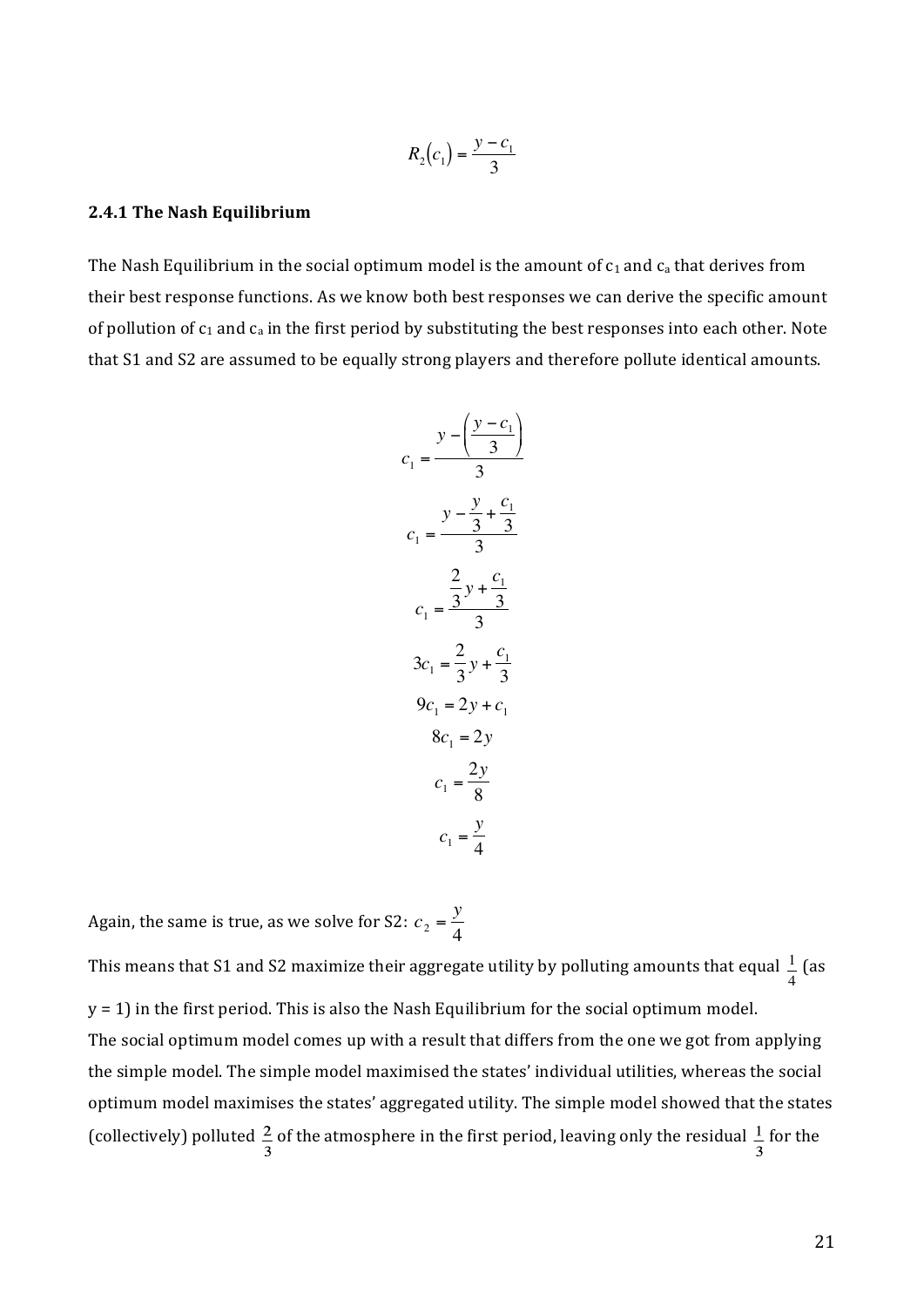second period. What the social optimum model now suggests is that this does not serve the 'common'good', as the 'common'good' prescribes that only  $\frac{1}{4}$  should be polluted by each state in the first period, leaving a residual  $\frac{1}{2}$  of the atmosphere for the second period. This is what the Kyoto Protocol strives towards: a balanced level of pollution that serves the 'common good'.

Unfortunately the Kyoto Protocol is not complied with, and therefore we end up where we started:

The atmosphere is a common. It is a finite good that everyone has access to and equally owns. The states and the populations 'occupied with' polluting the atmosphere are considered rational individuals, who act so as to maximise their individual utilities. This makes the states overexploit the common. That is, they pollute a lot today and leave a small fraction for the future generations to pollute, before the world will come to an end. When the states realised this, they eventually decided to gather around a big, round table to reach an agreement and thereby solve this problem. The states negotiated for a long time and finally came to an agreement (although many states' decided not to become parties to the agreement due to the conditions under which they settled). The Kyoto Protocol *theoretically* represents the social optimum, i.e. it maximises the aggregate utility, as opposed to the individual utility. It regulates the optimal amount of pollution today and in'the future period. However, the states operate in the international anarchic arena where no enforcement possibilities exist, and the states therefore manage to get away with not complying with the agreed reduction commitments as set forth in the Kyoto Protocol. And so the states have resumed acting according to their rational nature. And this is when tragedy hits. We are back where we started.

#### **2.5 A Grim Trigger**

So, the simple model and the social optimum model both failed to lead us anywhere. The simple model did, however, serve as an illustration of how the states act as rational individuals, as was the purpose of the models' application to this thesis. The result of this is that the states neither manage to take care of the commons (the atmosphere) nor comply with the reduction commitments. The social optimum model does hold in theory, for which reason the states agreed to the Kyoto Protocol. Its application in practice involves several obstacles, though, the primary one being the lack of a deterrent enforcement mechanism.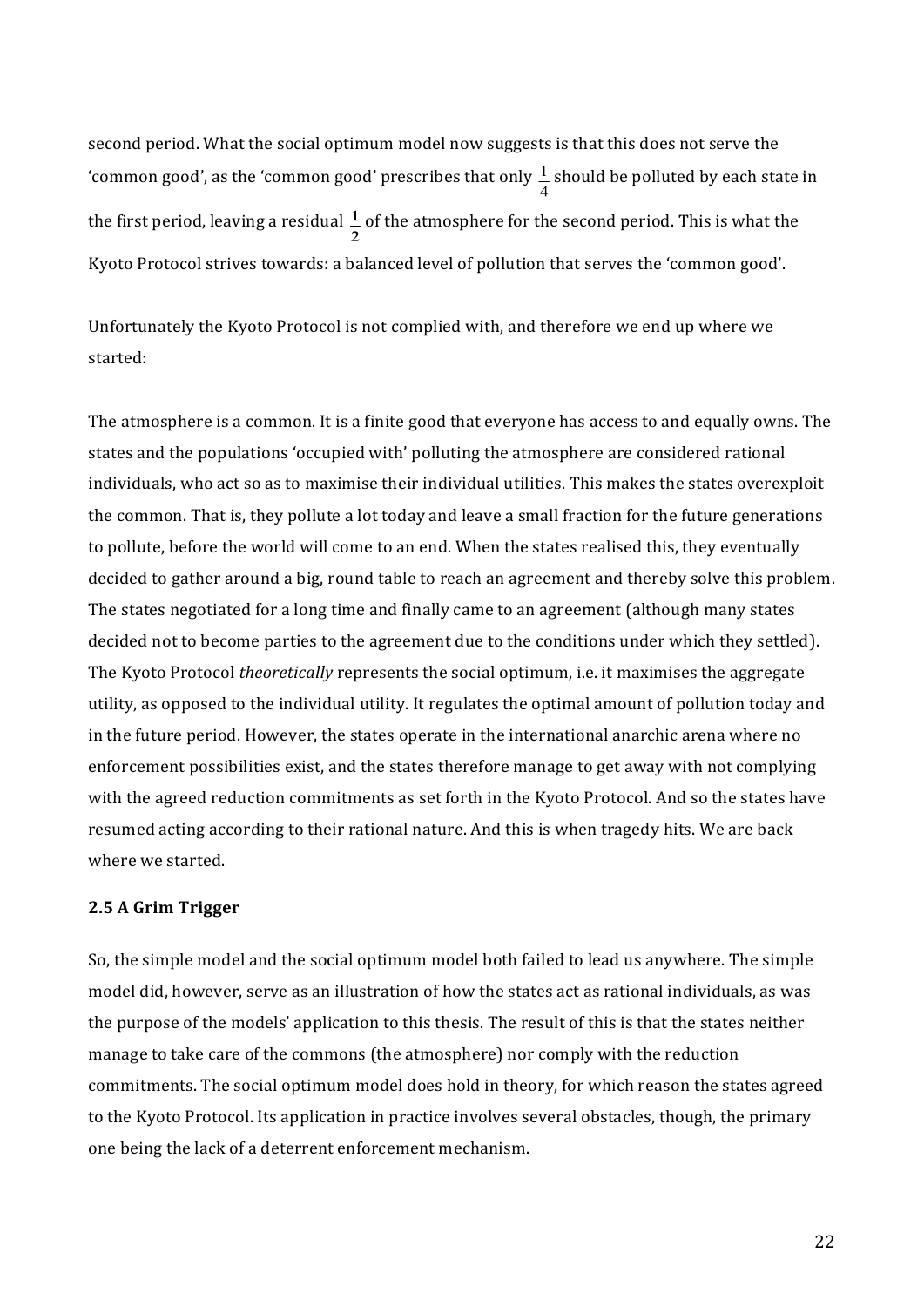In order to enrich this thesis with something else than utter doomsday prophesies, let us brighten' our minds a bit and investigate how the rational behaviour of states might be put into preferable good use. Doing so initially demands a quick run-through of the theory of prisoners' dilemma.

#### **2.5.1 Prisoners'(Dilemma**

Generally, the game of prisoners' dilemma involves two players: prisoner 1 and prisoner 2 (further denoted P1 and P2) who both hold two possible moves: confess and not confess. The evidence of the crime committed by the prisoners is almost complete. If both confess to the crime, they both go to prison, and so the payoffs constitute  $(0,0)$ . If, however, neither confesses to the crime, they both avoid prison, making the payoffs (5,5). Also, each prisoners knows that if he does not confess and the other prisoner does, then his non-confession will result in prison time, which yields a payoff of -2, whereas the confessing prisoner will be rewarded for confessing and gets no prison time, which eventually provides him with a payoff of  $7$ :

| P1/P2       | Confess | Not Confess |
|-------------|---------|-------------|
| Confess     | 0.0     | $7. -2$     |
| Not Confess | $-2, 7$ | 5, 5        |

The simple game shows that the best outcome for both of them is to not confess, since (5,5) translates into no prison time and thereby a positive payoff. However, the parties have to choose their respective moves separately and, hence, do not know what the move of the other prisoner will be. Therefore, they eventually end up *not* confessing. Why? If P1 believes that P2 will not confess, it is better for P1 to confess, because in that case he will get a payoff of 7 instead of 5. And since he is only concerned with maximising his own utility, he is indifferent to the fact that his confession will render P2 some time in prison. The reverse situation is true for P2: If he believes that P1 will not confess, he will confess in order to maximise his payoff. Since both prisoners are aware of this, they both end up confessing, since this situation is the only one that does not impose an incentive to change strategies: If P1 confesses, the outcome for P2 of confessing (0) is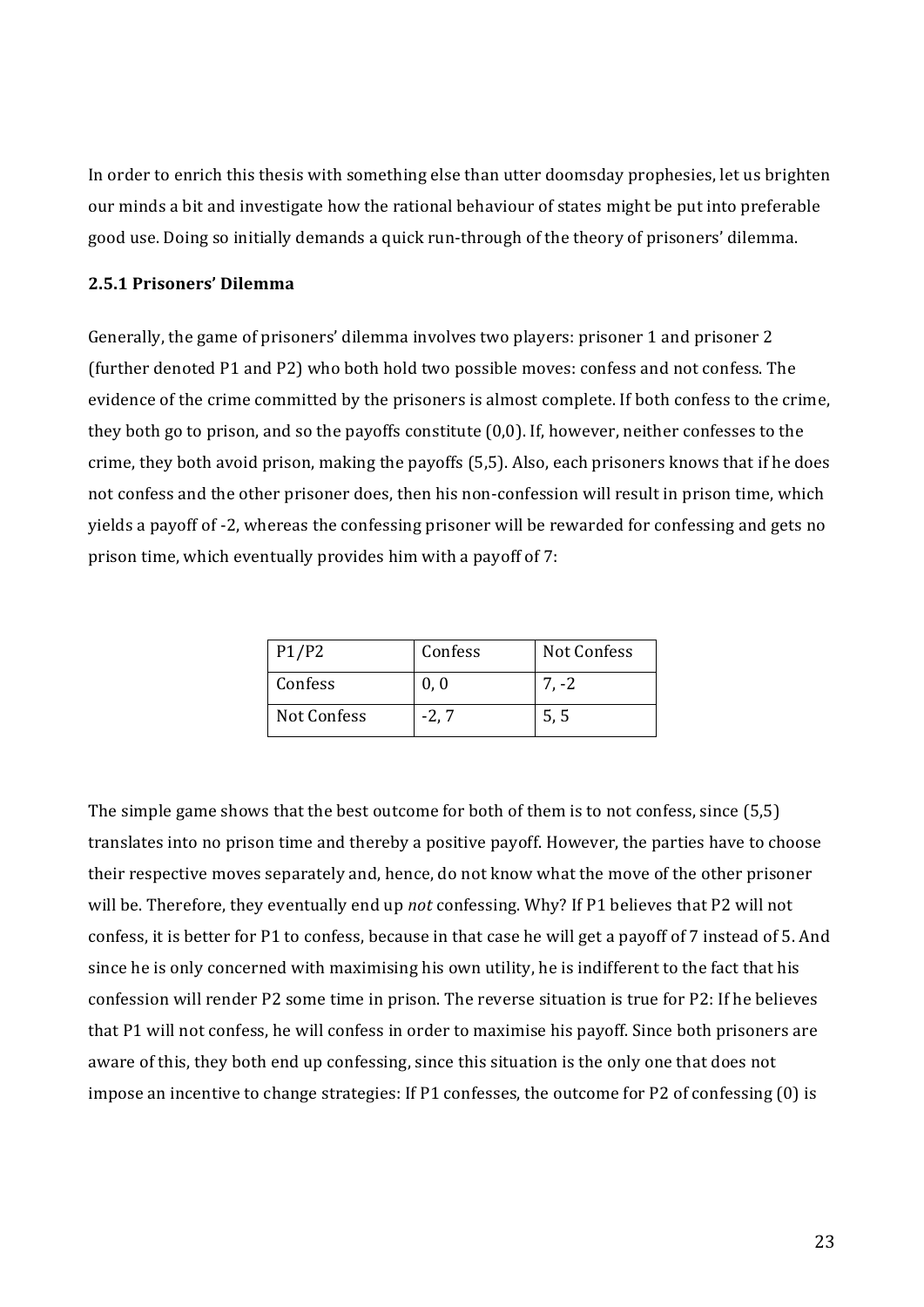better than the outcome of not confessing (-2). Therefore, (confess, confess) is the only rational outcome of prisoners' dilemma.<sup>29</sup>

Converted into a situation of compliance vs. non-compliance with the Kyoto Protocol, the game still has two players: S1 and S2. They are both suspected of not complying with their respective reduction commitments as set forth in the Kyoto Protocol, and they both have two possible moves: compliance and non-compliance.

The payoffs are unchanged. And also in this game the states are only concerned with maximising their individual payoff. The matrix looks like this:

| $\vert$ S1/S2 | Not Comply | Comply |
|---------------|------------|--------|
| Not Comply    | 0, 0       | 7. -2  |
| Comply        | -2, 7      | 5, 5   |

In this situation the payoffs essentially build on gains from reducing the emissions of greenhouse gases. If, on the one hand, both S1 and S2 comply with their reduction commitments, they will most probably suffer some costs (new technology, green production methods etc.), but they will eventually benefit from the liveable climate. And so they will both receive a payoff of 5. If, on the other hand, they do not comply with their reduction commitments, they will not receive additional costs, but the worsening of the state of the atmosphere and the climate will be evident from the payoffs which are now 0. If S1 complies and S2 does not, then S1 suffers additional costs which he does not consider to be worthwhile. That is, if S1 makes an effort to comply in order to do good by the climate, then he considers that effort wasted, as S2 keeps emitting  $CO<sup>2</sup>$ unchangeably. And vice versa. Eventually they both end up not complying, since such strategy yields a payoff of 7 compared with the payoff of 5 they get from complying.

And so, the states end up not complying with their reduction commitments. This is the rational outcome of the game. Even though they are well aware of the fact that the climate suffers from non-compliance – this was why they agreed to become parties to the Kyoto Protocol in the first

<sup>&</sup>lt;sup>29</sup> Dutta (1999) pp. 11-12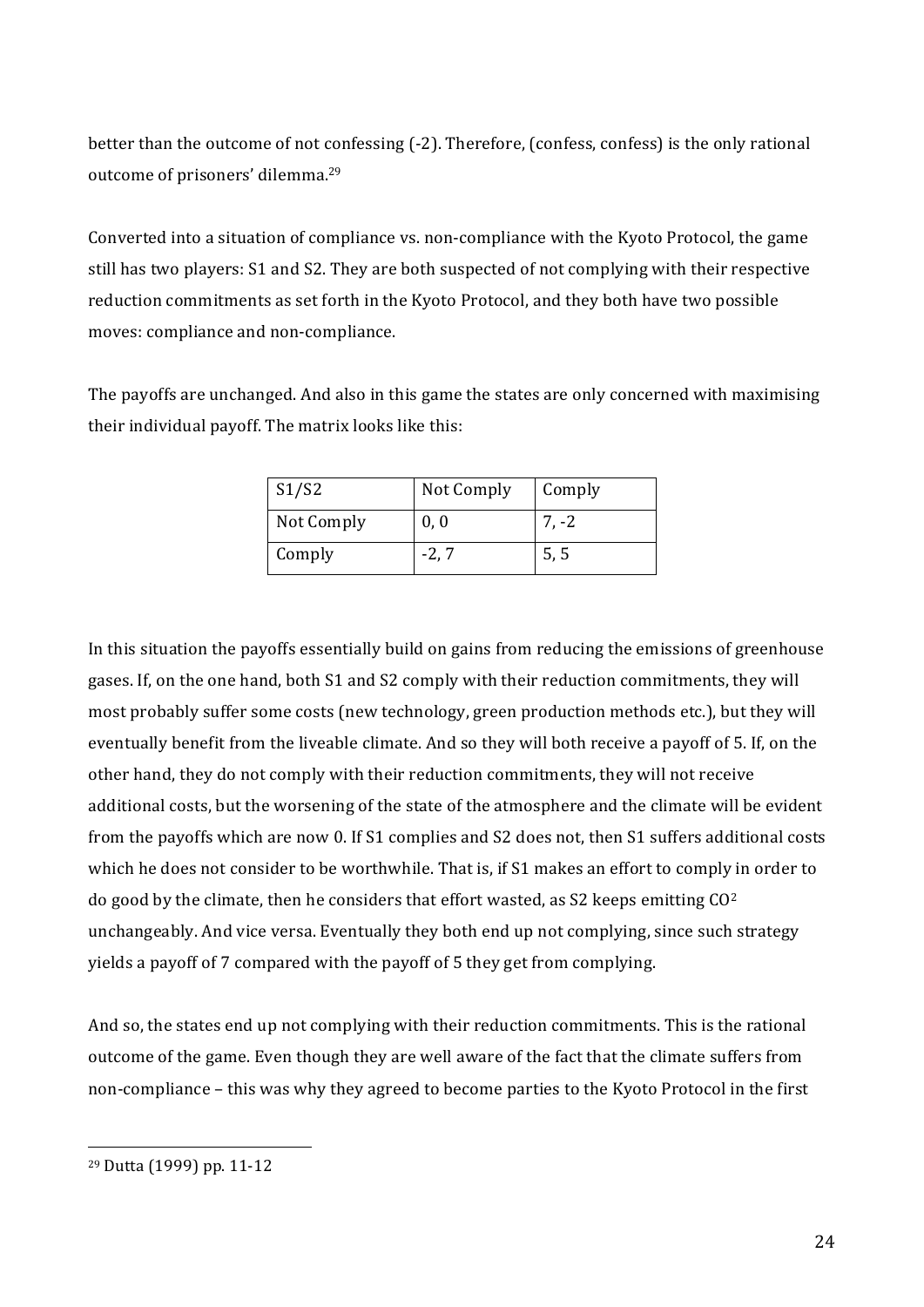place – they choose not to comply, because this is the outcome that no one wants to change given the other states' non-compliance.

### **2.5.2** A Grim Trigger Strategy

That being said, it is time to move on to the grim trigger strategy. A grim trigger strategy is a strategy where both states *behave themselves* in order to reach the greater payoff associated with the situation in which they both comply with their reduction commitments. The matrix above just showed that the states end up not complying and therefore receive a smaller payoff  $(0, 0)$ compared to a situation of compliance  $(5, 5)$ .

We need to ask ourselves how the states might reach the desired outcome of compliance. This is the purpose of the grim trigger strategy. It serves to explain the rationale behind reaching another outcome than the immediate Nash Equilibrium by introducing a *punishment phase*. The grim trigger strategy is applicable under the following conditions:

- There is a grim eternal punishment.
- The good behaviour of the states is infinitely desired.

Taking the payoffs in the matrix as an example the grim punishment constitutes the situation where none of the states comply with the Kyoto Protocol. Why? As illustrated above in the game of prisoners' dilemma the prisoners end up confessing, even though this is not the outcome that yields the greatest payoffs. However, this is the stable outcome. None of the states wish to change their draw. This is a fact, since this simple version of the game of prisoners' dilemma is a finitely repeated game.<sup>30</sup> The game might be played over and over again – the game is *repeated* – but the prisoners' know that the game will end after t periods. And as long as they know this, each game renders identical outcomes, (confess, confess).<sup>31</sup>

The same thing goes for the game that is concerned with compliance vs. non-compliance with the Kyoto Protocol. The game is played over and over again. However, the Kyoto Protocol is constructed specifically to operate in *commitment periods*, which are explicitly defined time frames. The first commitment period began in 2008 and ended at the end of the year 2012. The

<sup>&</sup>lt;sup>30</sup> Dutta (1999) p. 209

<sup>31</sup> *Ibid.* p. 230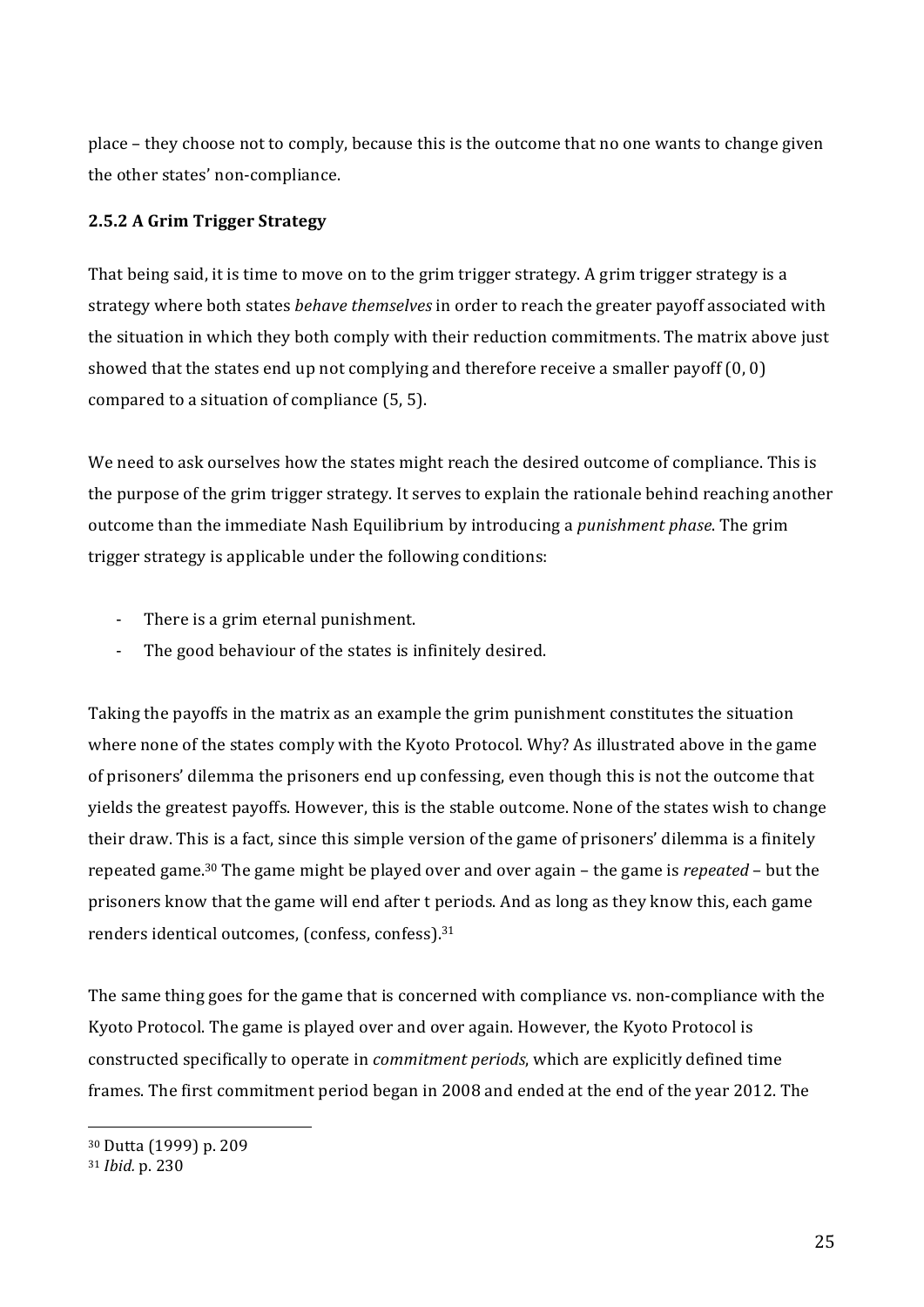second commitment period began in January 2013 and runs until the end of the year 2020. At the end of each commitment period the protocol is renegotiated and the states can opt out of the agreement. Theoretically, the game therefore ends when every commitment period expires. The game of compliance vs. non-compliance under the present architecture of the Kyoto Protocol, therefore, constitutes a finitely repeated game.

Let us investigate the implications of revoking the fixed periods in order to observe whether or not the states will act differently under conditions of reciprocity, that is, if the revocation of the commitment periods gives the states economic incentive to alter their actions. In such case the parties to the Kyoto Protocol do not know when the game will end. They know that they will interact with each other in the future, assuming that they cannot opt out of the agreement, which of course they can in practice. Under such conditions the states are playing an *infinitely repeated game*.

Still, we operate with the compliance vs. non-compliance matrix as set forth above. It holds the same payoffs as in the finitely repeated game. But changing the game from a finitely repeated game into an infinitely repeated one does have implications for the game:

The outcome of (non-compliance, non-compliance) – the Nash equilibrium of this game – now constitutes a grim punishment. That is, if the states begin the game by playing (compliance, compliance) they both receive a higher payoff than if neither complies. The states know this. However, if one of the states at any point in time decides *not* to comply, then the grim punishment is invoked: If S1 suddenly does not comply he will receive a payoff of 7 instead of 5 (which is basically the reason why he decides to change into non-compliance). To S2 this means that his payoff will drop from 5 to -2, since he is now doing all the work reducing the greenhouse gases in the atmosphere, which is considered to be a costly affair. This (also) makes S2 not comply with his reduction commitment, because by altering his strategy from compliance to non-compliance his payoff consequently increases from -2 to 0, which he, as a rational individual, obviously prefers. When the states end up in this situation (non-compliance, non-compliance) they will be there forever. No one will be able to trust the other to do good by the climate, and therefore the only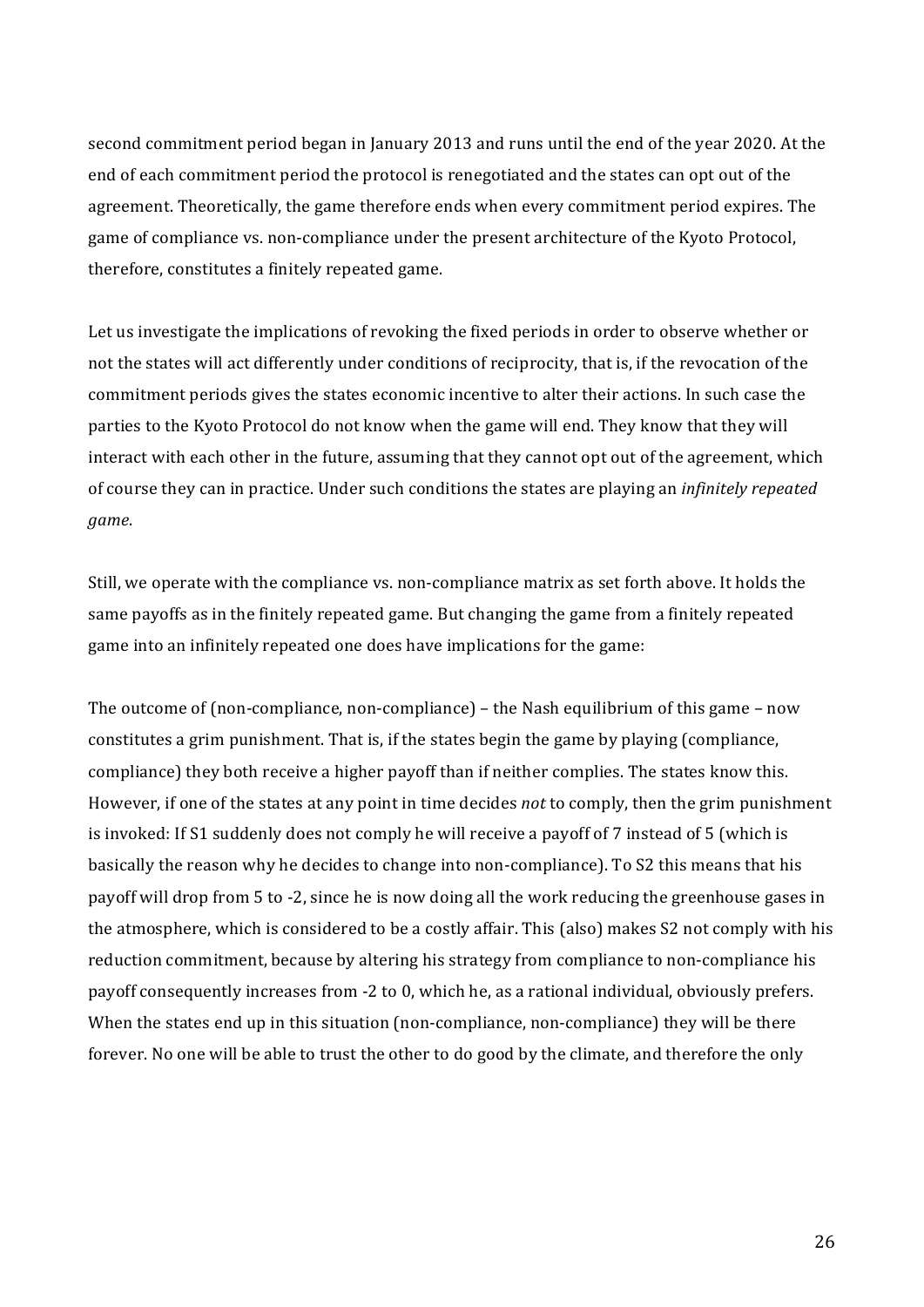rational choice for them, *after* the opportunistic behaviour of non-complying, is to keep noncomplying forever.<sup>32</sup>

Good behaviour of the states is indefinitely desired:

In order for the grim punishment to be credible the good behaviour of the states needs to be desired'forever.'If'the'good'behaviour'is'*not*'desired'indefinitely'the'states'would'simply'alter' their'strategies' in order to avoid ending up with a payoff of -2, which is the lowest possible payoff' one state can receive in the game. And so they end up not complying. If, however, the game is repeated indefinitely, the states realise that if they *behave well* by complying with their reduction commitments they will receive a greater payoff (5 instead of 0).

Of course, this requires that the total payoff associated with compliance is greater than the total payoff associated with non-compliance. By total payoff I refer to both present and future payoffs. The present payoff connected with compliance is what the states receive today, which is simply 5. The future payoff has to be discounted with a discount factor in order to adjust for how much the future action of compliance or non-compliance is worth today. In that case the discount factor related to compliance is inevitably positive, as complying with the reduction commitments today will not have an immediate effect, but it will definitely have a positive effect in the future. Therefore, action today will yield a positive return in the future. $33$ 

The total discounted payoff, S, of each state in t periods can therefore be summarised like this:

$$
S = \pi_0 + \pi_1 \delta + \pi_2 \delta^2 + \pi_3 \delta^3 + \dots + \pi_t \delta^t
$$

Since the payoff for compliance is 5 in every game, cf. the matrix, the total discounted payoffs for S1 and S2, respectively, are:

$$
S = 5 + 51 \delta + 52 \delta2 + 53 \delta3 + ... + 5t \deltat
$$

<sup>32</sup> Dutta (1999) p. 229

<sup>33</sup> *Ibid.* p. 228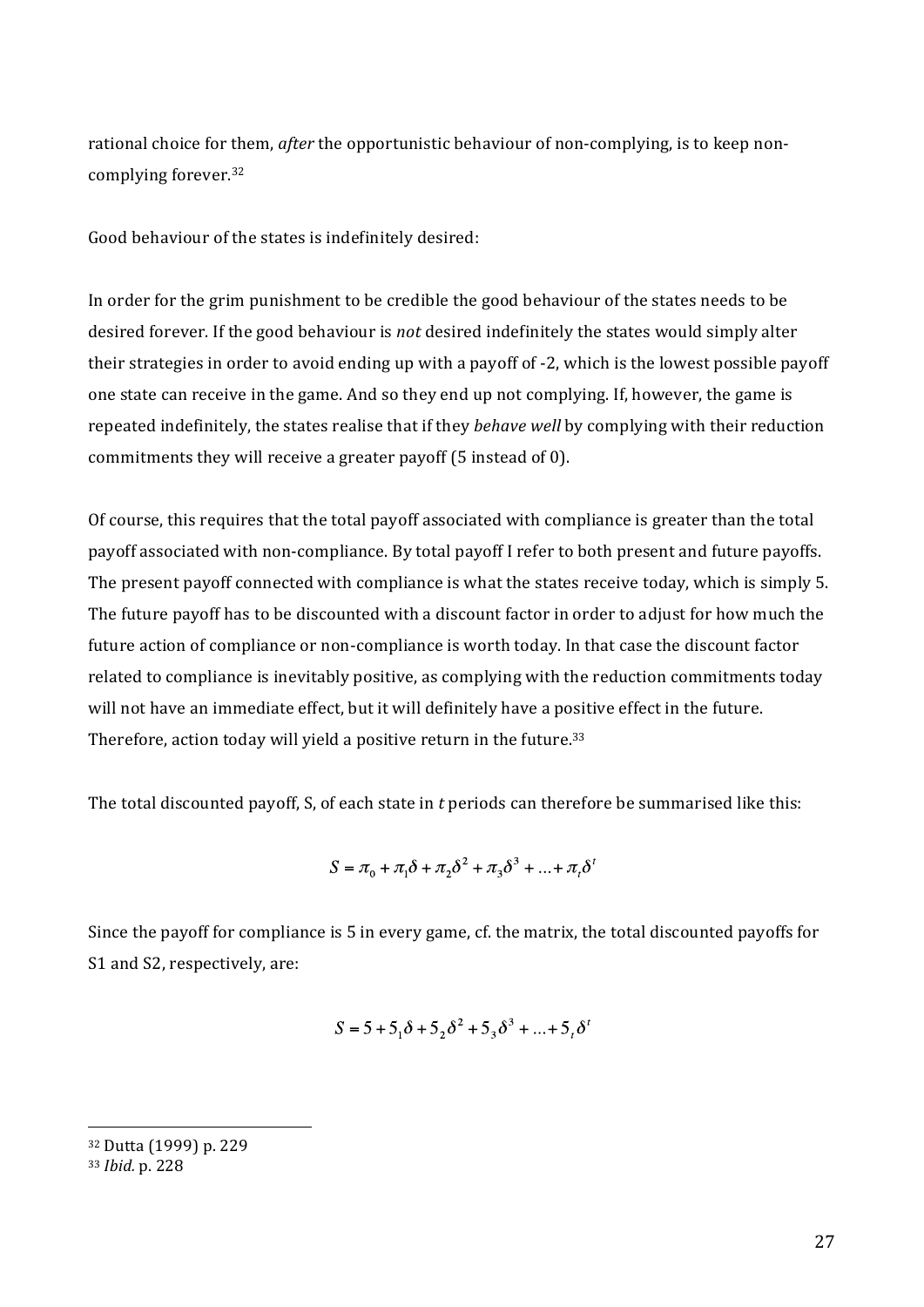Let us assume that a payoff of 5 today is worth 5,5 tomorrow (in period 2). This eventually means that a payoff of 5 in the future is worth less than a payoff of 5 today. The payoff increases from 5 to 5,5, i.e. every unit of payoff <sup>34</sup> increases with 0,10 per unit. Therefore, the payoff of 5 in period 2 is only worth  $\frac{1}{11} \cdot 5 = 4,5454$  today.

The discount factor equals  $\frac{1}{1,1}$  = 0.9090. It needs to be adjusted according to the period in  $\ddot{\phantom{0}}$ question as indicated by the equation:  $5 + 5_1\delta + 5_2\delta^2 + 5_3\delta^3 + ... + 5_i\delta^i$ , where all discount factors increase proportionally to their respective future period.

Solving for the total discounted payoff, we get (note that  $S\delta = \pi_1 \delta + \pi_2 \delta^2 + \pi_3 \delta^3 + ... + \pi_i \delta'$ ):

$$
S = \pi + \pi_1 \delta + \pi_2 \delta^2 + \pi_3 \delta^3 + \dots + \pi_t \delta
$$

$$
S = \pi + S\delta
$$

$$
\pi = S - S\delta
$$

$$
\pi = S(1 - \delta)
$$

$$
S = \frac{\pi}{(1 - \delta)}
$$

Inserting the numbers in the equation:

$$
S = \frac{5}{(1 - 0.9090)}
$$

$$
S = 54.9451
$$

€ Both S1 and S2 receive a total discounted payoff of S = 54.9451 when complying.

Eventually the grim trigger strategy is preferable if the total discounted payoff from choosing to comply in t periods is greater than 7. S1 knows that if he decides to behave opportunistically and thereby trigger the grim punishment, he will get a payoff of 7 - *but only for one period.* After than one period he will forever receive the 0 payoff associated with non-compliance.

<sup>&</sup>lt;sup>34</sup> One unit of payoff refers to a payoff of 1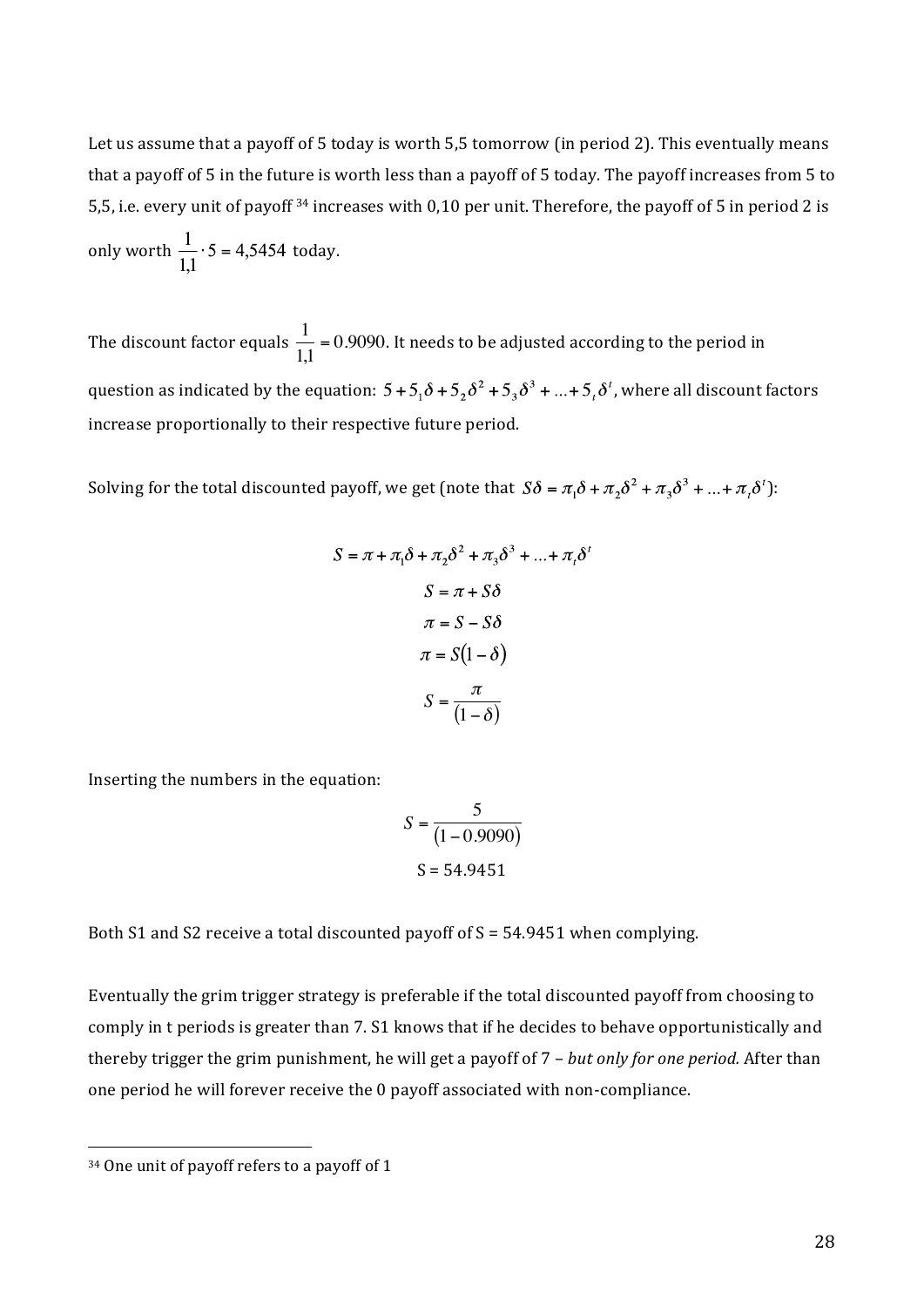The strategy emerges when one of the states change their strategy from compliance to noncompliance in order to gain a payoff of 7 instead of 5, which accordingly leads to an outcome where none of the states comply in t periods. But the total discounted payoff associated with such a non-compliance strategy has no bearing on a state's choice of strategy: He will behave opportunistically'if'the'total'discounted'payoff'associated'with'compliance'is'smaller'than'what'he' receives from that one period following the opportunistic behaviour.

The difference between the two amounts of total discounted payoff that S1 might receive indicates that S1 is much better off choosing to behave himself and comply. This follows directly from the fact that  $54.9451 > 7$ . S1 can gain almost eight times as much if he decides to behave nonopportunistically.'The'conclusion'drawn'from'such'good'behaviour'is'that'the'grim'punishment'is' effective, i.e. it comprises an economic incentive for the states to comply with their respective reduction commitments as set forth in the Kyoto Protocol.

According to the grim trigger strategy it is much more beneficial (in terms of payoff) for the states to put forth good behaviour and comply with the Kyoto Protocol. However, the fact that the empirical studies suggest that this is not the case in practice might tell us that the grim punishment did not work to maintain good behaviour among the states. How can that be?

The theory of grim trigger is a somewhat rigorous theory. It requires that all of the states of the Kyoto Protocol comply with their respective reduction commitment from the very beginning. That is indeed desirable, but it is also a utopia. As an unenforceable international agreement that includes a variety of states with diverging political beliefs and agendas and that is concerned with such a delicate matter as  $CO<sup>2</sup>$  emissions, which involves millions and millions of dollars, a reasonable portion of scepticism, at least as regards the first commitment period, is probably not out of context. And since the grim punishment hits instantly, it is no surprise that it was already triggered.

Something else that needs mentioning in connection with such matter is the size of the discount factor, δ. Being the discount factor of future payoffs it is determinative on what the states choose to do today. As is known from the above solving of S1's total discounted payoff the discount factor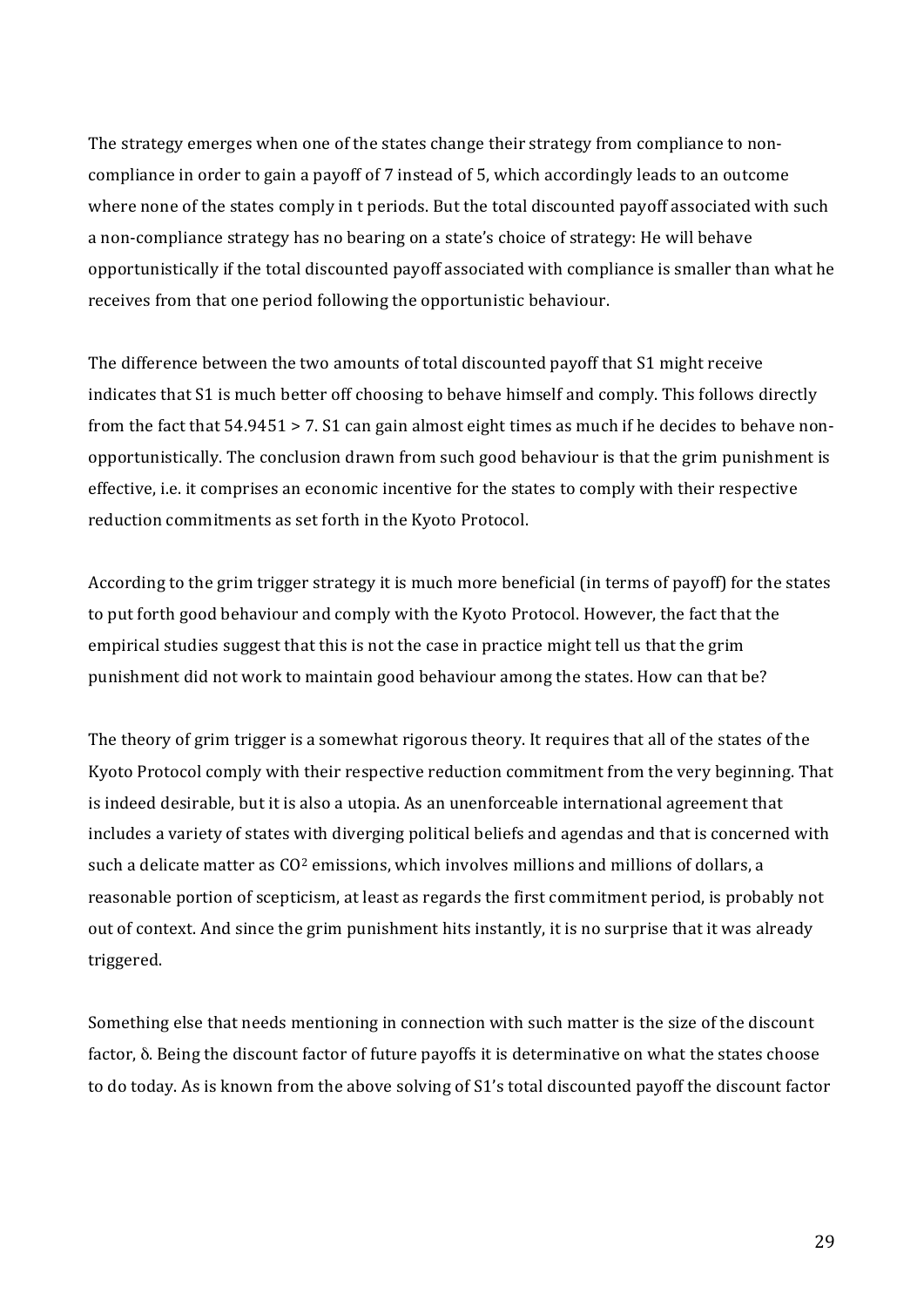constitutes approximately 0.9090. Setting up the equation  $\frac{5}{(1-\delta)}$  and stating that the total discounted payoff should exceed 7, we get:

$$
\frac{5}{(1-\delta)} > 7
$$
  
\n
$$
5 > 7 \cdot (1-\delta)
$$
  
\n
$$
5 > 7 - 7\delta
$$
  
\n
$$
7\delta > 2
$$
  
\n
$$
\delta > \frac{2}{7}
$$
  
\n
$$
\delta > 0.2857
$$

 $\overline{a}$ This means that as long as  $\delta$  > 0.2857 it is better to stick to the good behaviour than to behave opportunistically. Since the discount rate in this example is 0.9090, it is safe to say that it pays to behave well (forever). But this, of course, is dependent upon the discount rate; it has to be large enough to yield a total discounted payoff that creates sufficient incentives for the states to comply with the Kyoto Protocol. The greater the discount factor, the greater the amount of payoffs the states' can' expect to receive, which will eventually comprise incentives for the states to comply with their Kyoto Protocol reduction commitments.

#### **2.5.2.1 The Nash Equilibria**

We have already established that in the game of prisoners' dilemma the states end up confessing although they would receive a higher payoff if they chose not to confess. The reason for this was that the prisoners are rational individuals, who act so as to maximise their individual utility. The game is finite, and the prisoners know that. Therefore, no one dares to keep quiet for fear of receiving a low payoff. Consequently, they end up confessing and both receive 0. This is the only stable and rational outcome of the finite game of prisoners' dilemma, which constitutes the Nash equilibrium.

What about the *infinitely* repeated game of grim trigger? Does the outcome in which they both comply comprise a Nash equilibrium? Recall the definition of a Nash equilibrium. A Nash equilibrium emerges when both players of a game rightfully guess the draw of the opponent, and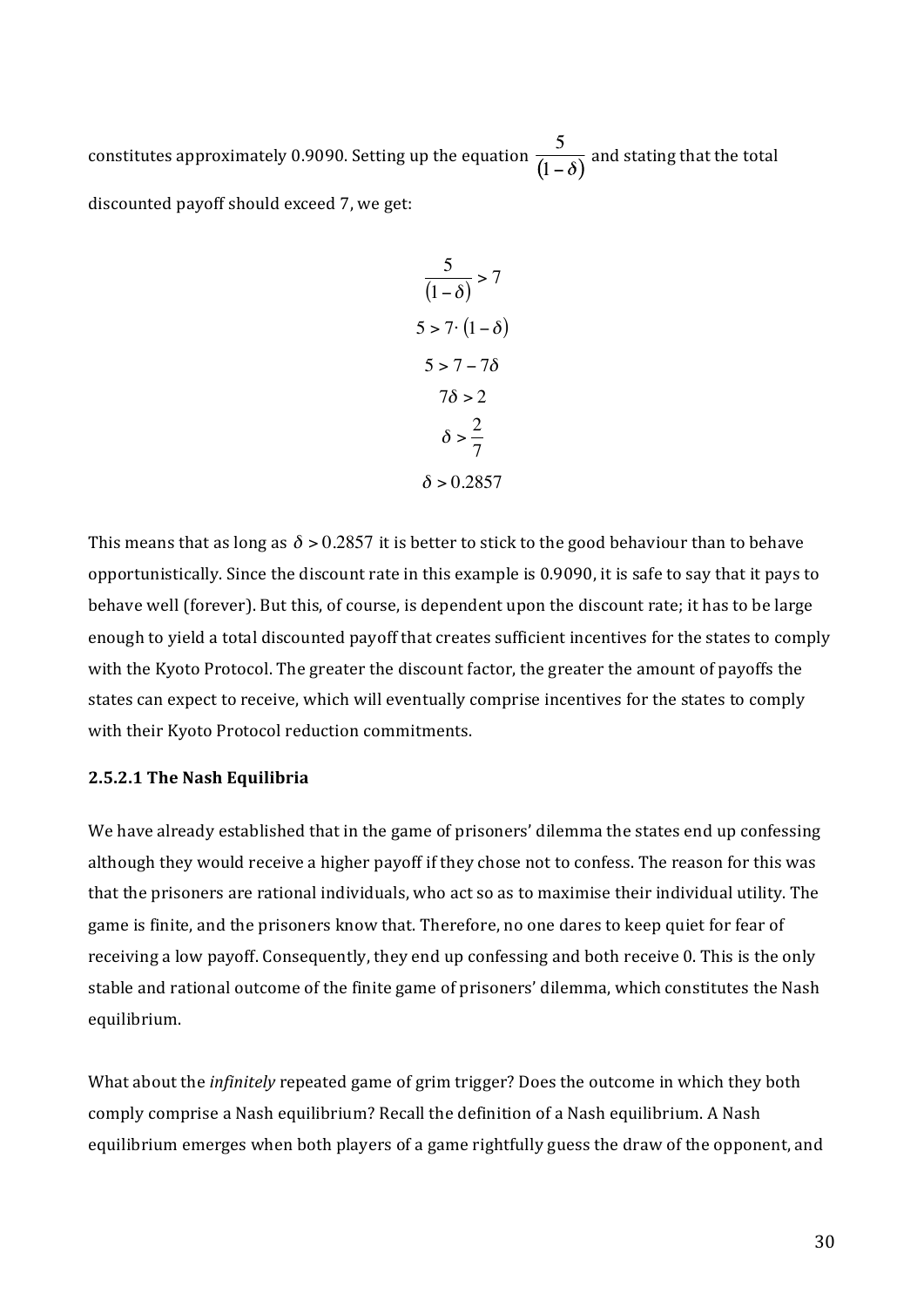therefore both play best responses to that guess. Such a situation would satisfy both players and no one would want to redo his did. With this definition in mind, the outcome of (compliance, compliance) in the grim trigger strategy constitutes a Nash equilibrium as long as  $\delta$  > 0.2857. Up to this point none of the states wish that they had played the game differently. This is conditioned upon'the'fact'that'the game is *infinite*. If the grim trigger game was a finite game, the states would not be able to stabilise an outcome of (compliance, compliance), which would therefore not constitute a Nash equilibrium.

The rigor and consistency upon which the grim trigger game is conditioned as well as the empirical studies evidencing that the states do not in practice comply with the reduction commitments, suggest that the grim punishment already hit as one or more member states decided to defect the good behaviour. Therefore, and sadly, the grim trigger illustrates just another theory that so far has not (practically) achieved behaviours different from the ones striving for individual utility, which do not benefit the atmosphere. Nevertheless, it might give rise to some interesting debates about the future architecture of the Kyoto Protocol. The revocation of the commitment periods might hold some implications for the future compliance with equivalent international agreements concerned with the protection of the climate.

#### **2.6 An Extended Grim Trigger**

In the following section of the present chapter I assume that the interaction between the WTO and the UN is possible in order to observe how the member states would act in this case and, accordingly, if such *acts* would benefit future compliance with the Kyoto Protocol.

The first question that arises is whether a member state would restrict trade with a fellow member state in the first place. Such refusal seems at first glance to be costly to the restricting state (further denoted S1), since he would also be foregoing an export or import opportunity. As both the prisoners' dilemma and the grim trigger strategy illustrated in Chapter 3, compliance demands an economic incentive. This follows directly from the fact that the states are rational individuals striving to maximise their individual utilities. So what is in it for S1?

The matrix is not entirely identical with the one presented in Chapter 3. With slight alterations it now looks like this: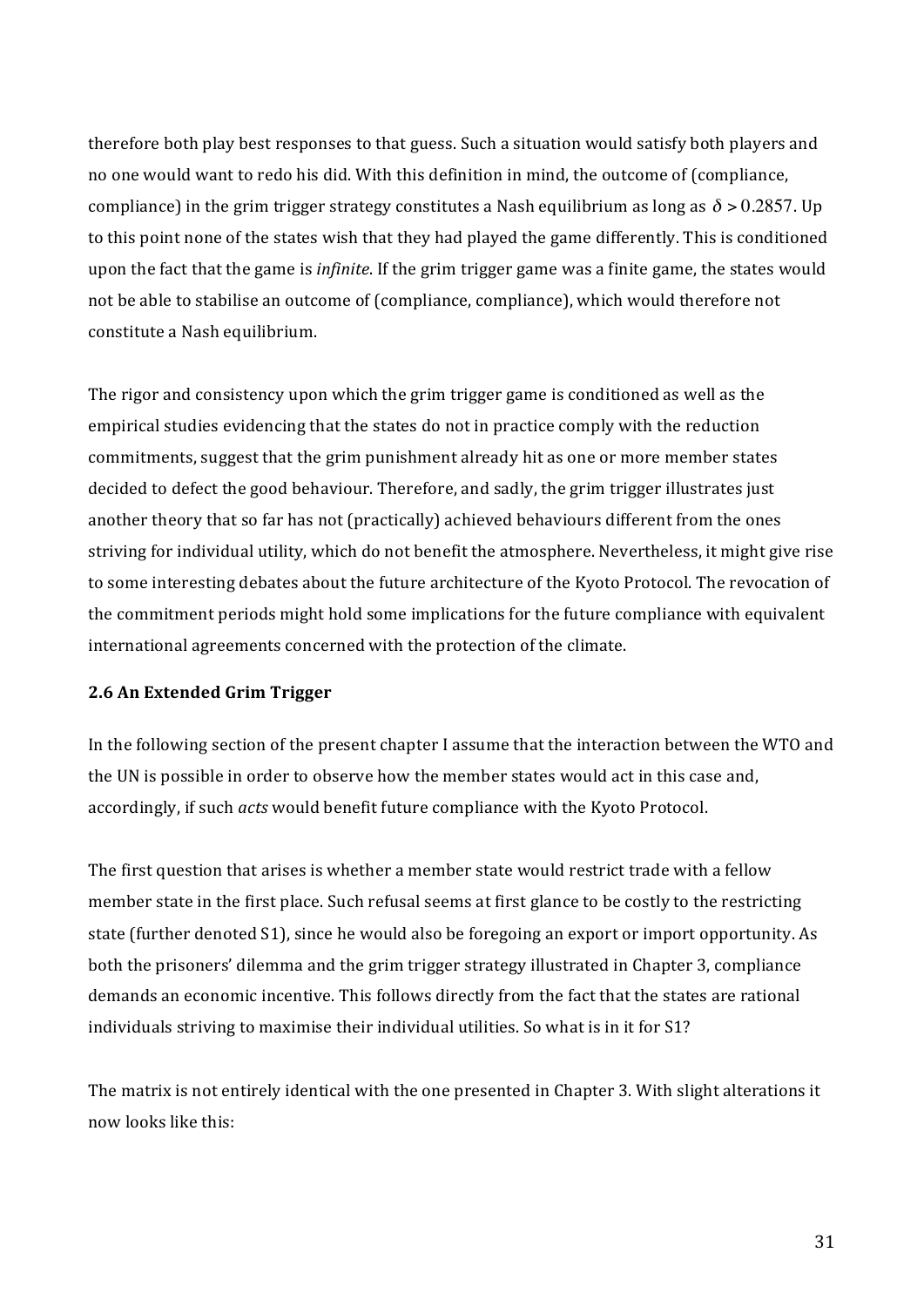| S1/S2      | Not Comply | Comply  |
|------------|------------|---------|
| Not Comply | 0, 0       | $6, -5$ |
| Comply     | $-5, 6$    | 5, 5    |

If one of the member states, S1, complies with his reduction commitments, while S2 fails to do so, then S1 has the opportunity to cut off S2 as a trading partner by referring to the relevant articles of the WTO regime. Two implications for S1 now appear: He loses S2 as a trading partner, and as the only complying state left he is doing all the heavy lifting himself. In such case he receives a payoff that equals -5. For S2 it means that he loses S1 as a trading partner, which makes his payoff drop. It does not drop as much as S1's payoff, though, as S2, comparably, does not comply and thus avoids incurring additional costs.

No alterations are made to the original payoffs in Chapter 3 whenever both states comply or, conversely, fail to comply. If both S1 and S2 comply with their reduction commitments they will most likely suffer some costs (new technology, green production methods etc.), but they will eventually benefit from the liveable climate. And so they will both receive a payoff of 5. If they do not comply with their reduction commitments they will not be hit by the additional costs associated with compliance; however, the worsening of the atmosphere and climate is indicated by the 0 payoff. The payoffs obviously remain unchanged because none of the member states wish to invoke trade restrictions in such situations. Such action would only prompt the additional costs associated with losing a trading partner. They simply continue doing whatever they are doing.

In order to investigate which actions the new situation and the new payoffs might trigger, let us do the math one more time.

The total discounted payoff for both S1 and S2 in a situation of (compliance, compliance) is therefore still given as follows:

$$
5 + 51 \delta + 52 \delta2 + 53 \delta3 + ... + 5t \deltat
$$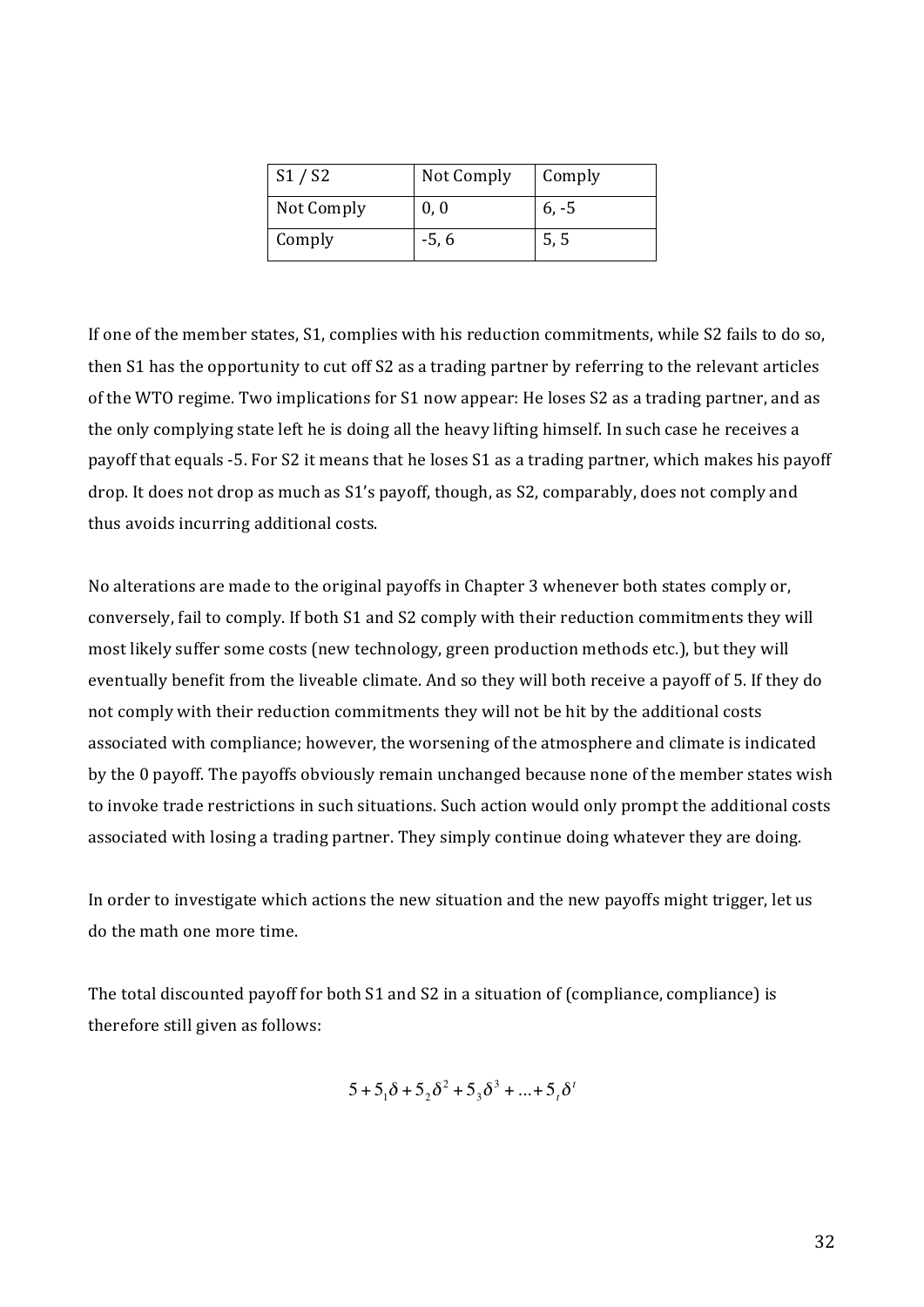And the discount factor still equals  $\frac{1}{1.10}$ = 0.9090, which in turn yields a payoff of

$$
5 + (5_1 \cdot 0.9090) + (5_2 \cdot 0.9090^2) + (5_3 \cdot 0.9090^3) + ... + (5_i \cdot 0.9090^i)
$$

$$
\frac{5}{1\text{ }40.9090}
$$

54.9451

Also, it was established that as long as  $\delta$  > 0.2857 – within the Nash Equilibrium – it is better to refrain from opportunistic behaviour. This, however, is dependent upon the discount rate: being the discount factor of future payoffs it is determinative for what the states choose to do today. It has to be large enough to yield a total discounted payoff that creates sufficient incentives for the states to comply with the Kyoto Protocol at present. The greater the discount factor, the greater the payoff the states can expect to receive, which in turn constitutes an incentive to comply.

If both states start by complying followed by non-compliance on the part of S2, then the situation changes from (5, 5) to (-5, 6). How would S1 react to this change? Obviously, S1 is not interested in non-compliance, which to him yields a payoff of 0 forever. But this is, indeed, what S1 decides to do. If he decides to keep complying, then he will receive -5 in t periods and probably forever, seeing as S2 will receive 6 as a result of this outcome of the game, and that is the largest payoff possible to S2. He has no wish to move. In order to avoid getting -5 forever, S1 decides not to comply, because he prefers receiving 0 over -5.

Now, let us turn to the actions of S2. S2 knows that S1 now has the opportunity to cut him off as a trading partner and hence make his payoff associated with a non-compliance drop. The payoff increases from 5 to 6, but recall that in the matrix set-up in Chapter 3 the payoff would increase from 5 to 7 in this situation. Generally this means that allowing for interaction between the WTO and the UN makes the payoff of S2 drop nominally 1 unit ( $7 \rightarrow 6$ ), which accordingly translates into a smaller incentive given that he is a rational being seeking to maximise his individual utility.

If the total discounted payoff from choosing to comply in t periods is greater than 6, then the grim trigger is a sufficient deterrent. Therefore, following directly from the fact that **54.9451 > 6**, S2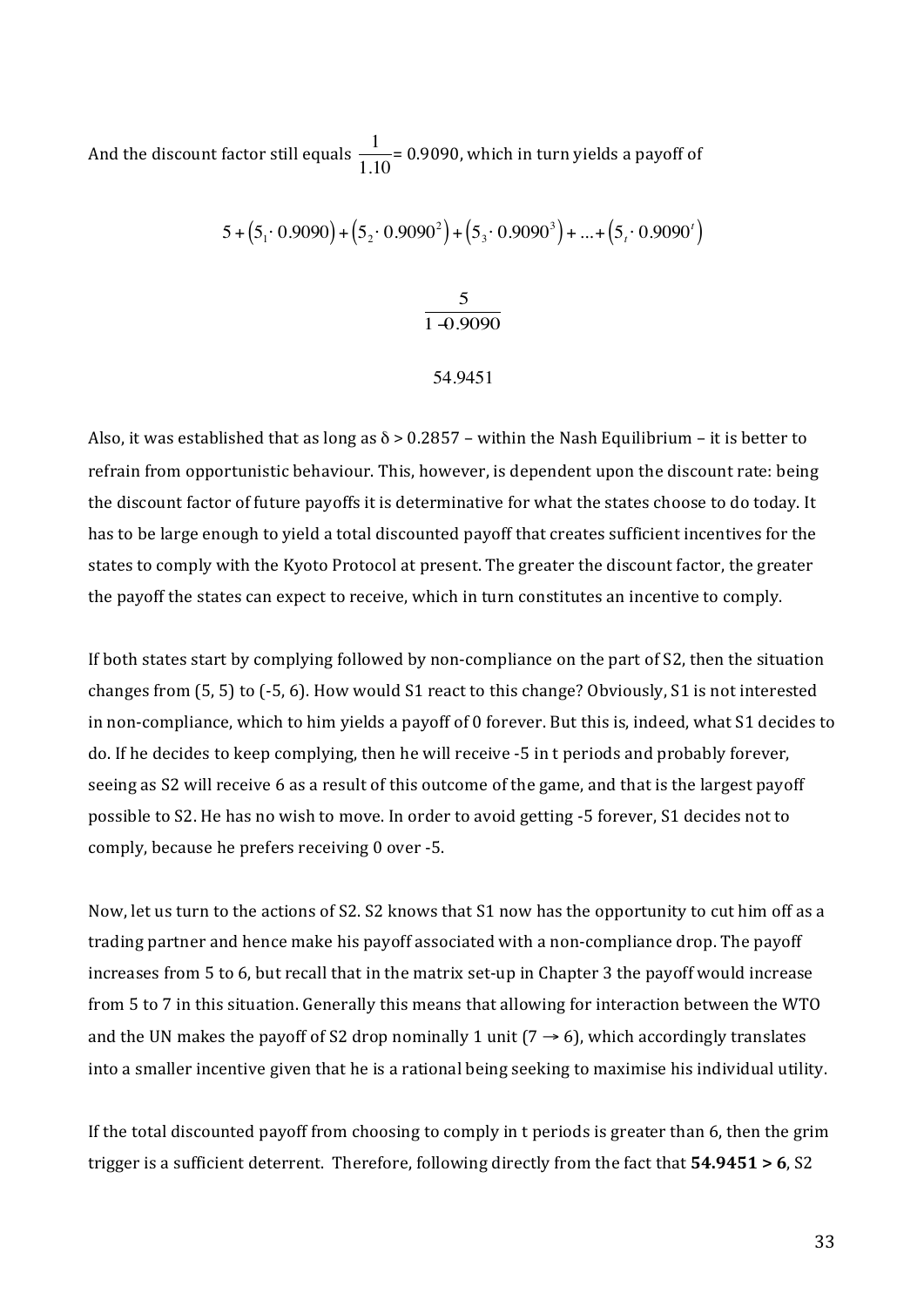keeps complying. In order to compare this outcome with the one found in Chapter 3 let us turn to the discount factor. We know that – given the payoffs in the matrix – the discount factor equals 0.9090, which triggers a situation in which S2 wishes to comply, since 54.9451 > 6. In Chapter 3 all discount factors greater than 0.2857 constituted a Nash equilibrium, i.e. a situation that none of the states wish to deviate from.

In the current situation the discount factor is:

5  $\frac{1}{(1-\delta)}$  > 6  $5 > 6 \cdot (1 - \delta)$  $5 > 6 - 6\delta$  $6\delta > 1$  $\delta > 0.1667$ 

words, S2 will refrain from opportunistic behaviour if  $\delta$  > 0.1667, as this will render a total This means that all discount factors greater than 0.1667 constitute Nash equilibria. In other discounted payoff greater than 6.

If we compare the two 'minimums' of 0.1667 and 0.2857, respectively, it becomes evident that achieving a discount factor greater than 0.1667 is 'easier' than achieving one greater than 0.2857. Hence, achieving  $54.9451>6$  is easier than  $54.9451>7$ . In practice this means that the grim punishment – ending up with  $(0, 0)$  – becomes more effective, as the payoff associated with opportunistic behaviour drops from 7 to 6.

With the extended grim trigger strategy the range of Nash equilibria  $(0.1667 \rightarrow \infty)$  indicates that the states at present distribute more value to future outcomes than in the grim trigger strategy analysed above.

Since the states will get a payoff of 0 when they do not comply – in both the previous grim trigger and the extended grim trigger - it is the payoff associated with opportunistic behaviour that indicates how the states wish to act. As the payoff associated with opportunistic behaviour under the Kyoto Protocol (the grim trigger above) is greater than the payoff associated with opportunistic behaviour in a situation where restriction of trade is possible, I argue here that the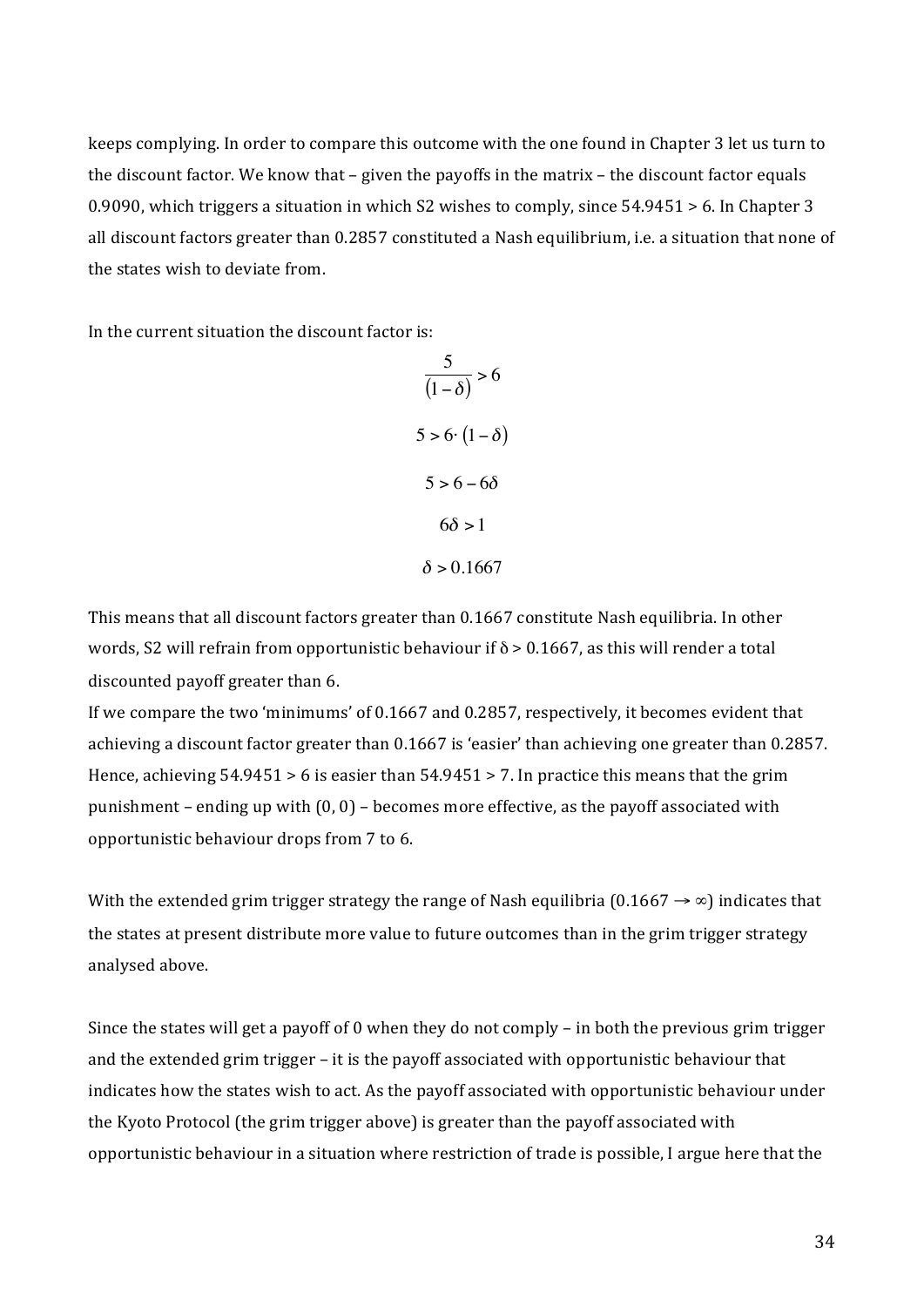latter holds greater value to our climate. By allowing S1 to restrict trade with S2, then S2 will to a greater extent be deterred from engaging in opportunistic behaviour.

Answering my initial question of whether or not a member state would restrict trade with a fellow member state in case of the latter's non-compliance seems straightforward. If S2 engages in opportunistic'behaviour'and'S1,'on'the'one'hand,'does'not'invoke'his'right'to'restrict'trade' against S2, then S1 receives a payoff of -5 in t periods followed by 0 payoff forever.

If \$1, on the other hand, responds to \$2's opportunistic behaviour by restricting trade with him, then it is *more likely* (whenever  $\delta$  > 0.1667), compared to the grim trigger strategy encountered in Chapter 3, that S2 would not defect his obligations in the first place.

This extended grim trigger strategy is conditioned upon the assumption that the dispute settlement system of the WTO is far more successful than the compliance system of the Kyoto Protocol. An argument advocating the accuracy of this assumption is that money is at stake. Whenever the states are precluded from trade possibilities it shows in the bottom line figures of the state economy, and this of course is something that states prioritise. Such a finding is one hundred per cent consistent with the individual utility endeavours of a rational individual. The sad thing is not that the states act so as to maximise individual utility. The sad thing is that they *do* not act so as to blunt climate change and, in particular, the fatal consequences prompted by the humanly induced pollution of the atmosphere. The result seems to suggest that money ranks higher than climate, although there will be no money, no economy, no nothing if we keep polluting the air as we in fact do today.

### **2.7 Sub-conclusion**

In the simple model the rationality among states renders a result in which the states overexploit the commons today, leaving a very small amount for future generations to pollute before the world will come to an end. In order to reach an outcome that is socially optimal the Kyoto Protocol was agreed to. The agreement, theoretically, should be able to promote what is common good and, hence, make the states strive for the maximisation of aggregate utility. The problem, however, is that the Kyoto Protocol is, per definition, an international agreement and so cannot be enforced. States are sovereigns, and since compliance is costly compared to non-compliance, the states choose to continue to maximise their own individual utilities. Empirical studies support this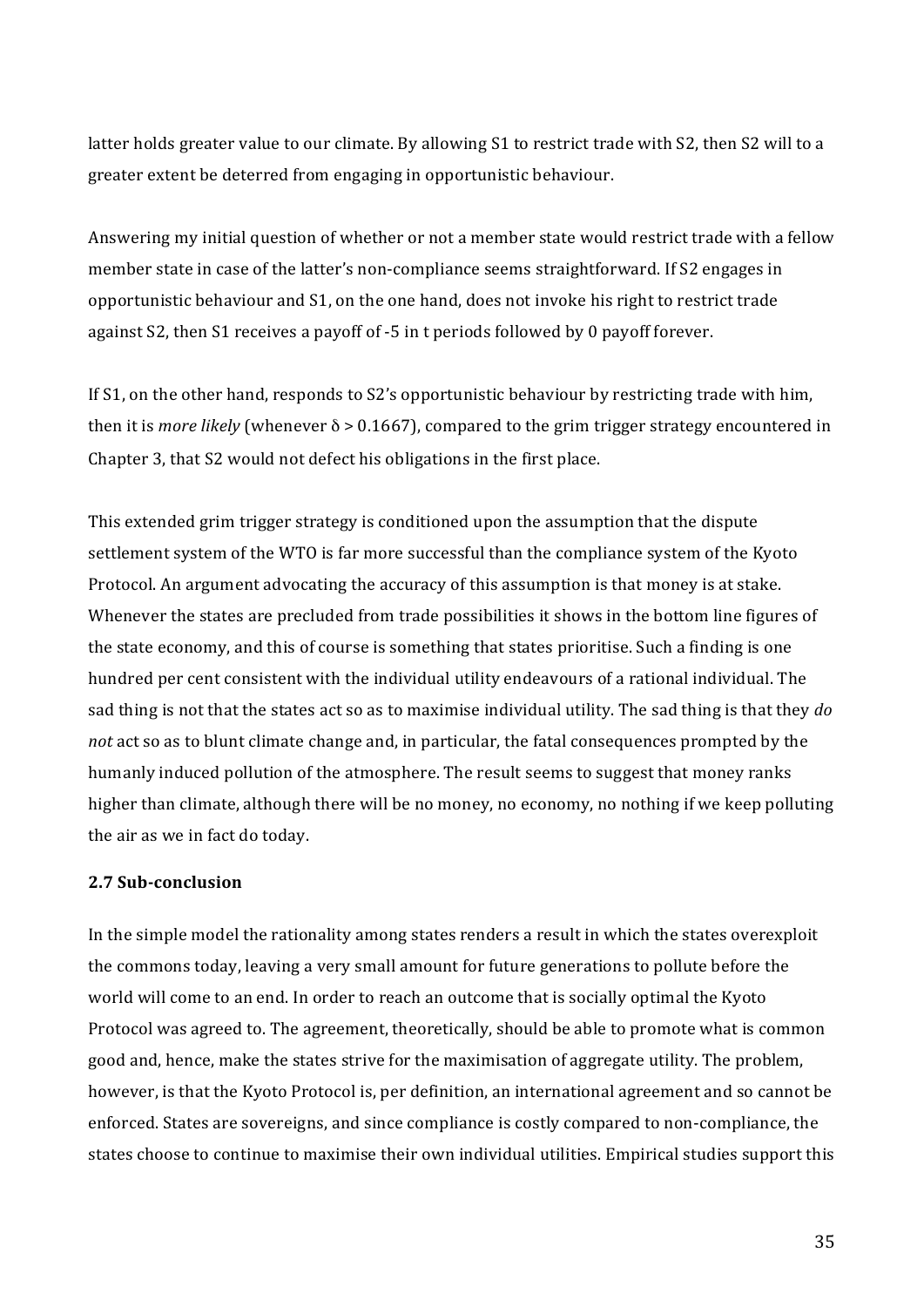claim. Prisoners' dilemma serves to illustrate how the states choose not to comply, since in this finitely repeated game they do not dare to comply for fear of a low payoff. However, new possibilities are created by revoking the fixed commitment periods from the characteristics of the Kyoto Protocol and by this revocation making the game an infinitely repeated game. It can, theoretically, create an incentive for the parties to comply. Finally, testing the states' reaction to the rendering possible of the interaction between WTO and UN, showed us that such interaction can'have a positive influence on how the states decide to *play the game*. The decreasing payoff associated with non-compliance makes the punishment a better deterrent on the states' engagement in opportunistic behaviour.

It is, therefore, concluded that the Kyoto Protocol in itself, although it strives towards a social optimum, does not create a sufficient incentives for the states to comply with their obligations pursuant to its provisions. Revoking the commitment periods, however, might be a lead on how to change such non-compliance. The states show even more willingness to comply in case the interaction between WTO and UN became a reality. Testing the hypothetical situation showed us that the states would be even more unlikely to engage in opportunistic behaviour in the first place. The interaction between the WTO and UN, therefore, positively influences the states' choice between compliance and non-compliance - a conclusion that cannot be drawn in relation to the Kyoto Protocol alone. In it's current architecture, the compliance mechanism doesn't constitute a sufficient deterrent. It needs help.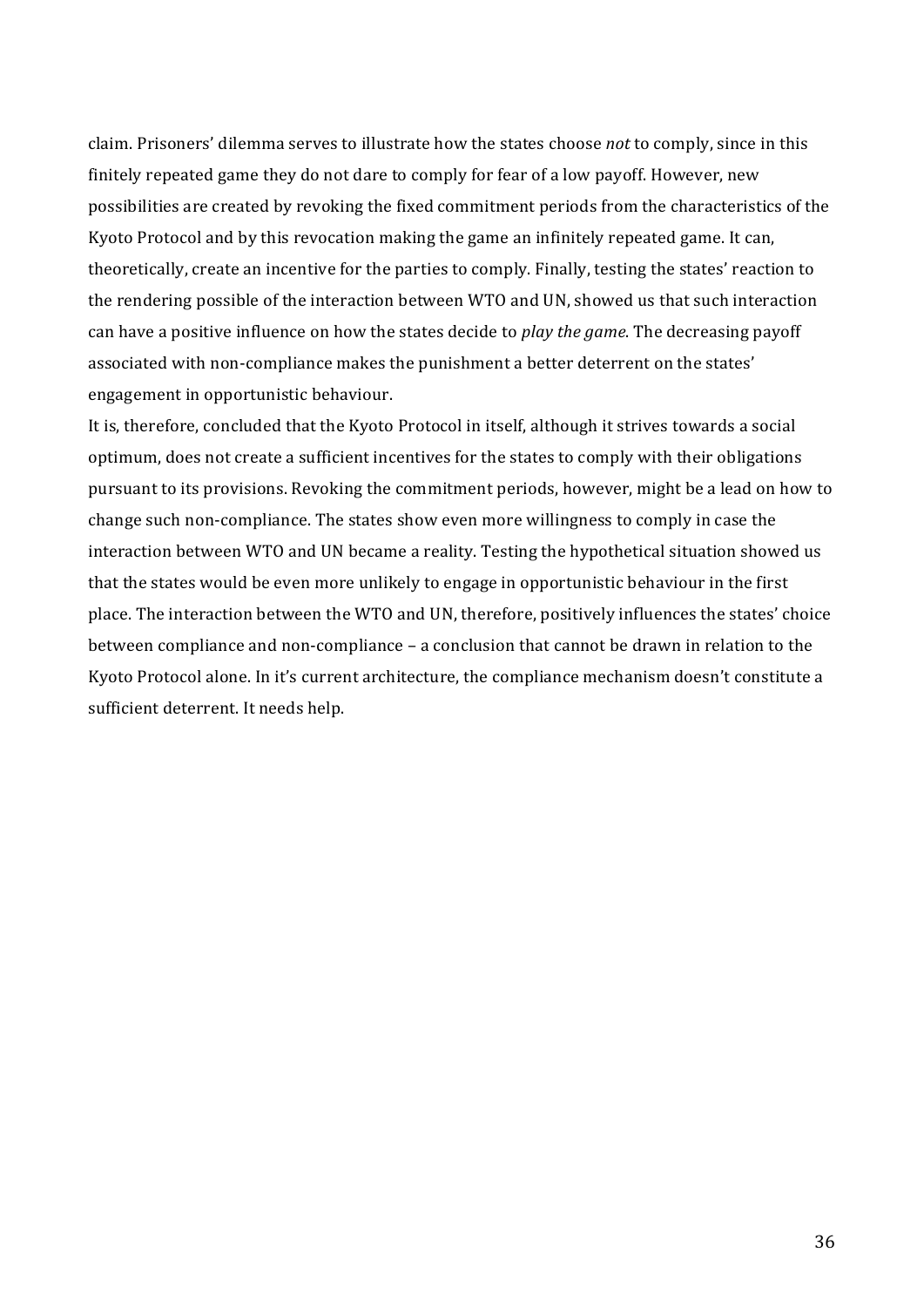#### **CHAPTER 3: LEGAL ANALYSIS**

### **3.1 Introduction**

The increasing number of emerging international organisations and state associations results in an' equally proportional increase in the number of legal frameworks aiming to regulate them. One question that arises in the wake of such increase is how the legal frameworks coexist and possibly cooperate. Both the Kyoto Protocol of the United Nations Framework Convention of Climate Change and the WTO Agreement are examples of such legal frameworks. In order to answer the overriding research question I commit myself to answering the legal sub-question of to what extent a member state of both the WTO and the Kyoto Protocol can adopt domestic regulation according to which the state in question can restrict trade with a fellow member state due to the latter's non-compliance with the Kyoto Protocol, arguing that such domestic regulation constitutes a lawful measure in accordance with Article XX of the GATT?

In order to answer this question I will conduct a thorough analysis of Article XX of the GATT. I shall begin the analysis with the most severe example of restriction: refusal. This means that I will initially answer the question of to what extent a member state of both the WTO and the Kyoto Protocol can adopt domestic measures according to which the state in question has the possibility to *refuse* to trade with fellow member states if they do not comply with the Kyoto Protocol, arguing that such domestic regulation constitutes a lawful measure in accordance with Article XX of the GATT (further denoted *the refusal measure*). In case the refusal measure turns out not to fall under the scope of Article XX of the GATT, I shall render the measure less restrictive in order to examine the scope of Article XX.

#### **3.2 The General Exceptions**

The agreements covered by the WTO Agreement, including the GATT, do not explicitly refer in any one provision to the protection of the climate, the atmosphere or the like. The GATT does, however, provide for general exceptions that might be invoked in order to protect measures deviating from the aim of dissolving trade hindrances among the WTO member states. Article XX of the GATT prescribes: 35

<sup>35</sup> Only the paragraphs relevant to this thesis are cited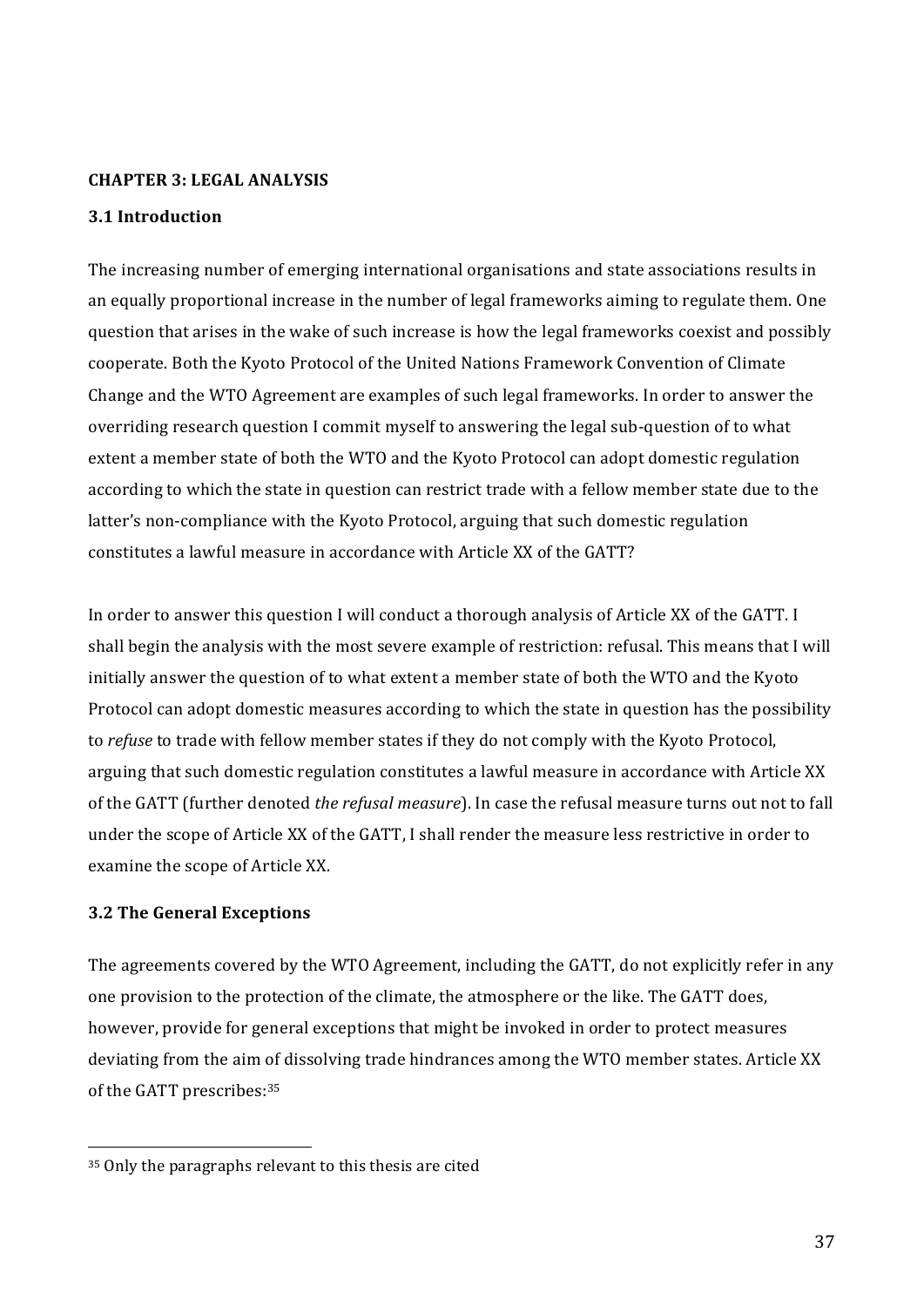'Subject to the requirement that such measures are not applied in a manner which would constitute a means of arbitrary or unjustifiable discrimination between countries where the same conditions prevail, or a disguised restriction on international trade, nothing in this Agreement shall be construed to prevent the adoption or enforcement by any contracting party of measures:

(b) necessary to protect human, animal or plant life or health; (...) (d) necessary to secure compliance with laws or regulations which are not inconsistent with the provisions of this Agreement, including those relating to customs enforcement (...)

(g) relating to the conservation of exhaustible natural resources if such measures are made effective in conjunction with restrictions on domestic production or consumption;  $(...)$ <sup>36</sup>

#### **3.3(Preliminary(Issues**

Article XX is, one might say, *double*. It consists of the introductory clause, *the chapeau*, and the individual exceptions listed in sub-paragraphs  $(a)$ - $(f)$ . The burden of proving that the measure in question is in accordance with Article XX, as regards both the chapeau and the sub-paragraph(s) in question, rests on the party/state that sought to invoke the exception. In the *US – Gasoline*<sup>37</sup> case the Appellate Body stated that the 'burden of demonstrating that a measure provisionally justified as being within one of the exceptions set out in the individual paragraphs of Article XX does not, in its application, constitute abuse of such exception under the chapeau, rests on the party invoking the exception. That is, of necessity, a heavier task than that involved in showing that an exception, (...) encompasses the measure at issue'.<sup>38</sup>

The approach and analysis that the various panels and the Appellate Body institute are therefore accordingly 'double'; the defending party must initially prove that the measure invoked by him falls under one of the sub-paragraphs (a)-(j), and accordingly that the measure applies in a manner that does not constitute arbitrary or unjustifiable discrimination between countries where the same conditions prevail, or a disguised restriction on international trade, as prescribed in the chapeau. The Appellate Body stated in the *US – Gasoline* case that the analysis is 'two-

 $36$  GATT Art. XX(a), (b), (d), (g)

<sup>&</sup>lt;sup>37</sup> United States – Standards for Reformulated and Conventional Gasoline 29 January 1996

<sup>&</sup>lt;sup>38</sup> *US – Gasoline case*: Report of the Appellate Body (1996) IV pp. 22-23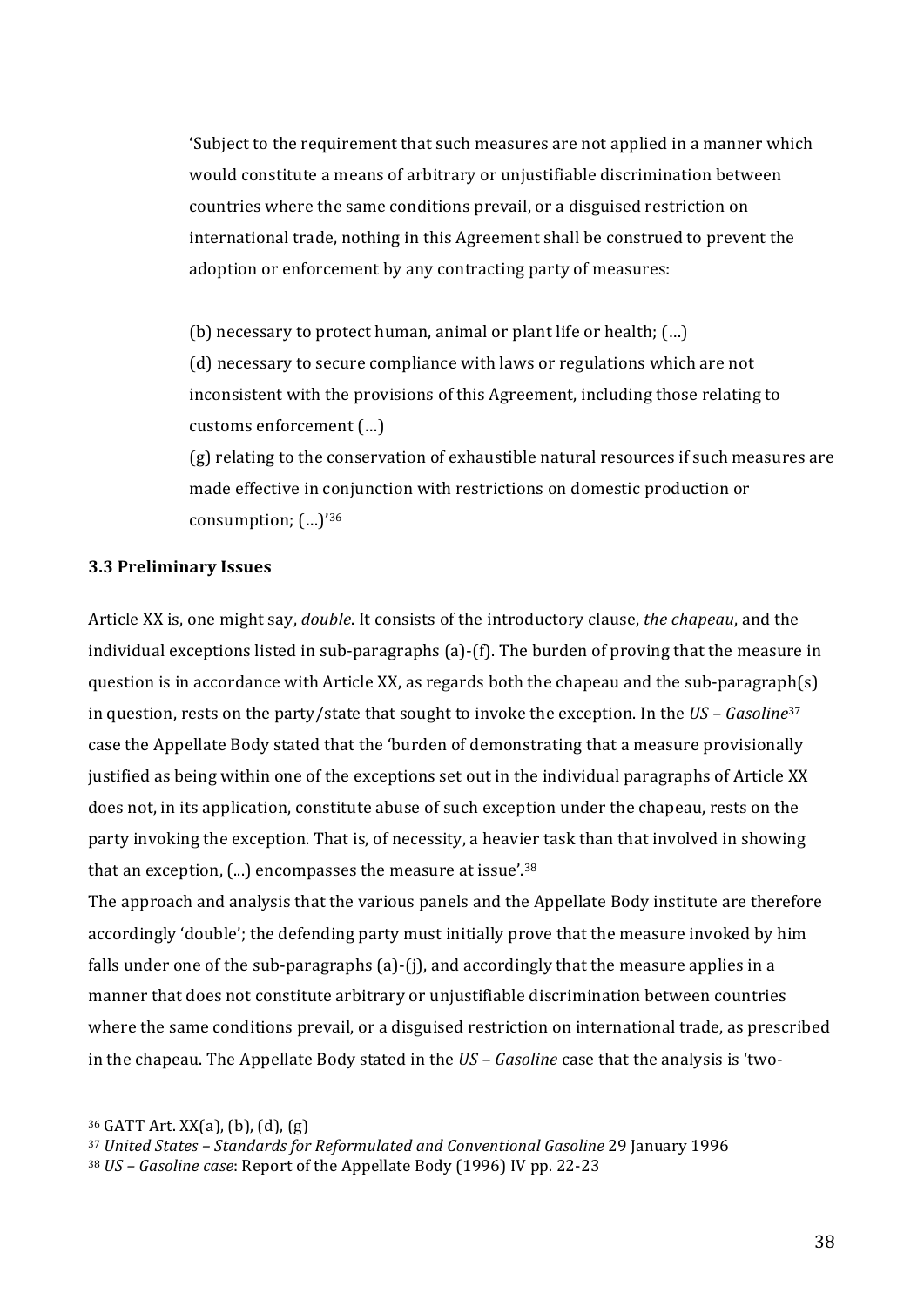tiered': '(...) the measure at issue must not only come under one or another of the particular exceptions - paragraphs (a) to (j) - listed under Article XX; it must also satisfy the requirements imposed by the opening clauses of Article XX. The analysis is, in other words, two-tiered: first, provisional justification by reason of characterization of the measure under  $\lceil XX(a)-(j) \rceil$  second, further appraisal of the same measure under the introductory clauses of Article XX'.<sup>39</sup>

### **3.4 Article XX(d)**

As the legal sub-question to my thesis implies, to begin with. I shall start by examining to what extent the refusal measure might be justified by Article  $XX(d)$ ; i.e. if such measure is necessary to secure compliance with laws or regulations which are not inconsistent with the provisions of the GATT.

Generally, for a measure to be consistent with (d) it has to satisfy both parts of the sub-paragraph. First, the measure should *secure compliance with laws and regulations*, and, second, such *laws and* regulations should not be inconsistent with the GATT.

1. Would a measure like the one described above *secure compliance* with the laws and regulations? There is no doubt as to the fact that the *laws and regulations* refer to the Kyoto Protocol. But does the measure *secure compliance* with it? In the *EEC – Parts and Components<sup>40</sup>* case the panel found the phrase to mean 'to enforce obligations under laws and regulations<sup>'41</sup> and *not* 'to ensure the attainment of the objectives of the laws and regulations';<sup>42</sup> i.e. it is about the specific obligations rather than the objectives of the Kyoto Protocol. If one state, S1, simply adopts a measure domestically according to which S1 refuses to trade only with states complying with the Kyoto Protocol, such measure would neither facilitate nor support the enforcement of its obligations under the Kyoto Protocol. The measure would not include any provisions relating to the reduction of  $CO<sup>2</sup>$  emissions. Rather, one might argue, it is invoked as a method to create incentives for the states to comply with the Kyoto Protocol (by means of excluding them from some trade) opportunities). The refusal measure would be occupied with

<sup>39</sup> *Ibid.* IV p. 22

<sup>&</sup>lt;sup>40</sup> *EEC* – Regulation on Imports of Parts and Components 22 March 1990

<sup>&</sup>lt;sup>41</sup> *EEC - Parts and Components case*: Report of the Panel (1990) V:5.17

<sup>42</sup> *Ibid.*'V:5.17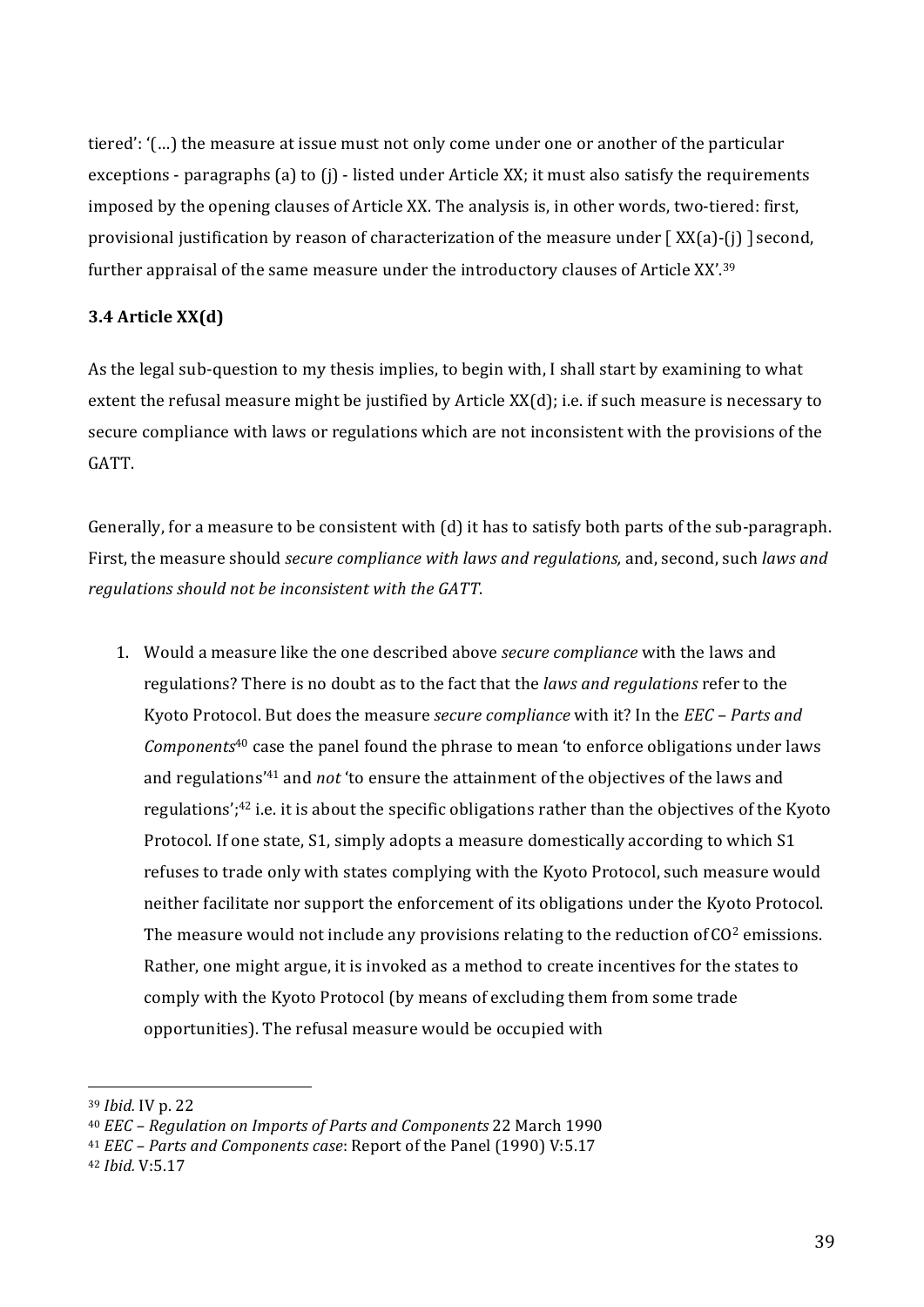the ensuring of the attainment of the objectives of the Kyoto Protocol, and not with the enforcement of obligations under the Kyoto Protocol. It can, for the above reasons, readily be concluded that such measure would not *secure compliance* consistently with Article XX(d), and it therefore seems meaningless to proceed with such severe example in relation to this sub-paragraph.

Rather, let us proceed with sub-paragraphs (b) and (g), respectively. Contrary to alphabetic logic I begin by examining sub-paragraph  $(g)$ , and not  $(b)$ , as the former involves the oldest judicial decisions given by the panels and the Appellate Body, and thus this sequence should help spot any possible development in the judicial practice.

# **3.5 Article XX(g)**

The question that has to be answered in this section is whether a domestically adopted measure, which requires the state in question to refuse to trade with fellow member states of the WTO and the Kyoto Protocol if they do not comply with their reduction commitments, constitutes a measure relating to the conservation of exhaustible natural resources if such measures are made effective in conjunction with restrictions on domestic production or consumption.

Sub-paragraph (g) consists of three parts. In order to examine if all parts are satisfied, I will approach the refusal measure by means of a three-step examination:

In order for the measure in question to fall under sub-paragraph  $(g)$ :

- 1. The measure must be concerned with *the conservation of exhaustible natural resources*, and
- 2. *Relate to* the conservation of the exhaustible natural resources, and
- 3. Be made effective in conjunction with restrictions on domestic production or consumption.<sup>43</sup>
- 1. Is the refusal measure *concerned with the conservation of exhaustible natural resources*? During the *Shrimp-Turtle<sup>44</sup>* case the Appellate Body considered the scope of the phrase 'exhaustible natural resources', and held that the words were drafted fifty years ago and therefore had to be read 'in the light of contemporary concerns of the community of nations' about the protection and conservation of the environment'.<sup>45</sup> It goes on referring

<sup>&</sup>lt;sup>43</sup> Committee on Trade and Environment (2002) p. 8

<sup>&</sup>lt;sup>44</sup> United States –Import Prohibition of Certain Shrimp and Shrimp Products 12 October 1998

<sup>&</sup>lt;sup>45</sup> *Shrimp-Turtle case*: Report of the Appellate Body (1998) VI.B.129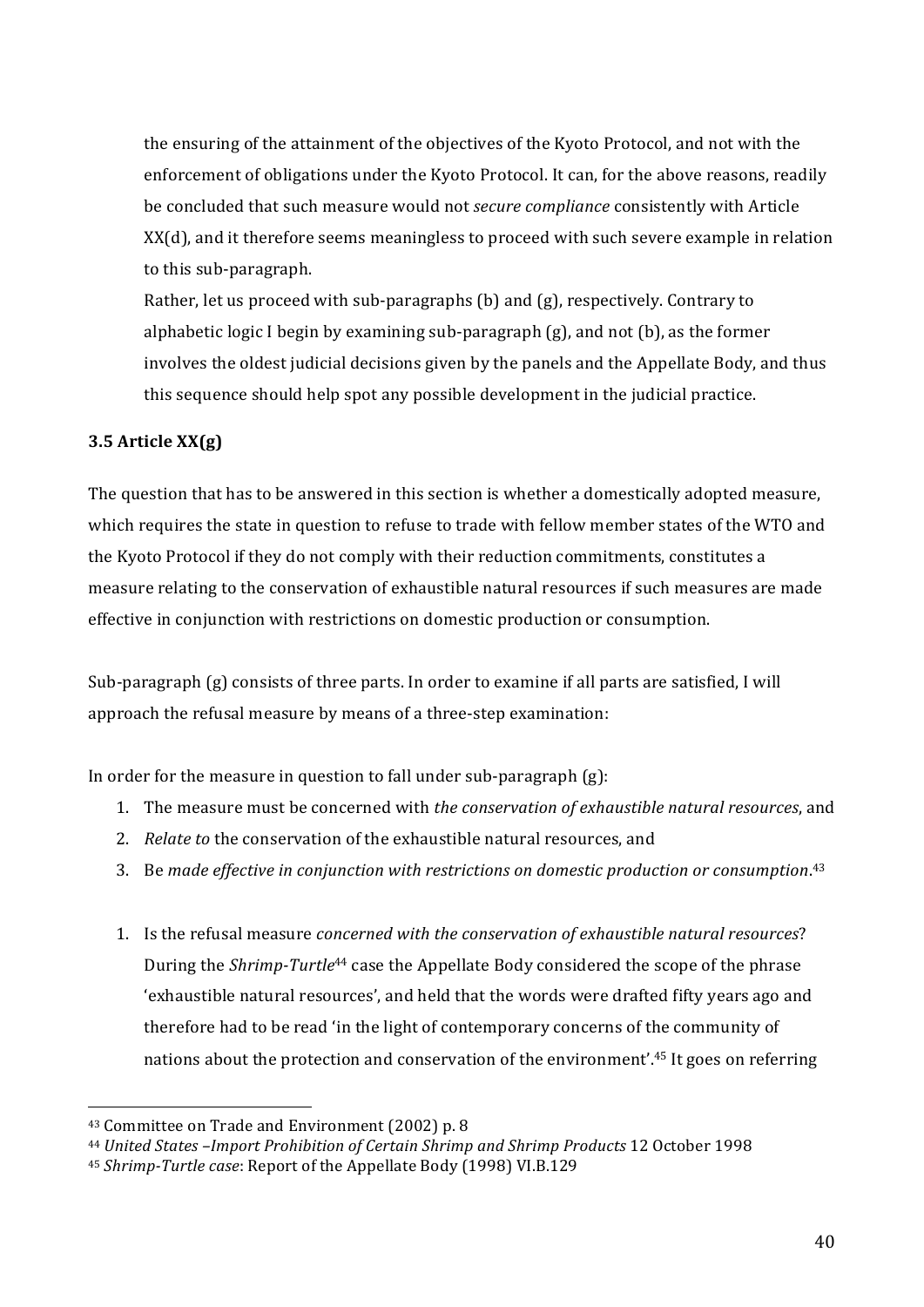to the preamble of the WTO Agreement, which recognises the importance of a *sustainable environment* in the very first part:

'The Parties to this Agreement,

Recognizing that their relations in the field of trade and economic endeavour should be conducted with a view to raising standards of living, ensuring full employment and a large and steadily growing volume of real income and effective demand, and expanding the production of and trade in goods and services, while allowing for the optimal'use'of'the'world's'resources'in'accordance'with'the'objective'of'sustainable' development, seeking both to protect and preserve the environment and to enhance the means for doing so in a manner consistent with their respective needs and concerns at different levels of economic development,  $(...)'^{46}$ 

The term *natural resources* is non-static. To the contrary, it is evolutionary, and it includes both living and non-living resources.<sup>47</sup> Whether the natural resources are *exhaustible* depends on whether they are threatened with depletion and extinction (mainly) because of human activities. There can be no doubt as to whether the air we breathe comprises a natural resource. But is it exhaustible? A similar question was asked in the *US – Gasoline* case, in which the panel as well as the Appellate Body stated that 'clean air was a "natural resource" that could be "depleted"'. They went on concluding that 'a policy to reduce the depletion of clean air was a policy to conserve an exhaustible natural resource within the meaning of Article XX(g)'.<sup>48</sup> The *US - Gasoline* case is the case most similar to the refusal measure as regards the underlying policy. Indeed, it was stated that 'clean air' is an exhaustible natural resource. Taking into consideration the *US - Gasoline* case in' particular' as well as the preamble of the WTO Agreement, interpreting the refusal it can be argued that such measure is concerned with the conservation of exhaustible natural resources for purposes of Article XX(g).

Note that the refusal measure ultimately is about reducing the emissions of  $CO<sup>2</sup>$  into the atmosphere in order to avoid that the greenhouse gases build up and cause the Earth to be

<sup>&</sup>lt;sup>46</sup> Preamble of the WTO Agreement

<sup>&</sup>lt;sup>47</sup> *Shrimp-Turtle case*: Report of the Appellate Body Report (1998) VI.B.130

<sup>&</sup>lt;sup>48</sup> US – Gasoline case: Report of the Appellate Body Report (1996) II, p. 14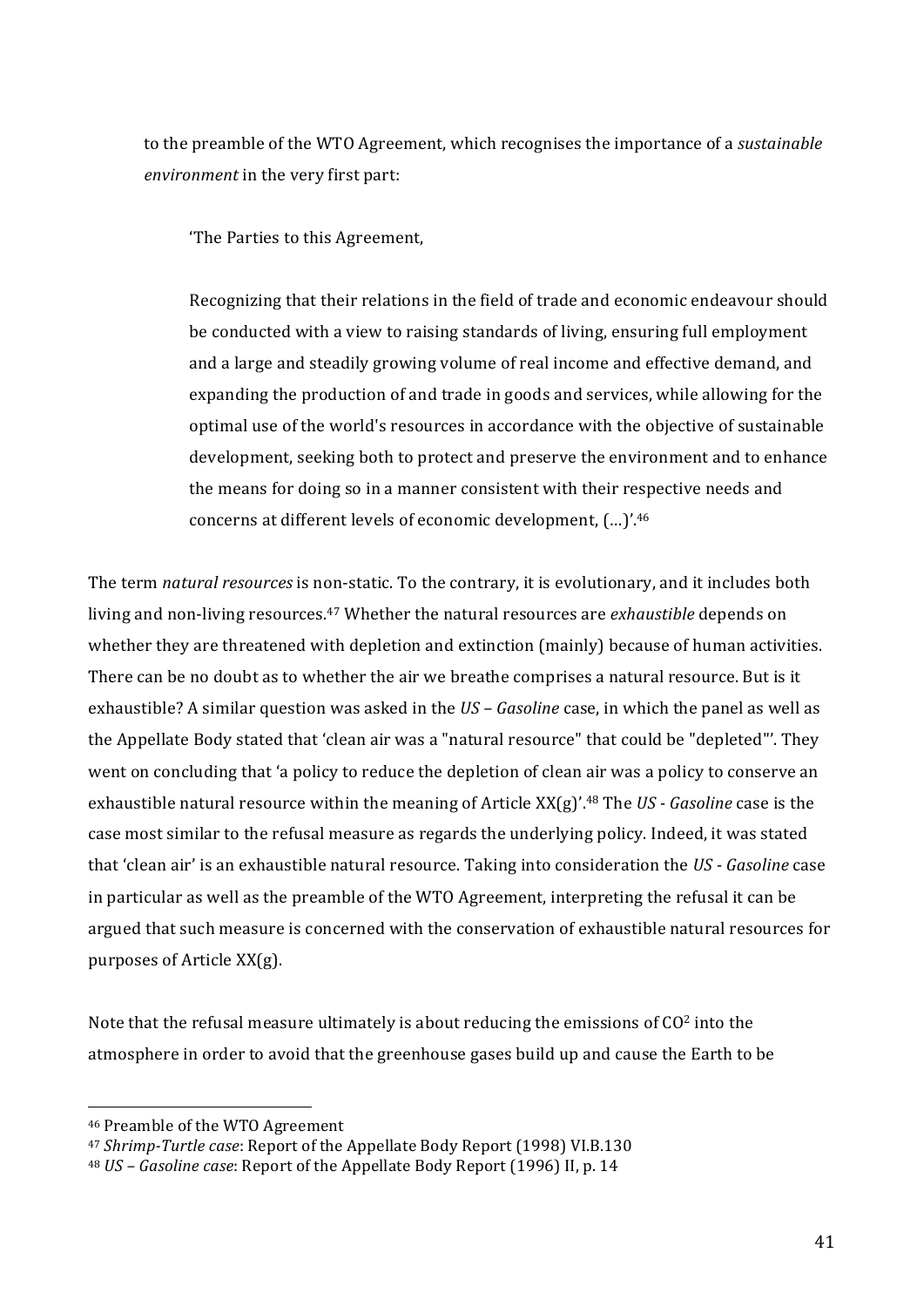overheated. But this is the *policy* behind the actual measure. Panels and the Appellate Body have stated in various cases that it is the *measure*, and not the *environmental policy*, that is in focus. This was already argued by the panel in the first *Tuna-Dolphin*<sup>49</sup> case: 'The conditions set out in Article'  $XX(g)$  which limit resort to this exception, namely that the measures taken must be related to the conservation of exhaustible natural resources (...) refer to the trade measure requiring justification under Article  $XX(g)$ , not however to the conservation policies adopted by the contracting party'.<sup>50</sup> This position was reaffirmed in the *US - Gasoline* case, in which the panel stated that it was not for the panel to examine the desirability or necessity of the environmental objectives of the measure in question. The Appellate Body explained: 'It does not mean, or imply, that'the ability of any WTO'Member' to take measures' to control'air pollution' or, more generally, to protect the environment, is at issue. That would be to ignore the fact that Article XX of the General Agreement contains provisions designed to permit important state interests - including (...) the conservation of exhaustible natural resources - to find expression. (...) Indeed, in the preamble to the *WTO Agreement* and in the *Decision on Trade and Environment*, [footnote omitted] there is specific acknowledgement to be found about the importance of coordinating policies on trade and the environment. WTO Members have a large measure of autonomy to determine their own policies on the environment (including its relationship with trade), their environmental objectives and the environmental legislation they enact and implement. So far as concerns the WTO, that autonomy is circumscribed only by the need to respect the requirements of the *General* Agreement and the other covered agreements'.<sup>51</sup>

For all the foregoing reasons it seems unlikely that a panel and/or the Appellate Body would consider a refusal measure to be concerned with the conservation of exhaustible natural resources in accordance with Article  $XX(g)$ , as it is only concerned with such conservation as regards *the underlying environmental policy* and not the actual measure itself.

Since it was already concluded that the refusal measure cannot be legitimately invoked in a manner lawfully consistent with the Article XX(g), as it did not even satisfy the first requirement of being concerned with the conservation of exhaustible resources, I shall immediately move on to Article  $XX(b)$ . It makes no sense to move on to the second requirement in Article  $XX(g)$ .

<sup>&</sup>lt;sup>49</sup> United Stated - Restrictions on Imports of Tuna 3 September 1991

<sup>&</sup>lt;sup>50</sup> *Tuna-Dolphin case*: Report of the Panel (1991) 5.32, p. 36

<sup>&</sup>lt;sup>51</sup> *US – Gasoline case*: Report of the Appellate Body (1996) V, pp. 29-30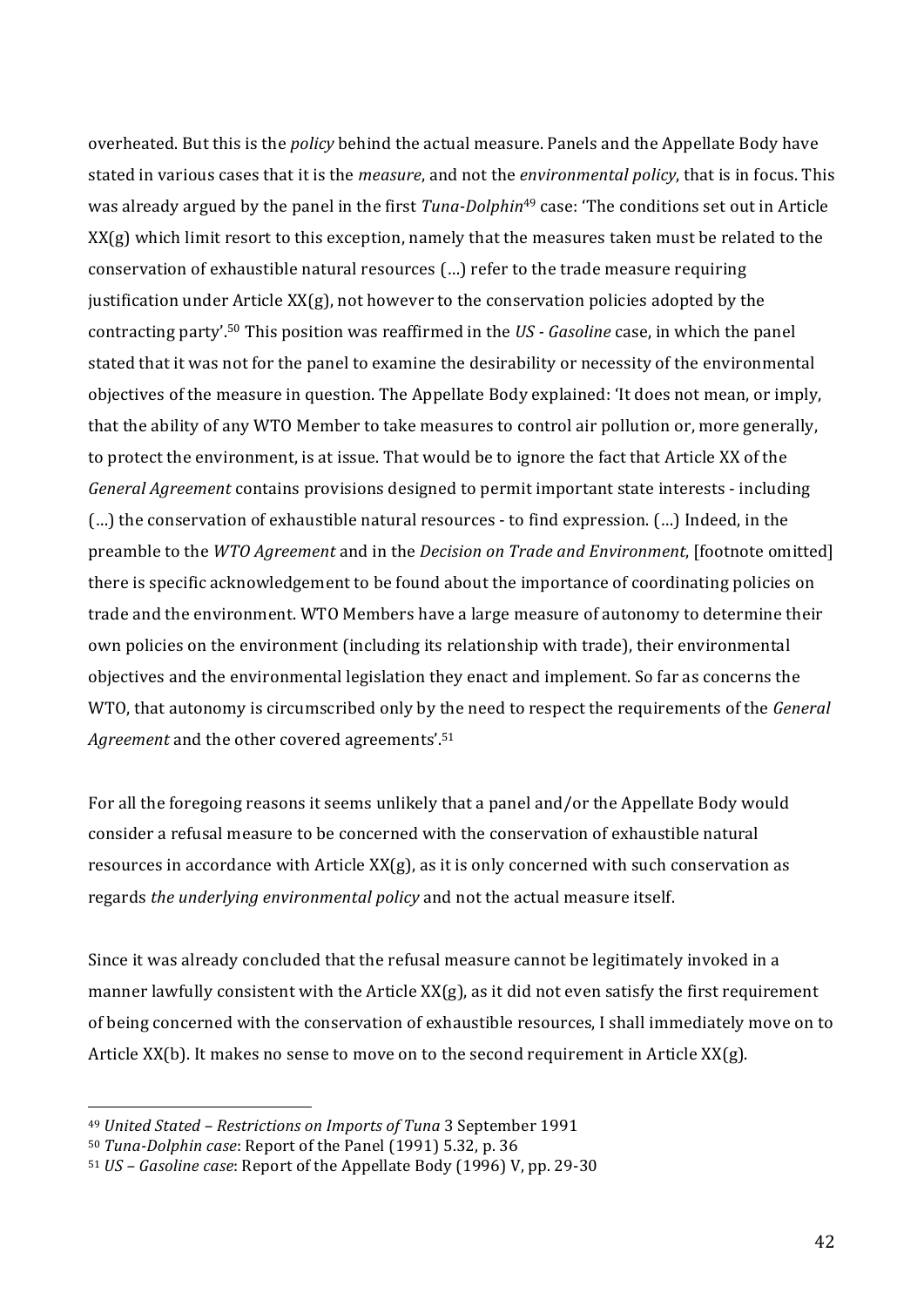### **3.6 Article XX(b)**

The question that has to be answered in this section is whether the refusal measure constitutes a measure'*necessary\$to\$protect\$human,\$animal\$or\$plant\$life\$or\$health*.'Again,'I'shall'adopt'the' approach laid down in the *US - Gasoline* case, which also dealt with the scope of Article XX(b). In order to be able to state that the refusal measure satisfies Article XX(b), I shall establish the following elements:

- 1. 'that the *policy* in respect of the measures for which the provision was invoked fell within the range of policies designed to protect human, animal or plant life or health;
- 2. that'the'inconsistent'measures'for'which'the'exception'was'being'invoked'were'*necessary* to fulfil the policy objective;  $(...)$ '<sup>52</sup>
- 1. In the *US Gasoline* case the panel stated that 'a policy to reduce air pollution resulting from the consumption of gasoline was a policy within the range of those concerning the protection of human, animal and plant life or health mentioned in Article XX(b)'.<sup>53</sup> The reasoning behind such finding, which both parties and the panel agreed on, was that 'since' about one-half of such pollution was caused by vehicle emissions, and the Gasoline Rule reduced these, the Gasoline Rule was within the range of policy goals described in Article XX(b)'.<sup>54</sup> In a later case, the *Asbestos*<sup>55</sup> case, the panel noted that the use of the word *protect* led it to conclude that in order for a measure to be consistent with Article XX(b) a risk for public health etc. had to be identified.<sup>56</sup> It finally concluded that the presence of asbestos and asbestos-containing products 'posed a risk because of the risks involved in working with those products'.<sup>57</sup>

Applying the reasoning given to the refusal measure in both the *US - Gasoline* and *Asbestos* cases, it shall be argued that a policy to protect the climate by means of a refusal measure is in fact (and literally) concerned with the protection of both human, animal and plant life and health from the risk that climate change imposes.

<sup>57</sup> *Ibid.*'VIII.E.4(c)(i)8.193

<sup>52</sup> *US – Gasoline case*: Report of the Panel (1996) VI.D:6.20

<sup>53</sup> *Ibid.*'VI.D:6.21

<sup>54</sup> *Ibid.*'VI.D:6.21

<sup>55</sup> *European Communities – Measures Affecting Asbestos and Asbestos-Containing Product*, 18 September 2000

<sup>&</sup>lt;sup>56</sup> Asbestos Case: Report of the Panel (2000) VIII.E.4:8.184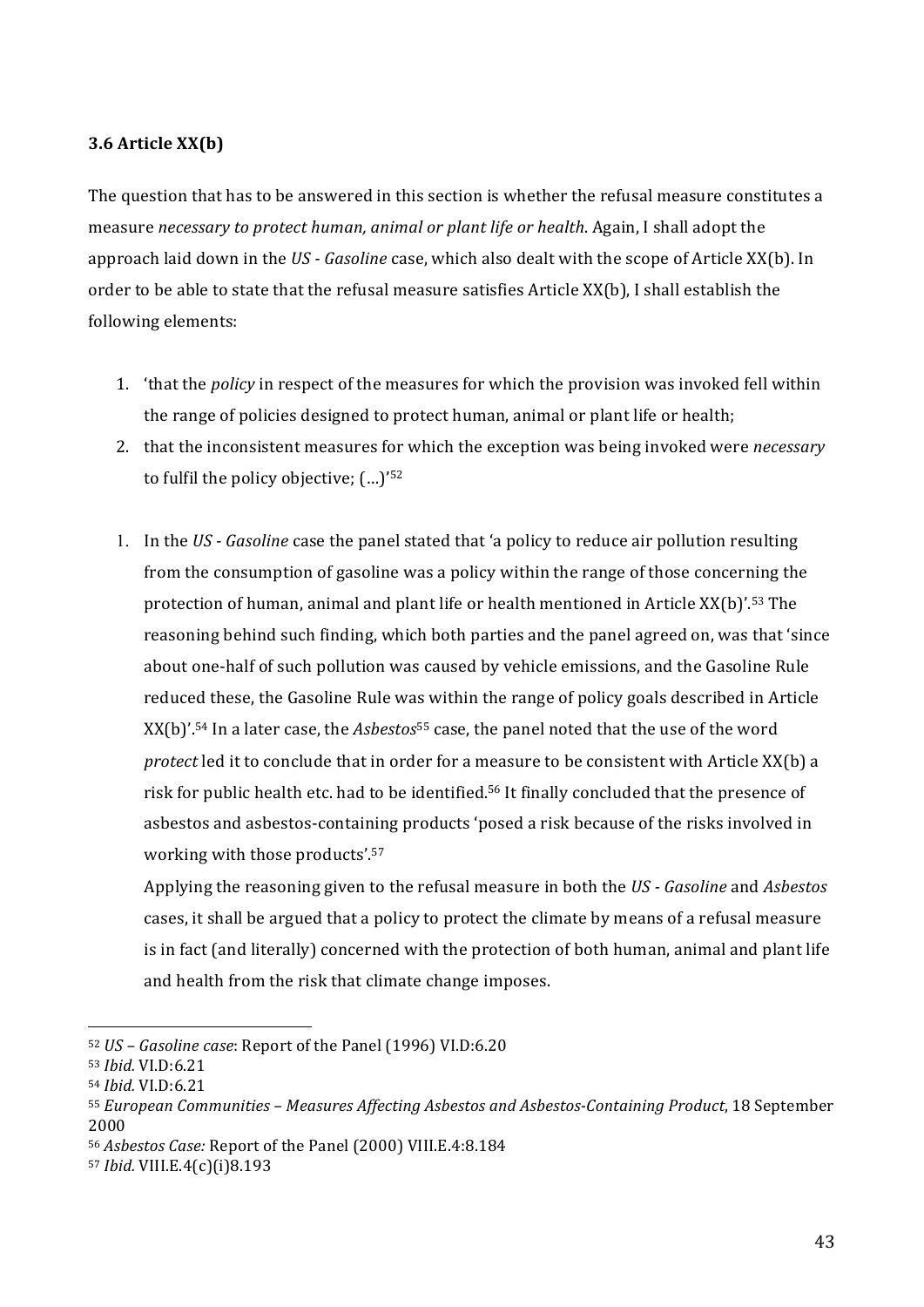2. Accordingly, I intend to examine if the refusal measure might be 'necessary' in accordance with the wording of Article XX(b). Such examination will be conducted through application of the test defined in the *Thailand – Cigarettes*<sup>58</sup> case: 'The Panel concluded (...) that the import restrictions imposed by Thailand could be considered to be "necessary" in terms of Article XX(b) only if there were no alternative measure consistent with the General Agreement, or less inconsistent with it, which Thailand could reasonably be expected to employ to achieve its health policy objectives'.<sup>59</sup> Note that the panel adds a comment to the term *reasonably*, stating 'the word "reasonably" should not be interpreted loosely (...). The fact that, administratively, one measure may be easier to implement than another does not mean'that the other measure is not reasonably available. We consider that the existence of a reasonably available measure must be assessed in the light of the economic and administrative realities facing the Member concerned but also by taking into account the fact that the State must provide itself with the means of implementing its policies. Thus, the Panel considers that it is legitimate to expect a country such as France with advanced labour legislation and specialized administrative services to deploy administrative resources proportionate to its public health objectives and to be prepared to incur the necessary expenditure'.<sup>60</sup>

The *necessity test* has evolved through the judicial practice of the WTO from a 'leastrestrictive approach' to a 'less-restrictive trade approach' supplemented with a proportionality test.<sup>61</sup> The question that I have to ask is therefore if any less restrictive alternative measure consistent with the GATT, or less inconsistent with it, exists, which the state invoking the exception could reasonably be expected to employ to achieve its climate protection objectives? In answering a similar question in the *Asbestos* case, the panel referred to the *Korea – Beef*<sup>62</sup> case, in which it stated that one aspect of determining whether there are any less restrictive WTO-consistent trade measures available is 'the' extent to which the alternative measure "contributes to the realization of the end

<sup>58</sup> Thailand – Restrictions on Importation of and Internal Taxes on Cigarettes 7 November 1990

<sup>59</sup> *Thailand - Cigarettes*: Report of the Panel (1990) VI.B.75

<sup>&</sup>lt;sup>60</sup> Asbestos Case: Report of the Panel (2000) VIII.E.4:8.207

 $61$  Committee on Trade and Environment (2002) p. 16

<sup>62</sup> *Korea – Measures Affecting Imports of Fresh, Chilled and Frozen Beef* 11 December 2000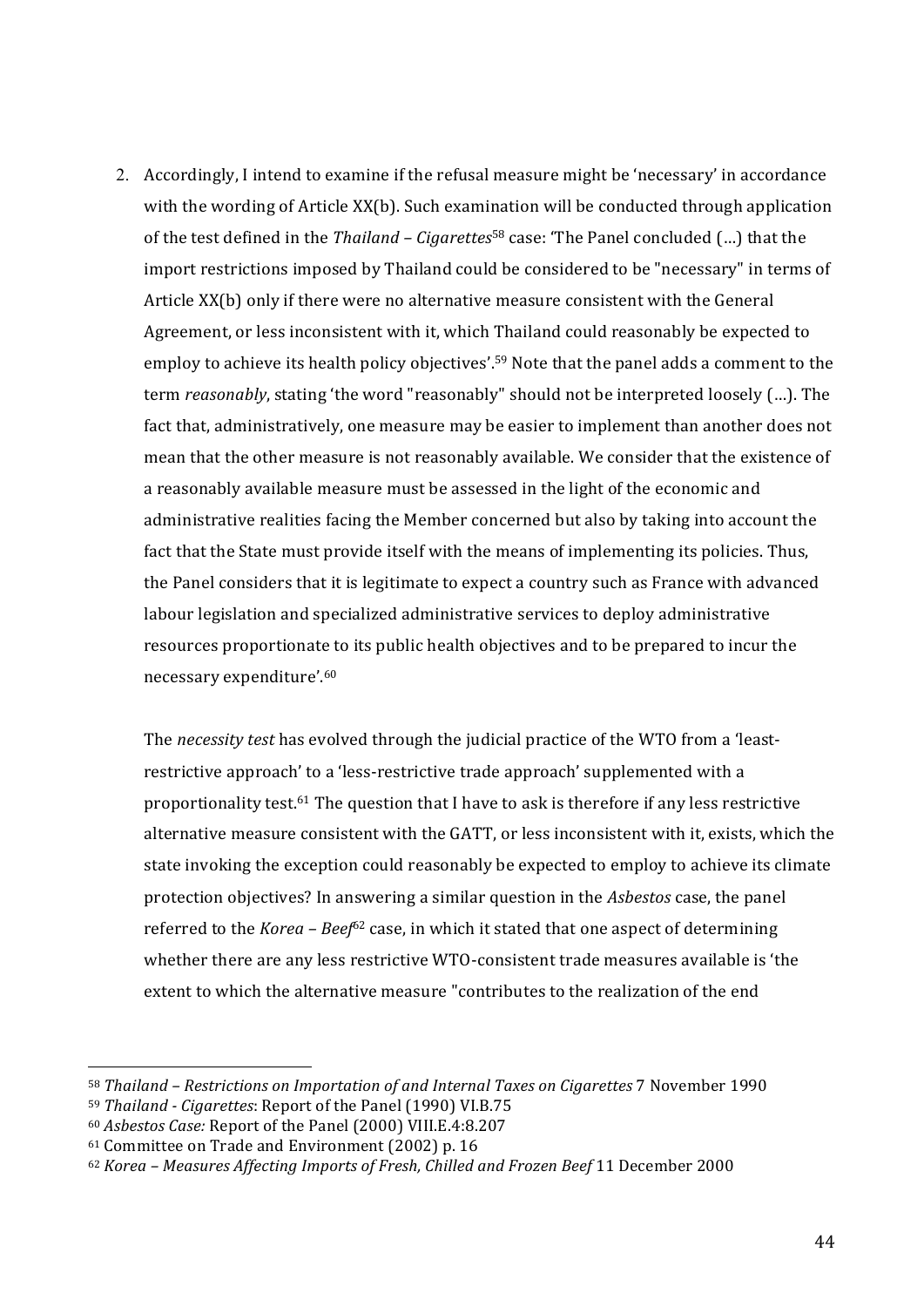pursued'.<sup>63</sup> Furthermore, it was argued, again referring to the *Korea - Beef* case, that "[t]he more vital or important [the] common interests or values" pursued, the easier it would be to accept as "necessary" measures designed to achieve those ends'.<sup>64</sup> It finally concluded that the objective of the measure invoked in the *Asbestos* case was the preservation of human life and health by reducing or eliminating the life-threatening risk associated with asbestos products. It stated, 'The value pursued is both vital and important in the highest degree'.65

Note, generally, that '[p]roportionality is the principle used to assess the lawfulness of (...) countermeasures. It is intended to act as a brake on escalating cycles of transactional violence'.<sup>66</sup> And it is indeed accepted to constitute a general principle of international law validated through a variety of judicial decisions rendered by a multiplicity of courts, tribunals etc.<sup>67</sup> Note that the trade restriction is presumed to be lawful as such, but if it crosses the threshold of proportionality, it might be rendered unlawful.<sup>68</sup> In such case, 'if "less intrusive means" would have sufficed - then responsibility for acting unlawfully may attach to both parties.<sup>69</sup> Ultimately, it is about balancing the different interests at stake.

The objectives of the refusal measure would also, ultimately, be the preservation of human life and health by reducing as much as possible the life-threatening risks associated with extensive  $CO<sup>2</sup>$  emissions causing the temperature of the Earth to increase above reasonable numbers. If one were to put emphasis on such argument, it can be concluded that a refusal measure - in this regard - has a fair chance of being proportional, as the value of human life and health is (luckily) considered to be *both vital and important in the highest degree*.'

Still, though, I shall examine if any alternative trade measure is available - one that is both less restrictive and successful in meeting its ends. As stated in the *Asbestos* case, a state cannot 'reasonably be expected to employ *any* alternative measure if that measure would

<sup>63</sup> Asbestos Case: Report of the Appellate Body (2001) VII.B.172

<sup>64</sup> *Ibid.\$*VII.B.172

<sup>65</sup> *Ibid.\$*VII.B.172

<sup>66</sup> Franck (2008) p. 715

<sup>67</sup> *Ibid.*'p.'716

<sup>68</sup> *Ibid.*'p.'716

<sup>69</sup> *Ibid.*'p.'739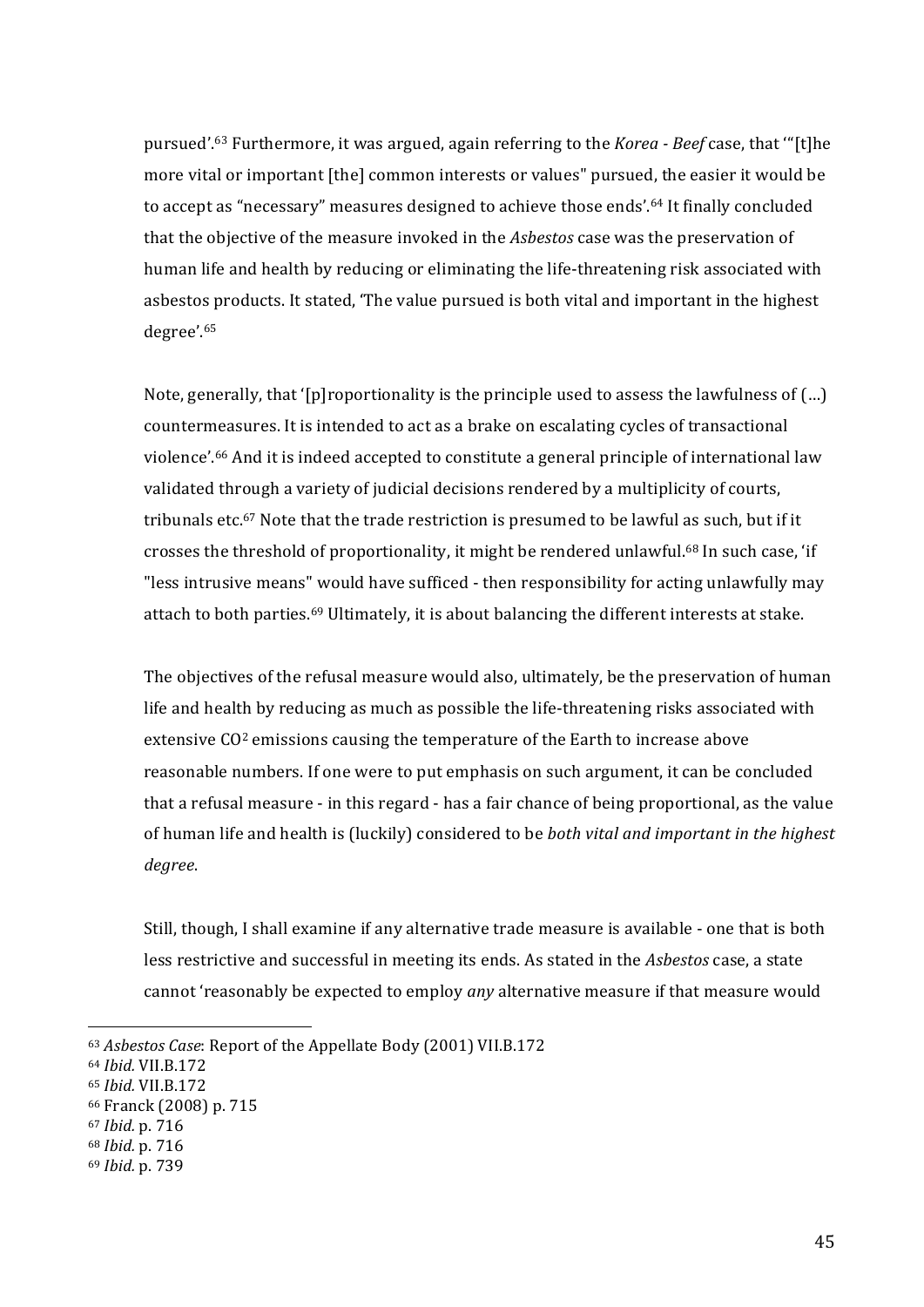involve a continuation of the very risk that the [refusal measure] seeks to "halt". Such an alternative measure would, in effect, prevent [the state] from achieving its chosen level of health protection'.<sup>70</sup>

Due to the vague description of the refusal measure it cannot be finally concluded if the measure might be replaced with another less restrictive measure still managing to meet its objectives. However, it seems highly likely that it can be reasonably expected of the state in question to adopt a less restrictive measure. If, in a dispute, the refusal measure is viewed as a measure restricting all trade, i.e. an unconditioned embargo including all trade with all sorts of goods, services etc. that the disputing parties conduct with one another, then, for sure, it will be a difficult task arguing that no measure that is less restrictive can be successful in attaining the intended objective of halting the risks associated with extensive levels of CO<sup>2</sup> emissions.

In any event, let us turn to the introductory clause. I have already established that a refusal measure would encounter serious obstacles with regard to arguing that the measure is in accordance with sub-paragraphs  $(b)$ ,  $(d)$  and  $(g)$  of Article XX.

## **3.7 Summing Up**

In continuation of the discussion in the previous section in relation to sub-paragraph (b), it seemed likely that a state could be reasonably expected to employ a less restrictive measure than the refusal measure and thereby be a proportionate measure still managing to attain the objective of protecting the climate. In order to proceed let us render the measure a little less restrictive, asking to what extent a member state of both the WTO and the Kyoto Protocol can adopt domestic regulations' according to which the state in question *restricts trade as regards certain goods* with a fellow member state due to the latter's non-compliance with the Kyoto Protocol, arguing that such domestic regulations constitute a lawful measure in accordance with Article XX of the GATT (further denoted *the less restrictive measure*).

This less restrictive measure is extremely vaguely defined. I insist on such vagueness. I do not consider the drafting of a precise real-life example to be possible. It would require a degree of

<sup>70</sup> *Asbestos\$Case*:'Report'of'the'Appellate'Body'*(*2001)'VII.B.174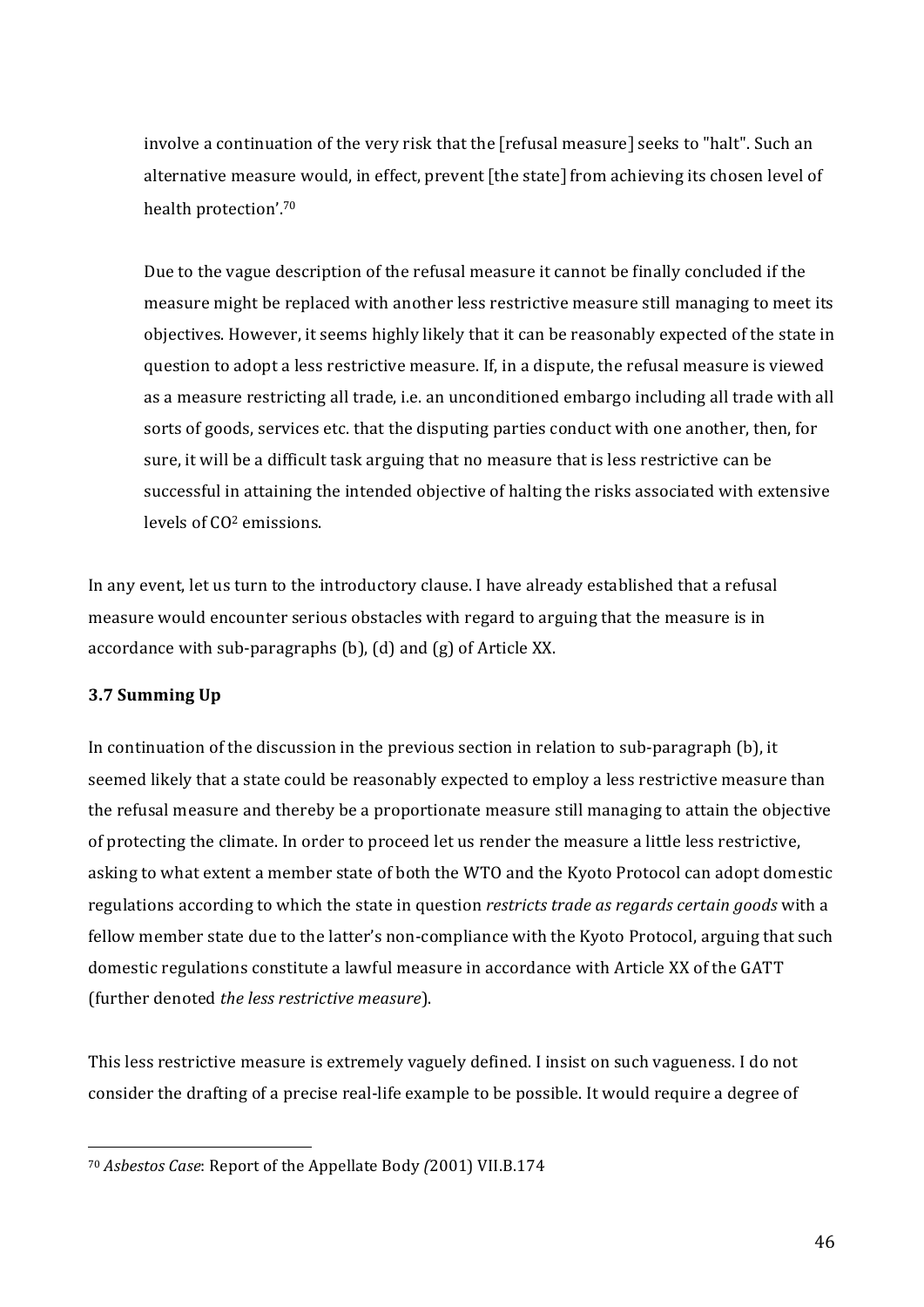detail that eventually would spoil my aim of remaining as impartial as possible. I therefore intend to maintain the broad scope of the less restrictive measure for the purpose of providing a conclusion that is not limited to one specific example.

The less restrictive measure is still concerned with protecting the climate but in a less restrictive manner, as was seen in relation to the refusal measure. And it still refers to states' non-compliance with the Kyoto Protocol. It became evident that the measure came furthest in applying Article XX(b), i.e. *necessary to protect human, animal or plant life or health*. Assume that the measure is now as 'less restrictive' as required, and it can be concluded that it falls under the scope of subparagraph (b). Accordingly, it remains to be seen if the less restrictive measure is likewise consistent with the introductory clause of Article XX.

### **3.8 The Chapeau**

Generally, whenever a measure has been concluded to fall under the scope of one of the subparagraphs of Article XX(a)–(j), one should turn to the introductory clause, *the chapeau*. The chapeau consists of three parts, but before turning to the analysis hereof an initial remark should be given on the general scope of the chapeau.

Before examining the respective parts, it should be noted that the Appellate Body in the *Shrimp*-*Turtle* case defined the *general scope* of Article XX: 'The task of interpreting and applying the chapeau is (...) essentially the delicate one of locating and marking out a line of equilibrium between the right of a Member to invoke an exception under Article XX and the rights of the other Members under varying substantive provisions (e.g., Article XI) of the GATT 1994, so that neither of the competing rights will cancel out the other and thereby distort and nullify or impair the balance of rights and obligations constructed by the Members themselves in that Agreement. The location of the line of equilibrium, as expressed in the chapeau, is not fixed and unchanging; the line moves as the kind and the shape of the measures at stake vary and as the facts making up specific cases differ'.<sup>71</sup>

In order to conduct such analysis, as indicated in this statement by the Appellate Body, one has to resort to treaty interpretation. As the WTO Agreement is considered to constitute a binding treaty, various panels and the Appellate Body have indeed applied the Vienna Convention of Law of

<sup>&</sup>lt;sup>71</sup> *Shrimp-Turtle Case*: Report of the Appellate Body (1998) VI.C.159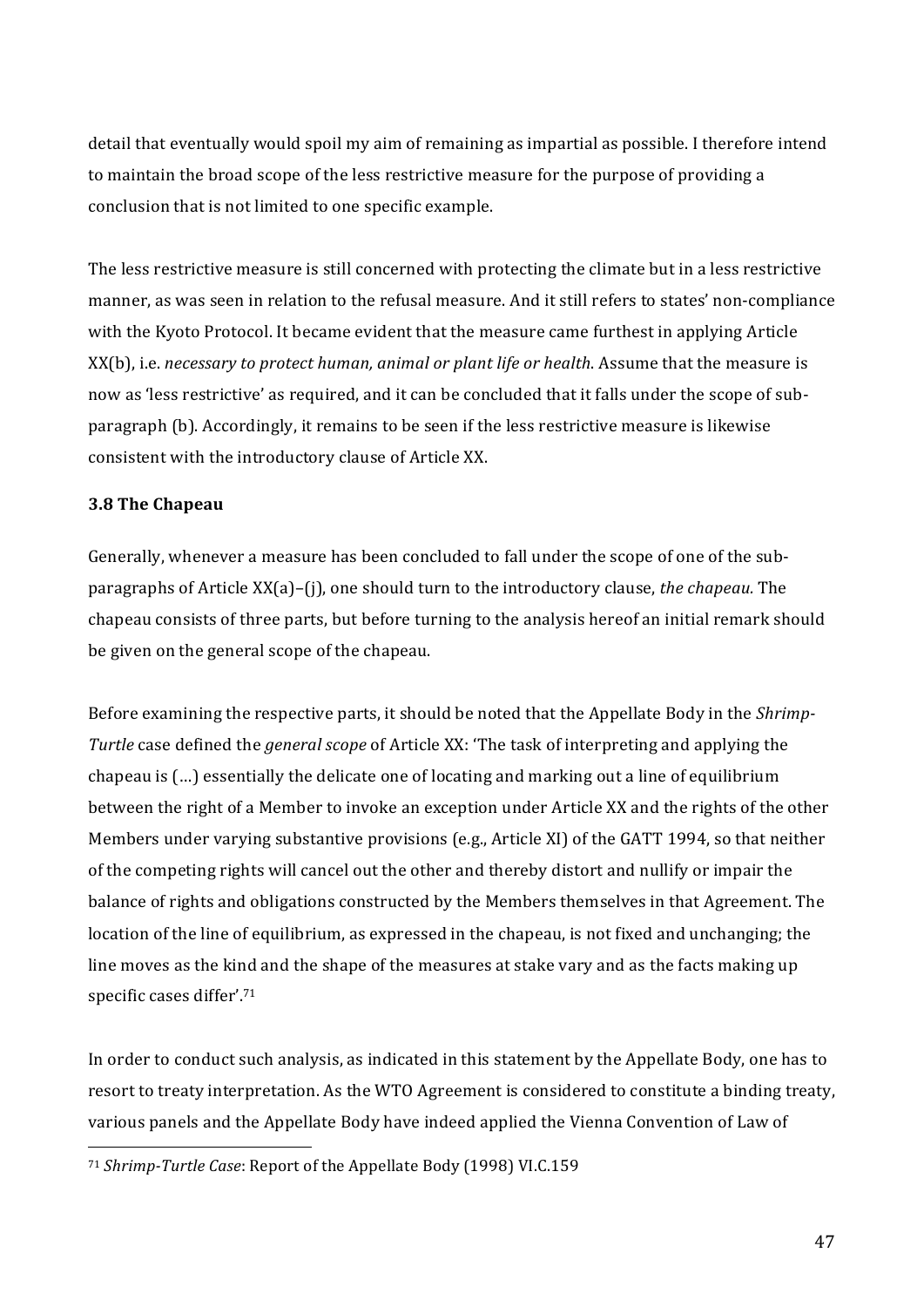Treaties' (further'denoted the *VCLT*) as a guide for interpreting the WTO-covered agreements, including the GATT.<sup>72</sup> They are explicitly required to do so pursuant to Article 3:2 according to which the WTO-covered agreements must be interpreted consistently with customary rules of interpretation of public international law. Articles 31 and 32 are generally recognised as being a codification'of'international'customary'law,'which'consequently'means'that'they'apply' throughout international law, and not only to the law of those states that are parties to the VCLT.<sup>73</sup> 'Articles'31'and'32'of'the'VCLT'and'the'interpretation'requirements'stated'in'Article'3:2'of'the' DSU is now entrenched in WTO law. [They provide] a legal test from which Panels cannot deviate when reviewing provisions in the WTO Agreements. Failing to apply this test or using alternative methods of treaty interpretation can result in overturned rulings'.<sup>74</sup>

Additionally, the *principle of effectiveness* 'flowing from the contextual analysis required under Article 31 of the VCLT<sup>'75</sup> is essential in the interpretation of international law. The principle indicates that when two interpretations are possible in a given context and one of them prevents the treaty from having the *appropriate* effect, then the principle of good faith alongside the purpose and object of the treaty require that the effective interpretation is adopted.<sup>76</sup> If such principle is not applied throughout the interpretation of international law, whole treaty articles or paragraphs risk being rendered redundant, which of course is undesirable as all terms of the treaty must be given effect. $77$ 

The functional scope of the chapeau was identified in the *US – Gasoline* case, in which the Appellate Body held that the purpose and object of the chapeau was, generally, to prevent abuse or illegitimate use of the exceptions contained in Article XX.<sup>78</sup> Similar to the statement in the *Shrimp-Turtle* case just mentioned, the Appellate Body underscored the balance that the chapeau should provide between the states seeking to invoke an exception and the legal rights of the other states involved.<sup>79</sup> The general exceptions 'need to be read in context and in such a manner as to give'effect'to'the'purposes'and'objects'of'the'*General\$Agreement* [cf.'the'VCLT'Article'31:1].'The'

 $72$  Cameron and Gray (2001) p. 252

<sup>73</sup> *Ibid.*'p.'254

<sup>74</sup> Cameron and Gray (2001) pp. 255-256

<sup>75</sup> *Ibid.*'p.'256

<sup>76</sup> *Ibid.*'p.'256

<sup>77</sup> *Ibid.*'p.'256

<sup>&</sup>lt;sup>78</sup> *US – Gasoline case*: Report of the Appellate Body (1996) III.B, p. 22

<sup>79</sup> *Ibid.* III.B, p. 22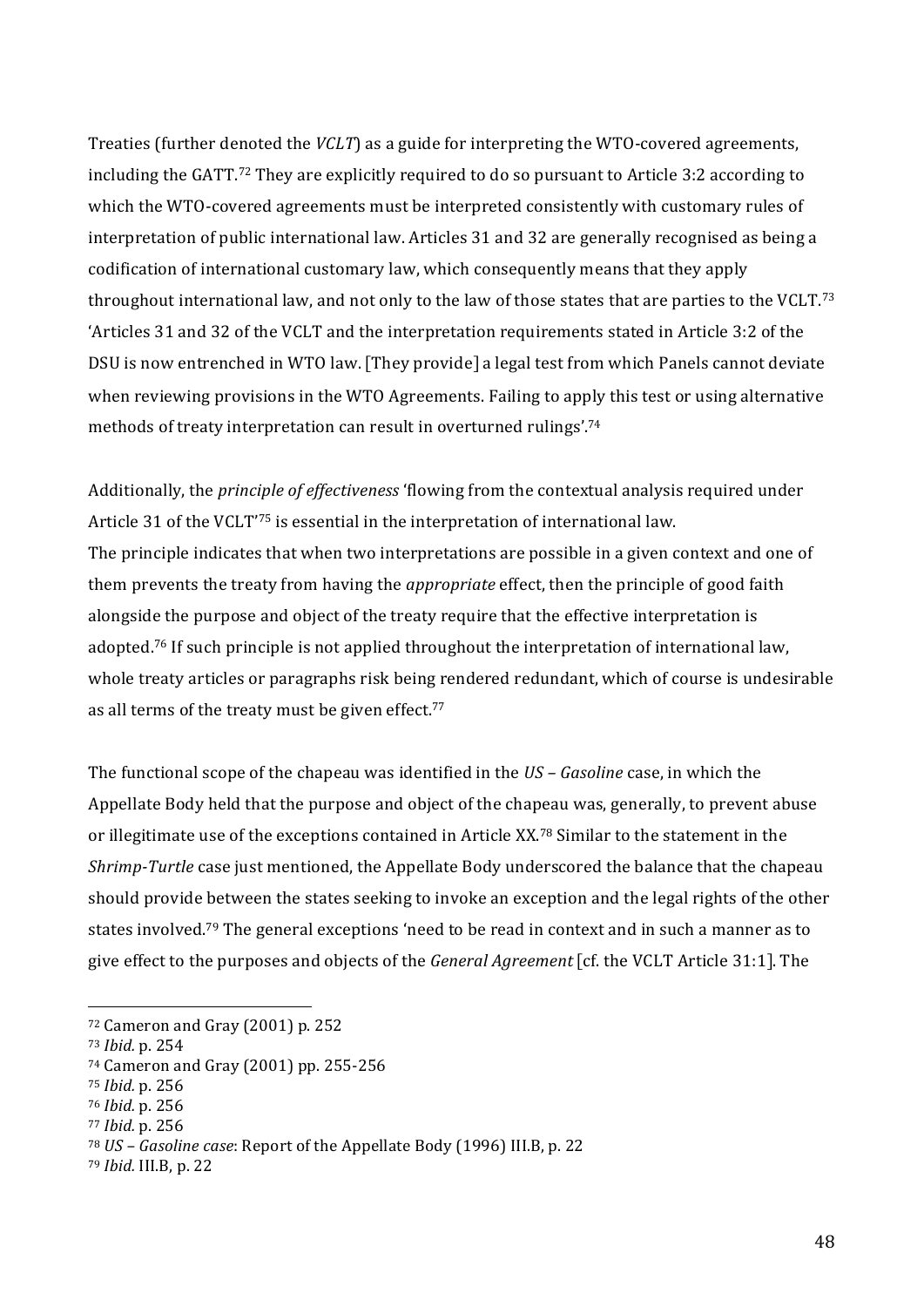context of [the general exceptions] includes the provisions of the rest of the *General Agreement*, including in particular Articles I, III and XI; conversely, the context of Articles I and III and XI includes Article XX. (...) The relationship between the affirmative commitments set out in, *e.g.*, Articles I, III and XI, and the policies and interests embodied in the "General Exceptions" listed in Article'XX,'can'be'given'meaning'within'the'framework'of'the'*General\$Agreement\$*and'its'object' and purpose by a treaty interpreter only on a case-to-case basis, by careful scrutiny of the factual and legal context in a given dispute, without disregarding the words actually used by the WTO Members themselves to express their intent and purpose'.<sup>80</sup>

The chapeau consists of three parts. The measure in question should *not* constitute:

- 1. a means of arbitrary discrimination between countries where the same conditions prevail, or
- 2. a means of unjustifiable discrimination between countries where the same conditions prevail, or
- 3. a disguised restriction on international trade.

As the two 'or' imply, the dissatisfaction of merely one of the three parts is enough to render the measure in question a violation of the chapeau. Additionally, it should be noted that as regards *arbitrary or unjustifiable discrimination* it 'addresses, not so much the questioned measure or its specific contents as such, but rather the manner in which that measure is applied'.<sup>81</sup> The Appellate' Body in both the *Shrimp-Turtle* case and the *Asbestos* case reaffirmed such position.<sup>82</sup> In the *Asbestos* case the panel deployed a two-tiered approach to this part of the chapeau. Initially the panel sought to determine if the measure in question was applied in a discriminatory matter and, accordingly, if the discrimination between countries where the same conditions prevail was arbitrary and/or unjustifiable.<sup>83</sup> Note that the 'and/or' indicates that justifiability and arbitrariness of (possible) discrimination must be dealt with separately. The Appellate Body underlined this by stating that if 'the application of the measure is found to be discriminatory, it still remains to be seen whether it is *arbitrary* and/or *unjustifiable* between countries where the

<sup>80</sup> *Ibid.* III.B, p. 22

<sup>&</sup>lt;sup>81</sup> *US – Gasoline case:* Report of the Appellate Body (1996) IV, p. 21

<sup>82</sup> Committee on Trade and Environment (2002) p. 22

<sup>83</sup> Asbestos case: Report of the Panel (2000) VIII.E.4:8.226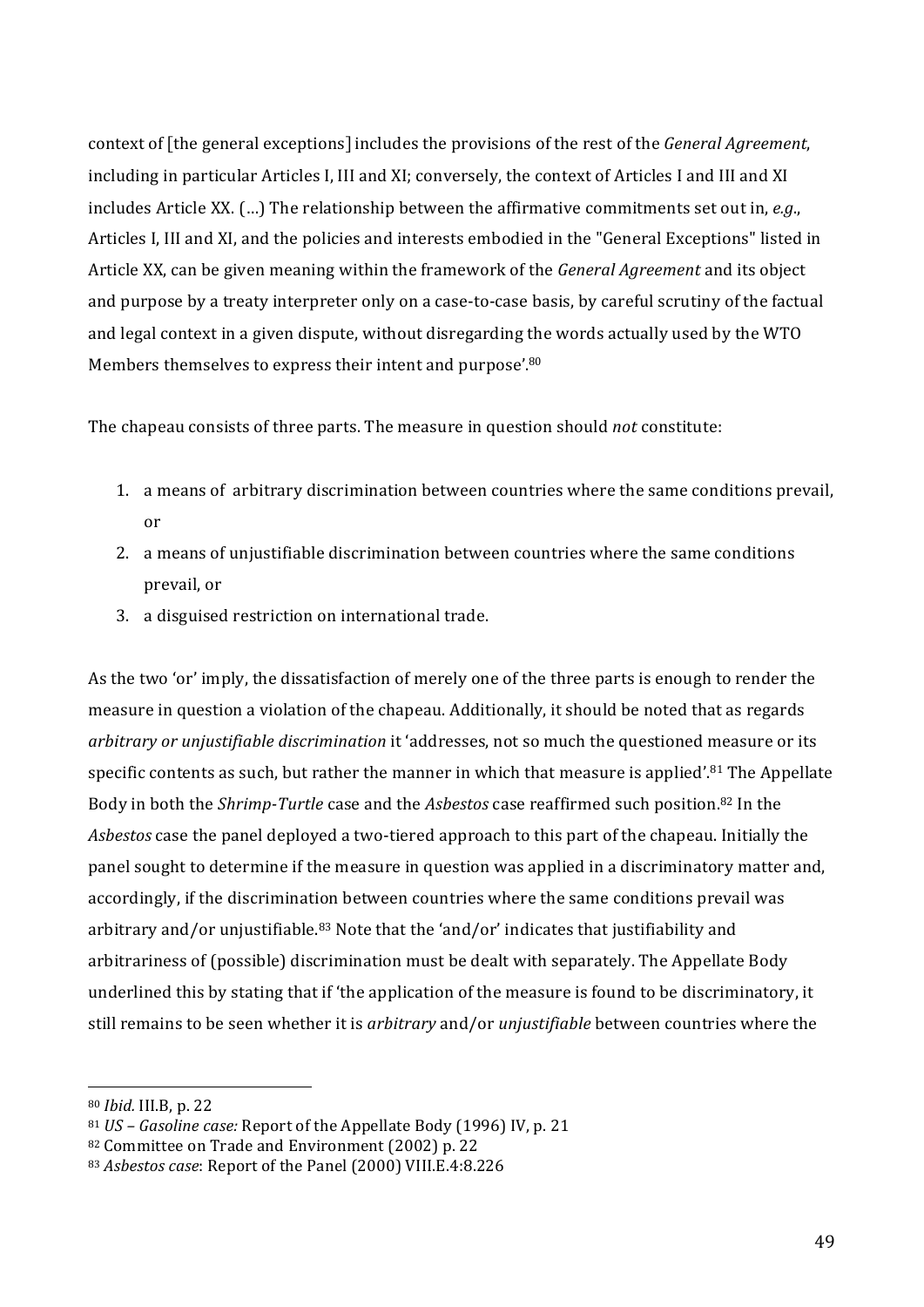same conditions prevail'.<sup>84</sup>

#### **3.8.1 Arbitrary(Discrimination**

In the *Shrimp-Turtle (Article 21.5)*<sup>85</sup> case the panel defined the ordinary meaning of arbitrariness as 'capricious, unpredictable and inconsistent<sup>'.86</sup> It further held that the application of a measure constitutes arbitrary discrimination if it imposes 'a single, rigid and unbending requirement that countries (applying for certification) adopt a comprehensive regulatory programme that is essentially the same as the [state's]  $(...)$  and without taking into account how appropriate the measure is in relation to the varying conditions prevailing in the other states. $87$ 

The vague definition of the less restrictive measure prevents me from drawing an exact conclusion as to whether the measure constitutes arbitrary discrimination. However, nothing seems to indicate that the less restrictive measure *per se* applies in an unpredictable, inconsistent and capricious manner in correlation with the specific goods and services involved. It might, though, on the one hand, be argued that the application of the measure imposes 'a single, rigid and unbending requirement that states wishing to take part in the regulation adopt a comprehensive regulatory programme essentially the same as the one applying to the state invoking the measure without taking into account the varying conditions prevailing in the different states. On the other hand, the measure is closely linked to the Kyoto Protocol, and no states would participate in the less restrictive measure unless they were member states of the Kyoto Protocol as well. The states have already consented to the Kyoto Protocol, whose system has in fact taken into account the varying conditions prevailing in the different states. The member states of the Kyoto Protocol have agreed to protect the climate system 'in accordance with their common but differentiated responsibilities and respective capabilities. Accordingly, the developed country Parties should take the lead in combating climate change and the adverse effects thereof<sup>'.88</sup> I hold, therefore, that as the system of the Kyoto Protocol is not affected by the less restrictive measure, such measure is indeed taken into account indirectly through the

<sup>84</sup> *Ibid*.'VIII.E.4:8.226

<sup>85</sup> United States – Import Prohibition of Certain Shrimp and Shrimp Products (Recourse to article 21.5 by *Malaysia*) 15 June 2001

<sup>&</sup>lt;sup>86</sup> Shrimp-Turtle (Article 21.5) case: Report of the Panel (2001) V.D:5.66

<sup>87</sup> *Ibid.*'V.D:5.122

<sup>88</sup> Kyoto Protocol Art. 3:1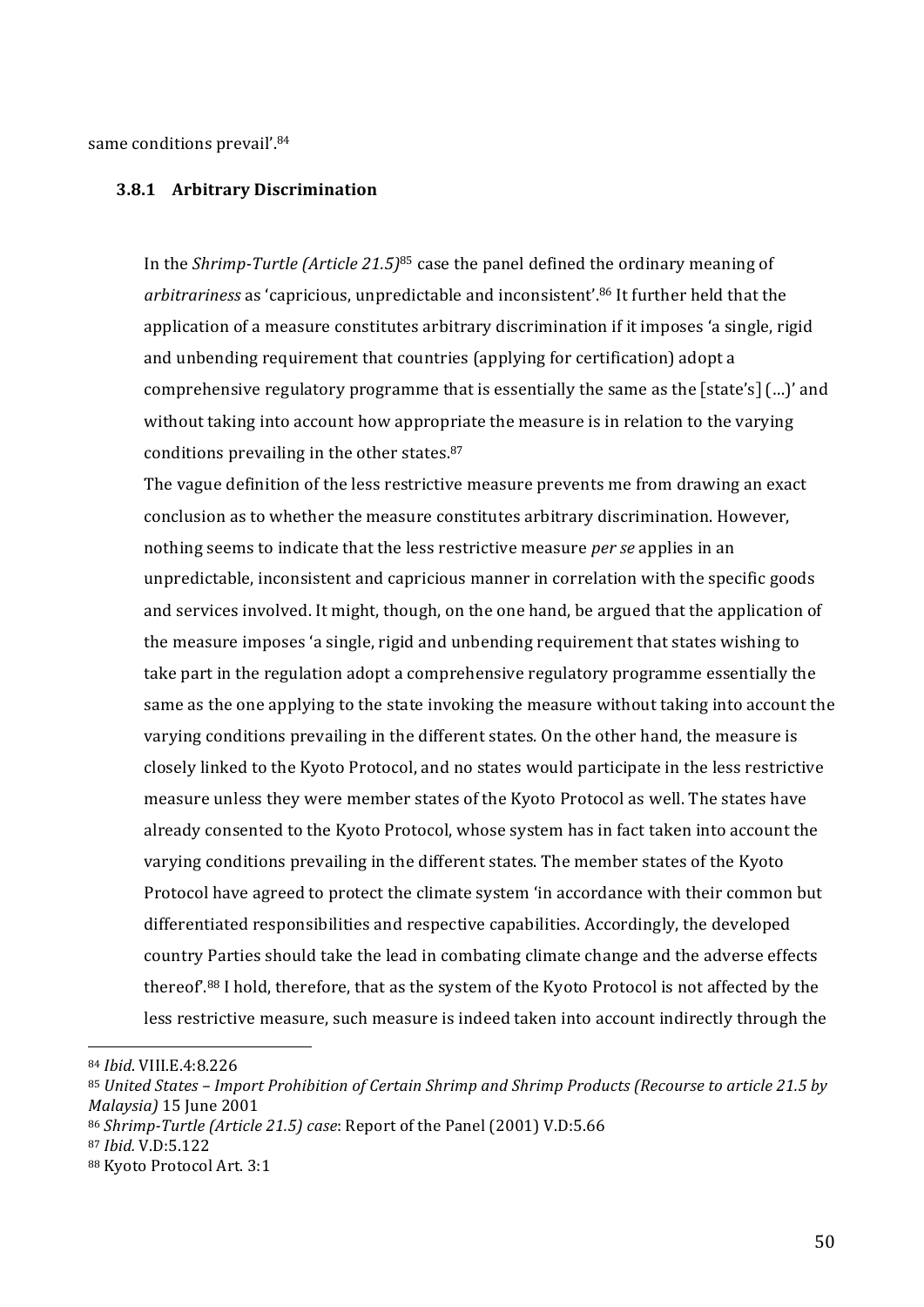adoption of the conditions underlying the system of the Kyoto Protocol to the present measure. Such adoption is of course a prerequisite to my claim that the measure does not constitute arbitrary discrimination.

### **3.8.2 Unjustifiable(Discrimination**

a. International Negotiation:

In the *Shrimp-Turtle (Article 21.5)* case it was established that it is for the defending state (i.e. the one seeking to invoke an exception under Article XX) to take initiative to engage all parties interested, across the border, in negotiations about the specific policy. The state seeking to invoke the less restrictive measure simply has to make a serious effort in good faith to negotiate before the enforcement of a unilateral measure.89

b. Flexibility of the Measure:

The approach for implementation of the measure needs to be flexible; it has to take into account the varying conditions and situations of all states involved. The Appellate Body underscored this position in the *Shrimp-Turtle (Article 21.5)<sup>90</sup>* case, stating that 'conditioning'market'access'on'the'adoption'of'a'programme'*comparable\$in\$ effectiveness*, allows for sufficient flexibility in the application of the measure so as to avoid "arbitrary or unjustifiable discrimination".<sup>91</sup>

The less restrictive measure – although it is per se *less restrictive* – seems to offer little flexibility. I have not defined how the specific goods and services involved have been identified, but assuming that the restriction on trade with these goods and services is fixed, it will affect different states differently. While the economy of one state might depend largely on the export of one of the goods included in the less restrictive measure, the economy of another state might be affected to a much smaller degree as the goods in question are not particular for that other state. The rigidity of the application of the less restrictive measure might cause severe economic problems.

Note that the number of WTO member states *exceeds* the number of member states of the Kyoto Protocol. Despite the fact that all member states of the Kyoto Protocol are

<sup>89</sup> *Shrimp-Turtle (Article 21.5) case*: Report of the Panel (2001) V.D:5.124

<sup>&</sup>lt;sup>90</sup> *United States – Import Prohibition of Certain Shrimp and Shrimp Products (Recourse to article 21.5 by Malaysia)\$*22'October'2001

<sup>&</sup>lt;sup>91</sup> *Shrimp-Turtle (Article 21.5) case*: Report of the Appellate Body (2001) VI.B:144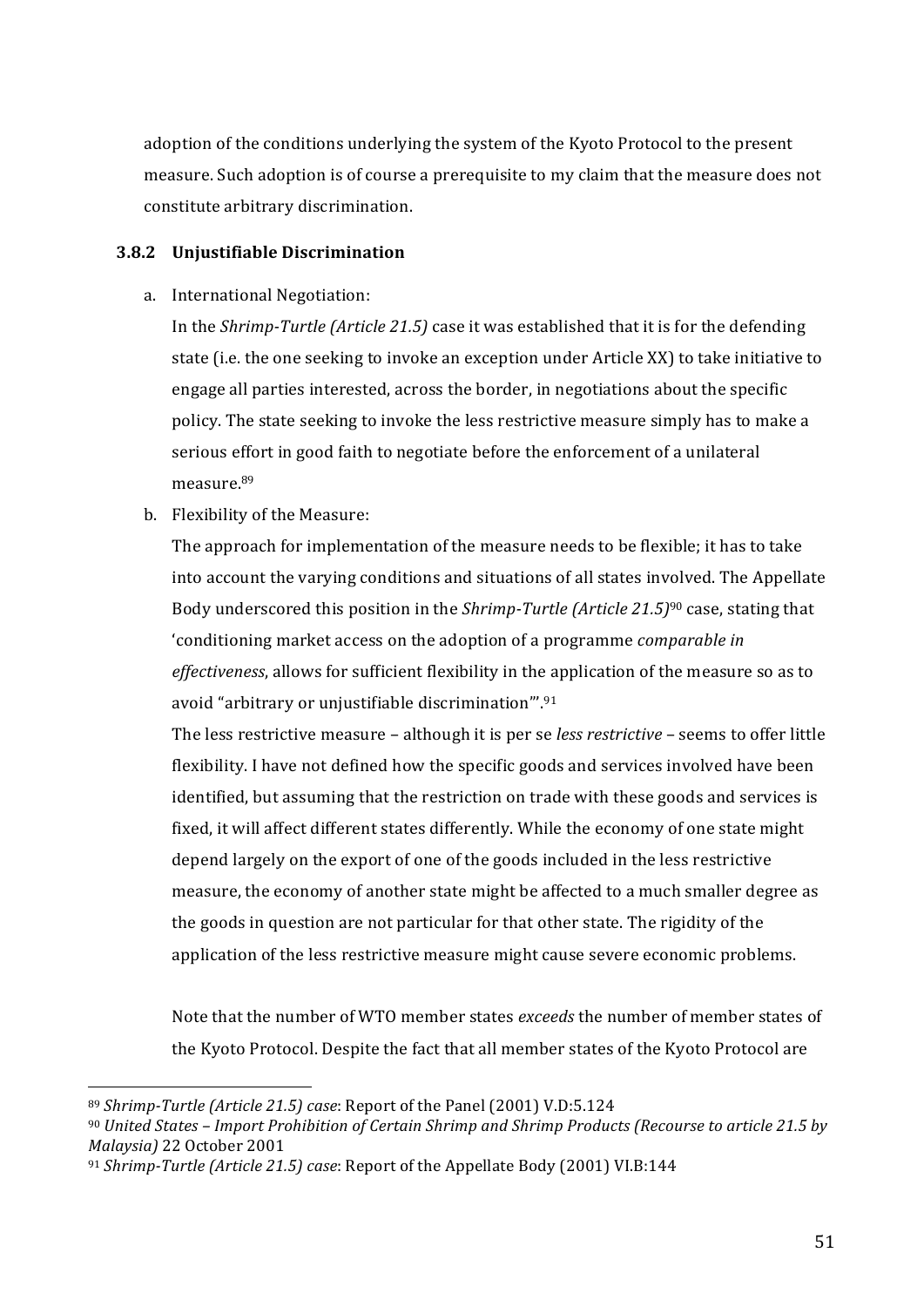also member states of the WTO, except for two countries, Kazakhstan and Monaco, the point of departure is the WTO regime. This means that if one member state of both the WTO and the Kyoto Protocol was to restrict trade by applying Article XX based directly on non-compliance with the Kyoto Protocol, then the trade restriction would merely apply to the member states of the Kyoto Protocol and not to the residual pool of WTO member states. Note that to date the Kyoto Protocol has 38 member states, whereas the WTO has 159, making the residual pool consist of 121 states. The less restrictive measure could therefore only be invoked against the 38 states that are members of *both* the WTO and the Kyoto Protocol, but not the residual 121 states that are not members of the Kyoto Protocol. On the other hand, though, one might argue that ratifying the Kyoto Protocol is enough to clear the discriminatory factor, as consent hereto is voluntary. As states ratify the Kyoto Protocol they commit themselves to adhering to its rules. Such argument would probably have little value, though, as the member states of the Kyoto Protocol, when agreeing on the rights and obligations of the protocol, could not be expected to foresee the possible consequences that might follow from the less restrictive measure as stipulated here.

#### **3.8.3** A Disguised Restriction on Trade

The panel in the *Asbestos* case stressed that the key to understanding the full expression of *disguised restriction on international trade* is not so much the term 'restriction', but the term 'disguised', and that 'to disguise' is linked to an intention. 'Accordingly, a restriction which formally meets the requirements of Article XX(b) will constitute an abuse if such compliance is in fact only a disguise to conceal the pursuit of trade-restrictive objectives'.<sup>92</sup> Generally, panel reports and Appellate Body reports have identified three conditions which a measure has to meet in order to *not* constitute a disguised restriction on international trade.

First, the measure should be publicly announced. Second, the Appellate Body held in the *US* – *Gasoline* case that *disguised restriction* includes *disguised discrimination*. The panel reaffirmed such position in the *Asbestos* case, stating that 'the kinds of considerations pertinent in deciding whether the application of a particular measure amounts to "arbitrary or unjustifiable discrimination" may also be taken into account in determining the presence of a

<sup>&</sup>lt;sup>92</sup> Asbestos case: Report of the Panel (2000) VIII.E.4:8.236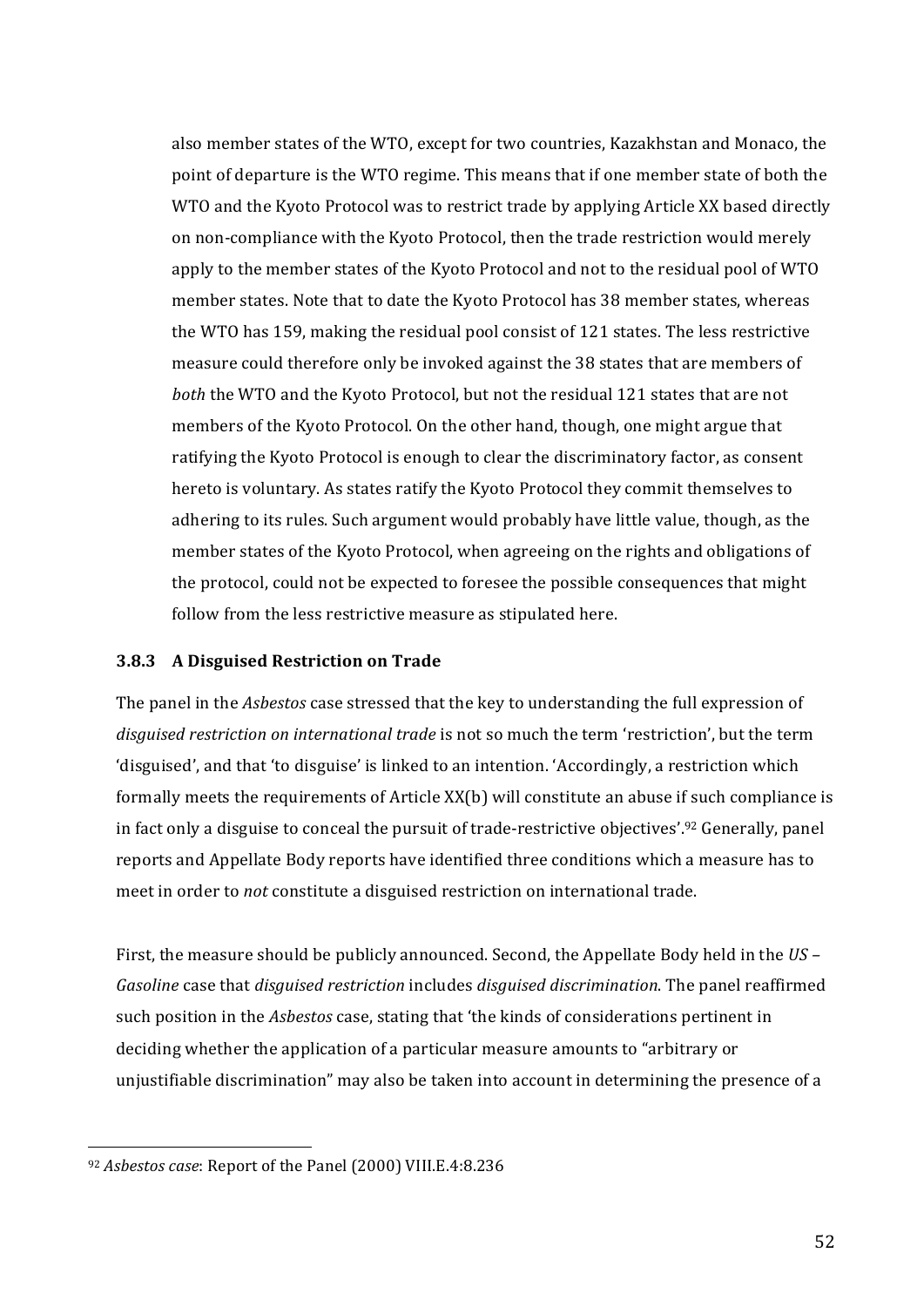"disguised restriction" on international trade'.<sup>93</sup> Third, and also in the *Asbestos* case, the panel examined the design, architecture and structure of the measure in question 'in order to discern the protective application of the measure'.<sup>94</sup>

There seems to be no hindrances to the public announcement. It comprises a formal requirement that is easily satisfied by ensuring by various means sufficient public availability. In relation to the considerations additionally needed here, as to whether the measure in question'applies in an *arbitrary or unjustifiable discrimination*, I refer to my claim as set forth in paragraphs one and two, respectively. Despite the fact that I recognise the importance of designing and structuring the less restrictive measure in a non-protective manner, it is not possible to draw any concrete conclusion in this regard.

### **3.9 Sub-conclusion**

It seemed straightforward to come to the conclusion that a refusal measure would not be concerned with the conservation of exhaustible natural resources pursuant to sub-paragraph  $(g)$ , nor would it secure compliance with the rules of the Kyoto Protocol consistent with subparagraph'(d).'Additionally,'I'concluded'that'the'refusal'measure'would'not'pass'the'*necessity test* set out in sub-paragraph (b). Although the objective of the refusal measure, ultimately, is the preservation of human life and health, that is considered to be both vital and important in the highest degree, by reducing as much as possible the life-threatening risks associated with extensive  $CO<sup>2</sup>$  emissions, the severe negative impact of the measure would hamper the legal case of the state seeking to invoke the refusal measure.

Although neither panel reports nor Appellate Body reports have been asked to consider measures that relate to climate change as such, for instance in relation to measures restricting trade due to the protection of the climate, nothing in the judicial practice so far seems to indicate that it cannot or should not do so. In fact, in the *US - Gasoline* case that I have referred to multiple times throughout this analysis the measure relating to a 'Clean Air Act' was found to be consistent with Article XX(g). Likewise in the *Asbestos* case, the measure in question was concluded to be consistent with Article XX(b). Whereas in the former the application of the measure was considered to be discriminatory, the application of the latter was not considered to be so. The

<sup>93</sup> *Ibid.* VIII.E.4:8.237

<sup>94</sup> *Ibid.* VIII.E.4:8.236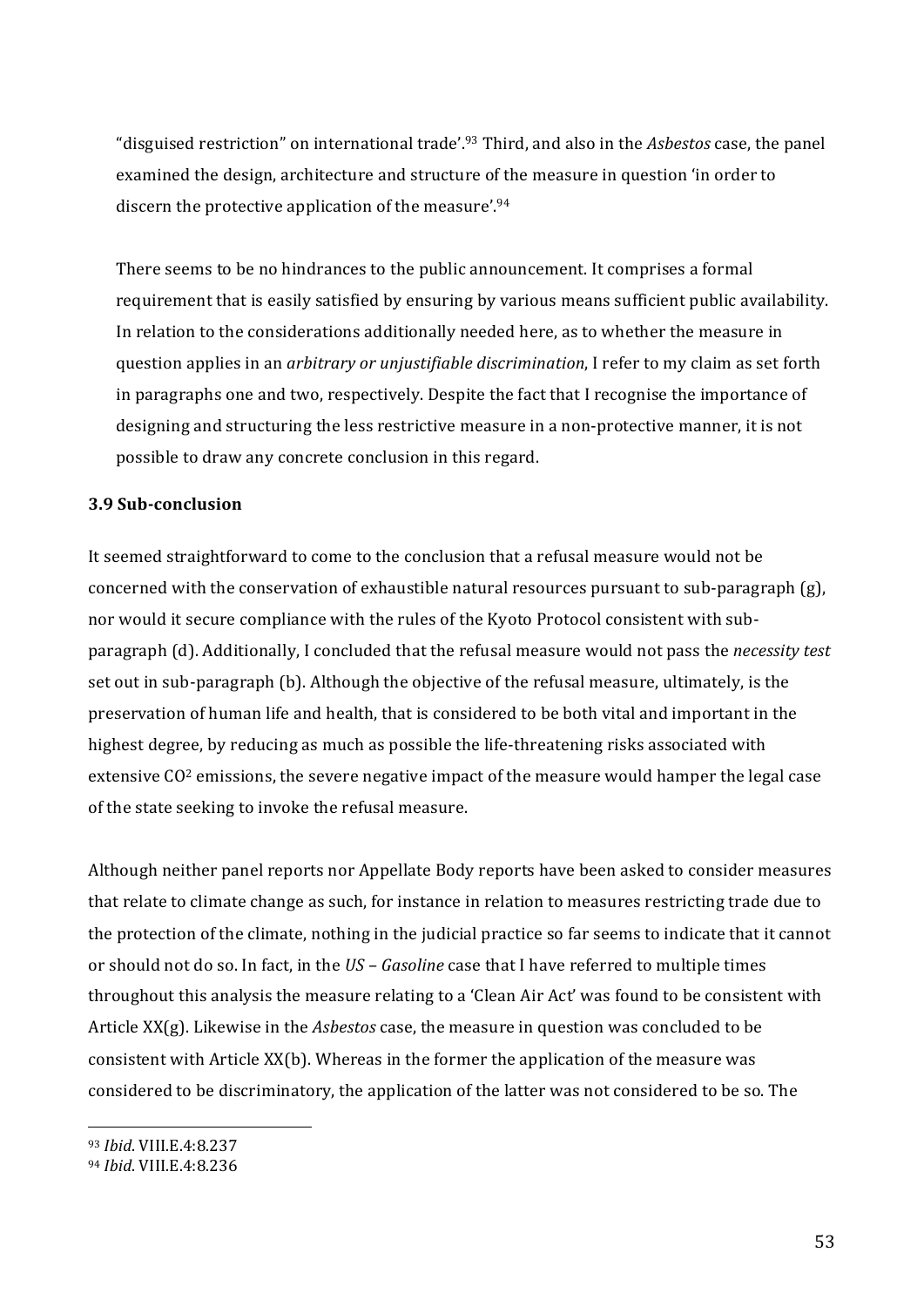'appellate tribunal found the exclusion "necessary" to [the defending state's] objective of eliminating all asbestos, and refused to heed [the claimant's] call to consider whether comparable levels of health protection could not have been achieved by a more selective form of prohibition. It concluded that the government's chosen health policy - zero asbestos - could not be challenged as unreasonable on the ground that a different strategy would have been almost as efficacious in protecting the public health'.<sup>95</sup> This is a positive development.

However, the analysis points towards Article  $XX(b)$  as the sub-paragraph most likely to exempt the less restrictive measure from legal obligations following from the application of for instance Article I and/or Article III:4 on general most-favoured-nation treatment and less favourable treatment of imported products vis-à-vis national products, respectively. In the end it is about a balance that renders the trade restriction in question proportionate to the interests that it seeks to protect, and in the 'particular' case of the less restrictive measure it does not seem straightforward to conclude that its application constitutes neither arbitrary nor unjustifiable discrimination. In order for such measure to fall under the exception of Article XX(b), the human life and health argument has to be boldly underscored.

<sup>95</sup> Franck (2008) p. 750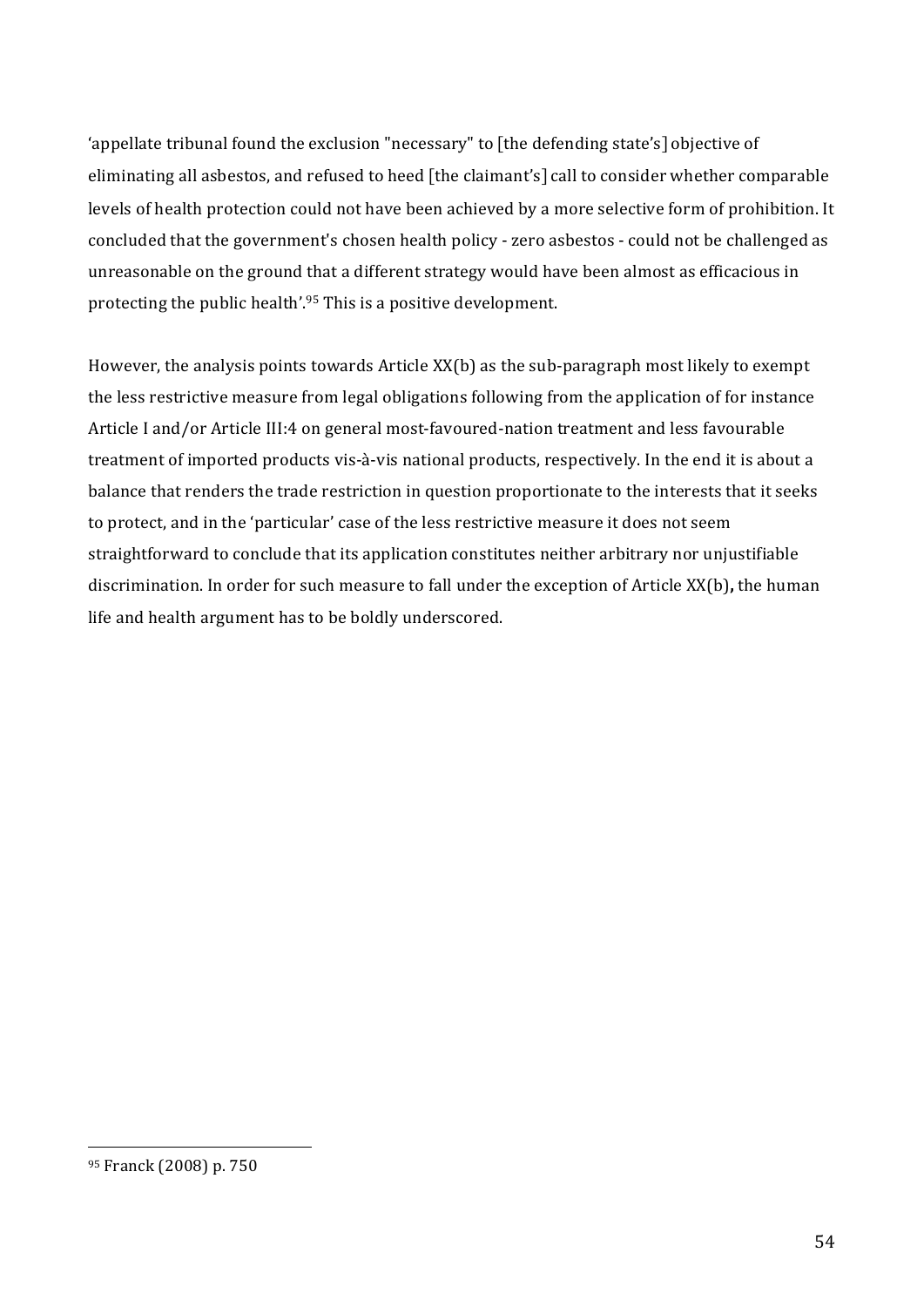#### **CHAPTER 4: INTEGRATED ANALYSIS**

#### **4.1 Introduction**

Recall the findings from Chapter 2. The fact that states are considered to be rational individuals causes them to not comply with the Kyoto Protocol. In theory this problem can be solved by the application of a grim punishment that – if it constitutes a sufficient deterrent – keeps the states from engaging in opportunistic behaviour. The empirical studies that evidence the noncompliance of several member states of the Kyoto Protocol, however, suggest that the *real-life* punishment does not deter too many states from defecting their respective obligations. Finally the analysis of how, hypothetically, the states would react if the interaction between the WTO and the UN was possible, revealed that the interaction would be preferable as it increases the states' incentives to comply with the Kyoto Protocol.

In'Chapter'3' the possibility of referring to the Kyoto Protocol as a legitimate measure pursuant to Article XX of the GATT in order to justify a restriction of trade against a presumably noncomplying state, was discussed. It was argued that the development in the judicial practice of the WTO indicates a positive attitude, albeit limited, towards non-trade factors, and that such nontrade factors also (should) include those that seek to protect the human health and life etc. The judicial bodies often disregard the non-trade factors stating that the application of such measures constitute arbitrary and/or unjustifiable discrimination or disguised restrictions on international trade. The refusal measure was captured by the broad scope of the chapeau, and the analysis points towards the same result as regards the less restrictive measure.

Coming to this point, it seems that the two analyses conducted so far both reach negative conclusions: International law does not at present allow the WTO to assist the UN in making its member states comply with the Kyoto Protocol. But the Kyoto Protocol does not create sufficient economic incentives for its member states to comply with it. I do believe, however optimistically or naively, that it is indeed possible to create a system of international law that takes better care of the climate. After all, it was argued that the protection of the climate as such might be included as a legitimate measure in accordance with GATT, Article XX. I do not strive for a definitive resolution to the problem. I intend, however, to carry on the debate about the two problems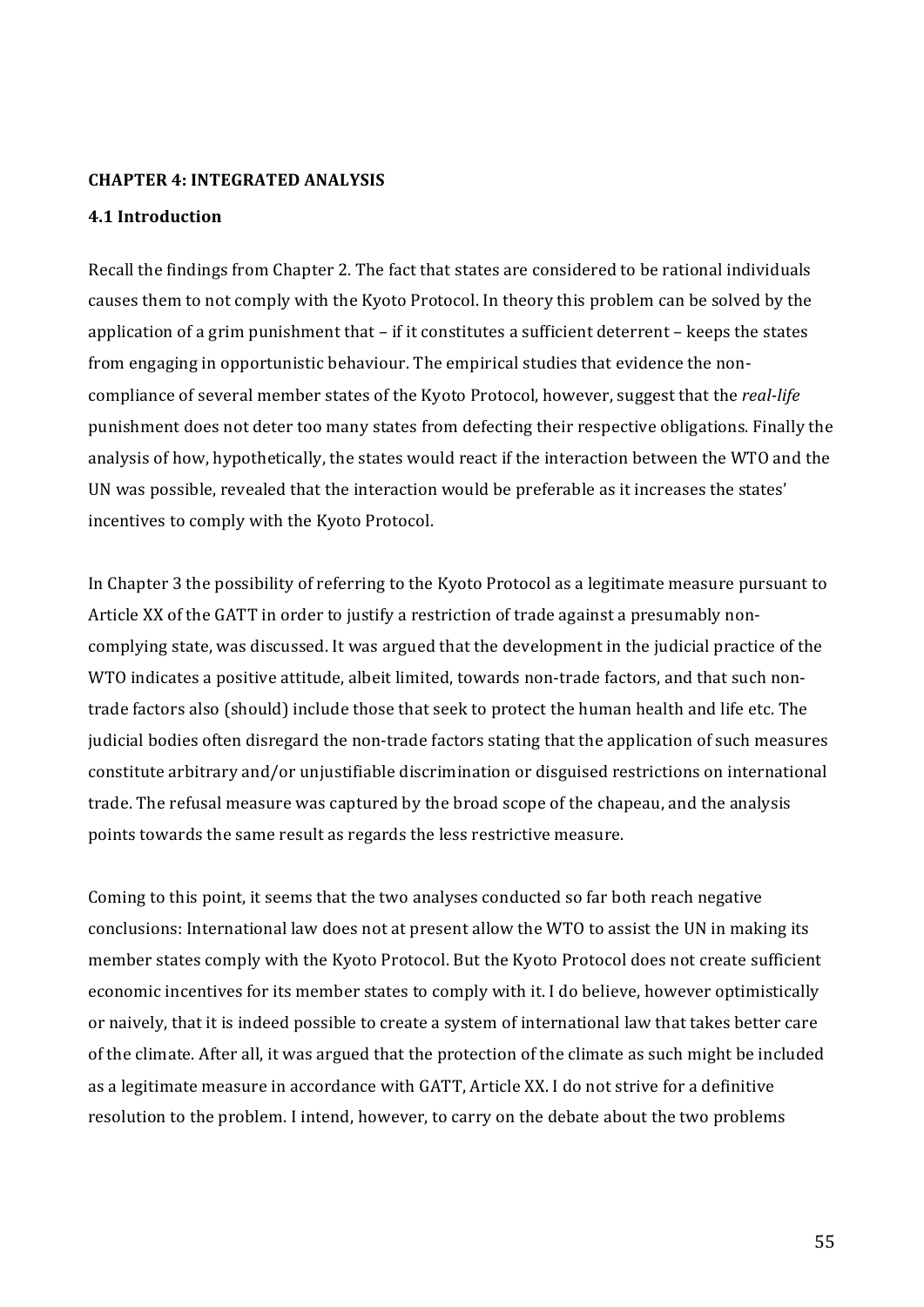illustrated in the past chapters, and seek to integrate them within one another in order to elucidate new paths and possible ways of making the two minuses become more of a plus.

One way of doing so is to identify the lowest possible common denominator that, if attained, might actually have a real shot at doing some good for the climate. In order to answer the overriding research question of this thesis,<sup>96</sup> I will propose a hypothesis consisting of four elements, which together constitute the lowest common denominator that might open up for a development in international law through which interaction between the WTO and the UN might become lawful in the future.

### **4.2 A Hypothesis**

A common denominator comprised of the fact that the WTO and the UN are, or transform into, constitutional democracies supporting the common rule of international law, the empowerment of citizens as well as common substantive virtues is a prerequisite for future interaction between the WTO and the UN.

In order to elucidate this hypothesis I initially attend to the separate parts of the common denominator, i.e. the common rule of international law, the empowerment of citizens and the common's substantive virtues. I define their characteristics and determine why they are part of the common'denominator, and accordingly how they depend upon each other. Eventually I attend to the concept of *constitutionalised democracies*, how they interact with the three concepts already defined and, finally, how far the WTO and the UN as of today have developed in this regard.

# **4.2.1 The Common Rule of International Law, the Empowerment of Citizens and Common Substantive Virtues**

First of all, the common rule of international law consists of a plurality of elements: the *rule of law*, which is how one normally encounters the concept, the *common* and the *international* elements. In order to fully understand what is meant by this concept, let us dissect and reassemble it.

The *rule of law* is a political ideal. At a ground level it is an ideal according to which 'people in'

<sup>&</sup>lt;sup>96</sup>'Under which prerequisites does the possibility for a member state of both the WTO and the Kyoto *Protocol to restrict trade with a fellow member state in case of the latter' non-compliance with the Kyoto Protocol, constitute a legitimate measure in accordance with Article XX of the GATT?'*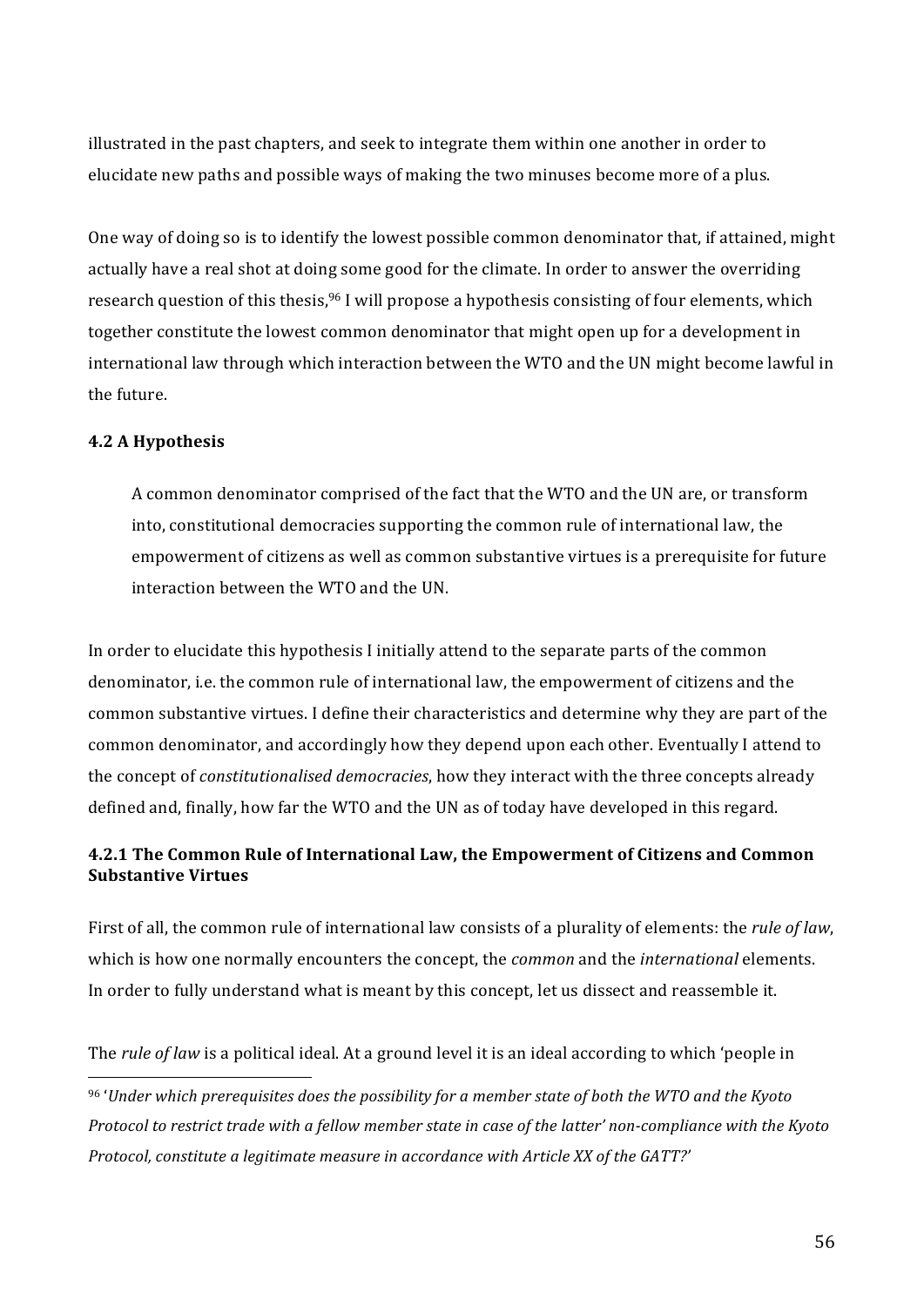positions of authority should exercise their power within a constraining framework of public norms rather than on the basis of their own preferences, their own ideology, or their own individual sense of right and wrong'.<sup>97</sup> On a higher level it offers 'legal certainty, predictability, and settlement, on the determinacy of the norms that are upheld in society, and on the reliable character of their administration by the state'.<sup>98</sup> This definition refers directly to *the state* as administer and protector of the rule of law. The prevailing anarchy within the international arena makes the rule of international law a bit more complicated. The lack of an international government'does,'however,'merely'comprise'an'obstacle'–'it'does'not'render'the'emergence'of' the common rule of international law impossible. The increasing number of international organisations'and'their'legal'frameworks'indicates'a'common'intent'among'states'to'regulate' international affairs. After all, states decide on their own whether or not they wish to join the organisations in question. This suggests that legal certainty, predictability, and settlement, on the determinacy of the norms that are upheld in society, and on the reliable character of their *administration* is also considered valuable in the *international society*. So, the intent of the states that have agreed to be part of such organisations and their legal frameworks is in its correct place. The trouble rests mainly with the element of *common*. Whereas the *rule of international law* is 'merely' concerned with the authority of law, the element of *common* raises the concept, as a whole, to a second level; it refers to a *common application* of the rule of international law on a global level. The international arena, being a playground (or battlefield?) with a plurality of emerging regimes that eventually comprise diverging political systems, does not facilitate the attainment of the *common* element. In fact, the first level exists as of today with no second level. It is showered with the political self-interest of states and, hence, different perceptions of the rule of law. National courts continuously define the 'rule of law' with no regard to international law, as no common rule of international law, applicable both nationally and internationally, has advanced.<sup>99</sup> Therefore, in order to satisfy the *common* element, the rule of international law should apply commonly in both national and international contexts, encouraging all lawyers and judges to cooperate on the promotion of the common rule of international law.

The common rule of international law is closely entangled with the concept of democracy and, hence, the empowerment of citizens. Contemporary globalisation permits and demands that the

<sup>97</sup> Waldron (2008) p. 5

<sup>98</sup> *Ibid.* p. 5

<sup>99</sup> Petersmann (2007) p. 533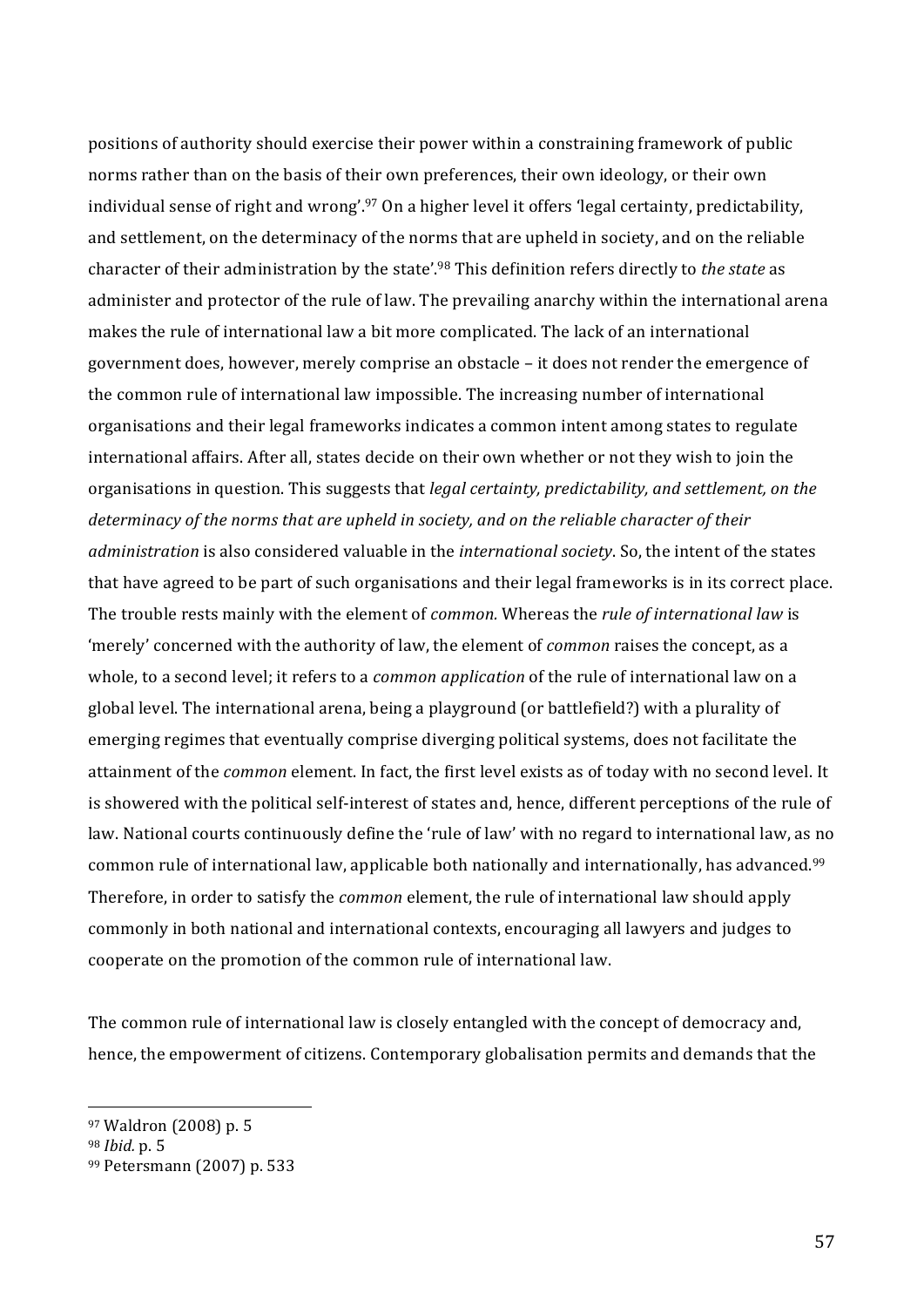arena of international law replaces the current 'society of states' with a 'society of persons'. The five circumstances under which sovereign states operate – scarcity of resources, shared geographical spaces, capacity to help and harm each other, non-altruistic behaviour of most people and the rise of disputes – apply at the international level as well. International organisations's such as the WTO' and the UN'operate under these five circumstances, and these circumstances need to be dealt with in accordance with principles of justice in order to legitimise and control supranational governance.<sup>100</sup> I do not attempt a particular definition of *justice*, but refer mainly to the concept that (should) transform from being a national product to a global product,<sup>101</sup> manifesting itself (in this thesis) through democracy, which I hold to be a principle of justice. I restrict this analysis to democracy as a principle of justice. It is concerned with 'the role' of the people in their governance: the right of persons in a political community to participate meaningfully in the process by which they define and implement values, priorities and policies'.<sup>102</sup> Ultimately, 'the democratic legitimacy of intergovernmental UN and WTO governance increasingly depend on transforming the power-oriented "society of states paradigm" into a more citizenoriented'paradigm'of'international'law'empowering'citizens'and'addressing'their'common' interests, common risks, and common responsibilities  $(...)$ .<sup>103</sup>

Note that *legitimacy* is also the aspect of supranational governance that renders the decisions of the judicial bodies of the international organisations valid. The validity rests upon what the 'legal' framework prescribes, both formally and substantially.<sup>104</sup>

The concepts of the common rule of international law, democracy (as a principle of justice) and legitimacy, are intertwined: 'the rule of law implies that courts -- applying legitimate law made by democratically-elected legislators (...) -- determine whether a proposed exercise of power is procedurally legitimate and accords substantively with fundamental rules of fairness agreed by the democratic process'.<sup>105</sup> Advancing the hypothesis I left out the concept of *legitimacy*, not due to its lack of importance compared to the residual three, but because legitimacy is embedded in the empowerment of citizens: It is democracy that legitimises the supranational governance.

The VCLT comprises a crucial tool for the emergence of the common rule of international law and

105 *Ibid.* p. 2

<sup>100</sup> *Ibid.* p. 532

<sup>&</sup>lt;sup>101</sup> Garcia (2005) p. 1

<sup>102</sup> Franck (1999) p. 1

<sup>103</sup> Petersmann (2007) p. 532

<sup>&</sup>lt;sup>104</sup> Franck (1999) p. 1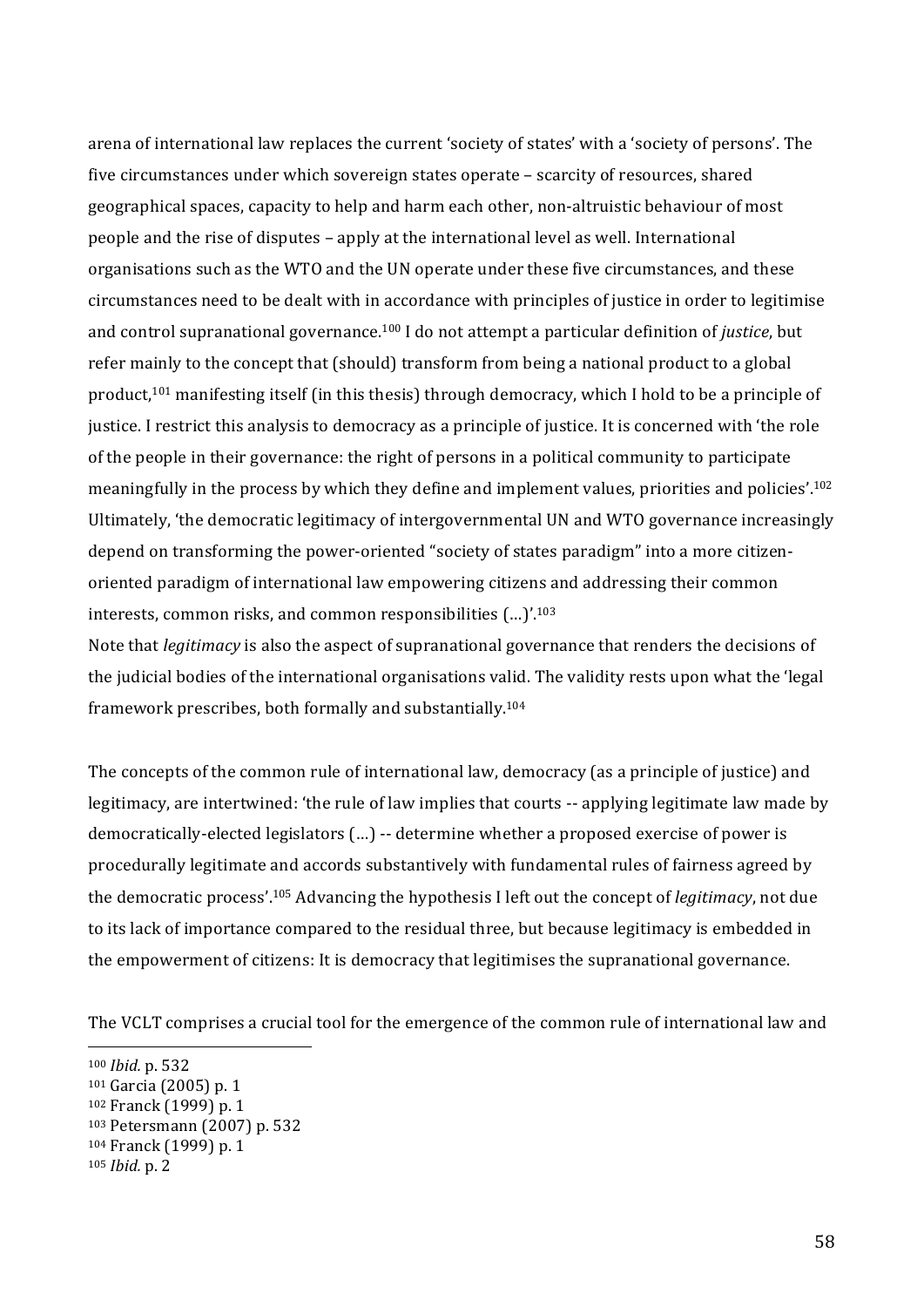a common perception of democracy as a principle of justice. The preamble prescribes: 'disputes' concerning treaties, like other international disputes, should be settled by peaceful means and in conformity with the principles of justice and international law'.<sup>106</sup> Since the cited VCLT provision on treaty interpretation is generally recognised as being a codification of international customary law,<sup>107</sup> WTO law should also be interpreted in conformity with 'the principles of justice' etc. This is in particular underpinned by the wording of the DSU<sup>108</sup> that refers back to the VCLT, prescribing that the interpretation of the WTO agreements is to be conducted 'in accordance with customary' rules of interpretation of public international law'.<sup>109</sup> The latter citation refers not merely to the common'*formal*'interpretative'part'of'justice,'but'also'to'its'common'*substantive*'part.110'The' common formal interpretative part of justice refers to the procedural justice, which (should) strive to emerge through mutual perceptions of the 'lawful conduct of state, of the systemic character of international law, and the mutual coherence of international rules and principles'.<sup>111</sup> It depends on the common rule of international law and the common perception of democracy as a principle of justice. The conduct of state, the systemic character of international law as well as the mutual coherence of international law and principles have no formal value if lawyers and courts do not apply international law in a common and consistent manner legitimised through democratic processes.

The common *substantive* interpretative part of justice refers to what virtues the WTO and the UN build on, be it independent third-party adjudication, non-discrimination etc.<sup>112</sup> On a general level this means that if the restriction on trade by one WTO member state against another member state, due to the latter's non-compliance with the Kyoto Protocol, is to become legitimate *substantively,* then, the WTO first of all needs to be able to refer to protection of the climate in its decisions and, ultimately, to render the direct referral to the Kyoto Protocol a measure not infringing Article XX of the GATT. Both organisations need to build substantively on a *common foundation*, which is highly aware of the immense importance of addressing and responding to climate change. They need to share core substantive values.

<sup>106</sup> Preamble of the VCLT

 $107$  Cameron and Gray (2001) p. 254

<sup>108</sup> Understanding on Rules and Procedures Governing the Settlement of Disputes

<sup>109</sup> DSU Art. 3 (2)

<sup>110</sup> Petersmann (2007) p. 533

<sup>111</sup> *Ibid.* p. 533

<sup>112</sup> Petersmann (2007) p. 533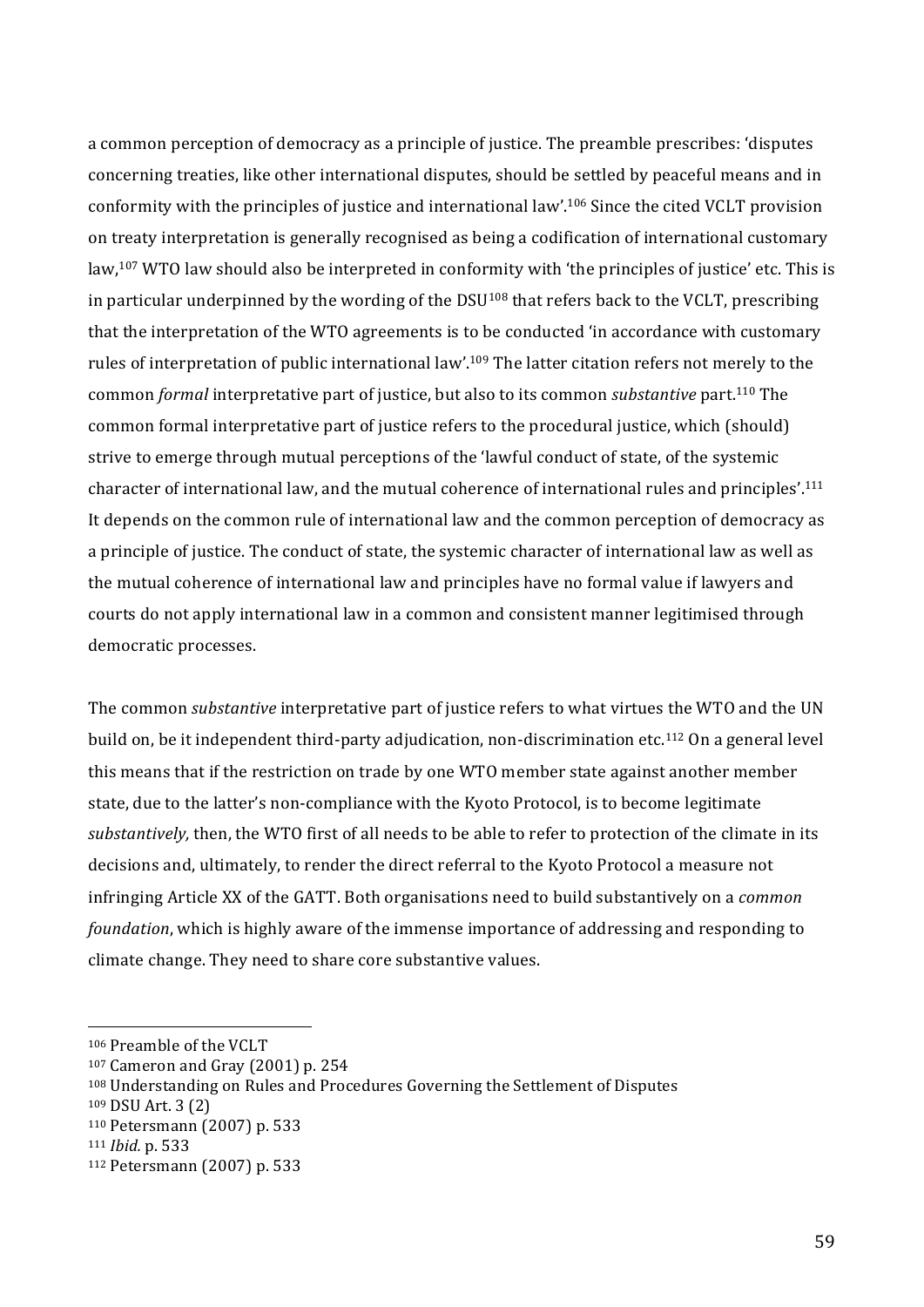The *formal* legitimacy of the interaction between the WTO and the UN requires a more thorough analysis of how the organisations and their legal frameworks co-exist, cooperate etc. The WTO and the UN must, first of all, comprise constitutional democracies that empower their citizens 'addressing their common interests, common risks, and common responsibilities  $(...)$ ,<sup>113</sup> as supranational governance is legitimised through the empowerment of its citizens representing a principle of justice. The remaining section of the present chapter is occupied with such formal justice.

The substantive part was largely dealt with in the legal analysis conducted in Chapter 3. The present chapter, therefore, proceeds with the understanding of concepts of the common rule of international law and the empowerment of citizens, respectively and coherently.

### **4.3 The Common Rule of International Law**

I stated already that the number of emerging international organisations and state associations is increasing. Similar to such increase is the number of judicial courts and tribunals that seek to settle disputes brought to it pursuant to the legal framework in question and, hence, enforce the rules and principles of the organisations. The multiplication of international judicial bodies, denoted the 'proliferation of adjudication', has even led to the rise of the Project of International Courts, a network of academics and practitioners studying international courts and tribunals and their impact on international law in general. $114$ 

## **4.3.1 The proliferation of adjudication**

Some might argue that the international judicial bodies emerge in the absence of an overarching framework with no formal links between them or structural hierarchy to guide their operations;<sup>115</sup> some might characterise them as being 'self-contained systems'.<sup>116</sup> I shall illustrate here, though, that the general picture of proliferation of adjudication, to which the judicial bodies of the WTO and the UN have contributed, gives rise to 'emerging common approaches to questions of procedure and remedies in the jurisprudence of international judicial bodies  $(...)$ .<sup>117</sup> Such approaches are further denoted *common law of international adjudication*.

<sup>113</sup> *Ibid.* p. 532

<sup>114</sup> Brown (2008) p. 219

<sup>115</sup> *Ibid.* p. 219

<sup>116</sup> *Ibid.* p. 220

<sup>117</sup> *Ibid.* p. 221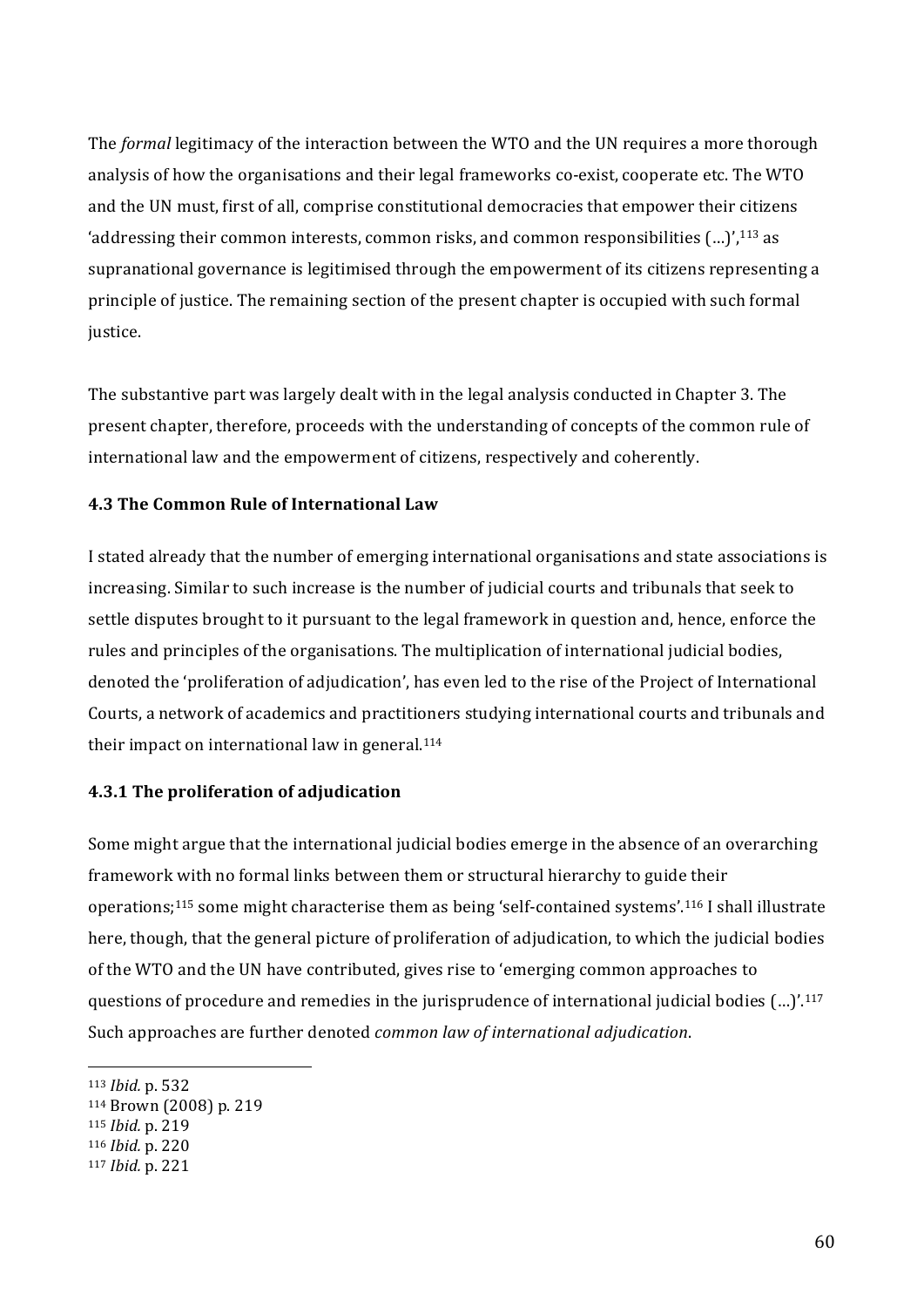The possible emergence of a common law of international adjudication facilitates the emergence of the common rule of international law, which is part of the procedural and remedial justice in international law. It covers to some degree the above-mentioned *common* element of the rule of international law: The rule of international law is dependent upon the adjudicative system. Of course, the emergence of the common rule of international law is dependent upon the 'willingness' of all actors in a political community -- citizens, corporations, unions, legislators, regulators, judges and national and local political leaders  $-\frac{1}{2}$ ,<sup>118</sup> but the incumbent judges of the international judicial bodies do represent important advocates and protectors of the *common* rule of international law. The judicial courts and tribunals are the ones that render decisions and advisory opinions based on international law that (ought to) feedback on the behaviour of states as well as non-state actors. They offer citizens 'judicial remedies for defending their *rights and interests.*'<sup>119</sup> As the interaction between the WTO and the UN is dependent upon the rule of international law as described in the previous section, and as the emergence of a common law of international adjudication facilitates the emergence of the common rule of law, the emergence of a common law of international adjudication might affect the possible interaction between the WTO and the UN indirectly. This section therefore concentrates on identifying obstacles as well as spurring catalysts in relation to the emergence of a common law of international adjudication and on how such obstacles and catalysts influence the possible emergence of the common rule of international law.

What obstructs the emergence of a common law of international adjudication?

The fact that the legal foundations of the respective international judicial courts and tribunals contain'different agendas, procedures and functions might comprise an obstacle to the emergence of a common law of international adjudication.<sup>120</sup> The clear and detailed provisions contained in the statutes of the courts, which differ from the ones of the traditional international courts, should prevail over generally accepted rules of adjudication. This is directly derived from the formal interpretative principle of *lex specialis*.<sup>121</sup> The provisions of the DSU contain such clearly stipulated forms of procedure that are indeed different. They do not for instance allow third-party

<sup>118</sup> Franck (1999) p. 1

<sup>119</sup> Petersmann (2007) p. 529

<sup>&</sup>lt;sup>120</sup> Brown (2008) p. 241

<sup>121</sup> Petersmann (2007) p. 533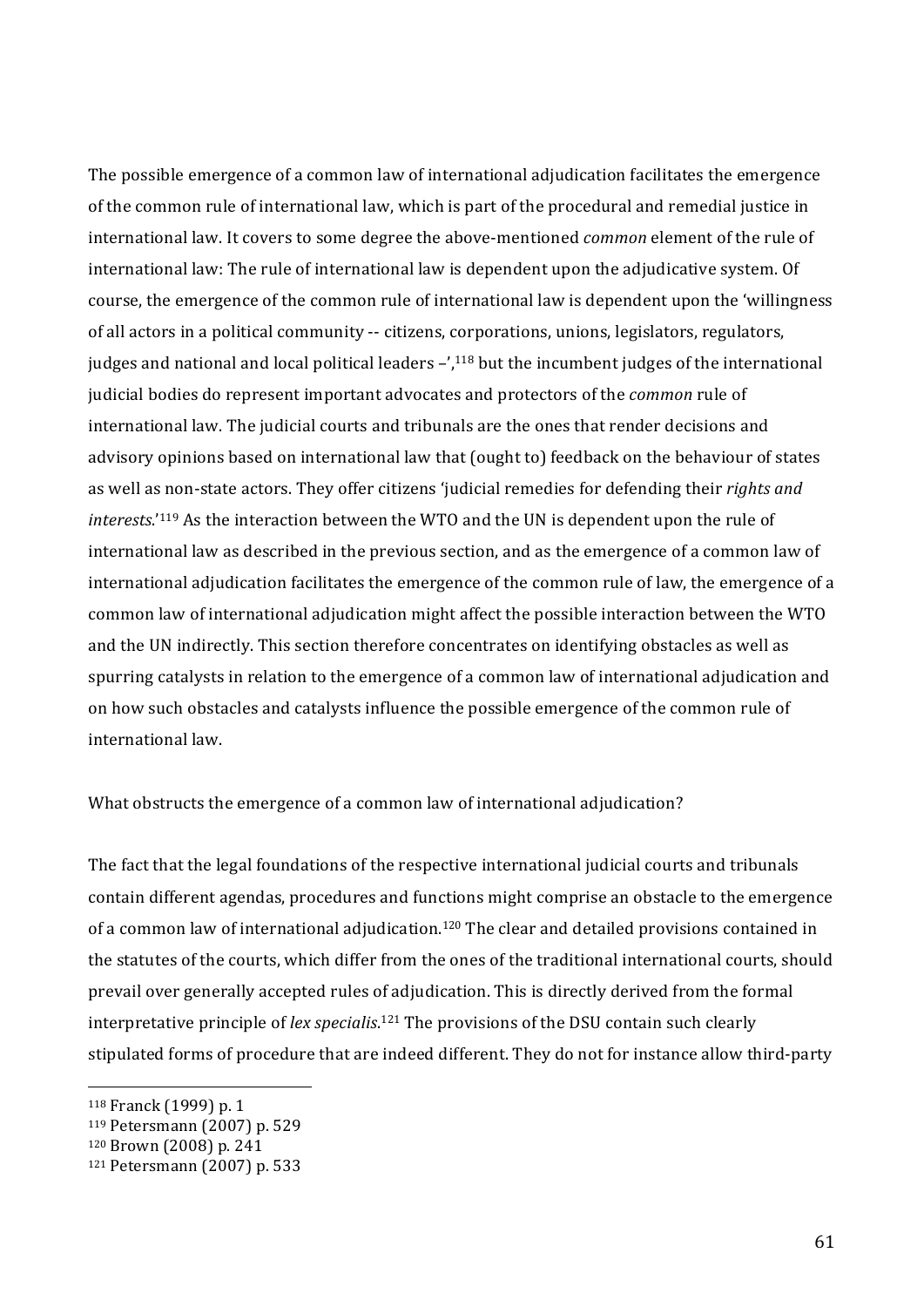intervention of states that are not members of the WTO,<sup>122</sup> or the interim review of panel reports, which are two generally accepted rules that most traditional international courts provide for.<sup>123</sup> The relationship between the court and its litigating parties might constitute a problem as well. The relationships might differ. If, on the one hand, a court's relationships to its parties vary, then the litigating approaches that are adopted might vary as well. If, on the other hand, the court's relationships to its parties do not vary, then the same approach is likely to be adopted regardless of the parties in question.<sup>124</sup> In any case, when both possibilities are likely, it does impose a certain'degree's of uncertainty to the legal proceedings and, hence, an even more serious need for imposing a common rule of international adjudication among international regimes.

What spurs the emergence of a common law of international adjudication?

Legal scholars' have pointed to the fact that the proliferation of judicial courts and tribunals might not only impose obstacles to the emergence of a common law of international adjudication. In fact, they argue that the proliferation gives rise to some cross-fertilisation of principles (relating to procedural rules and remedies) in the jurisprudence of international judicial courts and tribunals.

The drafting of the legal foundations, respectively, might have similarities - and not only undermining variations, as mentioned earlier. Such similarities suggest that the provisions of the legal foundations apply in the same way.<sup>125</sup> Also, the concept of precedent might hold some importance in the development of a common law of international adjudication. A precedent arises when one court is presented with a particular legal issue and substantiates its resolution of such issue on how other judicial bodies have dealt with such issues formerly. The doctrine of precedent *stare decisis* is not generally accepted in international law, and, indeed, the Statute of the ICJ explicitly states that the decision of the court 'has no binding force except between the parties and in respect of that particular case'.<sup>126</sup> However, depending on the persuasiveness of the court's reasoning, it can be argued that other courts will adopt a similar approach or at least will be encouraged to do so. $127$ 

Common treaty interpretation also has a facilitating bearing on the emergence of a common law of

 $122$  DSU Art. 10:1 vis-a-vis the Statute of ICJ Art. 62:1

<sup>123</sup> Brown (2008) p. 240

<sup>124</sup> *Ibid.* p. 242

<sup>125</sup> Brown (2008) pp. 292-230

<sup>126</sup> Statute of ICJ Art. 59

<sup>127</sup> Brown (2008) pp. 230-231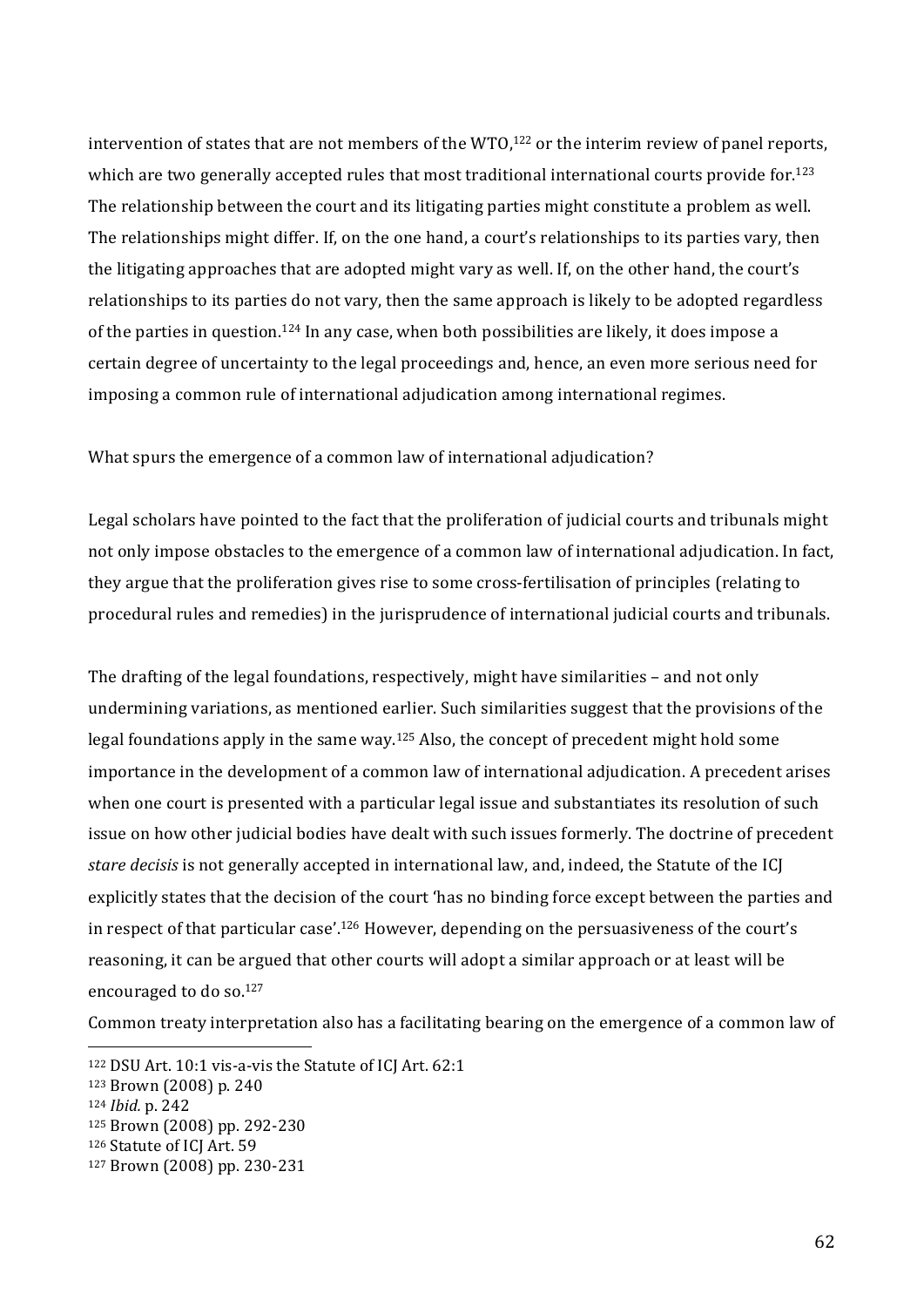international adjudication. Development in international law has evidenced that international courts tend to agree on certain common approaches when interpreting treaties, even regardless of differences in wording. The existence of VCLT article  $31(3)(c)$  allows the international courts to consider the decisions, including reasoning and interpretations etc., given by other international judicial bodies, stating that '[t]here shall be taken into account, together with the context (...) any relevant rules of international law applicable in the relations between the parties'.<sup>128</sup> The principle'of'effectiveness'and'the'evolutionary'approach'also'constitute'approaches'adopted'for' the sake of a common ground of international litigation.

Judicial courts and tribunals seated by *independent, tenured judges*, who promote not only the interests of states but also the interests of citizens, additionally promote the common rule of international law and have the incentives to do so through consistent judicial practices and predictable interpretations. The fact that such judges are representatives of certain regimes of functionally defined fields, e.g. international trade, provides them with incentives to deliver better-informed judgements and to promote long-term cooperation – not only coexistence – among the regimes. Additionally, and closely linked to the fact that the independent tenured judges act as representatives of their regimes, the public availability of the proceedings and judgements delivered by the judicial bodies largely constrains any possible incentives that judges might possess for abusing the self-same independence. The fact that judges act independently facilitates' the cooperation' with *national* courts by lowering tension among sovereign states, who accordingly exert pressure on national governments to take into account the decisions delivered by the international courts.<sup>129</sup> Bringing the international law into the national sphere is crucial to the emergence of the common rule of international law. National and international judges need to cooperate in order to ensure the lowering of national interest and to propel the interpretation of citizen-oriented international economic law'in conformity with principles of justice and international law, as explicitly prescribed in the Vienna Convention on the Law of Treaties (...)'.<sup>130</sup>

Clearly, the multiplication and proliferation of international judicial courts and tribunals point to factors that both obstruct and facilitate the emergence of a common law of international adjudication. And of course one has to be aware of both. However, the list of facilitating factors is

<sup>128</sup> VCLT Art. 31:3(c)

<sup>129</sup> Petersmann (2007) p. 542

<sup>130</sup> *Ibid.* p. 529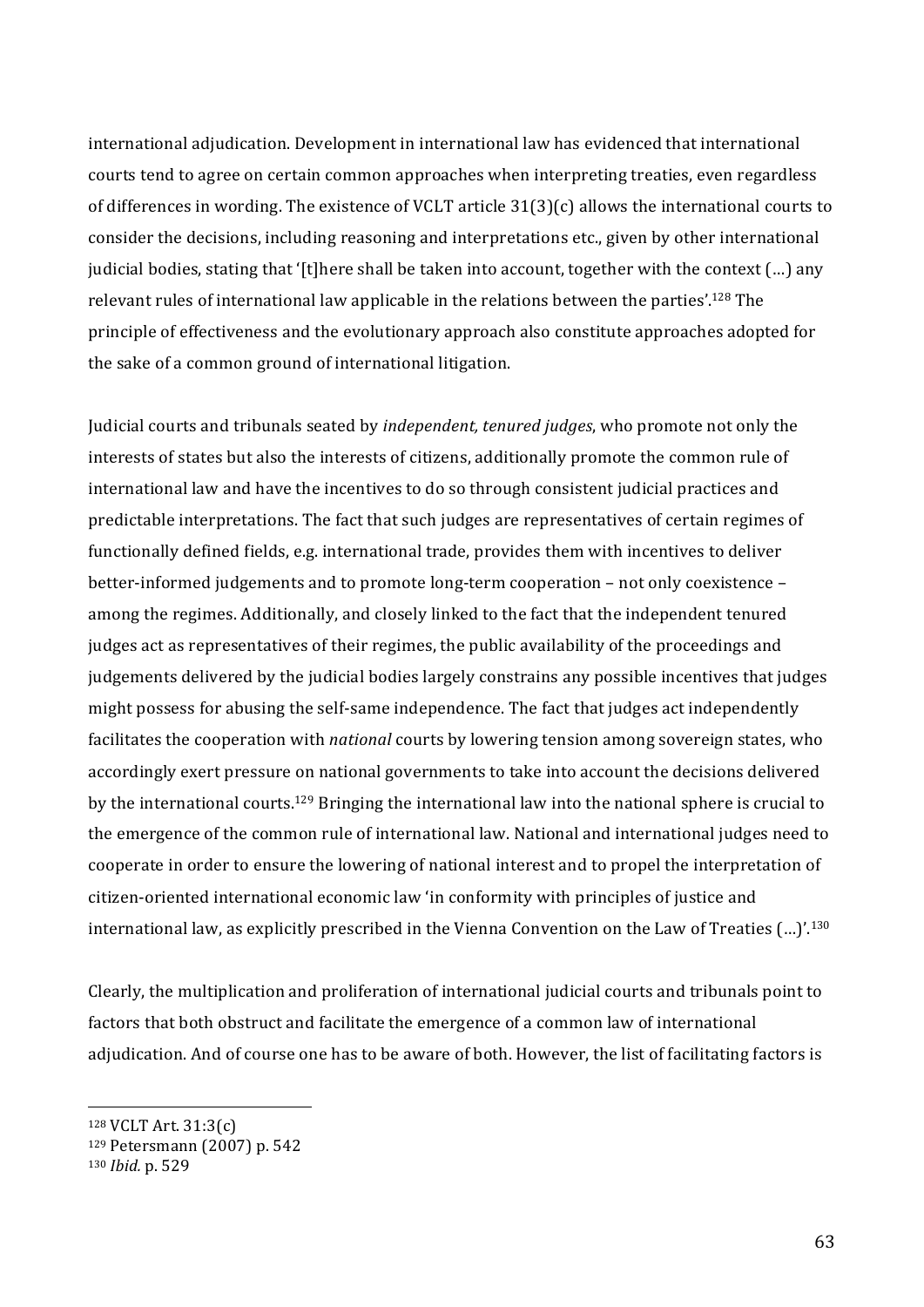clearly longer, and they do indeed illustrate how the proliferation of international judicial bodies facilitates' the development of the unifying ingredient in international litigation that takes part in the emergence of the common rule of international law. Also, the obstructing factors are not so severe and fatal that they outdo the catalysts. Therefore, the proliferation of adjudication viewed in combination with the independent judges tenured in order to hold the fort, which constitutes a plurality of regimes, is preferable.

So far I have concluded that the proliferation of judicial courts and tribunals mainly spurs the emergence of a common law of international adjudication and that such common law of international adjudication facilitates the emergence of the common rule of international law, which presumably is a prerequisite for the interaction between the WTO and the UN.

#### **4.4 Summing up**

Recall that it is the common rule of international law, facilitated by the emergence of a common law of international adjudication, and the common perception that democracy is a principle of justice, which legitimise and control the supranational governance of the WTO and the UN. This means'that' if the law substantively develops in such a way that climate change is placed higher' up on the agenda, it might be possible to allow for the interaction between the WTO and the UN, given that international law is applied commonly among national and international lawyers and *judges, and given that law is a product of democratic processes empowering its citizens and their interests.\$*

If the WTO and the UN comprise constitutional democracies, they will empower their citizens, and *this is what legitimises their supranational governance. However, to reach such a point all national* and international lawyers have to come together to promote the common rule of international law. *Common substantive virtues might evolve on the basis hereof, placing much greater emphasis on the immense importance of responding to and addressing climate change.* If the WTO and the UN can reach a common denominator then direct referral to the Kyoto Protocol might be possible. Applying a trade restriction against a fellow member state with direct referral to the latter's noncompliance with the Kyoto Protocol will have a far better shot at 'making it' as a lawful measure pursuant to Article XX(b) and, in particular, the chapeau.

In order to assess the odds of such a development, let us take a look at the WTO and the UN,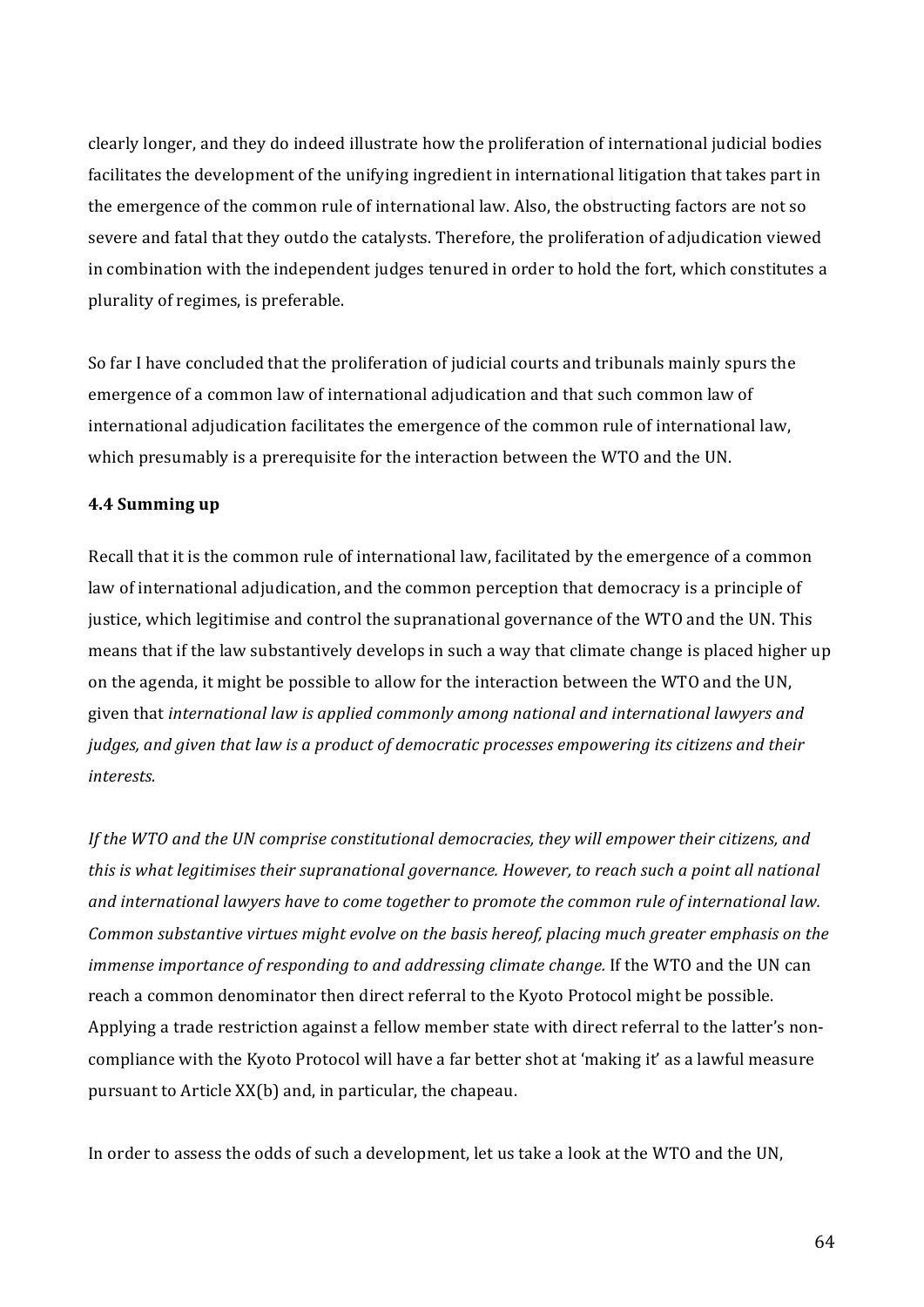respectively, in order to investigate how *democratic* the organisations really are today. The assessment takes as its point of departure the concepts of constitutionalism and legal pluralism. In order to explain the importance of such concepts and their relation to one another, to democracy and to the interaction between the WTO and the UN in particular, I shall begin this section with defining the two concepts.

#### **4.5 The Empowerment of Citizens**

### **4.5.1(Constitutionalism**

A constitution is a body of fundamental principles or established precedents according to which a state agrees to being governed. The definition of a constitution includes the application of metanorms: 'those higher-order legal rules and principles that specify how all other lower-order legal norms are to be produced, applied, enforced, and interpreted'.<sup>131</sup> These higher-order legal rules and principles constitute, according to H.L.A. Hart,<sup>132</sup> *secondary* rules that together with the *primary* rules, which confer rights and obligations upon people and regulate their behaviour,<sup>133</sup> constitute a legal system. The secondary rules are 'means of adapting norms to changing circumstances and of resolving disputes about the existence, and hence the validity and authority, of norms'.<sup>134</sup> They establish the institutions within the constitutionalised regime and their respective division of powers. They grant them the authority to make, apply and enforce as well as to interpret the laws.<sup>135</sup> And at the same time, they constrain governments in the sense that they include safeguards of citizens' rights against disproportionate and illegitimate government intervention. This is done through the establishment of constitutional courts seated by independent, tenured judges.<sup>136</sup>

It is uncontested that various states, domestically, operate under such constitutional systems in which they organise themselves, and each system has within it 'a higher law that frames, organises and limits the public power exercised (...)'.<sup>137</sup> Although the definitions of a constitution in the domestic and international realms might appear to be similar, the debate about the latter

<sup>&</sup>lt;sup>131</sup> Stone Sweet (2009) p. 626

<sup>132</sup> H.L.A. Hart (1907-1992) was a British jurist and legal philosopher. He was deeply engaged in the debate about legal positivism and was mainly known for his great work *The Concept of Law* (1961). 133 Stone Sweet (2009) p. 625

<sup>134</sup> *Ibid.* p. 625

<sup>135</sup> *Ibid.* p. 626

<sup>136</sup> *Ibid.* p. 626

<sup>137</sup> Krisch (2009) p. 12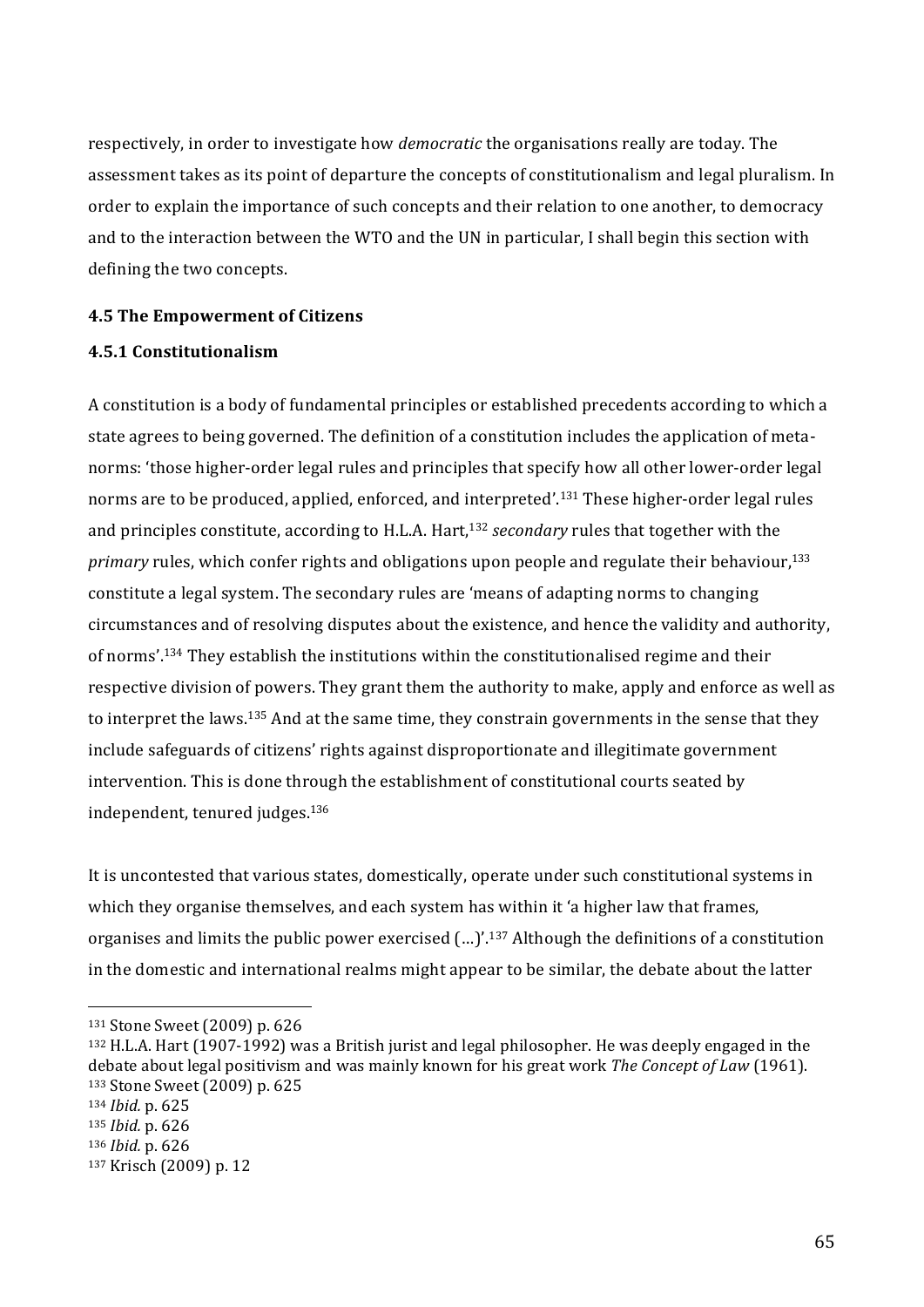implies something completely different. Some international lawyers state that constitutions are something that is limited to the domestic sphere alone. In the course of this section it will become apparent that such a narrow nationalist viewpoint is not shared.

### **4.5.2 Legal Pluralism**

With that being said, let us for a moment turn to what is at first glance considered to be placed at the other end of the 'constitutional scale': legal pluralism. Legal pluralism is the existence of multiple legal systems within'one and the same geographically determined area. In this case the geographical area constitutes the entire world within which functionally defined international regimes emerge. Obviously, the WTO (trade) and the UN (peace, friendly relations among nations, poverty alleviation) are examples of such regimes. Some scholars claim that legal pluralism is inversely proportional to a constitutionalised system; the greater extent of legal pluralism within a geographically determined area, the lesser likelihood of spotting any constitutional structures, they argue. They hold that the hierarchal structure of a constitution, which offers one integrated regime with one set of meta-norms, opposes legal pluralism, suggesting that no set of meta-norms exists beyond the pluralism and therefore offers no 'system' at all.<sup>138</sup>

Other scholars, though, do not go as far as to claim inverse proportionality between the two concepts. On the contrary, they argue that legal pluralism and constitutionalism can and do coexist. In fact, they claim that the two concepts are intertwined. The way in which they are intertwined depends on whether the overarching frame of the system is either plural or constitutional'in'nature.'While'some'legal'scholars'advocate'that'constitutional'hierarchies' develop within a system preconditioned by pluralism, other legal scholars advocate an originally constitutional system from which a plurality of constitutional hierarchies emerges.<sup>139</sup>

I will argue that the concepts of legal pluralism and the constitutional hierarchy are not mutually exclusive concepts. On the contrary, they are highly integrated within one another, and the WTO and the UN are international regimes within an 'overarching normative frame (...)'.<sup>140</sup> This overarching'normative'institution'includes'a'plurality'of'constitutional'hierarchies'that'emerge' domestically, regionally and internationally. It includes a higher law of legal meta-norms

<sup>138</sup> Stone Sweet (2009) pp. 631-632

<sup>139</sup> *Ibid.* pp. 632-633

<sup>140</sup> *Ibid.* p. 632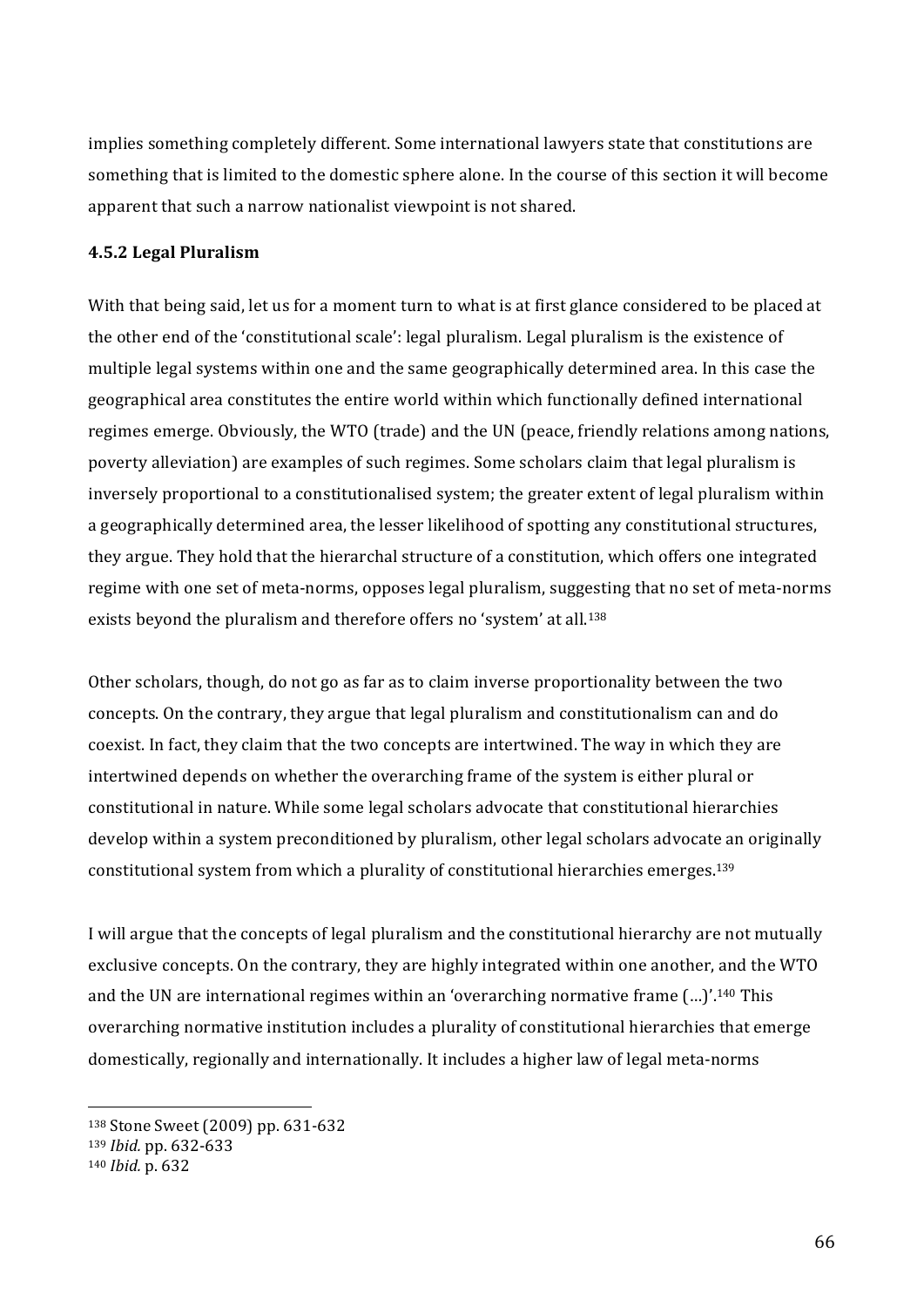comprised i.e. of the common rule of international law, the common perception of democracy as a principle of justice and common substantive virtues. Therefore, the common denominator put forth in the hypothesis and analysed so far in the previous and present chapters constitutes a normative framework enabled through the rise of constitutionalised democracies responding to such'framework.'The'plurality'of'constitutional'hierarchies'is'further'denoted'*constitutional\$ pluralism*. 141

## **4.5.3 Defining the Constitutionalised Democracy**

The definition of constitutional pluralism allows for a plurality of constitutional hierarchies to emerge. A constitutionalised democracy is defined as a regime that both empowers its citizens through democratic processes and implements a structural hierarchy, including a constitutional court, in order to safeguard the rights and obligations of the citizens and to both legitimise and control the governance of the supranational bodies. A plurality of constitutional democracies therefore shares the same formal and substantive virtues, which accordingly gives rise to the overarching normative framework as described above. It is the emergence of constitutional democracies that enables and supports the common rule of international law, the common perception of democracy as a principle of justice and common substantive virtues. If the WTO and the UN are to be defined as constitutional democracies – enabled to govern side by side through the recognition of the concept of constitutional pluralism – they inherently accept and respond to an overarching normative institution of meta-norms that per definition are comprised of the common rule of international law, the empowerment of citizens as well as common substantive virtues.

#### **4.6 Constitutional Pluralism vis-à-vis the WTO and the UN**

## **4.6.1 Is the WTO constitutionalised?**

The GATT is the predecessor of the WTO. It is a multilateral agreement aiming to regulate international tariffs and trade. The agreement was established solely through the voluntary consent of states, striving for intergovernmental cooperation in the field of international trade. All things being equal, an intergovernmental agreement is an agreement between its member states. It is first and foremost created *for its members.* Such an agreement constitutes a major asset for the liberalisation and facilitation of international trade in general. However, since the members of

<sup>141</sup> Stone Sweet (2009) pp. 632-633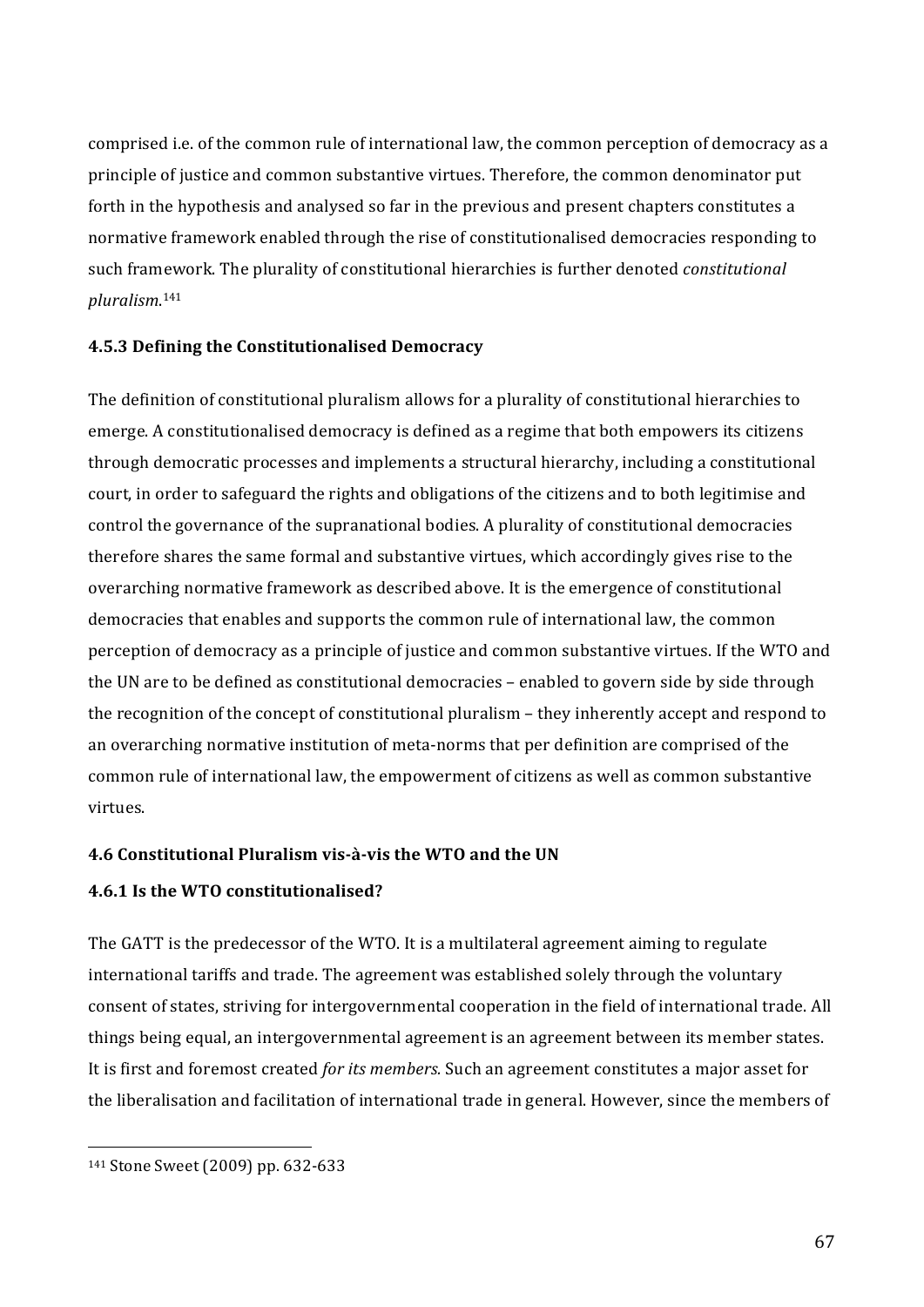the GATT range from developing and transitioning economies to capitalised world leaders this member-driven governance of international trade might cause problems. When all decisions are to be made merely through the member states, it might well turn into a power-based regime concerned primarily with national interests. The multilateral trade negotiations would focus mainly on the export interests of the highly developed industrialized states and on the interpretation of the GATT as a 'self-contained regime' separate from the  $UN^{142}$ 

With the establishment of the WTO the structure surrounding the regulation of international trade changed. One might say that the horizontal power-based regime of the intergovernmental agreement of the GATT changed into a somewhat vertical multilevel, hierarchal structure. The establishment of the DSB - the organisation's dispute settlement system, particularly underpins this. The DSB, including the Appellate Body constitutes a compulsory system of adjudication, alluding to the fact that the member states of the WTO are formally compelled to settle any dispute pursuant to the provisions of the covered agreements as set forth in Annexes 1 and 2 of the DSU.<sup>143</sup> According to the DSU the dispute settlement system 'is a central element in providing security and predictability to the multilateral trading system'.<sup>144</sup> In cases where one member state formally complains about the conduct of a fellow member state, judiciary panels are established unless the parties are successful in mediating the disputes themselves. The panels are composed on a case-to-case basis and seated by well-qualified panellists 'selected with a view to ensuring the independence of the members, a sufficiently diverse background and a wide spectrum of experience'.<sup>145</sup> Citizens of member states whose governments are party to a dispute 'shall not serve on a panel concerned with that dispute, unless the parties to the dispute agree otherwise'.<sup>146</sup> Additionally, the fact that the panellists are required to serve in their individual capacities and neither as government representatives nor as representatives of any organisation restricts the member states from giving the panellists instructions and from seeking to influence them as individuals.147

Indeed, the creation of a judicial court seated by independent, tenured judges limits the risks related to the former intergovernmental power-based regime of the GATT. Note, however, that

<sup>142</sup> Petersmann (2007) p. 531

<sup>143</sup> DSU Art. 1:1 & 2

<sup>144</sup> DSU Art. 3:2

<sup>145</sup> DSU Art. 8:2

<sup>146</sup> DSU art. 8:3

<sup>147</sup> DSU Art. 8:9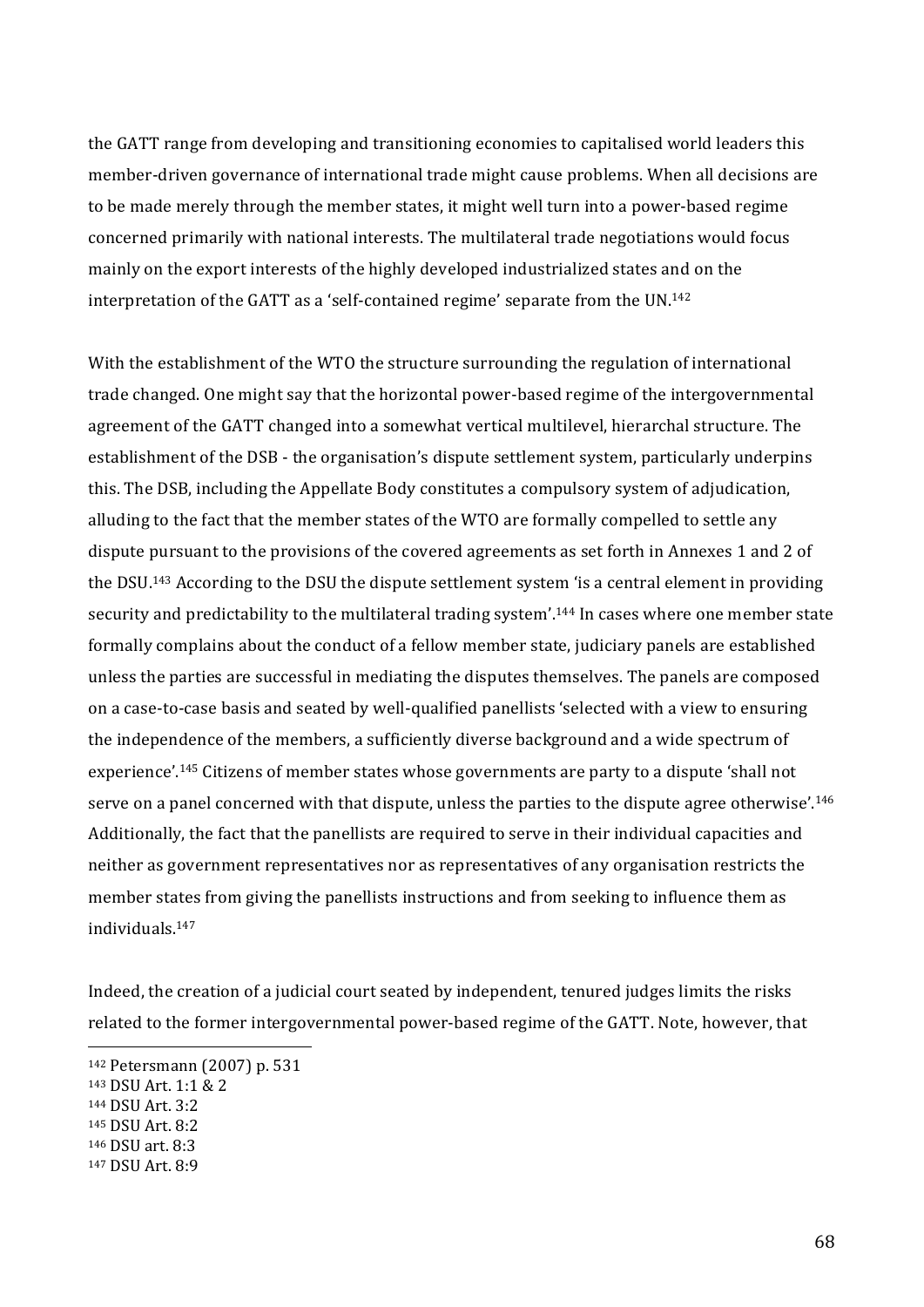the composition of the Appellate Body differs from the composition of the panels. Judges seating the Appellate Body, counting seven, are elected for 'a four-year term, and each person may be reappointed once'.<sup>148</sup> The four-year term may risk compromising the independence of the judges to some degree, as the timeframe opens up for special relationships to emerge between judges and certain litigating states. It seems, however, that this problematic is somewhat remedied by the procedure of rotation prescribed in Article 17: Out of the seven judges elected for the Appellate Body merely three serve on any one case, and they serve in rotation.<sup>149</sup>

The development in international trade law points to a move towards a system that seeks to protect and promote international trade on a higher level. It is not only dominated by the protection of national interests. It is also occupied with the protection of its citizens.<sup>150</sup> This suggests a structural step towards a constitutional architecture of international trade law, and the establishment of the DSB including the Appellate Body does indeed comprise valuable factors in determining whether or not the WTO comprises a constitution.

Some facts have, it seems, pointed towards a constitutionalisation of the WTO: the agreement establishing the WTO and its compulsive system of adjudication in particular. Stone Sweet states that '(...) the legal systems of certain treaty regimes, especially those of the EU, the ECHR, and WTO, are constitutional; they are constituted, like the systems of virtually all nation-states today, by written meta-norms or codified secondary rules. Further, these regimes are built on a normative foundation that is very similar to higher-law constitutions. The highest courts of each of these systems exercise compulsory jurisdiction over disputes that arise under their respective treaties and their authority to interpret and apply the regime's law is final. These courts are powerful constitutional courts'.<sup>151</sup>

I agree, but do, however, restrict myself from concluding that the WTO comprises a quasiconstitutional polity that creates, interprets and enforces rules and norms by means of a dispute settlement system seated by independent panellists - not only in order to protect international

<sup>148</sup> DSU Art. 17:2

<sup>&</sup>lt;sup>149</sup> DSU Art. 17:1

<sup>150</sup> Petersmann (2007) p. 531

<sup>151</sup> Stone Sweet (2009) pp. 630-631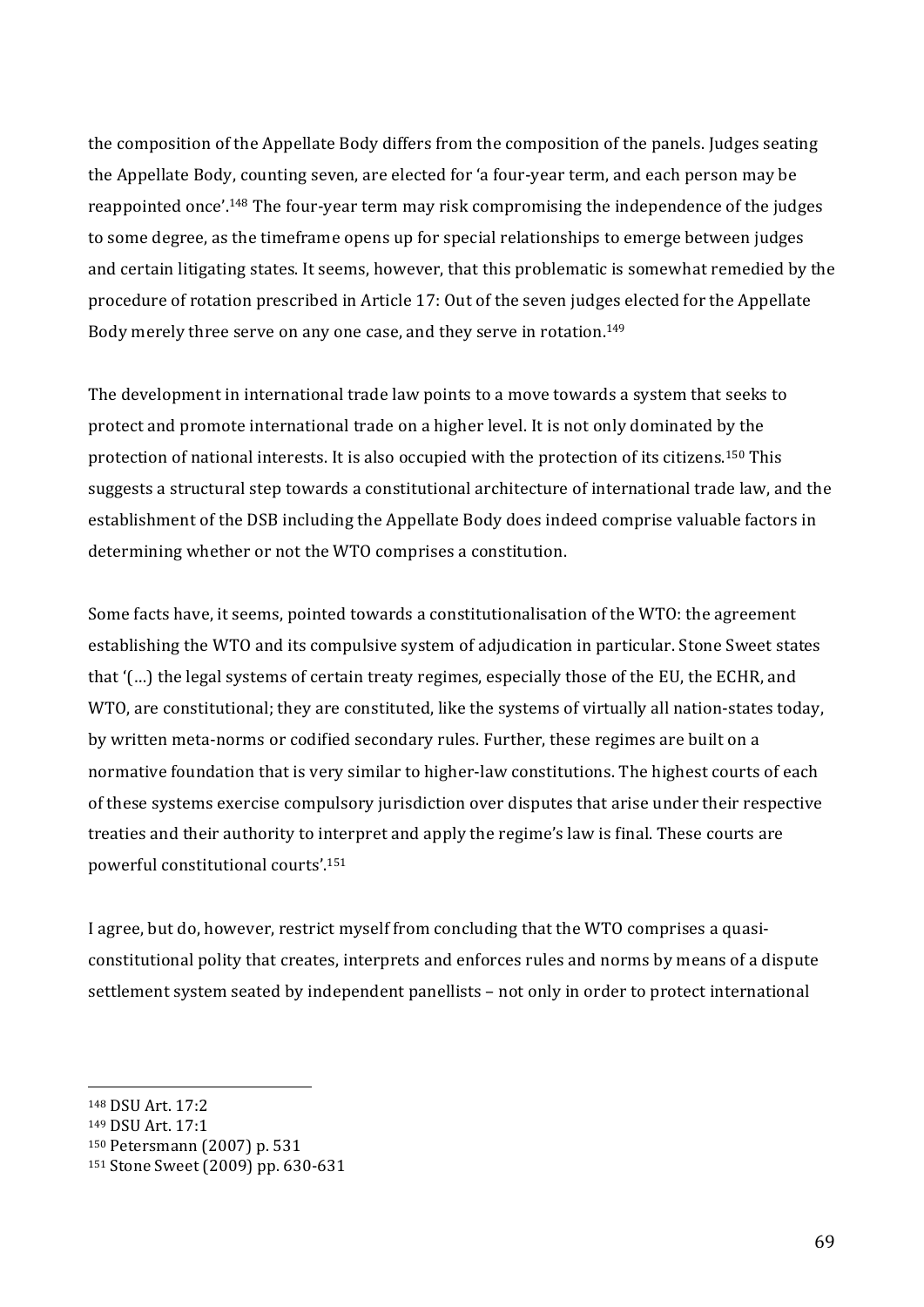commerce, but also with the immense importance of, for instance, human life, the conservation of exhaustible natural resources etc. in mind.<sup>152</sup>

## **4.6.2 Is the UN constitutionalised?**

The International Court of Justice (further denoted the *ICI*), established by the UN Charter, constitutes the principal judicial organ of the UN.<sup>153</sup> All members of the UN are *ipso facto* parties to the Statute of the ICJ,<sup>154</sup> and they are, of course, required to comply with all ICJ rulings to which they are parties.<sup>155</sup> However, the ICI only accepts *states* as parties to cases before it.<sup>156</sup> Corporations, organisations, UN bodies etc. are, therefore, excluded from being (direct) parties to cases proceeding under the jurisdiction of the ICJ. Also, and very importantly, the jurisdiction of the ICJ is based on state consent, which means that the states parties to a dispute need to give their consent to the jurisdiction of the ICJ. If they do not, the dispute will not proceed before the ICJ. Ultimately this means that the ICJ has no *compulsory* jurisdiction.<sup>157</sup> Article 36 does, however, provide for grounds other than consent that the referral of cases to the ICJ may be founded. Article 36'prescribes:

> '1.The Jurisdiction of the Court comprises all cases which the parties refer to it and all matters specially provided for in the Charter of the United Nations or in treaties and conventions in force.

2. The states parties to the present Statute may at any time declare that they recognize'as compulsory *ipso facto* and without special agreement, in relation to any other state accepting the same obligation, the jurisdiction of the Court in all legal disputes concerning:

a. the interpretation of the treaty;

b. any question of international law;

c. the existence of any fact which, if established, would constitute a breach of an international obligation;

d. the nature or extent of the reparation to be made for the breach of an

<sup>&</sup>lt;sup>152</sup> GATT Art. XX

<sup>153</sup> Statute of the ICJ Art. 1 and the UN Charter Art. 92

<sup>154</sup> UN Charter (1945) Art. 93:1

<sup>155</sup> UN Charter (1945) Art. 94:1

<sup>156</sup> Statute of the ICJ Art. 34:1

<sup>&</sup>lt;sup>157</sup> Posner and Figueiredo (2004) p. 7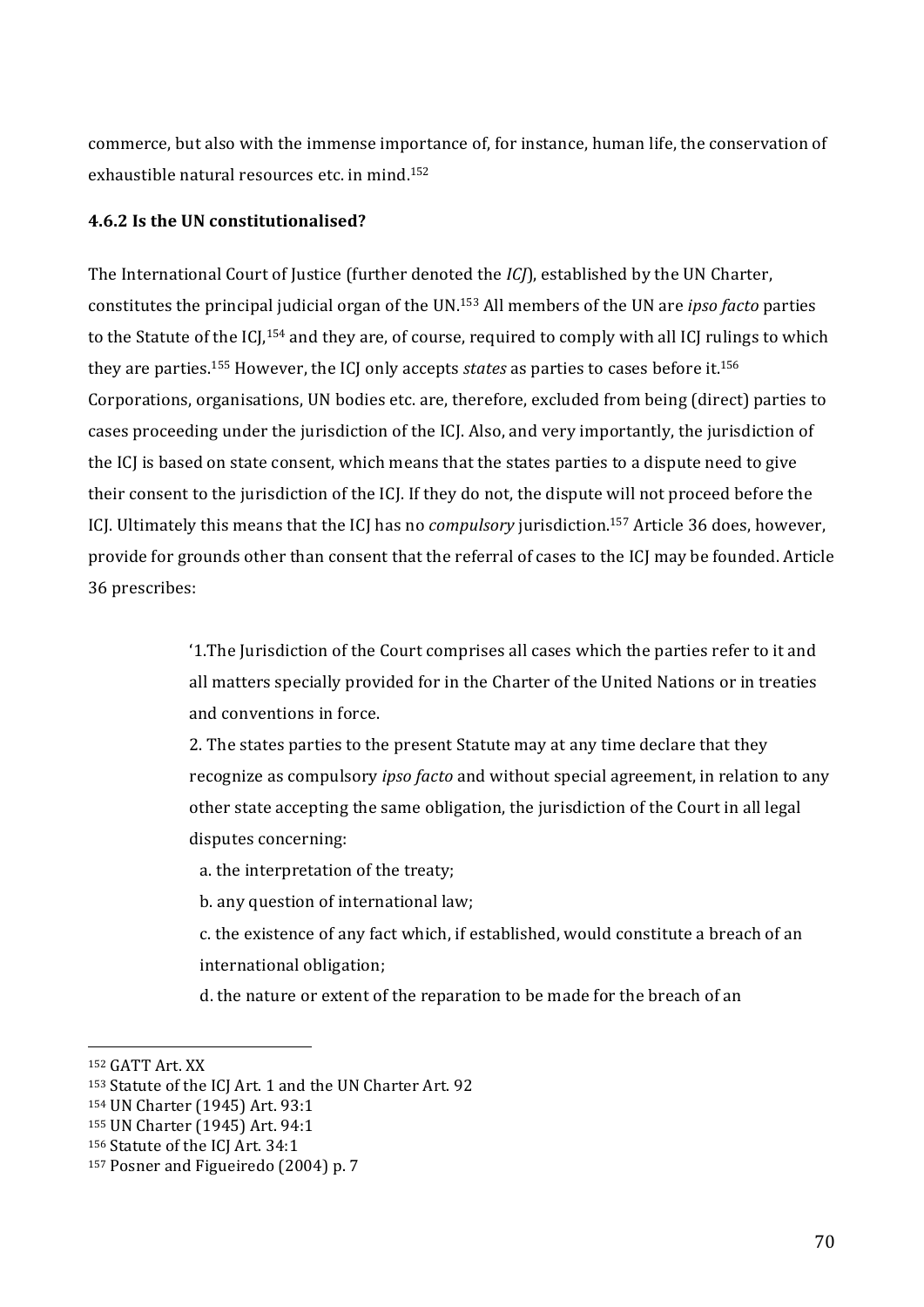international obligation. (...)

5. Declarations made under Article 36 of the Statute of the Permanent Court of International Justice and which are still in force shall be deemed, as between the parties to the present Statute, to be acceptances of the compulsory jurisdiction of the International Court of Justice for the period which they still have to run and in accordance with their terms'.

Although the Statute of the ICJ provides for compulsory jurisdiction under some specified circumstances, it is, still, primarily based on state consent, which reduces the credibility of claims that the ICJ is a constitutional court in the same way as the DSB of the WTO. Accordingly, it reduces the possibility of stating that the UN, as a whole, is a constitutionalised regime.

As regards the composition of the court, the judges of the ICJ, counting fifteen, are elected for nine years with the subsequent opportunity to be re-elected.<sup>158</sup> Even though '(t)he Court shall be composed of a body of independent judges, elected regardless of their nationality from among persons of high moral character, who possess the qualifications required in their respective countries for appointment to the highest judicial offices, or are jurisconsults of recognized competence in international law',<sup>159</sup> the nine (or more) years in which the judges seat the court might spoil or reduce their independence. It is likely that special relationships - for good or bad may emerge between judges and certain states. In fact, empirical studies suggests that the judges of the ICJ do tend to favour their home states or similar states, mainly based on similarities in GDP per capita,<sup>160</sup> similar membership of for instance the EU and the OECD, language or religious beliefs.<sup>161</sup> If the court's relationship to its parties varies, the litigating approaches that are adopted might vary as well. Despite the fact that '(j)udges of the nationality of each of the parties shall retain their right to sit in the case before the Court',<sup>162</sup> the nine-year term still seems to constitute a risk compromising the independence of the judges to some degree.

#### **4.6.3 Do the WTO and the UN Comprise Constitutional Democracies?**

I have already established the fact that the WTO has developed into a quasi-constitutional polity.

<sup>&</sup>lt;sup>158</sup> Statute of the ICJ Art. 13:1

<sup>159</sup> Statute of the ICJ Art. 2

<sup>&</sup>lt;sup>160</sup> Posner and Figueiredo (2004) p. 21

<sup>&</sup>lt;sup>161</sup> Posner and Figueiredo (2004) p. 19

 $162$  Statute of the ICJ Art. 31 (1)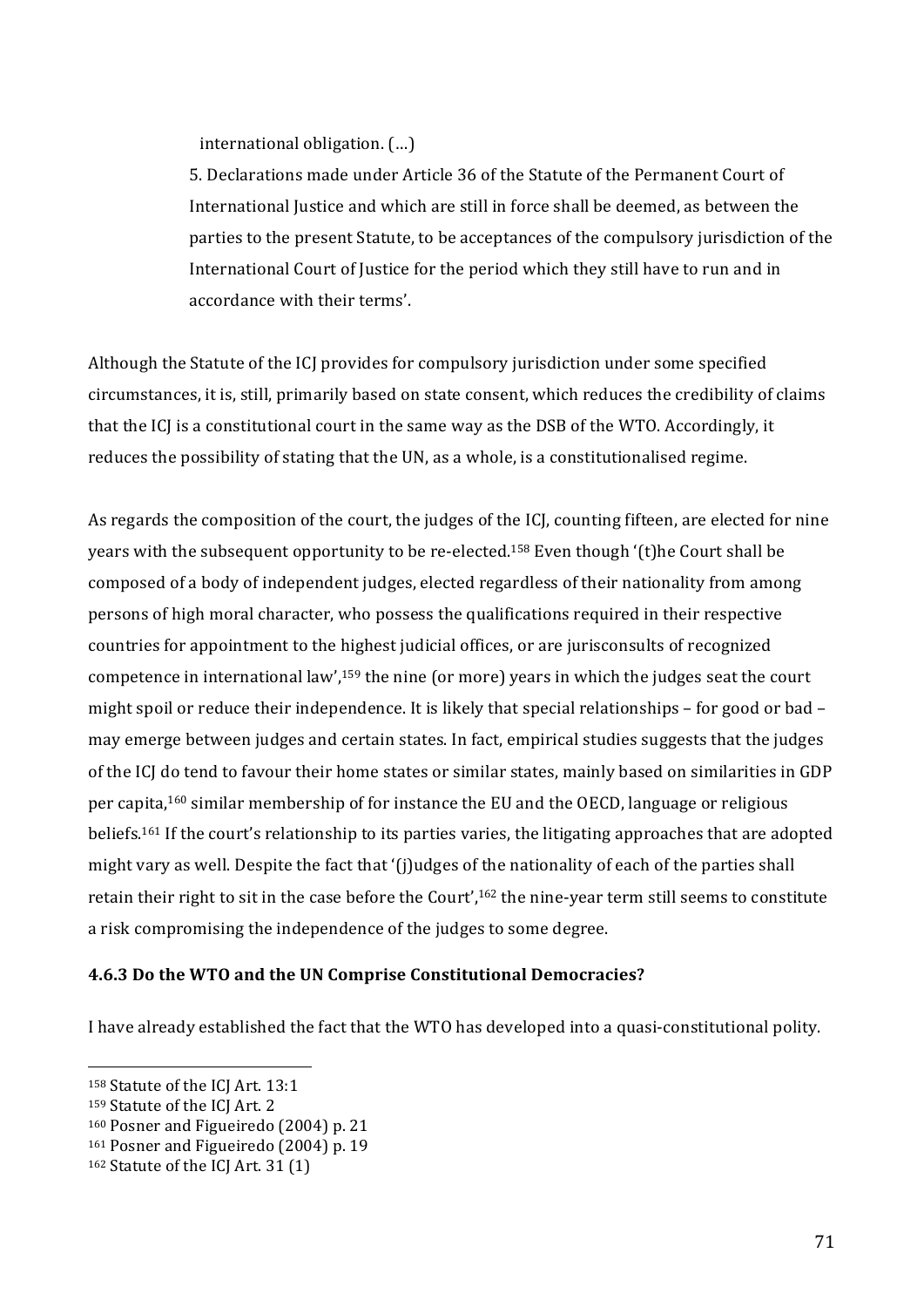The WTO agreement and its compulsory system of adjudication seated by presumably independent judges' demand for both formal and substantive justice in accordance with customary rules of interpretation of public international law. It points towards a regime that strives to reduce the power play of nations and replace it with a greater emphasis on the interests, risks and responsibility of its citizens. Indeed, Petersmann states that '(s)ince the WTO Ministerial Conference at Seattle (1999), WTO negotiations are increasingly influenced by civil society and parliamentary pressures to make WTO negotiations more transparent and more responsive to general citizen interests'.<sup>163</sup> The WTO is still criticised, though, for being too focused on liberal values. Some WTO diplomats even defend the intergovernmental structures that continuously place all decisions in the hands of government representatives.<sup>164</sup>

The UN might to an even greater extent comprise a liberal international regime with a predominant emphasis on sovereign interests. Former UN Secretary-General Kofi Annan' expressed concern about such development and its alleged consequences, stating that 'the poweroriented'international'legal'system'and'many'intergovernmental'UN'bodies'are'widely'perceived' today as "unjust, discriminatory and irresponsible" because they failed to effectively respond to the three global challenges to the UN (...)'.<sup>165</sup> The three global challenges consist of ensuring a just world economy, a new world order of peace and freedom and protecting human rights, dignity and rule of law.<sup>166</sup> Additionally, empirical studies suggest that judges of the ICJ vote impartially in favour' of their' home states ninety per cent of the time. And if no home state is party to the case, the judges tend to vote in favour of states that are similar to their respective home states.<sup>167</sup> The data indicates that the dispute settlement system of the UN does not work well enough to ensure the independence of its judges, supported by the nine-year period through which they seat the court. Furthermore, the fact that the jurisdiction of the ICJ is primarily based on state consent deprives the court of being defined as a constitutional court. So, regardless of what comes across as pure aims for peace, friendly relations among nations, poverty alleviation etc., not much seems to evidence a UN that seeks to fight off and transform the power-oriented 'society of states' paradigm' into a more citizen-oriented paradigm of international law empowering citizens and

<sup>163</sup> Petersmann (2007) p. 532

<sup>164</sup> *Ibid.* p. 536

<sup>165</sup> *Ibid.* p. 530

<sup>166</sup> Petersmann (2007) p. 530

<sup>&</sup>lt;sup>167</sup> Posner and Figueiredo (2004) p. 28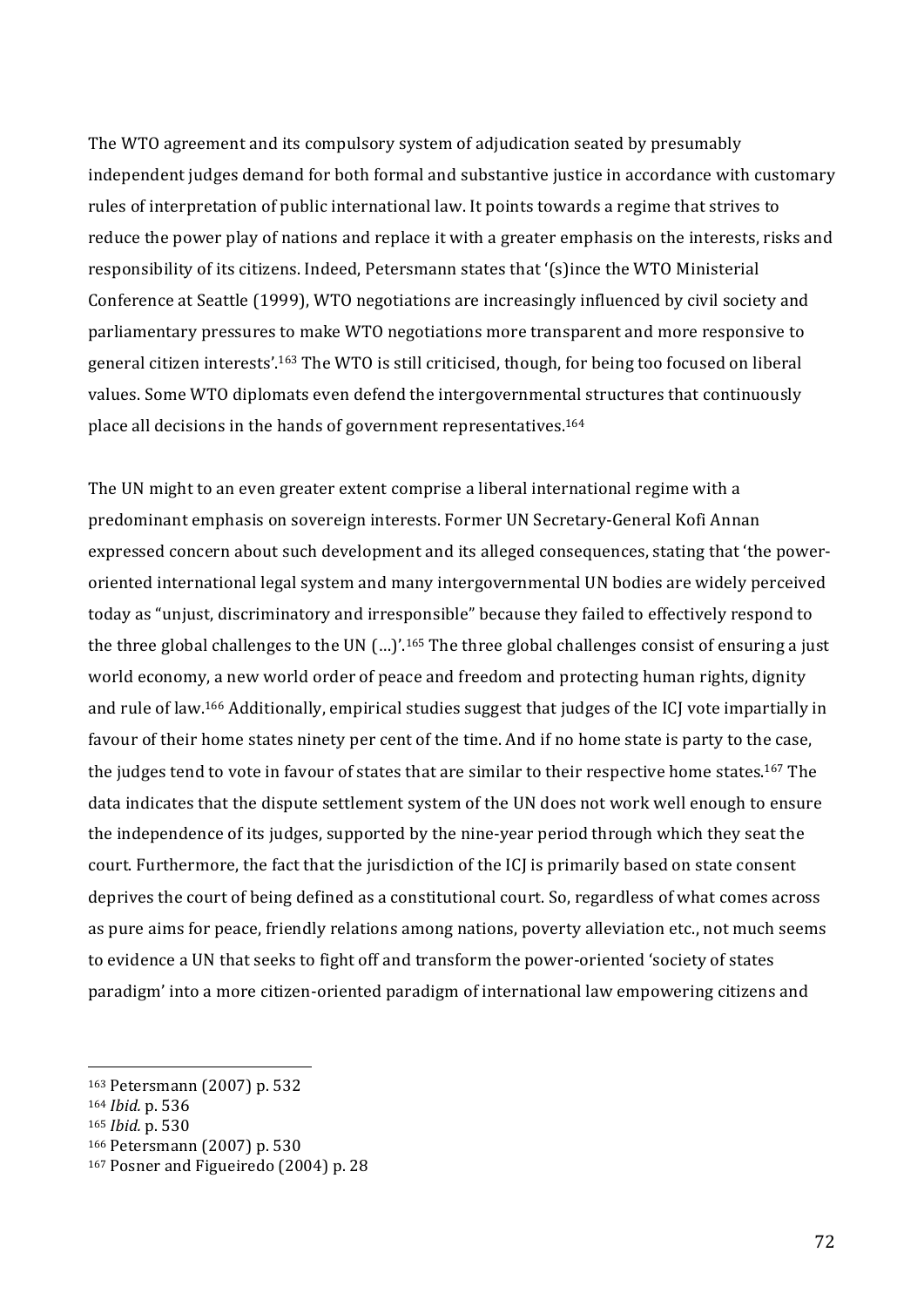"addressing their common interests, common risks and common responsibilities  $(...)$ "<sup>168</sup> For this reason it would be going too far to state that the UN comprises a constitutional democracy of compulsory jurisdiction striving to empower its citizens.

## **4.7 Summing Up**

The diversities of regimes bring about a string of legal implications that threat to undermine legal certainty and transparency and to render possible conflicting judgements and interpretations of international law due to the lack of the common rule of international law. This affects negatively on'the emergence of the common perception that democracy (and, hence, the empowerment of citizens) is a principle of justice as well as on the emergence of common substantive virtues. In order to avoid this, the endeavour for the common rule of international law, the empowerment of citizens'and'common'substantive'virtues'seems'even'more'imperative.'Together'they'comprise' the lowest denominator required if one is to hope for a future development that will eventually let the WTO and the UN interact for the protection of the climate.

I shall argue in this final part of the present chapter that the common denominator also (indirectly) takes part in rendering the interaction between the WTO and the UN efficient pursuant to the criterion of Kaldor-Hicks. For one thing, of all the foregoing reasons given, it seems unlikely that the interaction is possible as long as the common denominator is not set. Even if the interaction were allowed without the emergence of a common denominator it would still seem unlikely that the interaction would promote legal certainty due to the lack of common values, common application and interpretation of international law: in such case the interaction might cause more legal uncertainty about what is allowed and not allowed since there is no common ground to unite the two legal systems. Accordingly, the enforcement of such interaction might cause trouble. Therefore, the interaction would not even *emerge* if the common denominator were not in itself emerging.

## 4.8 The Kaldor-Hicks Criterion

Generally the Kaldor-Hicks criterion is applied in order to examine whether or not a certain rule or regulation is socially efficient. A rule or regulation is, pursuant to the principle, said to be socially efficient if those, who are made better off because of the implementation of the rule, can

<sup>168</sup> Petersmann (2007) p. 532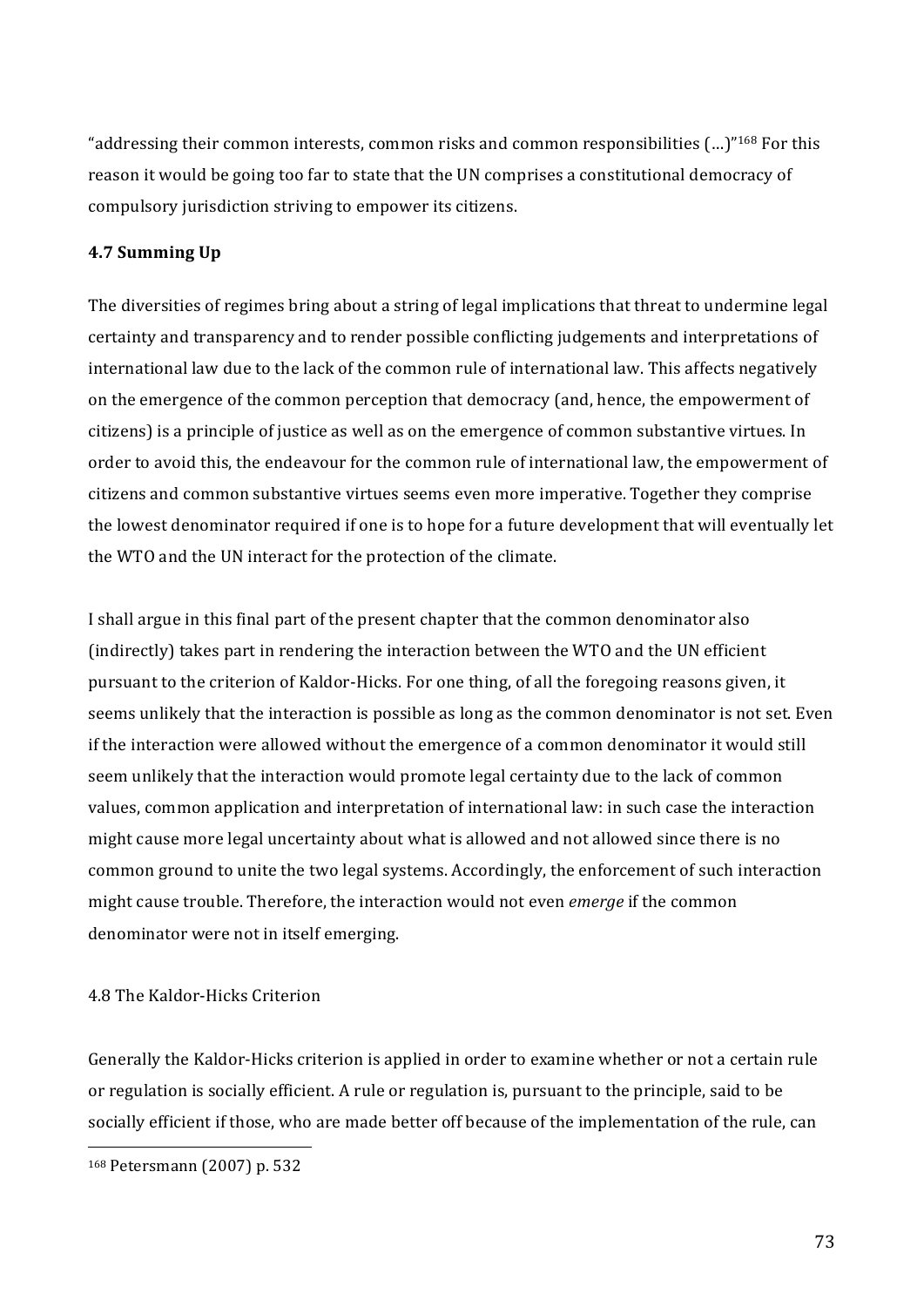compensate those, who are made worse off. The compensation merely has to be theoretical, i.e. no actual exchange of compensation has to take place.<sup>169</sup>

Conducting a cost-utility analysis, which is based on the Kaldor-Hicks criterion, in order to spot the winners and losers, one has to be aware of the fact that it is the *individuals*, who are in focus. Usually the criterion is inapplicable to *nature*, i.e. it is the degree of utility and costs inflicted to the *individual* winners and losers that is of interest. However, it doesn't follow from such focus that the nature cannot be the point of departure. If it is assumed that the individuals put value on *nature* then a rule affecting the nature, will indirectly affect the individuals, who thereby become winners and losers in the sense of the Kaldor-Hicks criterion.<sup>170</sup>

#### **4.8.1 The Winners**

Citizens stand as the superior winners. If interaction between WTO and UN is possible it is because, as was just argued, development has occurred, which, further, has facilitated the emergence of a common denominator for the two international organizations. The interaction would primarily work in favour of citizens as they are indeed empowered through the common denominator. Accordingly, citizens would benefit from the interaction, as the amount of  $CO<sup>2</sup>$ emissions would decrease pursuant to the Kyoto Protocol, which would throw off a series of consequences for the better of the Earth and accordingly, on human health and life. Of course, this argument only holds under the assumption that citizens – people in general – value the preservation of human life and health, and such value is both "vital and important in the highest degree."<sup>171</sup> Note that the interaction between the WTO and the UN would, in particular, positively affect the citizens residing the states most vulnerable to climate change, for instance the least developed countries that are at high risk of getting fatally struck by extreme weather conditions that rise in the wake of climate change.

If the states are aware of the fact that a fellow state might restrict trade with them in case of their non-compliance with the Kyoto Protocol, this will, as shown above in the extended grim trigger strategy, provide a greater incentive for the state to comply with their respective obligations. In order to *enable* such compliance, the states will preferably engage in (extra) research and

<sup>&</sup>lt;sup>169</sup> Eide and Stavang (2008) p. 110-111

<sup>170</sup> *Ibid.* p. 115

<sup>&</sup>lt;sup>171</sup> *Asbestos case*: Report of the Appellate Body (2001) VII.B.172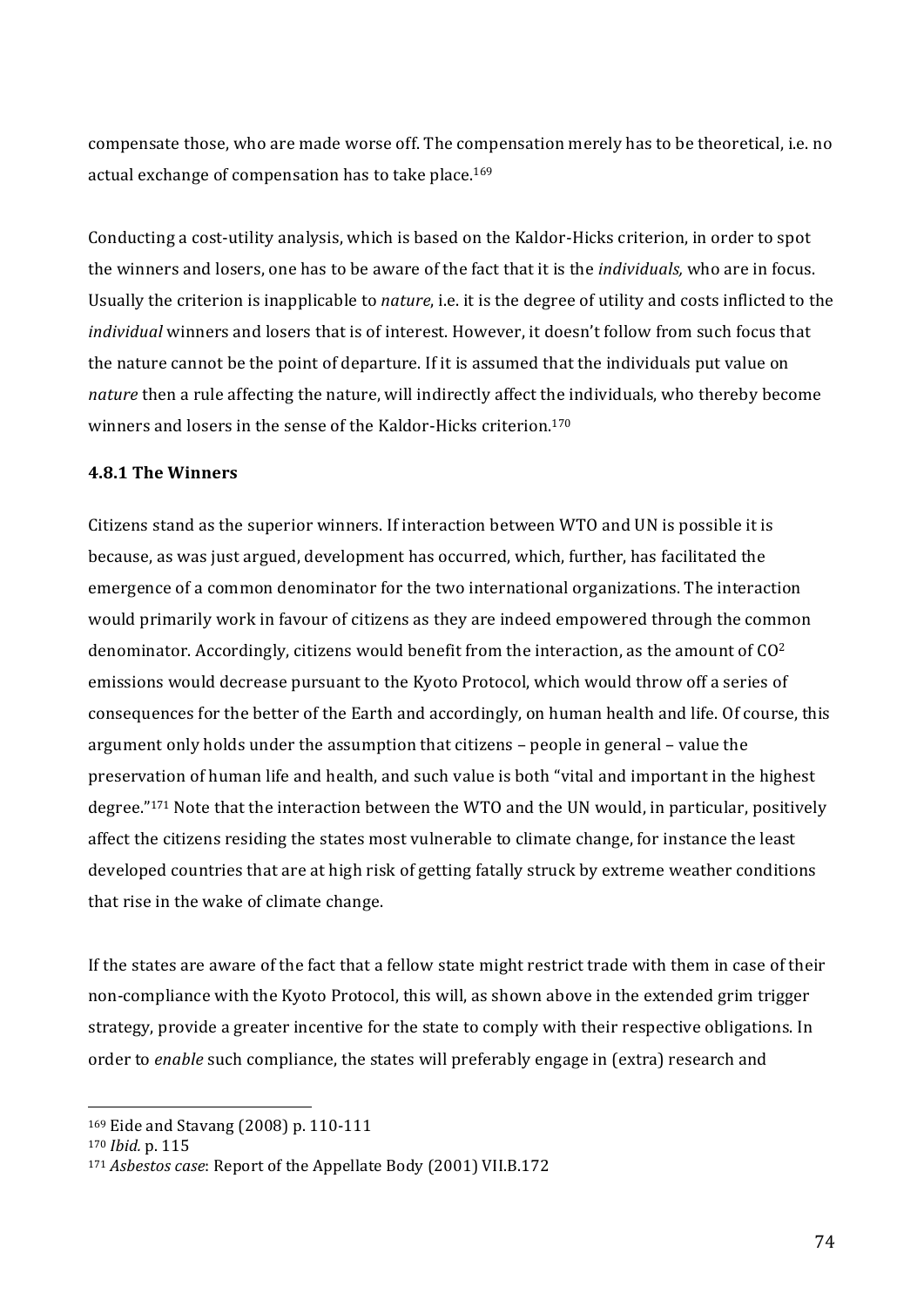development of, for instance, production methods etc. that are both "green" and cheap. If the states are successful in developing such methods, they will be able to reduce their long-term production costs. This benefits, of course, not only the states as such. It benefits also the corporations, both governmental and non-governmental.

Naturally, the emergence of a common denominator among the WTO and the UN that renders possible the interaction between them, is desirable to every one affected by the climate, given that the interaction positively affects the states by means of creating incentives for them to comply with their obligations pursuant to the Kyoto Protocol. Accordingly, we are all winners. We are all affected by the climate. And it is not only *us* – today, it is also our descendants in the future.

### **4.8.2 The Losers**

One might argue that the interaction between the WTO and the UN might bring about more disputes between states and, hence, more costs. And true, even though the organizations reach a common denominator that eventually, inter alia, empowers citizens, states might still wish to wipe the true quantities of greenhouse gas emissions under the carpet to make the numbers look better. Note that if the states deliver sufficient results they will have an excess of *assigned amount units* (further denoted *AAUs*) to sell off pursuant to the emissions trading scheme of the Kyoto Protocol: States listed in Annex B of the Kyoto Protocol have agreed to specific targets for reducing their level of emissions of the greenhouse gases listed in Annex A. These targets comprise the states' respective *assigned amounts*, *i.e.* the amount of greenhouse gases that the states are allowed to emit during one commitment period. The assigned amounts are divided into AAUs, and these can be traded among the states according to Article 17 of the Kyoto Protocol. A state in excess of AAUs (i.e. he reduces his level of greenhouse gas emissions *more* than the requirements prescribe) may transfer the excess amount to a state that encounters a deficit of AAUs, i.e. a state that emits too much than required of him. This scheme is known as the protocol's emissions trading scheme. Note that it is not only AAUs that are traded, though.<sup>172</sup>

<sup>172</sup> Removal Units (RMUs), Emission Reduction Units (ERUs) and Certified Emission Reduction units (CER) are all tradable units. RMUs refer to units acquired through the LULUCF scheme, which inter alia is concerned with land-use and forestry. ERUs refer to units acquired through the Joint Implementation projects, cf. Article 6. CERs refer to units acquired through the Clean Development Mechanism, cf. Article 12.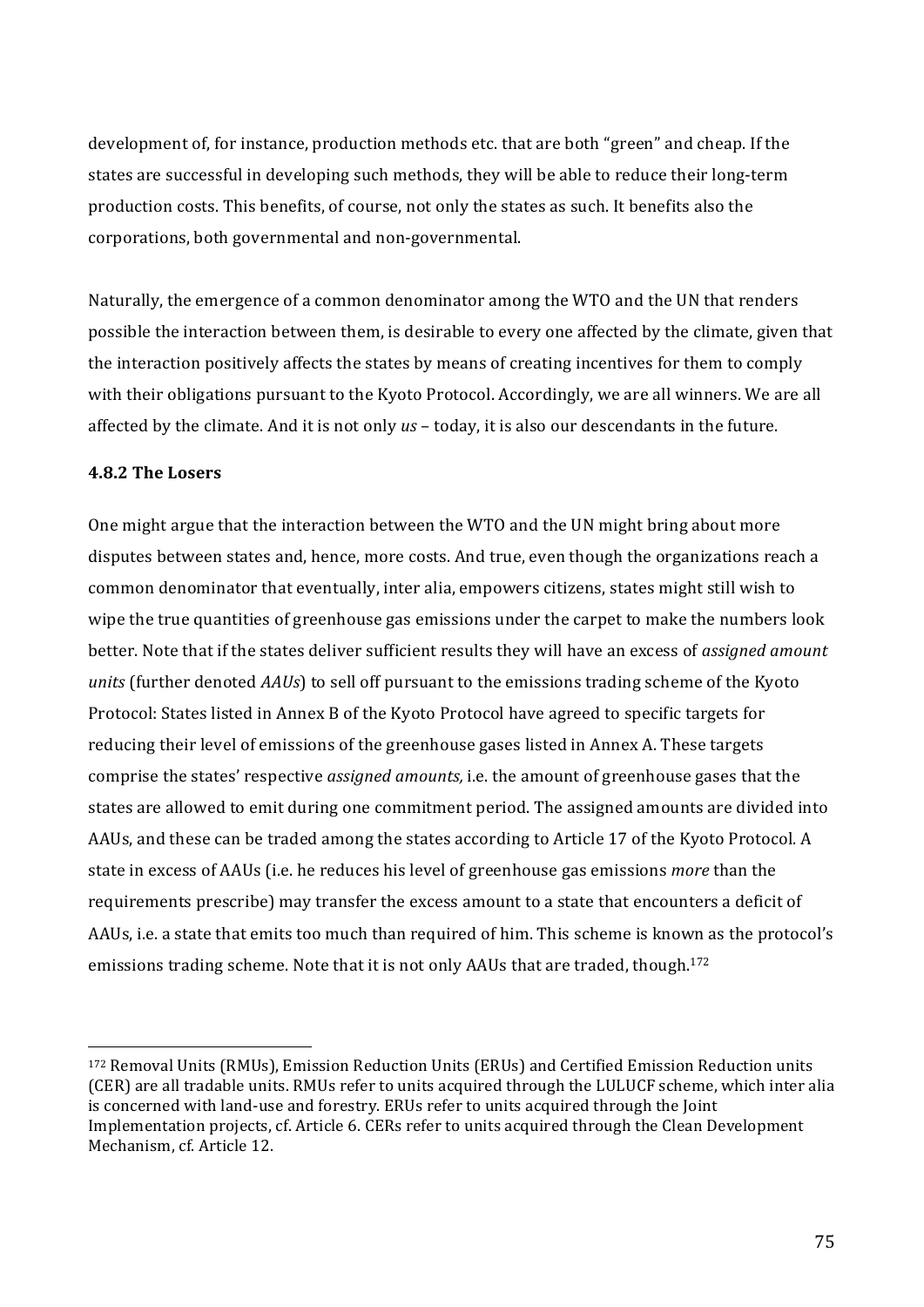Although the states are required to report their respective levels of emissions, and that the UN has the right to monitor such, it still is for the sovereign states to decide what to reveal. The "market" for CO<sup>2</sup> emissions is not the easiest one in which to ensure perfect information among its actors. In such situation, if one state has a presumption that a fellow member state is not complying with its obligations as set forth in the Kyoto Protocol, there is - by means of the interaction between the WTO and the UN - a possibility to invoke trade restrictions against the non-complying state, but it is still very difficult to prove.

Additionally, it can be argued that states in general will suffer more costs, when they are required to comply with the Kyoto Protocol. They would have to engage in comprehensive research for one thing. Another thing is the performance in practice; the implementation of the production methods etc. that contributes to the reduction of the  $CO<sup>2</sup>$ , and accordingly the compliance with the Kyoto Protocol. I referred to such additional costs associated with compliance in Chapter 2, listing some of the policies and measures that the protocol in Article 2 suggests that the states develop and implement. These costs, however, are primarily related to the short-term costs. It is reasonable to believe that as soon as the productions methods etc. are implemented the costs associated with the "green" production will decrease.

#### **4.8.3 The Compensation**

The Kaldor-Hicks criterion rests on the assumption that the rule in question (here, the interaction' between WTO and UN) is only an efficient rule if the winners can compensate the losers for their alleged losses.

The interaction will have positive implications for citizens as well as states as such and their corporations. In fact, I argue that what the winners receive will be more than enough to compensate the losers. The extra costs incurred by states in an increasing number of disputes will be relatively small compared to the benefits that they concurrently receive through a reduction in the health- and life-threatening risks associated with climate change by means a greater degree of compliance with the Kyoto Protocol. The same goes for the extra costs that the corporations' encounter in relation to, in particular, research and development. Although states and corporation are likely to continue doing research and development in this field, it is likely that the heavy costs associated with, for instance, the implementation of production methods that *over time* will render the production more "green" and cheap, are primarily a short-term incurrence. As the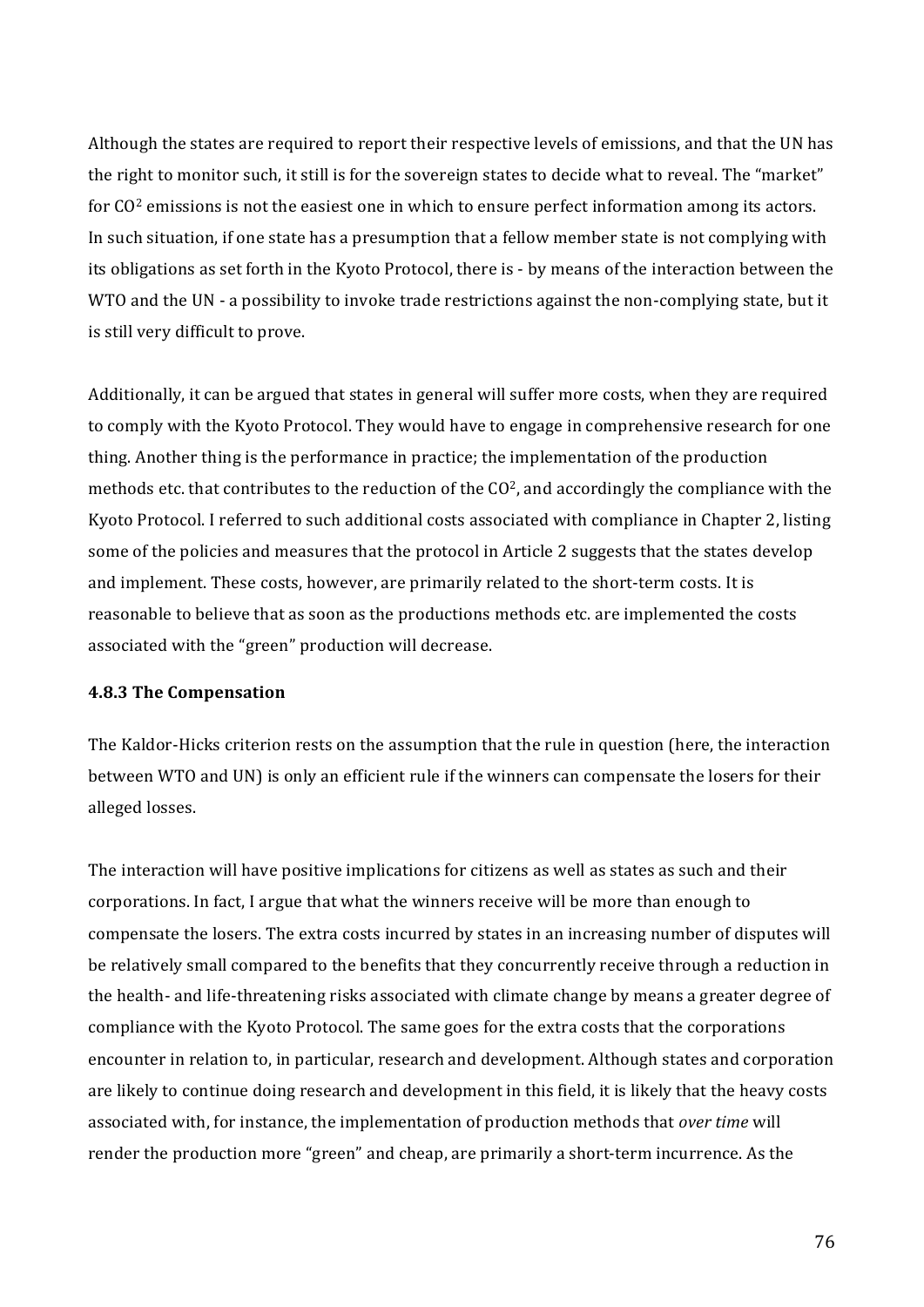benefits that are received from a greater degree of compliance with the Kyoto Protocol reach all the way into the future it is safe to say that the losers are more than well compensated for the loss' they suffer today and on a short-term basis.

#### **4.9 Sub-conclusion**

It has been argued throughout this analysis that the WTO has, to some extent, put more emphasis on its citizens and has indeed taken upon itself a quasi-constitutional hierarchy. However, it is still criticised'for'not'being'as'democratic'as'it'claims'to'be.'This'is'mainly'so'because'of'diplomats'and' state'representatives'promoting a power-based system with emphasis on national interests. Although it is also held to be an organisation building on clear democratic values, the UN is not believed to act out such values in real life – at least not to an extent that offers citizens participatory influence. The quasi-constitutionalised WTO, therefore, exists side by side with the UN that continuously appears to constitute a liberal international regime competing over power' and mainly with national interests in view.

Such diversities of regimes blunt the development of the common rule of international law. The common rule of international law is what ensures the common application of law, i.e. through common treaty interpretation in accordance with the provisions of the VCLT. However, as the assessment of the WTO and the UN, respectively, evidences two organisations that do not respond to a common overarching framework, the common application and interpretation of their legal foundation and regulations etc. are put at risk. Also, the fact that the independence and impartiality of judges, in particular those seating the ICJ, do not seem to be ensured in international litigation may cause the emergence of the *common* element to be curbed.

The diversities that blunt the common rule of international law accordingly spoil the empowerment of citizens.<sup>173</sup> Ultimately one might view such diversities of regimes as diversities in core values that constitute a serious hindrance of the empowerment of citizens on a global level; this calls for cooperation of both national and international lawyers and judges. 'Without' such common conceptions of rule of law, national judges are likely to continue ignoring WTO dispute settlement findings that WTO guarantees of freedom, non-discrimination, and rule of law should be respected by all domestic government institutions for the benefit of their citizens'.<sup>174</sup>

<sup>173</sup> Petersmann (2007) p. 535

<sup>174</sup> *Ibid.* p. 551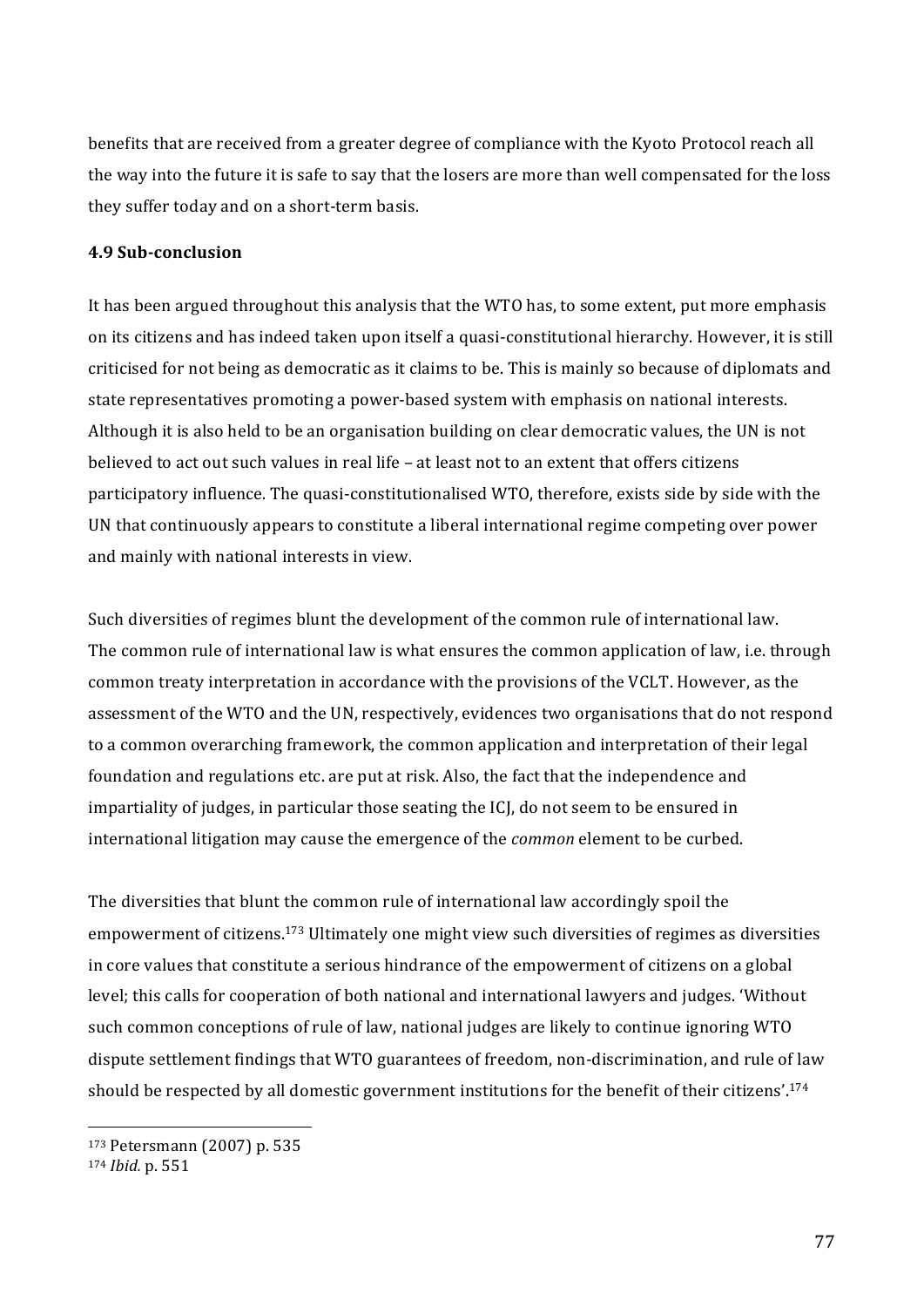Recall that it is the empowerment of citizens by means of transforming the international society into a 'society of persons' (contrary to a 'society of states') that legitimises and controls supranational governance. Ultimately this is what freezes the intergovernmental structures at the expense of a citizen-oriented democratically legitimised supranational governance.

Accordingly, the promotion of common substantive virtues, including the promotion of human rights, is obstructed. I did, however, argue that it is not too controversial to state the WTO might conclude that the protection of the climate (and indirectly the referral to the Kyoto Protocol) is a lawful measure in accordance with Article XX, in particular sub-paragraph (b), of the GATT. The possibility of a direct referral to non-compliance with the Kyoto Protocol by means of Article XX (d) and (g) is still severely obstructed by the lack of a common denominator to the WTO and the UN. As the regimes and the overarching frameworks of the WTO and the UN differ, one cannot argue that the common rule of international law benefits much. And as this opens up for different applications and interpretations of international law, it seems unlikely that the regimes should agree on substantive virtues.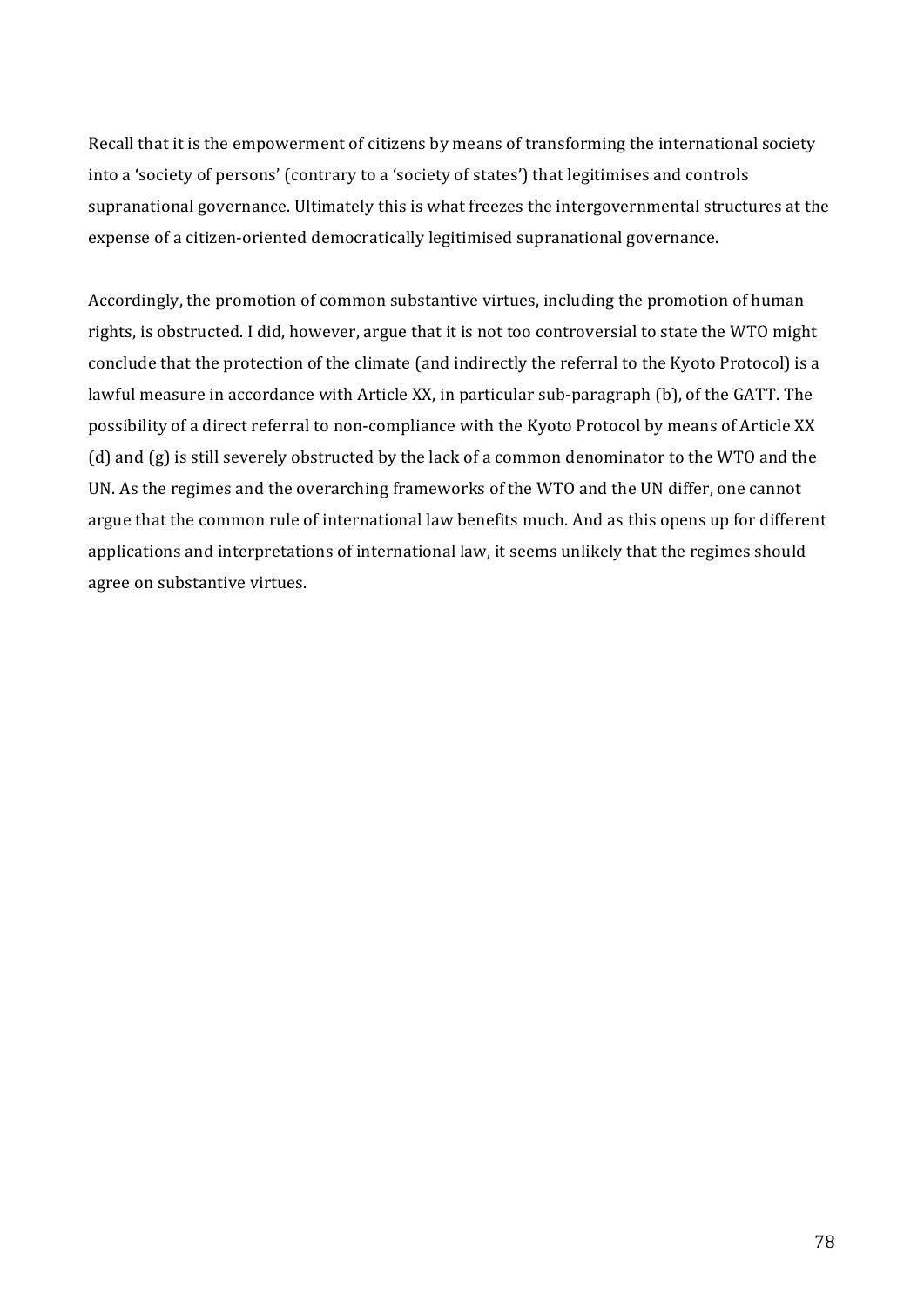### **CHAPTER 5**

#### **5.1(Conclusion**

In the economic analysis, I argued that the Kyoto Protocol, by itself, although it strives towards a social optimum, does not create sufficient incentives for its member states to comply with their obligations to reduce their respective levels of  $CO<sup>2</sup>$  emissions. I argued that if the commitment periods, on which the Kyoto Protocol is based, are revoked, the states will consider the choice between' compliance and non-compliance as part of an infinitely repeated game. In order for such alteration to be successful in creating incentives for the states to comply with the Kyoto Protocol, the Kyoto Protocol needs to introduce a sufficient deterrent that keeps the states from engaging in opportunistic behaviour that will eventually lead the states back to non-compliance. This was illustrated by means of the grim trigger strategy. However, the hypothetical situation in which the interaction'between'the'WTO'and'the UN' is made possible serves to illustrate how the deterrent might be even more effective in preventing the states from adopting a strategy of non-compliance. Given the possibility to restrict trade with a fellow member state of both the WTO and the UN through the WTO dispute settlement system, the complying states have the opportunity to render the punishment even grimmer than in the 'original' grim trigger strategy.

The economic analysis points to the fact that the compliance mechanism of the Kyoto Protocol is not successful in deterring its member states from non-compliance. But it does, additionally, point to the fact - given that the commitment periods of the Kyoto Protocol are revoked - that the dispute settlement system of the WTO might assist the UN in creating greater economic incentives for the member states to comply with their obligations to reduce their respective levels of  $C_0^2$ emissions. Such economic conclusion makes it highly interesting to examine the legal aspects of such interaction between the WTO and the UN. I therefore took a dive into Article XX of the GATT, which is the article most likely to have potential to exempt the trade restrictions from being considered unlawful measures falling under the scope of the remainder provisions of the WTOcovered agreements. Applying a variety of rulings rendered by the panels and the Appellate Body of the Dispute Settlement Body, it became evident that Article XX(b) to some extent matches the measure in question. Article XX(b) prescribes that the adoption and enforcement of measures necessary to protect human, animal or plant life or health should not be prevented by the GATT. It was argued that if one state restricts trade with a fellow member state based on the latter's noncompliance with the Kyoto Protocol, then such trade restriction could be exempted from the GATT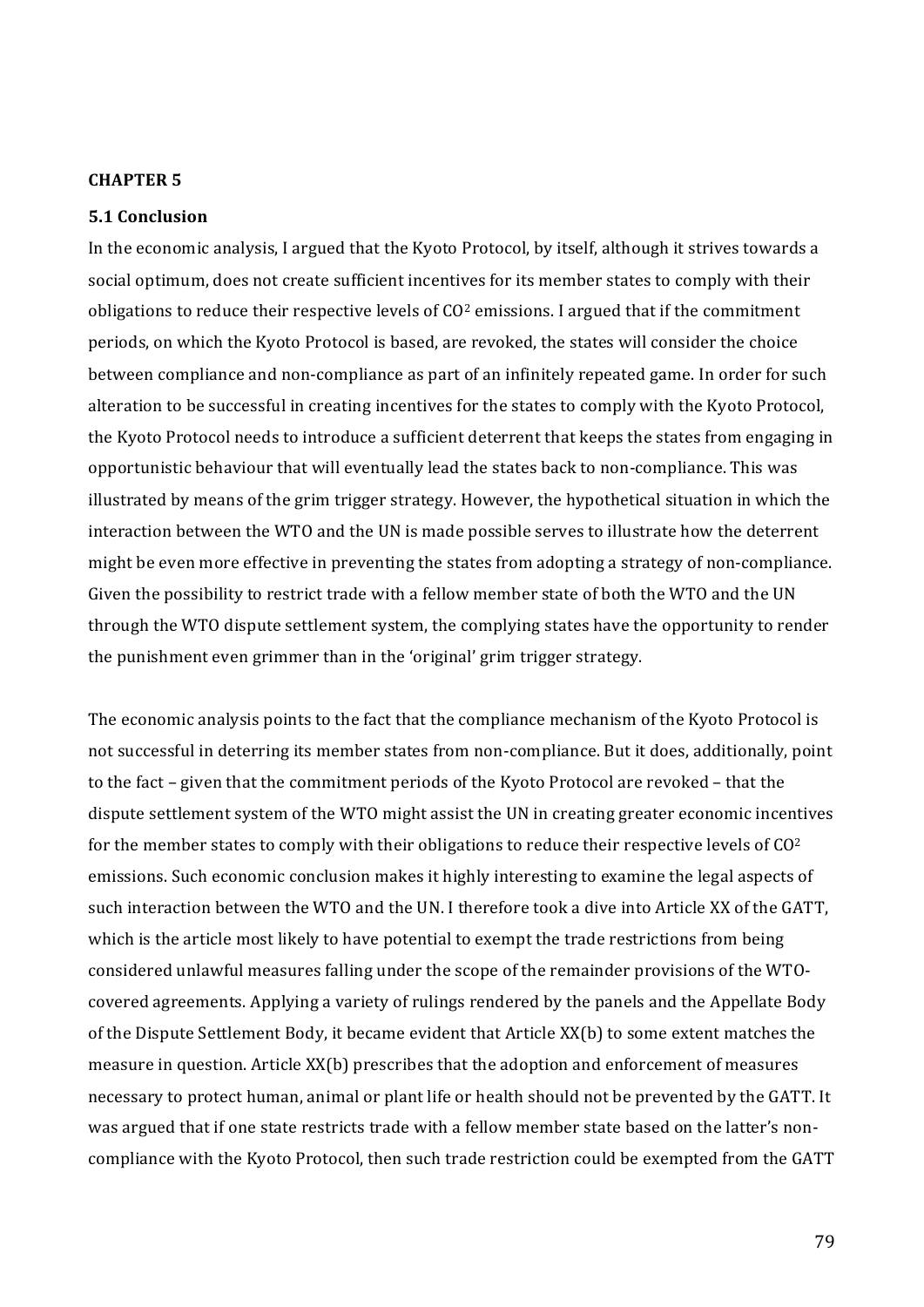as a lawful measure (indirectly) necessary to protect human health and life, whose preservation by means of reducing or eliminating the life-threatening risks associated with extensive, uncontrolled and unregulated CO<sup>2</sup> emissions constitutes a value and interest both vital and important in the highest degree. This, however, was based on a *less restrictive measure* compared to a refusal measure. Finally, it was argued that the less restrictive measure might constitute arbitrary or unjustifiable discrimination due to (and greatly influenced by the vague definition' applied) the possible severe economic consequences of such a measure for the states in question. At least, this is what the judicial practice suggests.

Consumed by the wish to spot an opportunity for international law to develop in such a manner as to approach and respond to climate change, and in particular to compliance with the Kyoto Protocol to a greater extent than what is seen today, I engaged in a discussion based on the respective findings of the economic and legal analyses. Initially, a hypothesis was advanced that prematurely claimed that in order for the interaction between the WTO and the UN to be possible in'the'future, then'the'two'international organisations' need to develop a common denominator serving to ensure a common ground of core values, both formally and substantively. I argued that such common denominator consists of the common rule of international law, the empowerment of citizens, which requires the common perception of democracy as a principle of justice, and, finally, common substantive virtues. National and international judges need to cooperate in order for international law to be applied commonly, thereby creating i.a. a greater extent of legal certainty. The common rule of international adjudication that has emerged as a result of the ongoing proliferation of international courts and tribunals indicates, however, that the political ideal of *rule of law* might be within future reach depending on national and international lawyers' and judges' commitment and ability to cooperate in applying and interpreting international law commonly.'The'increasing'levels'of'economic'and'political'interdependence'of'states'and'the' usage of the word *globalisation* call for constitutional courts that can ensure the common application, interpretation and enforcement of international law. The supranational governance is legitimised through the empowerment of citizens. Regimes of supranational governance refrain from the power-oriented paradigm and seek to address to a much greater extent the interests, risks, responsibilities etc. of its citizens. Although not complete, the development of the WTO constitutes a fine example of a development moving towards constitutional democracy. A general overview of the development of the UN, on the other hand, still seems to evidence a development lagging behind in this regard. If the two mastodons in the field of international law do not find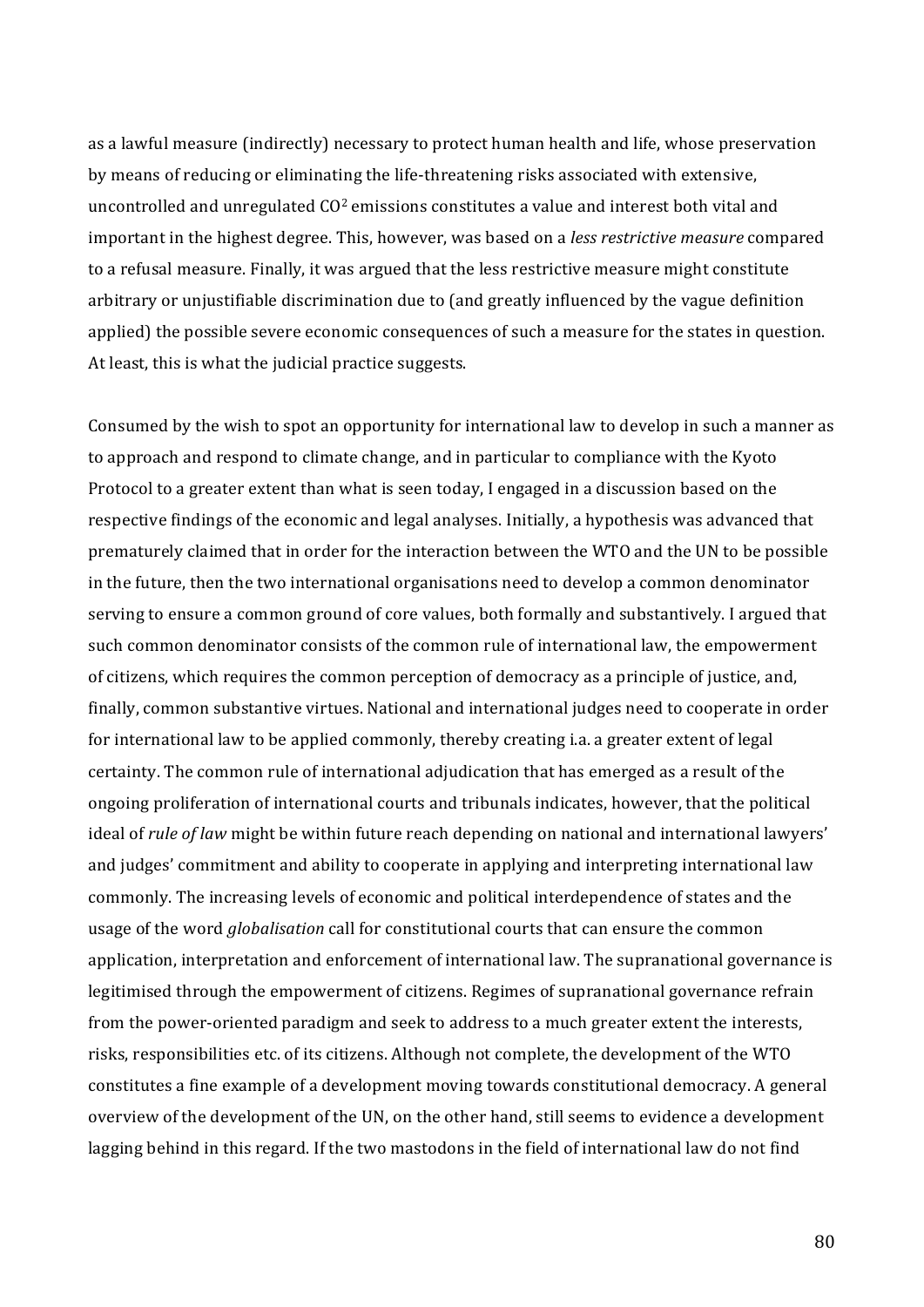common ground in developing into constitutional democracies empowering their citizens, the interaction's between'their' respective legal frameworks will accordingly be difficult. It seems that their political structures obstruct the emergence of common substantive values. And it is these substantive values that are supposed to look after the climate to a greater extent than what is observed today. For those reasons, I am not surprised to conclude that the WTO, at present, is not able to assist the UN is creating *real* incentives for the member states to comply with their obligations to reduce their respective levels of  $C_0^2$  emissions pursuant to the Kyoto Protocol. Failing to develop - in particular the  $UN$  – into constitutional democracies, the international organisations of the WTO and the UN will additionally fail to create common substantive values that will apply and be enforced in a common manner throughout the global society at the expense of an interaction between the WTO and the UN, which would have constituted a socially efficient 'initiative' in accordance with the Kaldor-Hicks criterion. However, the emergence of a common denominator consisting of the above four elements, i.e. the WTO and the UN developing into constitutionalised democracies supporting the common rule of international law, the empowerment *of citizens and common substantive virtues*, has what it takes to alter the present situation in which the interaction is not possible. The four elements comprising the common denominator are the prerequisites for such development to occur.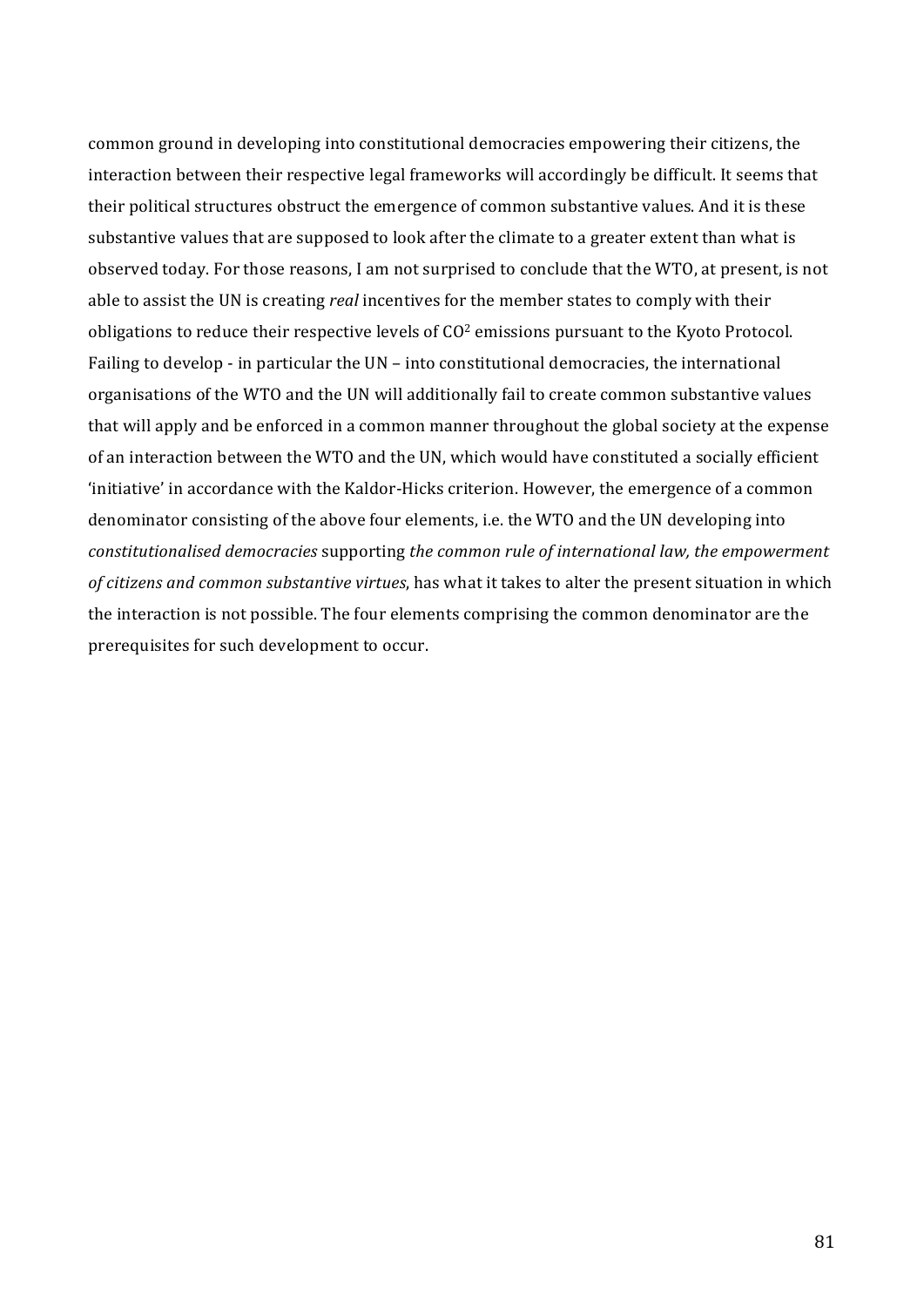## **BIBLIOGRAPHY175**

### Legislation

- <sup>2</sup> Agreement Establishing the World Trade Organization. Marrakesh, 15 April 1994
- <sup>-</sup> Charter of the United Nations and Statute of the International Court of Justice. San Francisco, 1945
- <sup>2</sup> Doha Amendment to the Kyoto Protocol to the United Nations Framework Convention on Climate Change. Doha, 8 December 2012
- <sup>-</sup> Kyoto Protocol to the United Nations Framework Convention on Climate Change. Kyoto, 11 December 1997
- The General Agreement on Tariffs and Trade. 1994
- Understanding on Rules and Procedures Governing the Settlement of Disputes, 15 April 1994
- <sup>-</sup> United Nations Framework Convention on Climate Change. United Nations, 1992
- Vienna Convention on the Law of Treaties. Vienna, 1969

#### Judicial Decisions

- Reports of the Panel
	- $\circ$  *EEC* Regulation on Imports of Parts and Components 22 March 1990 (L/6657 37S/132)
	- o *Communities Measures Affecting Asbestos and Asbestos-Containing Product.* 18 September 2000 (WT/DS135/R)
	- o *Thailand Restrictions on Importation of and Internal Taxes on Cigarettes.* 7 November 1990 (DS10/R - 37S/200)
	- o *United States Import Prohibition of Certain Shrimp and Shrimp Product.* 15 May 1998'(WT/DS58/R)
	- o *United States Import Prohibition of Certain Shrimp and Shrimp Products (Recourse to\$article\$21.5\$by\$Malaysia)\$*15'June'2001'(WT/DS58/RW)

<sup>&</sup>lt;sup>175</sup> Arranged alphabetically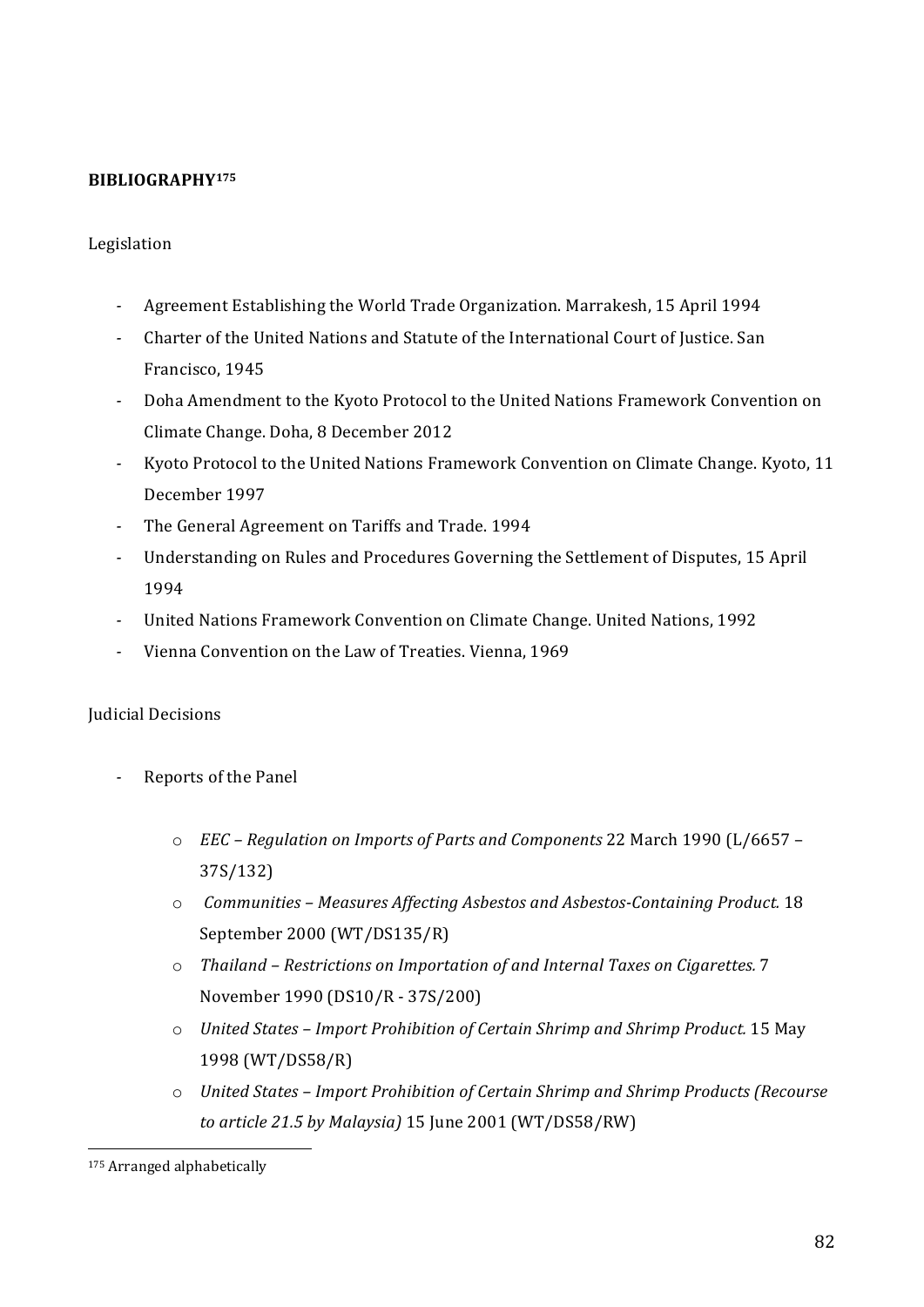- o *United States Restrictions of Imports of Tuna*. 3 September 1991 (DS21/R 39S/155)
- o *United States Standards for Reformulated and Conventional Gasoline.* 29 January 1996'(WT/DS2/R)
- Reports of the Appellate Body
	- o *European\$Communities\$–\$Measures\$Affecting\$Asbestos\$and\$Asbestos9Containing\$ Product*.'12'March'2001'(WT/DS135/AB/R)
	- o *Korea\$–\$Measures\$Affecting\$Imports\$of\$Fresh,\$Chilled\$and\$Frozen\$Beef*.'11'December' 2000 (WT/DS161/AB/R, WT/DS169/AB/R)
	- o *United States –Import Prohibition of Certain Shrimp and Shrimp Products.* 12 October 1998 (WT/DS58/AB/R)
	- o *United States Import Prohibition of Certain Shrimp and Shrimp Products (Recourse* to article 21.5 by Malaysia) 22 October 2001 (WT/DS58/AB/RW)
	- o *United States Standards for Reformulated and Conventional Gasoline.* 29 April 1996'(WT/DS2/AB/R)

## Books

- Aust (2010) *Handbook of International Law*. Cambridge: Cambridge University Press, Second Edition
- Dutta (1999) Strategies and games: theory and practice. Massachusetts, The MIT Press
- Eide and Stavang (2009) Rettsøkonomi. Oslo: Cappelen Damm
- Nielsen and Tvarnø (2008) *Retskilder og Retsteorier*. København: Jurist- og Økonomiforbundets Forlag, 2. reviderede udgave

## Articles

- Brown. 2008. The Cross-Fertilization of Principles Relating to Procedure and Remedies in the Jurisprudence of International Courts and Tribunals. *Layola of Los Angeles International and Comparative Law Review Volume 30: pp. 219-245*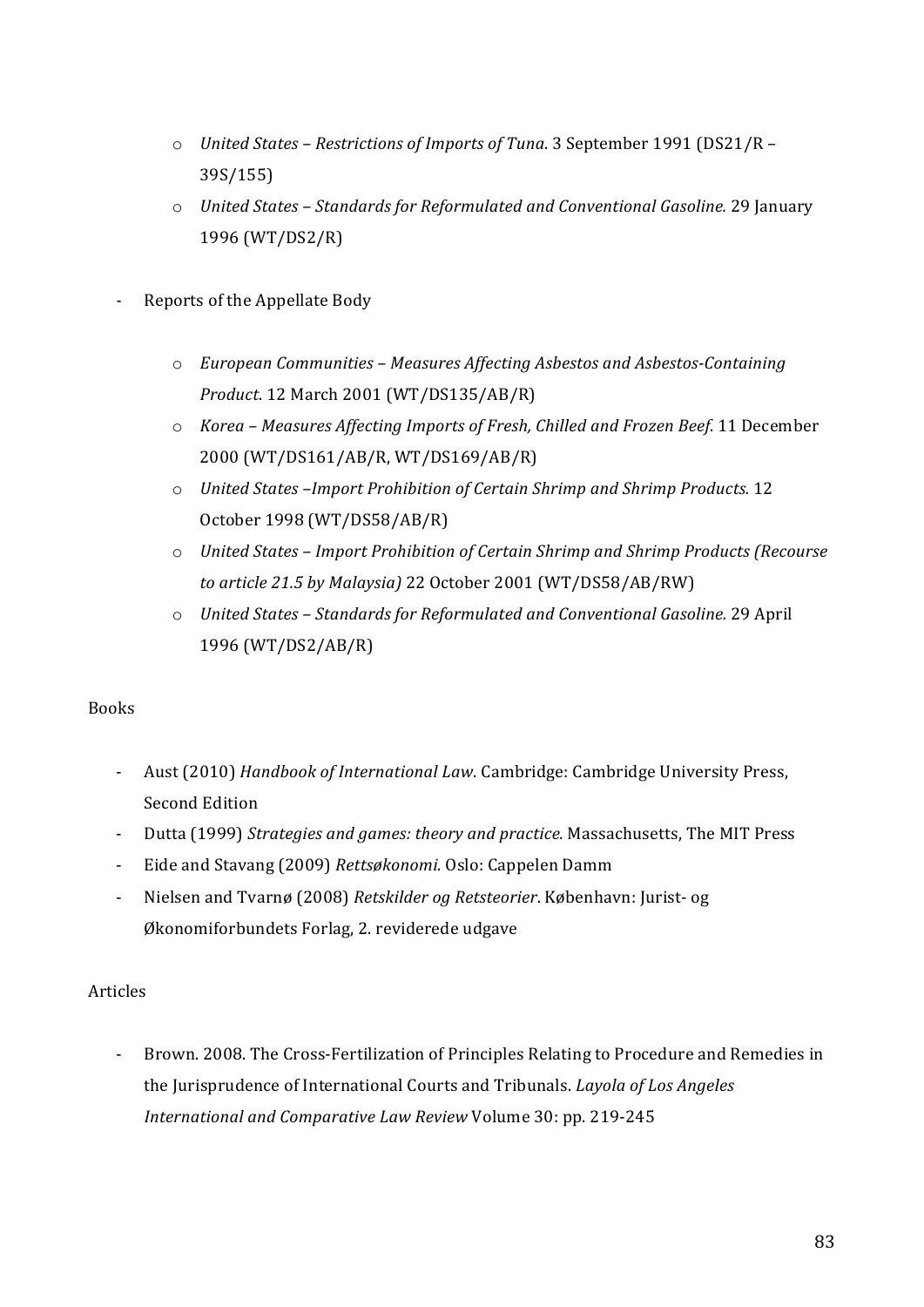- Cameron and Gray. 2001. Principles of International Law in The WTO Dispute Settlement Body. *International and Comparative Law Quarterly* Volume 50: pp. 248-298
- Franck. 1999. Democracy, Legitimacy and the Rule of Law: Linkages. *New York University School of Law, Public Law and Legal Theory Research Paper Series* No. 2, pp. 1-20
- N Franck.'2008.'On'Proportionality'of'Countermeasures'in'International'Law.'*The\$American\$ Journal of International Law Volume 102, No. 4, pp. 715-767*
- Garcia. 2005. Globalization and the Theory of International Law. *Boston College Law School* Legal Studies Research Paper Series No. 75, pp. 1-12
- Hardin. 1968. The Tragedy of the Commons. *Science*, New Series Volume 162, pp. 1243-1248
- Krisch. 2009. The Case for Pluralism in Postnational Law. LSE Law, *Society and Economy Working Papers* No. 12, pp. 1-45
- Petersmann. 2007. Multilevel Judicial Governance of International Trade. *Journal of International Economic Law Volume 10: pp. 529-551*
- Posner, Figueiredo. 2004. Is the International Court of Justice Biased? *John M. Olin Law and Economics Working Paper No. 234 (2D Series)* pp. 1-43
- Stone Sweet. 2009. Constitutionalism, Legal Pluralism and International Regimes. *Indiana Journal of Global Legal Studies* Volume 16, pp. 621-645
- Waldron. 2008. The Concept and the Rule of Law. *New York University School of Law, Public* Law and Legal Theory Research Paper Series No. 08-50, pp. 1-66

## Reports

- GATT/WTO Dispute Settlement Practice relating to GATT Article XX, Paragraphs (b), (d) and (g). 8 March 2002. World Trade Organization Committee on Trade and Environment
- Global Health Risks: Mortality and Burden of Disease Attributable to Selected Major Risks. 2009. World Health Organization
- The State of Compliance in the Kyoto Protocol. Reflection No. 12/2012. International Center for Climate Governance